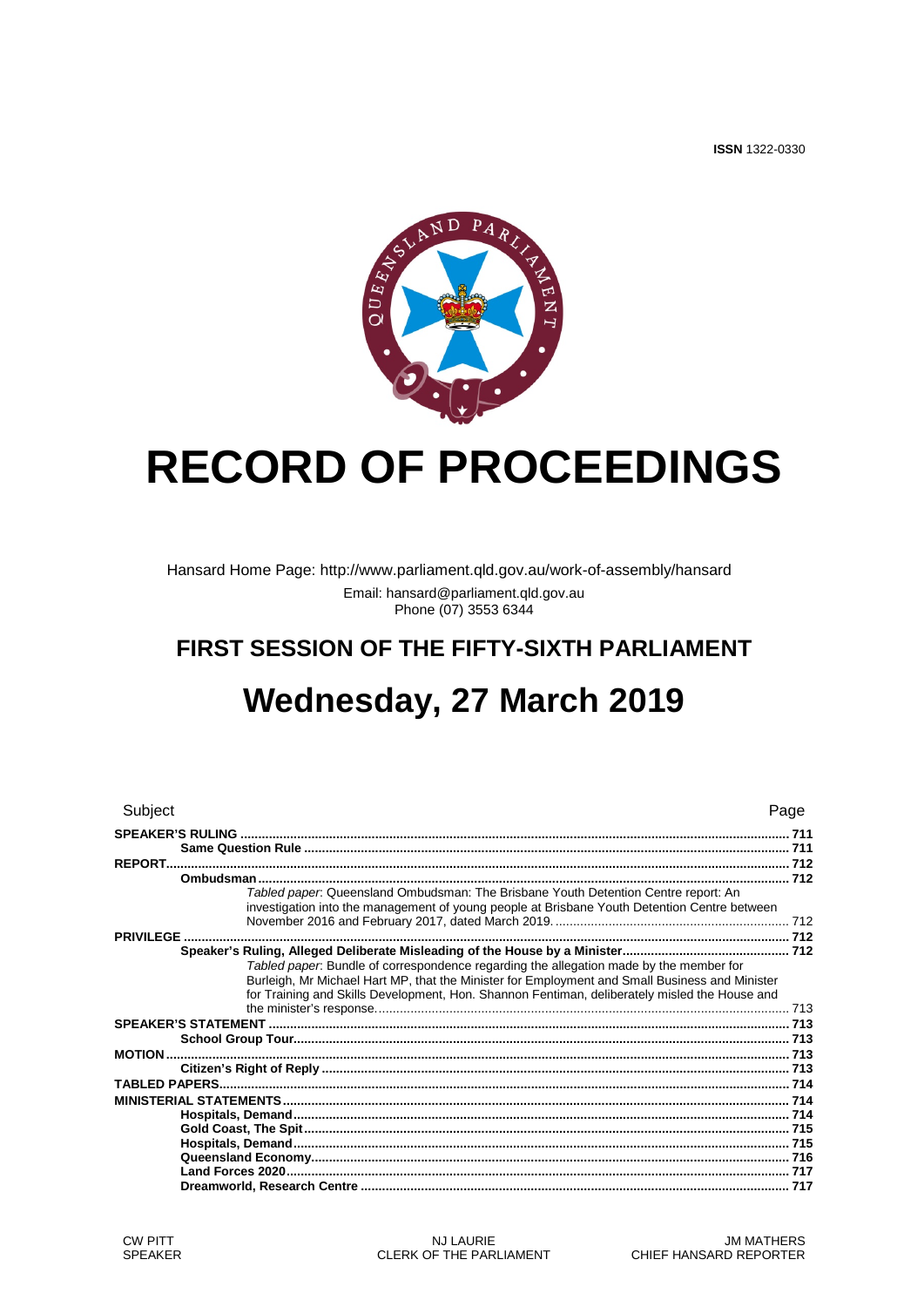| Tabled paper. Document, undated, depicting an LNP How to Vote Card for the Nanango            |  |
|-----------------------------------------------------------------------------------------------|--|
|                                                                                               |  |
|                                                                                               |  |
|                                                                                               |  |
|                                                                                               |  |
|                                                                                               |  |
| NATURE CONSERVATION (SPECIAL WILDLIFE RESERVES) AND OTHER LEGISLATION AMENDMENT BILL  734     |  |
|                                                                                               |  |
|                                                                                               |  |
| Tabled paper. Australian Institute of Criminology: Document, dated May 2018, titled 'Trends & |  |
| Issues in crime and criminal justice: What impact do public sex registries have on community  |  |
|                                                                                               |  |
|                                                                                               |  |
|                                                                                               |  |
|                                                                                               |  |
|                                                                                               |  |
| NATURE CONSERVATION (SPECIAL WILDLIFE RESERVES) AND OTHER LEGISLATION AMENDMENT BILL  793     |  |
|                                                                                               |  |
|                                                                                               |  |
|                                                                                               |  |
|                                                                                               |  |
|                                                                                               |  |
|                                                                                               |  |
|                                                                                               |  |
|                                                                                               |  |
|                                                                                               |  |
|                                                                                               |  |
|                                                                                               |  |
|                                                                                               |  |
|                                                                                               |  |
|                                                                                               |  |
|                                                                                               |  |
| Tabled paper. Nonconforming petition regarding delivery of local renal dialysis services to   |  |
|                                                                                               |  |
|                                                                                               |  |
|                                                                                               |  |
|                                                                                               |  |
|                                                                                               |  |
|                                                                                               |  |
|                                                                                               |  |
|                                                                                               |  |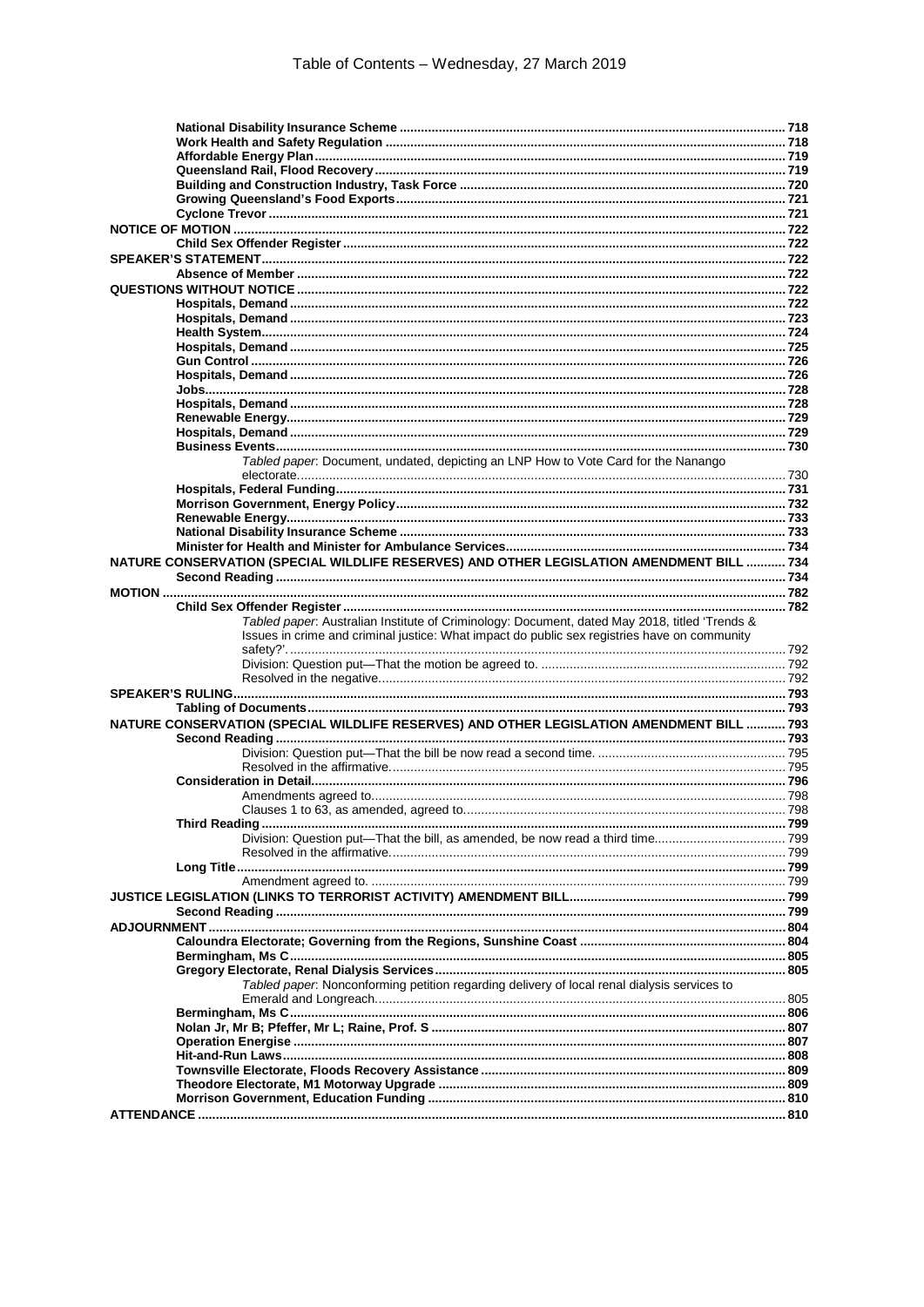### **WEDNESDAY, 27 MARCH 2019**

\_\_\_\_\_\_\_\_\_\_\_\_

The Legislative Assembly met at 9.30 am.

Mr Speaker (Hon. Curtis Pitt, Mulgrave) read prayers and took the chair.

**Mr SPEAKER:** Honourable members, I respectfully acknowledge that we are sitting today on the land of Aboriginal people and pay my respects to elders past and present. I thank them, as First Australians, for their careful custodianship of the land over countless generations. We are very fortunate in this country to have two of the world's oldest continuing living cultures in Aboriginal and Torres Strait Islander peoples whose lands, winds and waters we all now share.

#### **SPEAKER'S RULING**

#### **Same Question Rule**

<span id="page-2-1"></span><span id="page-2-0"></span>≌. **Mr [SPEAKER:](http://www.parliament.qld.gov.au/docs/find.aspx?id=0Mba20190327_093149)** I have circulated a statement to members about the application of the same question rule to the Local Government Electoral (Implementing Stage 1 of Belcarra) and Other Legislation Amendment Bill 2018, passed by the House on 17 May 2018, and the member for Maiwar's Electoral Legislation (Political Donations) Amendment Bill, which is currently before the House. Both the act and bill deal with the issue of the prohibition of political donations. The House, in passing the act, has already addressed the question of political donations and, in particular, whether property developers should be prohibited from making political donations. The member for Maiwar's bill, however, puts forward a genuinely alternative proposition, that of whether the prohibition on political donations should also apply to for-profit corporations. Accordingly, I rule that the member for Maiwar's bill does not offend the same question rule.

I note that the member for Maiwar's bill was introduced prior to the passing of the act. Should the private member's bill be read a second time, technical amendments would be needed during consideration in detail to ensure the bill is compatible with the amendments made to the relevant legislation by the act. I seek leave to incorporate my ruling in the *Record of Proceedings*.

#### Leave granted.

SPEAKER'S RULING—APPLICATION OF SAME QUESTION RULE TO THE ELECTORAL LEGISLATION (POLITICAL DONATIONS) AMENDMENT BILL 2018

Honourable Members, on 6 March 2018, the Minister for Local Government, Racing and Multicultural Affairs, Hon. Hinchliffe, introduced the Local Government Electoral (Implementing Stage 1 of Belcarra) and Other Legislation Amendment Bill 2018.

The Bill was passed on 17 May 2018. The Local Government Electoral (Implementing Stage 1 of Belcarra) and Other Legislation Amendment Act 2018 (the Act) received Royal Assent on 21 May 2018.

On 16 May 2018, the Member for Maiwar introduced the Electoral Legislation (Political Donations) Amendment Bill 2018 (the Private Members' Bill).

Standing Order 87(1) provides that unless the Standing Orders otherwise provide, a question or amendment shall not be proposed which is the same as any question which, during the same session, has been resolved in the affirmative or negative.

The issue arises as to whether the same question rule is enlivened in respect of the Private Members' Bill, as both the Act and the Private Members' Bill deal with the issue of prohibiting political donations.

As previous Speakers, and I have noted, in order to be out of order under Standing Order 87, a Bill does not have to be identical to another Bill, merely the same in substance as the previous Bill. In other words, it is a question of substance, not form.

A genuinely alternative proposition espousing a different policy approach to the same issue does not offend the same question rule. See Speaker Wellington, 12 November 2015, PD p2913

A detailed (provision by provision) analysis of the Act and the Private Members' Bill has been undertaken to identify whether the same question rule is enlivened.

Both the Act and Private Member's Bill amend the Electoral Act 1992 (Electoral Act) and Local Government Electoral Act 2011 (LGE Act) to prohibit political donations from prescribed groups.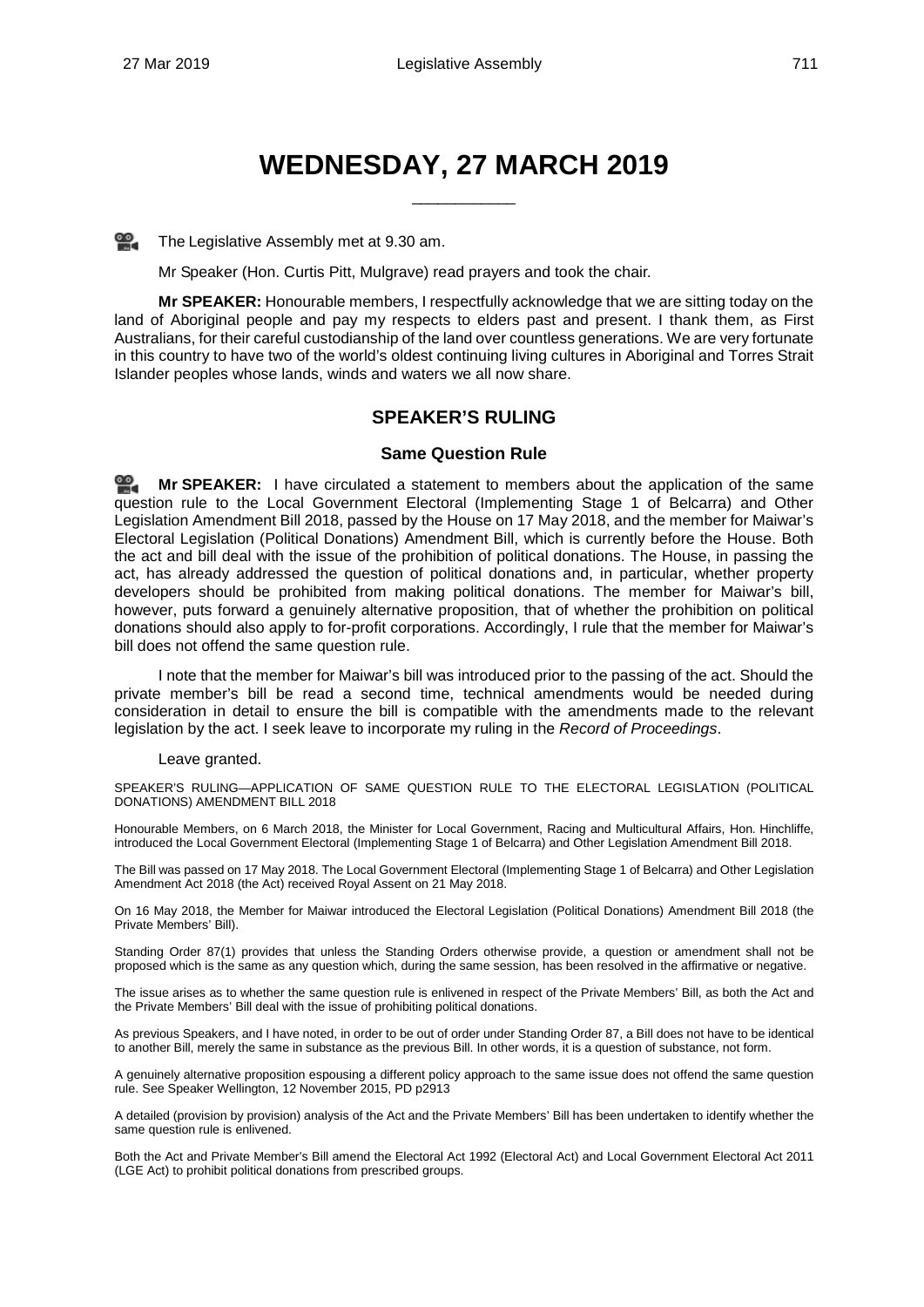The Act prohibits property developers, and property industry representative organisations (a prohibited donor) from making political donations (defined as a gift or loan for an electoral purpose made to political parties, elected Members of Parliament and local government councillors, and candidates in a local or state government election). Specifically, the Act provides that it is unlawful for:

- a prohibited donor to make a political donation
- a person to make a political donation on behalf of a prohibited donor
- a person to accept a political donation made by, or on behalf of,
- a prohibited donor a prohibited donor to solicit a person to make a political donation, and
- a person to solicit, on behalf of a prohibited donor, another person to make a political donation.

The Act also includes associated offence provisions and provisions for the recovery by the State of prohibited donations.

The Private Member's Bill proposes to extend the above prohibition on political donations to for-profit corporations (a prohibited corporate donor). Similar to the Act, the Private Member's Bill provides that it is unlawful for:

- a prohibited corporate donor to make a political donation
- a person to make a political donation on behalf of a prohibited corporate donor
- a person to accept a political donation made by, or on behalf of, a prohibited corporate donor
- a prohibited corporate donor to solicit

• a person to make a political donation, or a person to solicit, on behalf of a prohibited corporate donor, another person to make a political donation.

The Private Member's Bill replicates the Act's definition of political donation (ie gifts or loans to political parties, elected Members of Parliament and local government councillors, and candidates in a local or state government election) and the Act's recovery and offence provisions.

I note that the House, in passing the Act, has already addressed the question of political donations and, in particular, whether property developers should be prohibited from making political donations.

I consider, however, that the Private Member's Bill puts forward a genuinely alternative proposition to the Act, that of whether the prohibition on political donations should also apply to for-profit corporations.

Accordingly, I rule that the Member for Maiwar's Bill does not, offend the same question rule.

<span id="page-3-0"></span>I note that the Private Member's Bill was introduced prior to the passing of the Act. Should the Private Member's Bill be read a second time, technical amendments, i.e. to proposed section numbers etc, should be considered during the consideration-in-detail stage to ensure the Bill is compatible with the amendments made by the Act to the Electoral Act and LGE Act.

#### **REPORT**

#### **Ombudsman**

<span id="page-3-1"></span>**Mr [SPEAKER:](http://www.parliament.qld.gov.au/docs/find.aspx?id=0Mba20190327_093305)** I have to report that I have received from the Ombudsman a report titled *The Brisbane youth detention centre report: an investigation into the management of young people at Brisbane Youth Detention Centre between November 2016 and February 2017.* I table the report for the information of members.

<span id="page-3-3"></span><span id="page-3-2"></span>*Tabled paper*: Queensland Ombudsman: The Brisbane Youth Detention Centre report: An investigation into the management of young people at Brisbane Youth Detention Centre between November 2016 and February 2017, dated March 2019 [\[411\]](http://www.parliament.qld.gov.au/docs/find.aspx?id=5619T411).

#### **PRIVILEGE**

#### **Speaker's Ruling, Alleged Deliberate Misleading of the House by a Minister**

<span id="page-3-4"></span>**Mr [SPEAKER:](http://www.parliament.qld.gov.au/docs/find.aspx?id=0Mba20190327_093325)** On 28 February 2019, the member for Burleigh wrote to me alleging that the Minister for Employment and Small Business and Minister for Training and Skills Development deliberately misled the House during statements made on 27 February 2019.

The matter relates to statements by the minister in regard to changes made by the former LNP government to prevent the Queensland Building and Construction Commission from requesting financial information from building companies. In his letter to me, the member for Burleigh contended that the minister's statements were untrue and misleading. The member attached a copy of the QBCC Minimum Financial Requirements to support his allegation and referred to one dot point in section 8.1 of that document which references the discretion of the commission.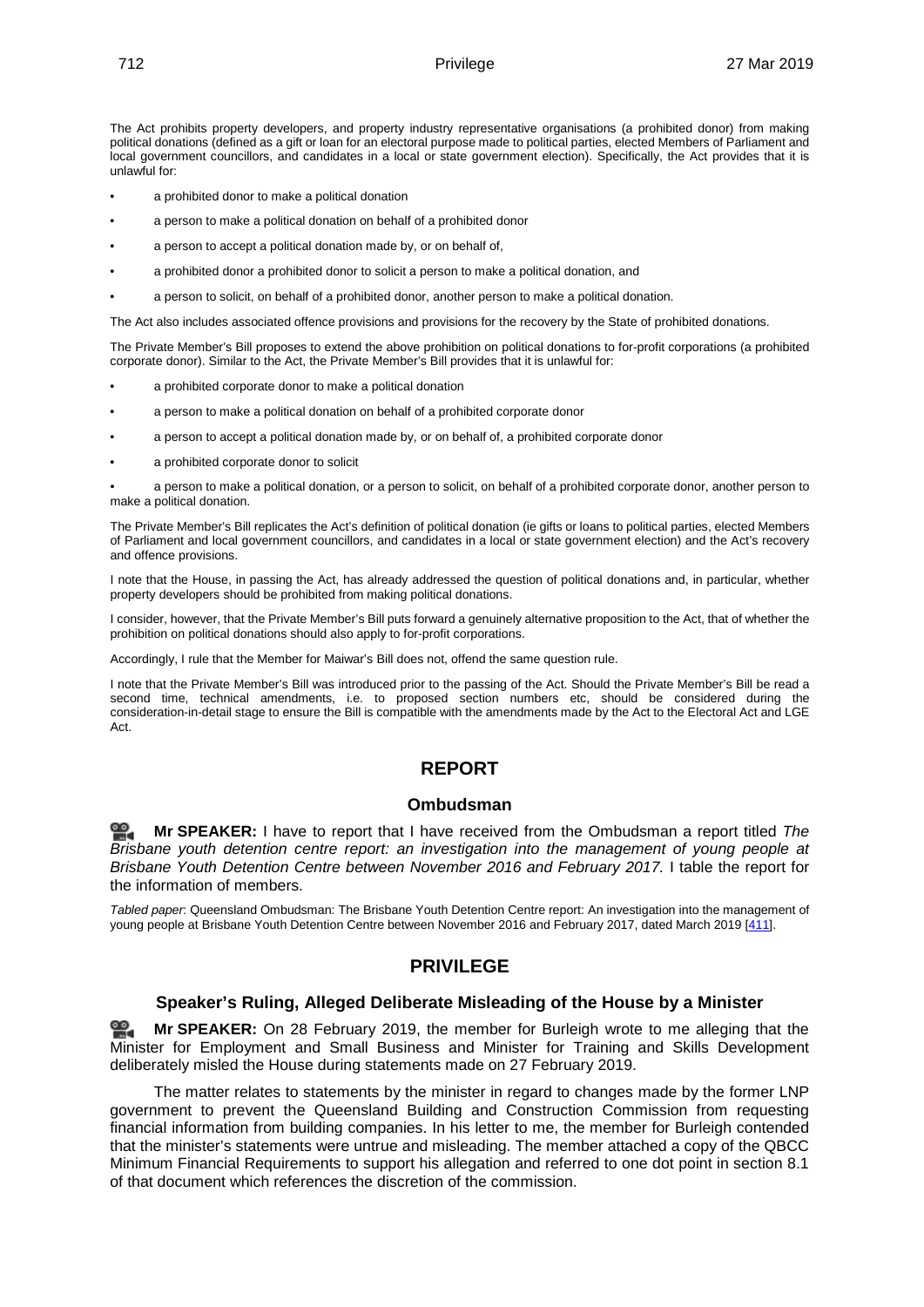However, the member for Burleigh did not provide any explanation as to why this section proves that the minister's statements contained factually or apparently incorrect material. Further, the member for Burleigh provided no other evidence to suggest that the minister's statements contained factually or apparently incorrect material, other than his assertion that they were 'untrue'.

I sought further information from the minister about the allegation made against her, in accordance with standing order 269(5). The minister advised me that the statements she made in parliament were based on changes in building and construction industry legislation over the period from 2014 to 2019 and provided supporting arguments demonstrating that those changes were a matter of public record.

On the information before me, I considered that the minister has made an adequate explanation in relation to her statements under standing order 269(4). I have therefore decided that this matter does not warrant the further attention of the House via the Ethics Committee and I will not be referring the matter. I table the correspondence in relation to this matter.

<span id="page-4-1"></span><span id="page-4-0"></span>*Tabled paper*: Bundle of correspondence regarding the allegation made by the member for Burleigh, Mr Michael Hart MP, that the Minister for Employment and Small Business and Minister for Training and Skills Development, Hon. Shannon Fentiman, deliberately misled the House and the minister's response [\[417\].](http://www.parliament.qld.gov.au/docs/find.aspx?id=5619T417)

#### **SPEAKER'S STATEMENT**

#### **School Group Tour**

<span id="page-4-3"></span><span id="page-4-2"></span>**Mr [SPEAKER:](http://www.parliament.qld.gov.au/docs/find.aspx?id=0Mba20190327_093513)** I wish to advise the House that we will be visited this morning by students and teachers from Arundel State School in the electorate of Bonney.

#### **MOTION**

#### **Citizen's Right of Reply**

<span id="page-4-4"></span>**[Hon. YM](http://www.parliament.qld.gov.au/docs/find.aspx?id=0Mba20190327_093541) D'ATH** (Redcliffe—ALP) (Leader of the House) (9.35 am), by leave, without notice: I ≌. move-

- 1. That this House notes report No. 183 of the Ethics Committee and the recommendation of the committee that a right of reply be incorporated into the *Record of Proceedings*; and
- 2. That the House adopt the committee's recommendation and incorporate the right of reply into the *Record of Proceedings*.

Question put—That the motion be agreed to.

Motion agreed to.

Response by Mr Geoff Murphy to statements made in the House by the Member for Burleigh, Mr Michael Hart MP, the Member for Kawana, Mr Jarrod Bleijie MP and the Minister for Housing and Public Works, Hon Mick De Brenni MP on 30 October and 1 November 2018

 $\overline{\phantom{a}}$  , where  $\overline{\phantom{a}}$ 

On 30 October 2018, the Member for Burleigh made a statement relating to actions and conduct of JM Kelly Builders.

I, Geoff Murphy established and was the General Manager of JM Kelly Builders Pty Ltd and JM Kelly (Project Builders) Pty Ltd (JMK PB) until June 2016. JM Kelly Builders Pty Ltd (JMK) was a separate business within the JM Kelly Group, which commenced trading in 1961 and undertook construction work. JMK PB was a separate entity within the JM Kelly Group which also undertook construction work and which commenced trading in 1981. In June 2016 I was the Director and QBCC licensee of both of these companies.

I reject all aspersions or imputations that I have in any way acted illegally or improperly in respect of the allegations made by the Member for Burleigh, the Member for Kawana and the Minister for Housing and Public Works.

The reason JMK went into liquidation is because of the pursuit of John Murphy by the Queensland Building and Construction Commission (QBCC) and the Department of Housing and Public Works' Building and Asset Services (BAS). This arose from a dispute with a Sydney based developer in 2005, relating to the construction of a development at Burleigh Heads.

On advice, I decided to liquidate JMK (Project Builders) Pty Ltd in June 2016. At that time JMK Project Builders was undertaking three contracts. The purported debt relating to the development at Burleigh Heads left the companies with liabilities and having just spent significant costs on legal action I decided to protect the remaining businesses, employees, subcontractors and other contracts being constructed by JMK at that time. All employee entitlements and three remaining contracts held by JMK PB were transferred to JMK. Instead of liquidating employee entitlements and subcontractors and suppliers debts, I took the decision to honour those and JMK paid all debts owing on those three contracts. For any other debts owed by JMK PB, I set out to agree on a schedule of payments for JMK to make to subcontractors and suppliers for any other contracts that had reached practical completion before June 2016.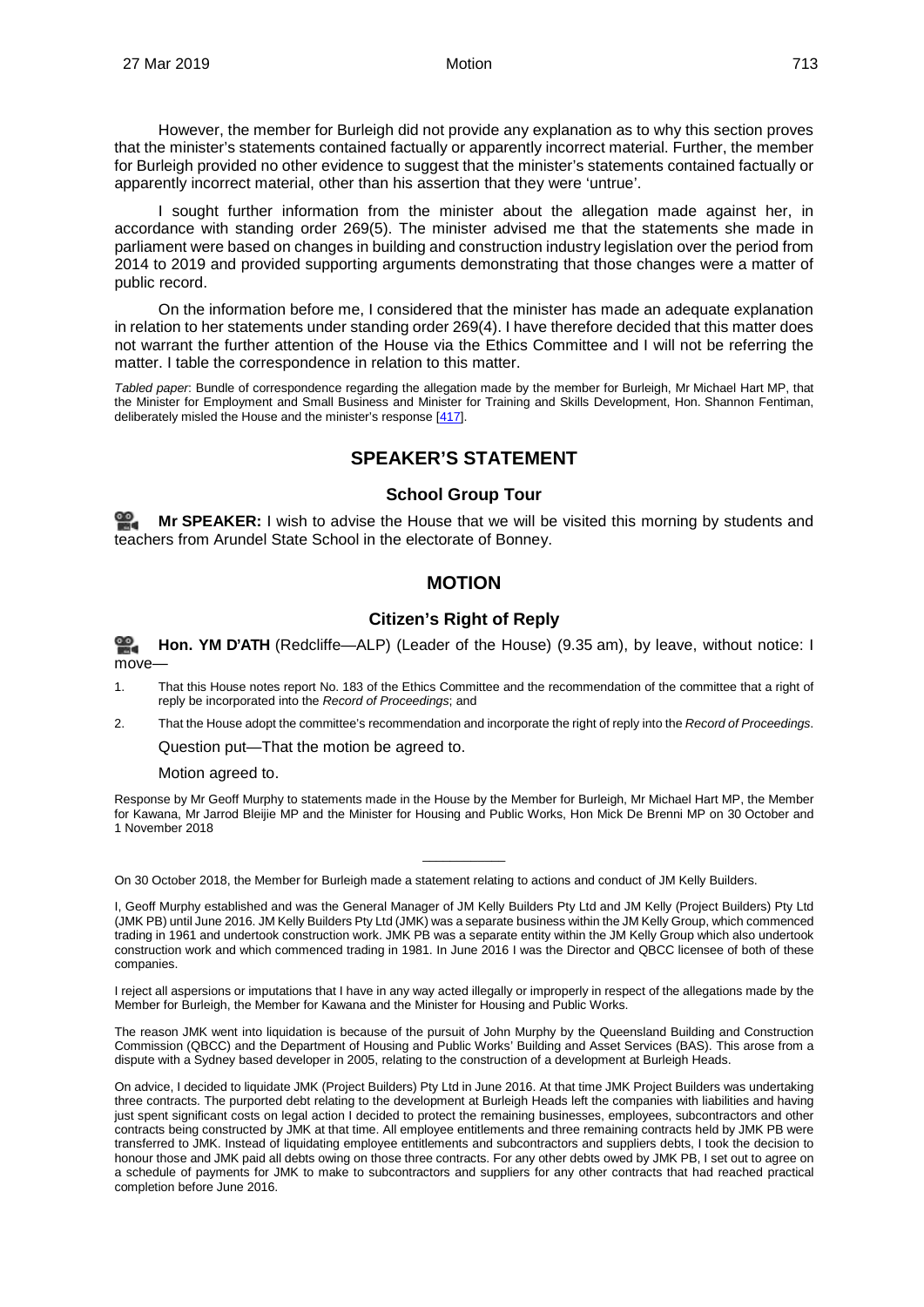The liquidated companies referred to were not 'phoenixed'.

In addition, for two years prior to June 2016, JMK PB was being propped up by our other companies, meaning that we were investing our profits back into that business.

Arising out of the JMK PB liquidation in 2016, we encountered subcontractors that asserted they had debts owed to them by JMK PB when in fact they did not. Similarly we had subcontractors that asserted that contracts had been novated when they were not. Most of the subcontractors of JMK PB agreed to a schedule of payments from JMK for those contracts that had been completed in June 2016 and JMK made payments accordingly.

Subsequent to the liquidation of JMK PB some of the subcontractors have met with the Minister for Housing and Public Works and lodged complaints against JMK arising out of the liquidation. The Minister for Housing and Public Works has refused to meet with me

I handed in my QBCC licence in June 2016 as required by law when I liquidated JMK PB. That meant my son, John Murphy, a QBCC licence holder took over my position. Prior to June 2016 I was the sole decision maker in the JMK Group. At that time, QBCC agreed that John Murphy was not regarded as an excluded individual arising out of the liquidation of JMK PB but QBCC altered its position and issued notices of reasons for proposed cancellation of QBCC licences against John Murphy and JMK. JMK filed review applications in QCAT to have those notices set aside, which allowed JMK to continue operating until a decision was made.

In October 2018 it was ruled that John Murphy was not an excluded individual and set aside the QBCC notices.

In relation to the statement made by the Minister for Housing and Public Works, I believe it could be interpreted that the answer to the Question Without Notice would form the view that JMK had failed to meet the QBCC financial standard. At no time have the JMK companies ever failed a QBCC Minimum Financial Requirement. JMK was able to satisfy the standards required by using personal assets and financial resources to back the company.

I believe that the Minister for Housing and Public Works issued an instruction to the Department not to provide JMK with work and that this was a contributing factor to the liquidation.

I have known Robert Schwarten for most of his life. We have been friends. I supported his campaigns but I have never offered him money. I have only ever donated to his campaigns via the Labor party.

I do not consider myself a sole Labor party supporter. I have donated to the Australian Labor party and I have been involved in LNP fundraising activities.

I have never been asked for a favour by Robert Schwarten, nor have I offered one. I was not responsible for painting his residence. I was not reimbursed by way of government funding.

With regard to the claim made by the Member for Kawana that preference has been granted to me in awarding contracts, the company received a fair proportion of work but no more than our competitors. I reject this assertion entirely and have never sought to influence the awarding of any contract.

### **TABLED PAPERS**

<span id="page-5-0"></span>TABLING OF DOCUMENTS (SO 32)

MINISTERIAL PAPERS

The following ministerial papers were tabled by the Clerk—

Minister for Natural Resources, Mines and Energy (Hon Dr Lynham)—

- [412](http://www.parliament.qld.gov.au/docs/find.aspx?id=5619T412) Commissioner for Mine Safety and Health—Annual performance report 2017-18
- [413](http://www.parliament.qld.gov.au/docs/find.aspx?id=5619T413) Coal Mining Safety and Health Advisory Committee—Annual Report 2017-18
- [414](http://www.parliament.qld.gov.au/docs/find.aspx?id=5619T414) Mining Safety and Health Advisory Committee—Annual Report 2017-18
- [415](http://www.parliament.qld.gov.au/docs/find.aspx?id=5619T415) Board of Examiners—Annual Report 2017-18

MEMBER'S PAPER

The following member's paper was tabled by the Clerk—

Member for Coomera (Mr Crandon)—

<span id="page-5-1"></span>[416](http://www.parliament.qld.gov.au/docs/find.aspx?id=5619T416) Nonconforming petition regarding Exit 41 on the M1 Motorway at Ormeau

#### **MINISTERIAL STATEMENTS**

#### **Hospitals, Demand**

<span id="page-5-2"></span>**Hon. A [PALASZCZUK](http://www.parliament.qld.gov.au/docs/find.aspx?id=0Mba20190327_093636)** (Inala—ALP) (Premier and Minister for Trade) (9.36 am): Our hospitals in South-East Queensland are managing an unprecedented and unseasonal demand for care. This unprecedented and unseasonal demand is caused by a number of factors.

**Opposition members** interjected.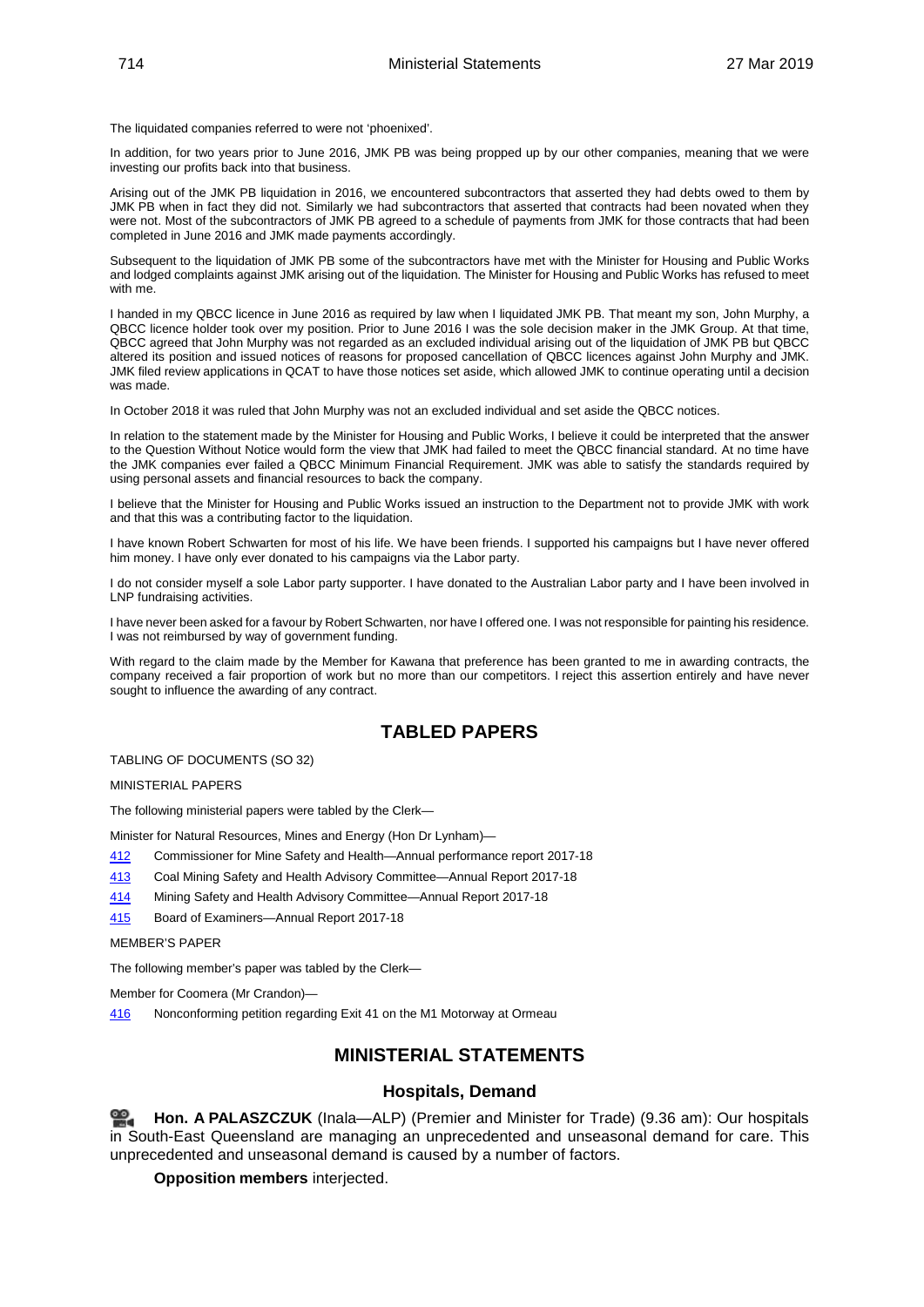**Mr SPEAKER:** Order! Members, I made myself clear yesterday about my expectations. The Premier is not making any statements that I can hear which are inflammatory. I ask all members to cease their interjections. I remind members there are no provisions in the standing orders to allow for your interjections.

**Ms PALASZCZUK:** This unprecedented and unseasonal demand is caused by a number of factors: a prolonged and extremely hot summer and three times the number of flu cases. In any ordinary season winter flu would spark a system of dealing with the extra number of cases. This had to be activated early. The health minister, Steven Miles, will detail those steps shortly. This morning the minister has been out visiting emergency departments to see how the actions we took yesterday are being implemented on the ground. I commend him for doing that. It involves the immediate spending of \$3 million to add another 50 beds to our hospitals' capacity.

There are other factors that have also been identified. In our hospitals today there are approximately 250 aged-care patients ready for discharge, if an aged-care place was readily available. There are another 400 people who are NDIS eligible who are also ready for discharge. We take responsibility for caring for our people in our hospitals and people will always get the care they need, but 650 beds in our hospitals are being used for responsibilities that rest with the federal government.

Our action plan for dealing with this current demand is to include the federal department of aged care. Our Health budget is a record \$18.3 billion. That includes \$985 million being spent building new wards and hospitals. People are abandoning private health cover because they cannot afford it. Gympie's private hospital is closing. That will add pressure to our system. People are not going to their GP because they cannot afford it.

I ask for people's patience during this time. Our doctors and our nurses in all of our hospitals are doing incredible work. On behalf of the Queensland parliament, I thank those men and women who are performing their duties looking after people in our hospital system. Dealing with this unseasonal, unprecedented situation will take all levels of government working together. I am prepared to work with the federal government on this issue.

#### **Gold Coast, The Spit**

<span id="page-6-0"></span>**Hon. A [PALASZCZUK](http://www.parliament.qld.gov.au/docs/find.aspx?id=0Mba20190327_094013)** (Inala—ALP) (Premier and Minister for Trade) (9.40 am): Recently I launched an ambitious plan to build Australia's first, biggest and best ocean park on the Gold Coast. Our redeveloped Spit will be the envy of the world. Almost 140 hectares of The Spit's 201 hectares are set aside for park activities. This will rival the best parks of the world including New York's Central Park at 340 hectares and Hyde Park in London at 142 hectares. Ours on the Gold Coast will have something even better: the surf and the Broadwater. The Spit blueprint is open for discussion and closes at the end of March. It will breathe new life into this well-loved part of the Gold Coast, with seven precincts that preserve and enhance the green space north of Sea World. There will be bikeways, boardwalks and boat ramps. They are all part of this plan, as well as keeping the things we all love like buying fresh prawns from the trawlers. I understand that the mayor is very happy. He can explore the underwater sculpture garden if he chooses to do so.

#### **Opposition members** interjected.

**Mr SPEAKER:** Order! Resume your seat, Premier. Members, this will be the last direction I give in terms of interjections which are in response to non-provocative language. The Premier has a right to be heard.

**Ms PALASZCZUK:** It is no surprise that our plan is popular. We spoke to people before we drew it up—over 21,000 pieces of feedback with community groups and people who love The Spit. At the end of this month we will have the final plan. It is yet another example—the Commonwealth Games, the light rail, all the things that we have done on the coast.

#### **Hospitals, Demand**

<span id="page-6-1"></span>**[Hon. SJ MILES](http://www.parliament.qld.gov.au/docs/find.aspx?id=0Mba20190327_094207)** (Murrumba—ALP) (Minister for Health and Minister for Ambulance Services) (9.42 am): In recent days, hospitals in South-East Queensland have experienced an unprecedented, unseasonal—

#### **Opposition members** interjected.

**Mr SPEAKER:** Order! Members, I can stand all day. I gave instructions yesterday that I will issue notices under the standing orders without warning. I do not wish to go to that place immediately but that is what I am being forced to do. You may not agree with the statements being made by the person on their feet but you will hear them without interjection.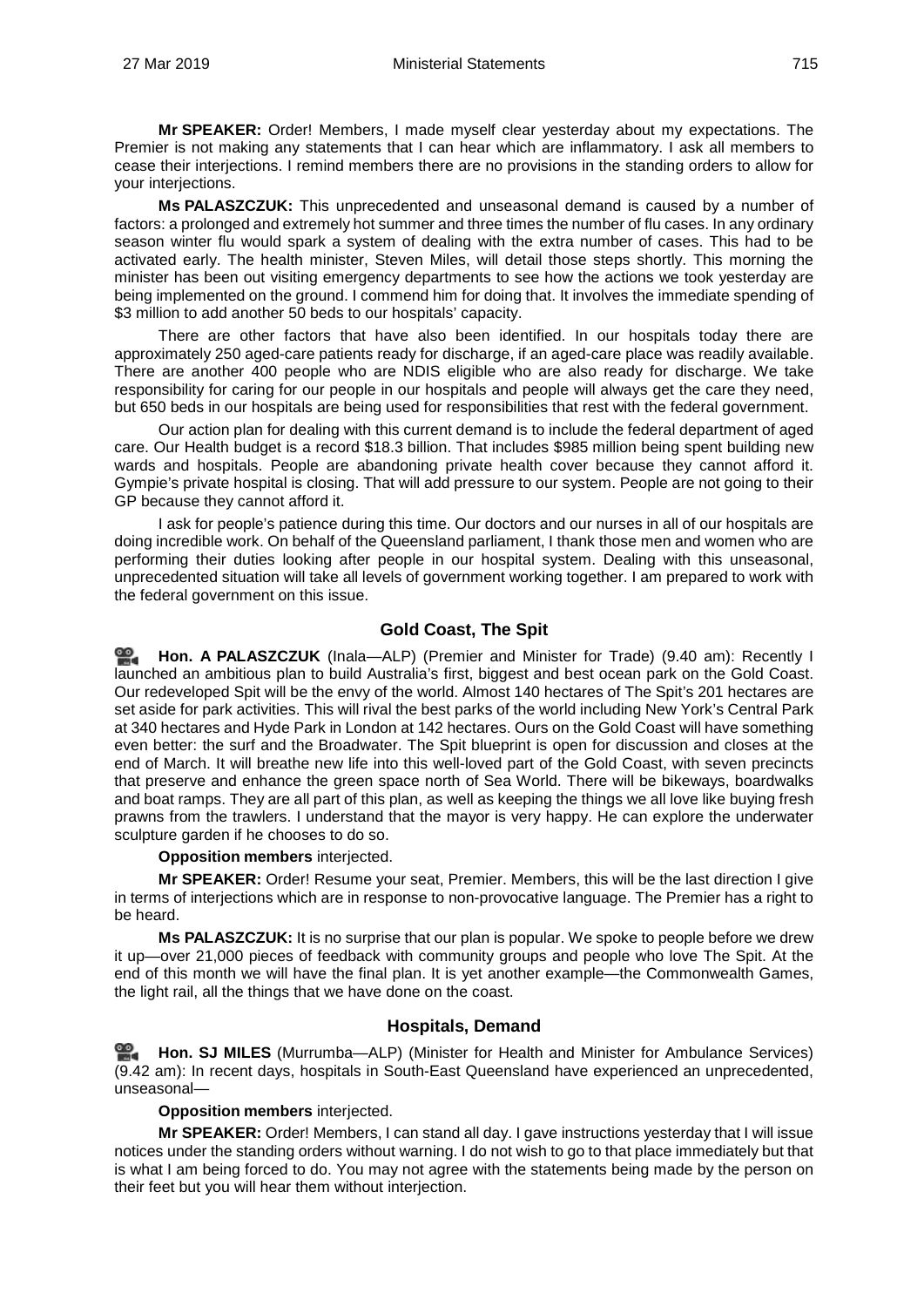**Dr MILES:** In recent days, hospitals in South-East Queensland have experienced an unprecedented, unseasonal surge in emergency department presentations, both public and private. Across South-East Queensland our emergency departments are 50 patients above normal capacity following an unexpected surge in patient presentations over the last several days. Yesterday alone, there were 2,582 triple 0 calls to the Queensland Ambulance Service. This is around 220 more than the yearly daily average.

This sustained summer surge culminated in a situation yesterday afternoon where our hospitals had no spare emergency department capacity in the system. To help manage this situation, the Palaszczuk government has approved an immediate capacity investment of up to \$3 million. I visited the PA Hospital and the royal Brisbane hospital this morning. I spoke with staff on the ground and I thanked them on behalf of all members of this parliament for their efforts. It is thanks to them that our hospitals have been able to treat so many unwell Queenslanders over the last few days and weeks. Queenslanders have played their part, too. After urging the public to please keep our emergency departments for emergencies, we saw numbers in some hospitals stabilise overnight. Thanks to these initiatives, no elective surgeries were cancelled at the PA Hospital.

The State Health Emergency Coordinating Centre is coordinating a response centrally. I will attend their SHECC meeting later today. I will chair that meeting and provide an update to the public after that meeting. We will continue to purchase temporary capacity from the private sector and look at other capacity-building options in our hospitals if demand levels continue.

The message remains to people in South-East Queensland: please keep our emergency departments for emergencies. Our hardworking ED clinicians are working to ensure people are treated and admitted where required in a timely manner, but non-emergency and less severe GP style presentations make that harder to do. The quality of care in our emergency departments is first class. Unlike GPs, our emergency departments are free and open 24/7, 365 days a year and people are generally treated inside of four hours, but if you turn up to an ED with one of those less severe GP style presentations you may have to wait. If you are waiting in an emergency department, it is because patients who are sicker than you, who are critically ill or injured, are being seen first.

I am advised there is at present no single identifiable reason for the rapidly increasing number of presentations, but what we do know is that influenza cases across Queensland so far this year are nearly three times higher than the five-year average. Queensland is experiencing a longer, hotter summer that is hitting our health system hard. Extended periods of higher levels of heat and humidity impact on underlying conditions.

As we speak, around 200 beds in our hospitals are occupied by patients who should be in an aged-care facility or being provided assistance through the NDIS. Yesterday afternoon we began conversations with the Commonwealth to urgently address these issues, which are their responsibility. Today I have asked Queensland Health to undertake an analysis of the cause of this extended summer surge. We need to understand the range of factors—whether that is elderly patients awaiting assessment for aged-care beds, NDIS recipients seeking proper care—and we need to understand the impact of sustained hotter summers on the health of Queenslanders going forward.

Queensland has learned the lessons from winter flu. We understand the higher admission rates and their impact on EDs. We understand that impact. We invest in extra winter capacity and we work as a system to manage it. We need to understand the lessons from an increasingly sustained summer surge and plan for them in a similar way. This work will help inform our approach for next summer. In the meantime, I want our staff to know that the government understands the tough pressures they are under and we are responding to them. I want the public to know that our emergency departments remain safe, but please be patient and look to other options if you do not have a genuine emergency.

#### **Queensland Economy**

<span id="page-7-0"></span>**[Hon. JA](http://www.parliament.qld.gov.au/docs/find.aspx?id=0Mba20190327_094818) TRAD** (South Brisbane—ALP) (Deputy Premier, Treasurer and Minister for Aboriginal and Torres Strait Islander Partnerships) (9.48 am): Under the Palaszczuk Labor government, jobs are being created, our economy is growing, private sector investment is up and unemployment is down. Since we came to office in January 2015, 184,900 jobs have been created, and 102,600 of those are full-time jobs. I am pleased to advise the House that Queenslanders now have 29 consecutive months of jobs growth under the Palaszczuk Labor government. This is the longest continuous period of jobs growth in the state since the global financial crisis. The latest ABS labour force data for February 2019 includes plenty of good news for Queensland. Our trend unemployment rate has fallen to 5.7 per cent in February 2019. This is 0.9 per cent lower than what we inherited from the previous LNP government.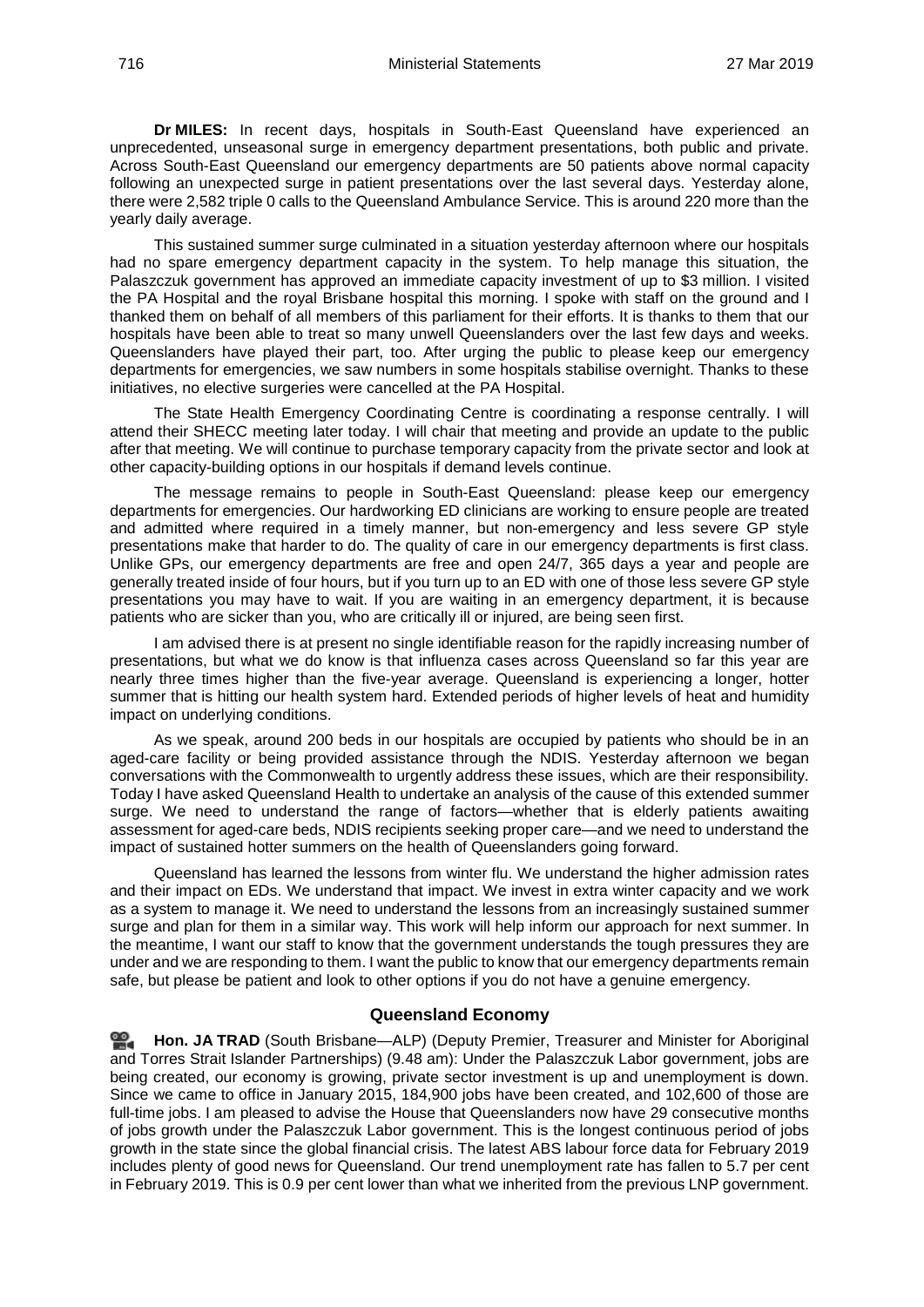Queenslanders elected the Palaszczuk Labor government because we were the only party at the last election with a plan to create jobs, and we are delivering on that plan. Some 4,000 full-time jobs were created in February. Our massive \$46 billion capital program over four years is creating jobs and helping to make our economy fit for the future by delivering the infrastructure that we need. Most importantly, this capital program is driving jobs growth, including in our critical regional areas. I am pleased to say that the gap between the unemployment rate in regional Queensland and South-East Queensland continues to narrow. That gap is down from 2.5 percentage points in mid-2016 to only one percentage point in January 2019. Jobs are the Palaszczuk Labor government's No. 1 priority and we are delivering on that promise.

#### **Land Forces 2020**

<span id="page-8-0"></span>**[Hon. CR DICK](http://www.parliament.qld.gov.au/docs/find.aspx?id=0Mba20190327_095006)** (Woodridge—ALP) (Minister for State Development, Manufacturing, Infrastructure and Planning) (9.49 am): I am pleased to report to the House that Queensland's drive to claim the title of defence capital of Australia continues to gather momentum. The latest in a series of successes comes with the news that Land Forces 2020, the pre-eminent showcase for land defence forces throughout the Asia-Pacific region, will be held in Brisbane next year. When it was last held in 2018, Land Forces attracted more than 15,000 visitors and exhibitors to South Australia. Participants included 624 companies from 26 countries, and the event attracted 74 official defence, trade and industry delegations.

There is even greater reason to believe that Land Forces 2020 will be bigger and better in our state. We last hosted the event in 2014, with South Australia claiming the next two conferences in 2016 and 2018. The return of Land Forces to Queensland is both a recognition of our prominent position in the defence sector and a huge opportunity to capitalise on that position and expand our influence. Hosting Land Forces 2020 can only highlight the merits of Queensland to deliver the \$15 billion Land 400 phase 3 contract to build infantry fighting vehicles for the Australian Army.

Defence is big business for Queensland. In 2017-18, \$9.55 billion in defence contracts were awarded to companies based in Queensland, more than double the value of the previous year. It is our aim to ensure that Queensland is positioned to secure a significant proportion of federal defence contracts coming up over the next decade. Attracting a showcase event like Land Forces 2020 confirms that Queensland is firmly in the driving seat to secure that work and the long-term, high-value jobs that go with it.

#### **Dreamworld, Research Centre**

<span id="page-8-1"></span>≌. **[Hon. KJ JONES](http://www.parliament.qld.gov.au/docs/find.aspx?id=0Mba20190327_095159)** (Cooper—ALP) (Minister for Innovation and Tourism Industry Development and Minister for the Commonwealth Games) (9.51 am): Diversifying Queensland's economy to create jobs is a key priority of the Palaszczuk government. That is why I am proud to announce today that, because of the record investment we are making in tourism and innovation, we will be investing \$2.7 million to build a state-of-the-art research facility inside the Dreamworld Corroboree precinct.

The future lab native genome research centre will be the first of its kind in Queensland. It will allow us to deploy experts to tackle some of the biggest issues facing our native wildlife, like the threat of chlamydia on the local koala population. Researchers from QUT and UQ will be able to work more closely than ever before to protect our native species at the future lab. We know that this investment will lead to more scientific breakthroughs in the fight to conserve at-risk wildlife populations.

When it is complete, the future lab will be the only operational scientific laboratory in Queensland that will be able to offer a STEM tourism experience for visitors based on the conservation of koalas and other wildlife. Mr Speaker, as someone who is very interested in tourism, you know that all our research, whether it is through Tourism Australia or Tourism and Events Queensland, shows that people are looking for unique, in-depth experiences that they cannot get any elsewhere in the world. That is exactly what will be on offer at Dreamworld with this investment.

With the Health and Knowledge Precinct just down the road, we are investing in new research facilities on the Gold Coast like the future lab to create jobs for the local economy. That is exactly what our Advance Queensland initiative is all about—diversifying our economy to create the jobs of the future in our state. We also know the Dreamworld Corroboree precinct has been a hit with international visitors, particularly from South-East Asia. Today's announcement will help to boost the Gold Coast's profile as a wildlife tourism destination and will attract more tourists to the coast.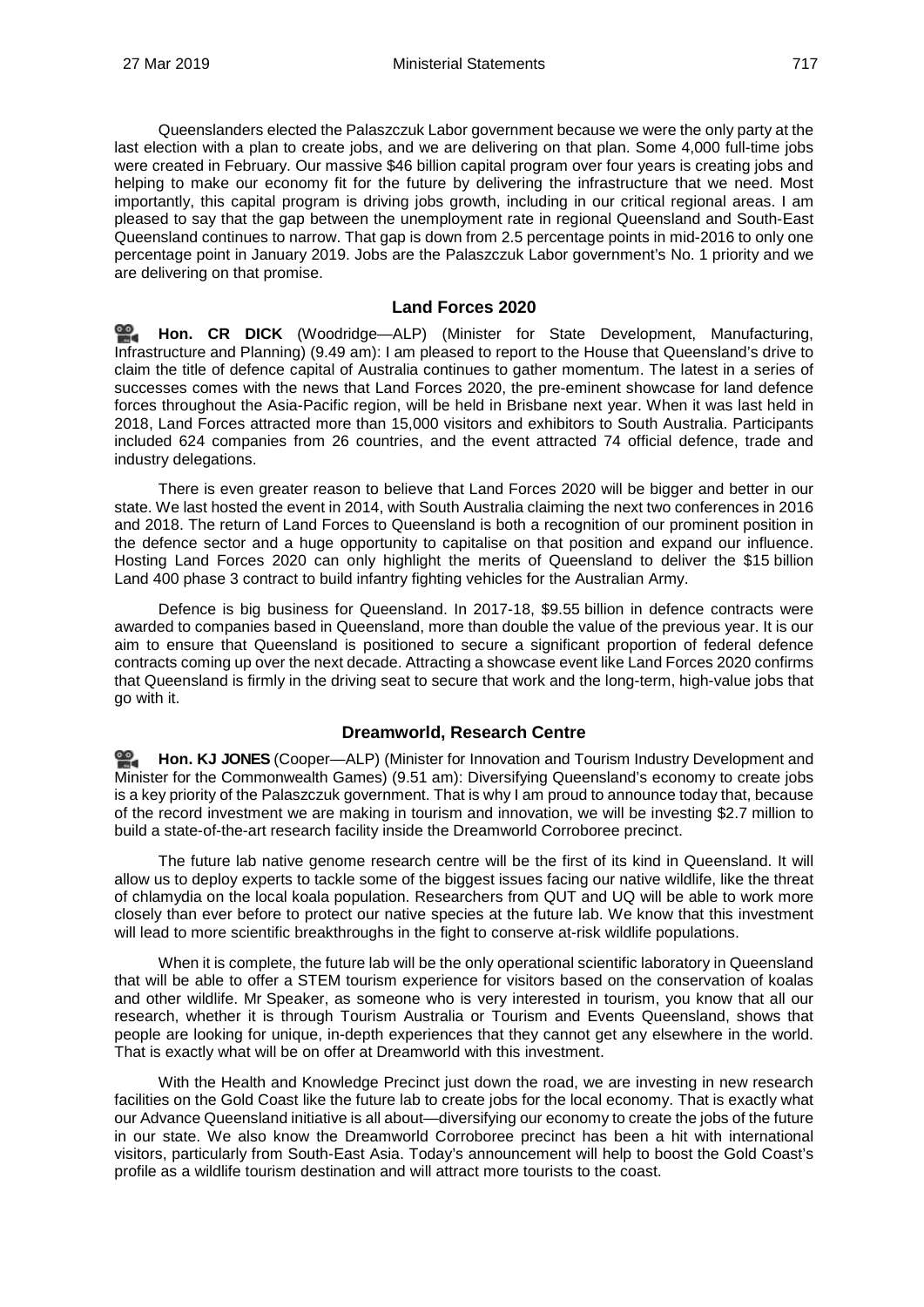#### **National Disability Insurance Scheme**

<span id="page-9-0"></span>≌. **Hon. CJ [O'ROURKE](http://www.parliament.qld.gov.au/docs/find.aspx?id=0Mba20190327_095349)** (Mundingburra—ALP) (Minister for Communities and Minister for Disability Services and Seniors) (9.53 am): A successful transition to the National Disability Insurance Scheme is one of the highest priorities for the Queensland government. The Palaszczuk government will make sure that Queenslanders with disability get their fair share of the supports and services that can be accessed through the NDIS. The Palaszczuk government knows that having stable accommodation is one of the most important issues in the lives of people with disability.

As the Premier and Minister for Health have informed the House today, emergency departments across South-East Queensland hospital and health services are experiencing unprecedented demand. Unfortunately, there are an estimated 400 people with NDIS packages who are in Queensland hospitals that should be living in the community. We have known that the demand for affordable and appropriate housing for people with disability, which was already under pressure, would significantly increase with the introduction of the NDIS. I have been raising this issue with successive Commonwealth ministers since 2015. The Productivity Commission estimated that \$700 million was required for disability housing capital at full scheme and this was part of the NDIS Productivity Commission report, but the Abbott-Turnbull-Morrison government has never released this money as was originally intended.

With Queensland's transition to the NDIS our government has put in place resources, information and training to assist hospital staff to assist patients to access the NDIS. We are also working closely with the NDIA and across government to ensure that the NDIA has strong processes in place to assist people with NDIS plans transition from hospital to their homes or to alternative living arrangements. We have been addressing this throughout the transition to the National Disability Insurance Scheme. With the NDIS transition being completed on 30 June this year, it is now time for the federal government to take responsibility and provide specialist accommodation for people with high and complex disability support needs.

I am pleased to advise that I have recently been informed about a response developed by the NDIA with the three tertiary hospitals in Brisbane to prioritise and facilitate the discharge of people with disability who no longer require hospital care, but more needs to be done. More NDIA resources are needed on the ground so that Queenslanders with NDIA packages do not have to live in hospitals.

#### **Work Health and Safety Regulation**

<span id="page-9-1"></span>≌. **[Hon. G GRACE](http://www.parliament.qld.gov.au/docs/find.aspx?id=0Mba20190327_095625)** (McConnel—ALP) (Minister for Education and Minister for Industrial Relations) (9.56 am): As members will recall, the Palaszczuk government commissioned the best practice review of Workplace Health and Safety Queensland following the tragic fatalities at Dreamworld and an Eagle Farm construction site in 2016. As a community we are all deeply affected by terrible incidents such as these, and I once again express my sincere condolences to those families who have experienced the traumatic loss of a loved one through a workplace incident. We must do all we can to ensure such tragedies are never repeated. The best practice review included recommendations on improvements to safety in the amusement device industry and the establishment of the new independent Work Health and Safety Prosecutor. The Palaszczuk government has delivered on these key recommendations.

New regulations will come into effect from 1 May through changes to the Work Health and Safety Regulation 2011 that will improve health and safety standards in the transportable ride and theme park industry. The new requirements will include: major inspections of all rides operating in Queensland by qualified engineers every 10 years; improved competency and training of ride operators and requiring them to be clearly identified as the competent operator of the ride; proper recording of inspections, maintenance and operator competency through logbooks for every ride operating in Queensland; and a new comprehensive safety case and licensing system for major amusement parks. Restoring and maintaining public confidence in theme parks and the amusement ride sector is critical for the community and will have significant positive benefits for the economy.

We have made these changes before the current coronial process is finalised because we are prioritising safety. These changes have been made in consultation with all industry stakeholders and the Coroner has also been informed. We await the outcome of the coronial inquest and, if further recommendations are made to enhance safety in the industry, we will examine them closely and make further amendments as required.

I am also pleased to announce the appointment of Aaron Guilfoyle as Queensland's first independent Work Health and Safety Prosecutor, commencing on 18 March 2019. Mr Guilfoyle will lead a new independent statutory office focused on workplace health and safety and electrical safety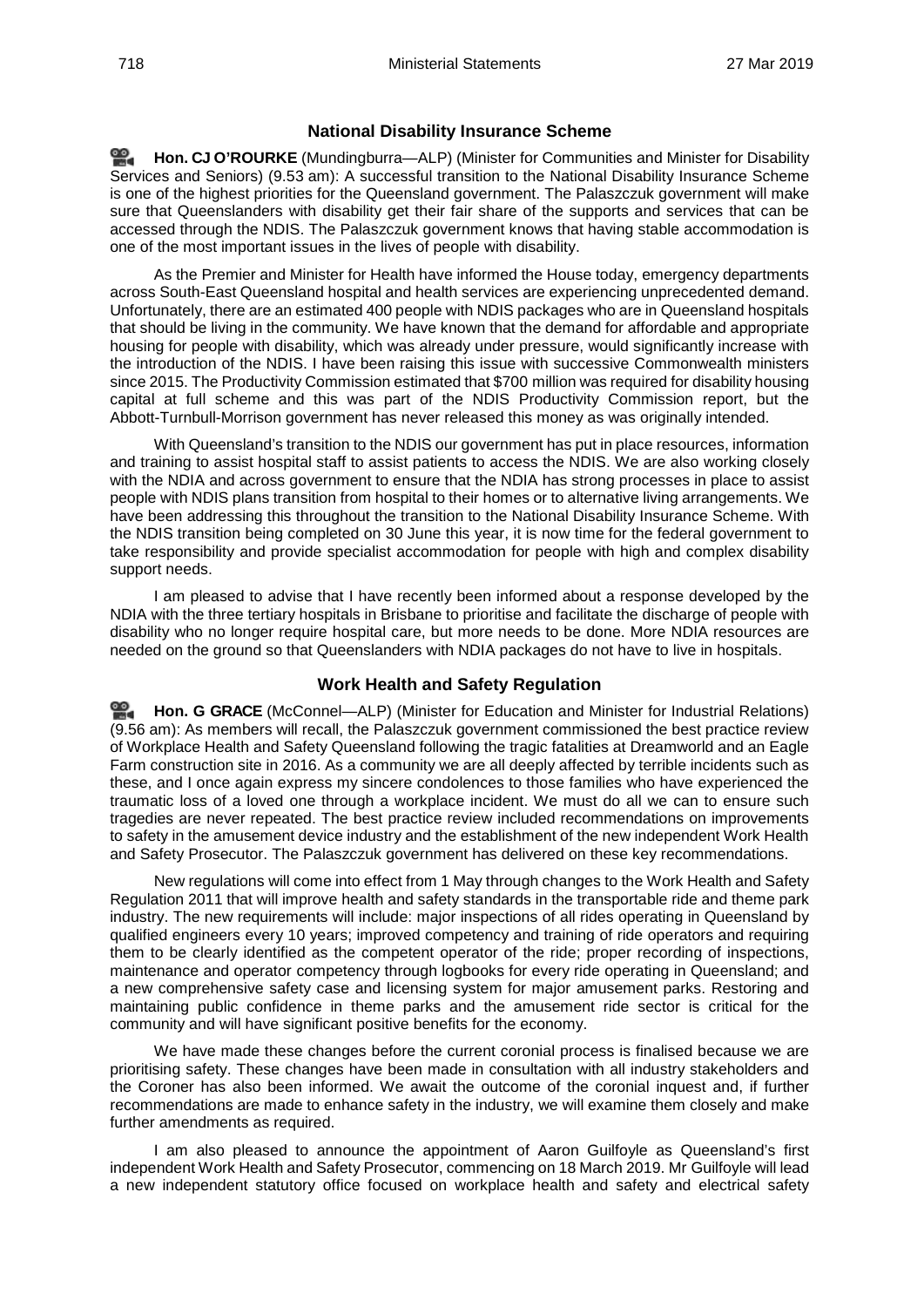prosecutions. He is a former assistant director of the Commonwealth Director of Public Prosecutions based in North Queensland and has extensive experience in complex regulatory prosecutions in the maritime safety industry. Health and safety will always be a priority for the Palaszczuk government. I welcome the new amusement device regulations and the new position of Work Health and Safety Prosecutor.

#### <span id="page-10-0"></span>**Affordable Energy Plan**

**[Hon. AJ LYNHAM](http://www.parliament.qld.gov.au/docs/find.aspx?id=0Mba20190327_095920)** (Stafford—ALP) (Minister for Natural Resources, Mines and Energy) (9.59 am): The Palaszczuk government knows Queenslanders are concerned about cost-of-living pressures. That is why we put our \$2 billion Affordable Energy Plan in place—to put downward pressure on electricity prices. I am pleased to report that our plan is putting the dividends from our proudly publicly owned energy businesses back into the pockets of mums and dads right across the state. I reflect how disappointing it was this morning to hear Keith Pitt, the member for Hinkler, ranting against public ownership and supporting the federal LNP government's privatisation plans.

Let us look at where we are. Queensland now has the lowest typical household power bill of any mainland state. We are also helping to deliver cost savings to up to 4,000 households in Cairns, Townsville, Rockhampton, Toowoomba and Hervey Bay through our Energy Savvy Families program.

**Mr Millar** interjected.

#### **Mr SPEAKER:** Member for Gregory.

**Dr LYNHAM:** This helps regional families experiencing hardship to better understand when and how they use their electricity and some simple actions to reduce their usage and, more importantly, to reduce their electricity bills. When I was in Cairns last month, Lauren was taking great delight in telling the member for Cairns how small things like shutting down her husband's beer fridge and turning off appliances have helped cut their power bill. More than 54,000 Queensland households are reducing their energy usage with a minimum four-star energy efficient appliance such as a fridge, washing machine or air conditioner—thanks to our grants program. We are kickstarting the battery revolution with our interest-free loans for solar and storage initiative. Queenslanders have already snapped up more than 2,400 of these packages. We also recognise that renters should have access to the benefits of solar, so in Bundaberg, Gladstone and Townsville we are trialling grants for landlords to install solar, with safeguards built in for renters.

Some 200 energy audits are currently underway for farms and businesses in regional Queensland, giving them free, expert advice on energy efficiency. There are cash co-contributions on the table to help these customers—

#### **Mr Millar** interjected.

**Mr SPEAKER:** Pause the clock. You are warned under the standing orders. I have already given you some guidance this morning.

**Dr LYNHAM:** As I said before, 200 energy audits are currently underway for farms and businesses in—again—regional Queensland, giving them free, expert advice on energy efficiency.

**Mr Hart** interjected.

**Mr SPEAKER:** Member for Burleigh, you are warned under the standing orders.

**Dr LYNHAM:** Next month Queenslanders should start receiving their second \$50 dividend as owners of their power assets. This government made a commitment to put downward pressure on electricity prices. With our Affordable Energy Plan we are driving down power prices for all Queensland families.

#### **Queensland Rail, Flood Recovery**

<span id="page-10-1"></span>ை. **[Hon. MC BAILEY](http://www.parliament.qld.gov.au/docs/find.aspx?id=0Mba20190327_100252)** (Miller—ALP) (Minister for Transport and Main Roads) (10.02 am): The past month has been a true example of the strong Queensland spirit. Lashed by unprecedented extreme rainfall, our north and north-west Queensland communities have rallied to rebuild and recover. Nowhere is this truer than on the 1,000-kilometre-long Mount Isa rail line, where a 400-strong workforce has been working around the clock in often very high summer temperatures to reopen one of the state's most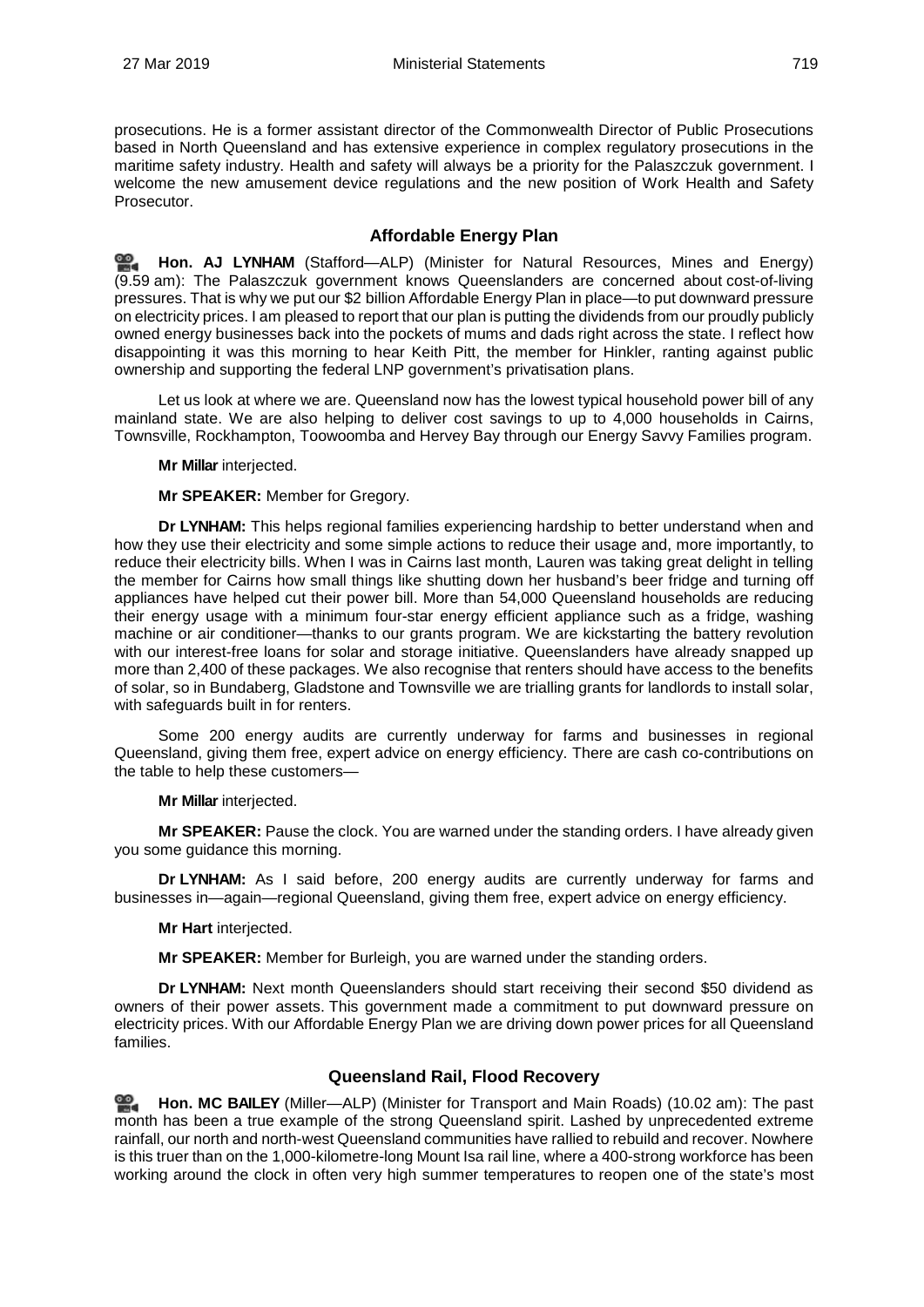critical transport links. The Mount Isa line is a crucial piece of infrastructure to the north-west minerals province and the North Queensland economy. Getting business and community moving again on the line has been an absolute priority for the Palaszczuk government, and I am pleased to confirm that the line remains on track to reopen between late April and mid-May.

Earlier this month Queensland Rail completed critical repairs between Richmond and Hughenden. I am pleased to report to the House that last week a freight service travelled between Richmond and Townsville. This week crews have started restoring the line between Oorindi and Tibarri. These works range from reconstructing embankments and track foundations to culvert and bridge restoration and repairs and the relaying of rail, track and ballast. In Nelia, works to recover the Pacific National train is progressing, with all 81 wagons to be fully removed in the coming week. More than 1,700 sleepers and 4,000 tonnes of ballast are being delivered to Nelia to build a 1.2-kilometre deviation that will allow trains to resume travel while the recovery continues.

One of the challenges facing the recovery has been housing the 400-strong workforce. I am pleased to report to the House that Queensland Rail and Minister de Brenni's Department of Housing and Public Works have worked together to establish camps at both Richmond and Julia Creek. These camps have become a hive of activity that have also provided a much needed boost to the local economy, with local businesses providing food, cleaning services and supplies. I would like to acknowledge the hard work of the task force and all of the locals who have been rebuilding our communities in North-West Queensland.

I would also like to acknowledge the donation of disused rail to the volunteer organisation BlazeAid. The rail will be used to assist with the rebuilding of fencing in North-West Queensland communities. The recovery of the Mount Isa rail line is a true demonstration of the Queensland spirit, and I look forward to the line being fully restored and reopened.

#### **Building and Construction Industry, Task Force**

<span id="page-11-0"></span>**Hon. MC [de BRENNI](http://www.parliament.qld.gov.au/docs/find.aspx?id=0Mba20190327_100525)** (Springwood—ALP) (Minister for Housing and Public Works, Minister for Digital Technology and Minister for Sport) (10.05 am): It is plainly obvious to Australians who is standing up for small and medium business and tradies in the construction industry. It is this Labor government that is making sure that Queensland tradies get paid on time and in full every time.

Governments should govern for all people, but they do need to make a choice sometimes between those who deserve their protection and those who put profit above all else. As the Premier announced during the last sitting week, in conjunction with the Minister for Police and the Attorney-General's department, we have put in place a special joint task force to investigate allegations of fraud in the Queensland building industry—fraudsters that other governments have turned a blind eye to, fraudsters that other governments have given a green light to.

The special joint task force is headed up by retired Supreme Court judge the Hon. John Byrne. While the task force officially begins operation today, Justice Byrne has wasted no time in getting to work. He has outlined that confidential submissions can be made online via email or post. Tradies can also make submissions in person directly to task force members. The task force will visit the Sunshine Coast, the Gold Coast, Rockhampton, Townsville and Cairns.

While this work continues, Justice Byrne and I have made it clear to industry that so too does the Palaszczuk government's nation-leading building industry fairness reforms. In that vein, 1 April is a fool's day for any big building company in this state that thinks it can get around our nation-leading laws, because on the day after, 2 April 2019, the second phase of our minimum financial requirements reforms will commence.

Phase 1 of these changes requires all building and construction companies that have annual revenue of more than \$30 million to provide their financial information to the Queensland Building and Construction Commission. Additionally, reporting standards for larger, higher risk licensees will be strengthened. The commission will be empowered to ask for, receive and independently verify the financial information it is provided. That means the commission can obtain relevant information at any time if they suspect that a licensee is not meeting the minimum financial requirements. Penalties will also apply for licensees who fail to report annually or update the commission on significant changes to their financial position.

The commission will be able to collect evidence enabling proceedings under the Criminal Code and the data that ASIC requires to take action under federal laws. We have reversed changes made under previous governments that removed mandatory financial reporting for the big end of town. Under our rules, we will not let the big end of town walk over small business and working families in this state.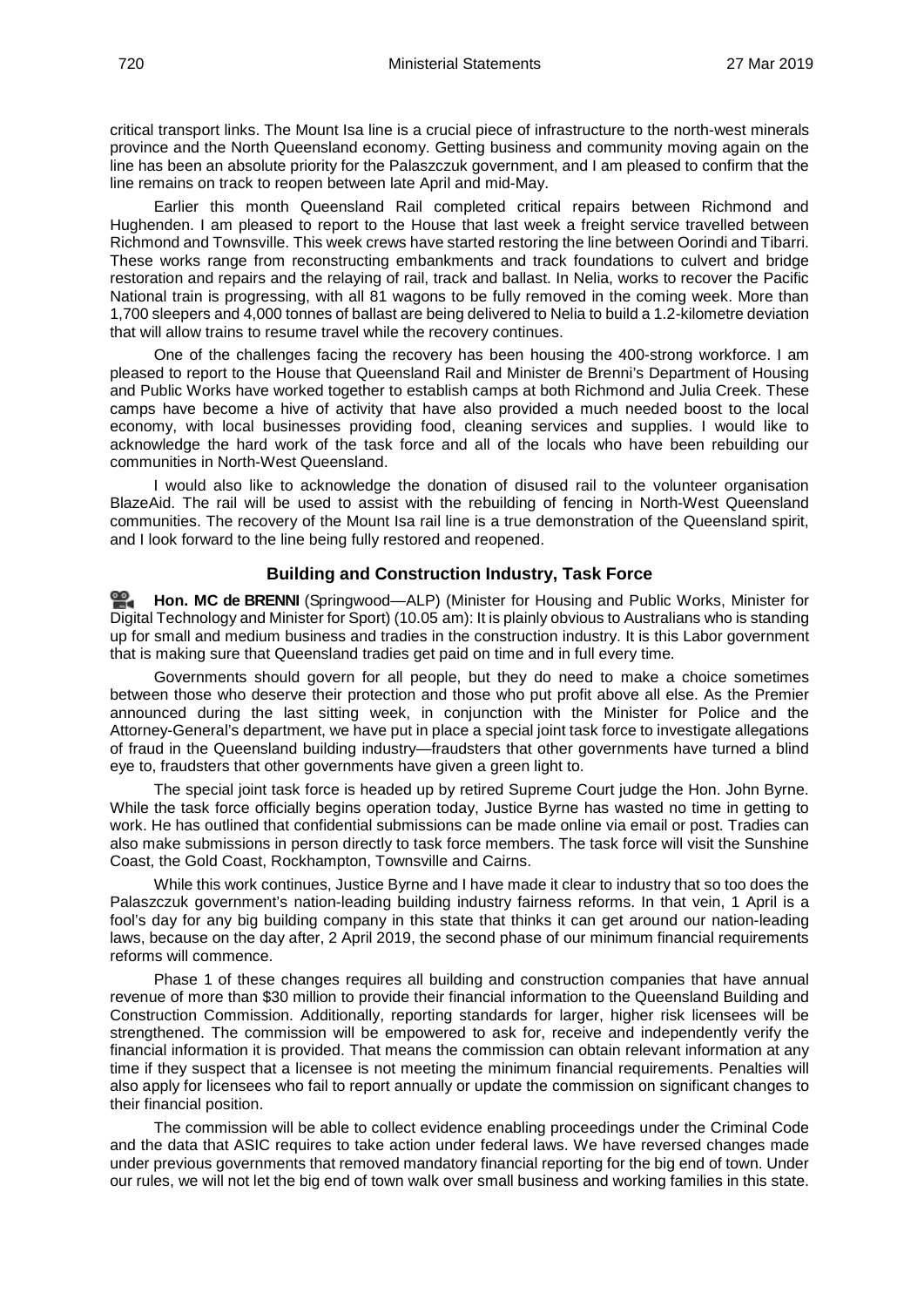We have already seen the commission use new laws introduced by the Palaszczuk government to come down hard on big businesses who seem to think that the rules do not apply to them. They have also been working to stamp out the thieves in the industry who rort the system and lie to the regulator.

The Palaszczuk government knows that in order for Queenslanders to have secure, stable and well-paid jobs the industry that they work in has to be fair, safe and sustainable, and that is exactly what our building industry fairness reforms are achieving.

#### **Growing Queensland's Food Exports**

<span id="page-12-0"></span>≌. **[Hon. ML](http://www.parliament.qld.gov.au/docs/find.aspx?id=0Mba20190327_100852) FURNER** (Ferny Grove—ALP) (Minister for Agricultural Industry Development and Fisheries) (10.08 am): I am incredibly proud that the Palaszczuk government is a keen supporter of our Queensland farmers. An example of that was just yesterday when the Premier and I engaged with our friends from the Queensland Farmers' Federation. Queensland produces some of the best produce something we are celebrating across the state with our recent launch of the #eatqld campaign.

**Mr Lister** interjected.

**Mr SPEAKER:** Order! Member for Southern Downs, I do not wish to hear much from you today.

**Government members** interjected.

**Mr SPEAKER:** Order, members to my right!

**Mr FURNER:** That is why I am very proud today to announce \$660,000 in funding under the second round of our Growing Queensland's Food Exports grants. With the first round we supported exporters of macadamias, mangoes, melons, strawberries, sweet corn and pork with matched grants of up to \$100,000. This funding is designed to help businesses, either exporters or ready to export, improve their export competitiveness through better understanding of their markets. In this second round of funding we are supporting exporters of vegetables from Gatton, ginger from Buderim, mandarins from Mundubbera, banana flour from the Atherton Tablelands, dried tropical fruits from Gin Gin, wines from the Granite Belt, and mud crabs and fish from the Gulf Country. We are investing in market access and innovation so Queensland farmers can take on the world.

While the Palaszczuk government is clearly the farmers' friend, the same cannot be said about the coalition government in Canberra. Our state is on the front line of biosecurity in this country, yet this LNP federal government recklessly cut biosecurity staff by more than 20 per cent. Biosecurity is crucial to the success of our agricultural sector and vital to make sure our exporters can maintain Queensland's clean, green reputation for producing some of the world's best produce. In next week's federal budget Queensland needs to get its fair share of biosecurity funding to make sure Queensland farmers do not face the threat of imported pests.

#### **Cyclone Trevor**

<span id="page-12-1"></span>**Hon. CD [CRAWFORD](http://www.parliament.qld.gov.au/docs/find.aspx?id=0Mba20190327_101124)** (Barron River—ALP) (Minister for Fire and Emergency Services) (10.11 am): I rise to give the House an update on Queensland's latest weather system, Tropical Cyclone Trevor, now ex-Tropical Cyclone Trevor. Trevor crossed the coast near Lockhart River on Cape York Peninsula last Tuesday as a high category 3 system. On Friday I visited Lockhart River with Commissioner Carroll, and I can assure the House that that community was ready. There were swiftwater rescue and floodwater rescue boats, and personnel had been deployed across the Far North region. The town of Lockhart River went into lockdown at one o'clock in the afternoon on Tuesday. The school was closed. Police cars were driven around the town with their sirens on, warning the community to go indoors and stay indoors. I spoke with the mayor, Wayne Butcher, after Trevor had passed over. He said it was like a freight train that ran for around six hours nonstop in the afternoon.

QFES assessment teams started work first thing Wednesday morning and by the end of the week they had assessed more than 170 properties, only one of which was considered severely damaged, and we are pretty sure that it was an abandoned building. An extra half a dozen SES personnel were deployed from Cairns to help with the clean-up. Together with the teams already in Lockhart River they did a mighty fine job.

When I visited Friday I was told much of the debris had already been cleared away. You could see it stacked on the sides of roads, branches piled up and a lot of chainsaw work was occurring across town. There is still a lot of work to do, but an awful lot of work has already been done. In Aurukun 180 homes lost power, while power was completely cut to Lockhart River. Today I am pleased to report that electricity has now been restored to all of that network. That particular weather system is not quite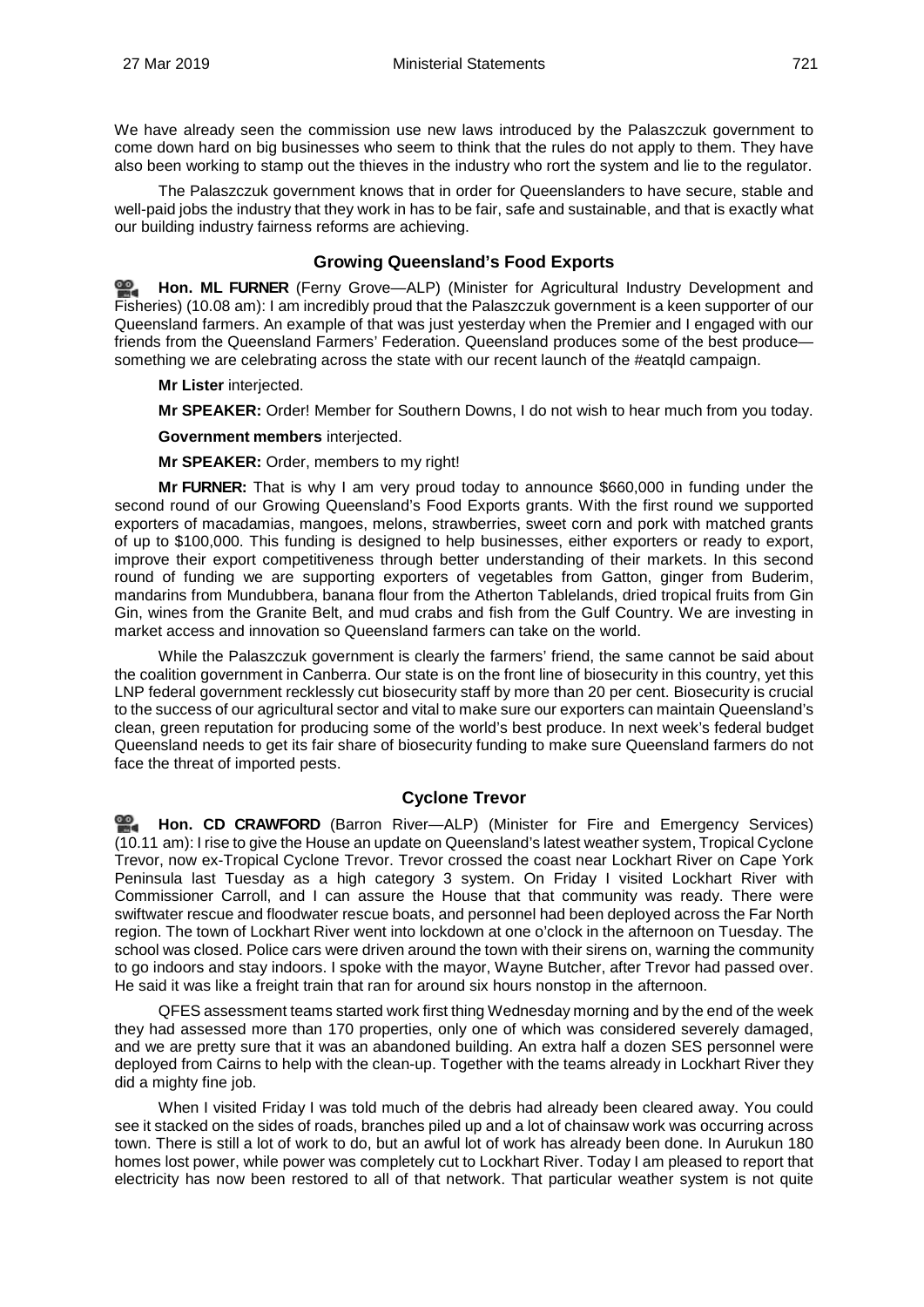finished with Queensland. The forecast is for rain across the north and the west of this state, but again QFES staff and volunteers were amongst those at the forefront of operations. They were there before the system arrived, they were there during the system and they are there the moment the winds die down.

<span id="page-13-0"></span>Trevor is the latest in what has been an intense summer of fires, floods, monsoon troughs, heatwaves and cyclones. Trevor has given me yet another opportunity to truly appreciate what it is that the men and women of QFES do so readily to assist the people of Queensland in their time of need. Again, I thank them for their time.

#### **NOTICE OF MOTION**

#### **Child Sex Offender Register**

<span id="page-13-1"></span>**Mr [WATTS](http://www.parliament.qld.gov.au/docs/find.aspx?id=0Mba20190327_101403)** (Toowoomba North—LNP) (10.13 am): I give notice that I will move—

<span id="page-13-2"></span>That this House calls on the Palaszczuk government to implement the LNP's plan for a public child sex offender register.

#### **SPEAKER'S STATEMENT**

#### **Absence of Member**

<span id="page-13-4"></span><span id="page-13-3"></span>**Mr [SPEAKER:](http://www.parliament.qld.gov.au/docs/find.aspx?id=0Mba20190327_101421)** Honourable members, I have received a notification from the member for Whitsunday advising of his intended absence until Tuesday, 2 April 2019. The member's notification complies with standing order 263A.

#### **QUESTIONS WITHOUT NOTICE**

**Mr SPEAKER:** Question time will conclude today at 11.14 am.

#### **Hospitals, Demand**

<span id="page-13-5"></span>**Mrs [FRECKLINGTON](http://www.parliament.qld.gov.au/docs/find.aspx?id=0Mba20190327_101442)** (10.14 am): My first question is to the Premier. In late 2011 Labor Premier Anna Bligh referred to Queensland Health as a basket case. How has it taken Labor four years to have every South-East Queensland hospital at breaking point, taking Queensland Health back to the bad old days of dysfunction under Labor?

**Ms PALASZCZUK:** I thank the Leader of the Opposition for the question. As I said in my ministerial statement, we are being faced with unprecedented demand in our south-east hospitals at the moment. This is a serious issue and one that my government is making a top priority. This afternoon the health minister is going to step in and chair that meeting of the south-east hospitals in terms of prioritising some issues that I talked about. Let me go through those again. The first one is that we have seen an unprecedented demand with the level of the summer flu. We are bringing forward the winter bed strategy now to cope with this demand. As I said this morning—

**Opposition members** interjected.

**Mr SPEAKER:** Pause the clock. Members to my left, the Premier is being responsive to the question that has been asked. I would like to hear the answer. I do not believe she is being provocative.

**Ms PALASZCZUK:** As I said this morning, \$3 million has been put in place urgently to free up some beds in the private sector. As I said, there are currently people who are ready to be discharged who need aged-care placements. What we saw very clearly—

**Ms Bates** interjected.

**Ms PALASZCZUK:** If you want to talk about aged-care bed closures, you closed aged-care beds in this state.

**Mr SPEAKER:** Premier, please direct your comments through the chair.

**Ms PALASZCZUK:** The member for Mudgeeraba was probably a minister at the time they sat around the table and talked about closing Eventide, Wynnum, Kingaroy—

**Opposition members** interjected.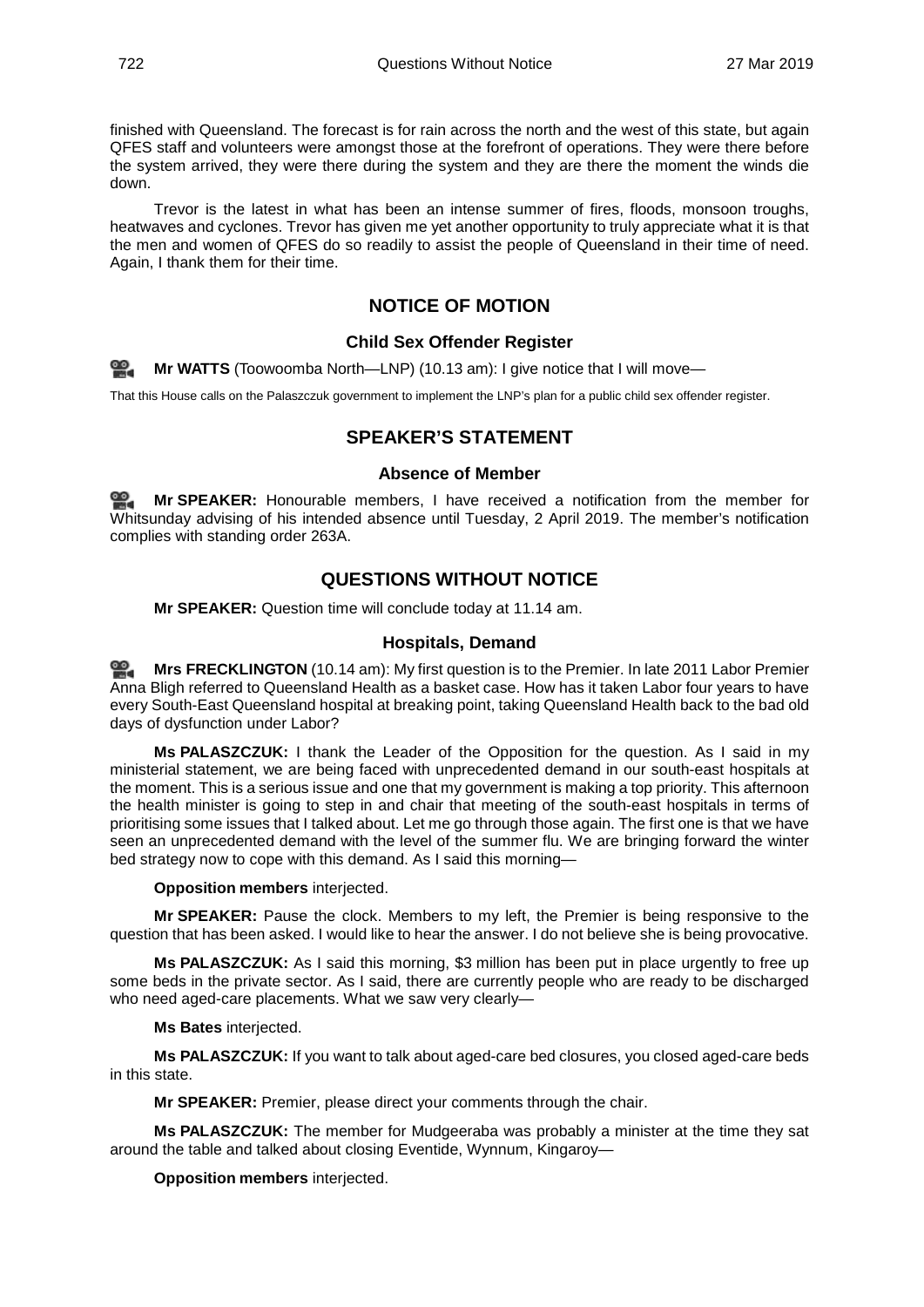**Mrs Frecklington** interjected.

**Mr SPEAKER:** Pause the clock. Leader of the Opposition, you will also direct your comments through the chair.

**Ms PALASZCZUK:** That is why we have a record Health budget in this state of \$18.3 billion. That is why we support the hardworking men and women in our health system—our doctors and our nurses who those opposite chose to sack. Four thousand were sacked under them.

**Mr SPEAKER:** Premier, are you going to table that document?

**Ms PALASZCZUK:** That is their legacy and that is their record. Under my government—

**Opposition members** interjected.

**Mr SPEAKER:** Member for Southport! Member for Mudgeeraba! The Premier has the call.

**Mr Sorensen** interjected.

**Mr SPEAKER:** Resume your seat, Premier. Member for Hervey Bay, I am having a sense of deja vu. I think I have said before that you need to use the cover of others. You are warned under the standing orders. Premier, do you have anything further to add?

**Ms PALASZCZUK:** I do. I thank the member for Hervey Bay. We are building a new emergency centre in Hervey Bay thanks to my government. He can thank me later. I will come and personally open it. It is not happening under his government. This government is building a new emergency centre. Leader of the Opposition, we are building the Kingaroy hospital as well. Nothing happened under the LNP; we build.

*(Time expired)*

#### <span id="page-14-0"></span>**Hospitals, Demand**

**Mrs FRECKLINGTON:** My second question is to the Premier. How many Queenslanders have had their planned surgeries cancelled because of Labor's hospital crisis?

**Ms PALASZCZUK:** As the health minister said today, there have been no elective surgeries that have been cancelled—

**Dr Miles:** At the PA.

**Ms PALASZCZUK:** At the PA.

**Opposition members** interjected.

**Ms PALASZCZUK:** Well, it is one of our largest hospitals. Let us just think about what would happen if those opposite were in government. You would have no nurses and you would have no doctors to look after people.

#### **Opposition members** interjected.

**Ms PALASZCZUK:** They have a track record of cutting 14,000 people, including 4,000 nurses. I notice the member for Clayfield is laughing there. He was the treasurer when all of the cuts happened. It is not a laughing matter.

**Mr BLEIJIE:** I rise to a point of order, Mr Speaker. You have often asked the opposition to be succinct with their questions. Mr Speaker, I rise on relevance. The question was one sentence and it was about planned surgeries across all of Queensland, and the Premier is going—

#### **Government members** interjected.

**Mr SPEAKER:** Members to my right!

**Mr BLEIJIE:** The Premier is going clearly way off subject after the very succinct question about planned surgeries cancelled across all hospitals, not just the PA.

**Mr SPEAKER:** In terms of the point of order raised by the Manager of Opposition Business, Premier, under standing order 118B I do ask you to come back and answer the question. However, I wish to make a point to all members that, when it comes to answering questions, albeit ones that are very direct, the Premier or the minister on their feet is able to respond to interjections and that is also one of the reasons I take a dim view of those interjections.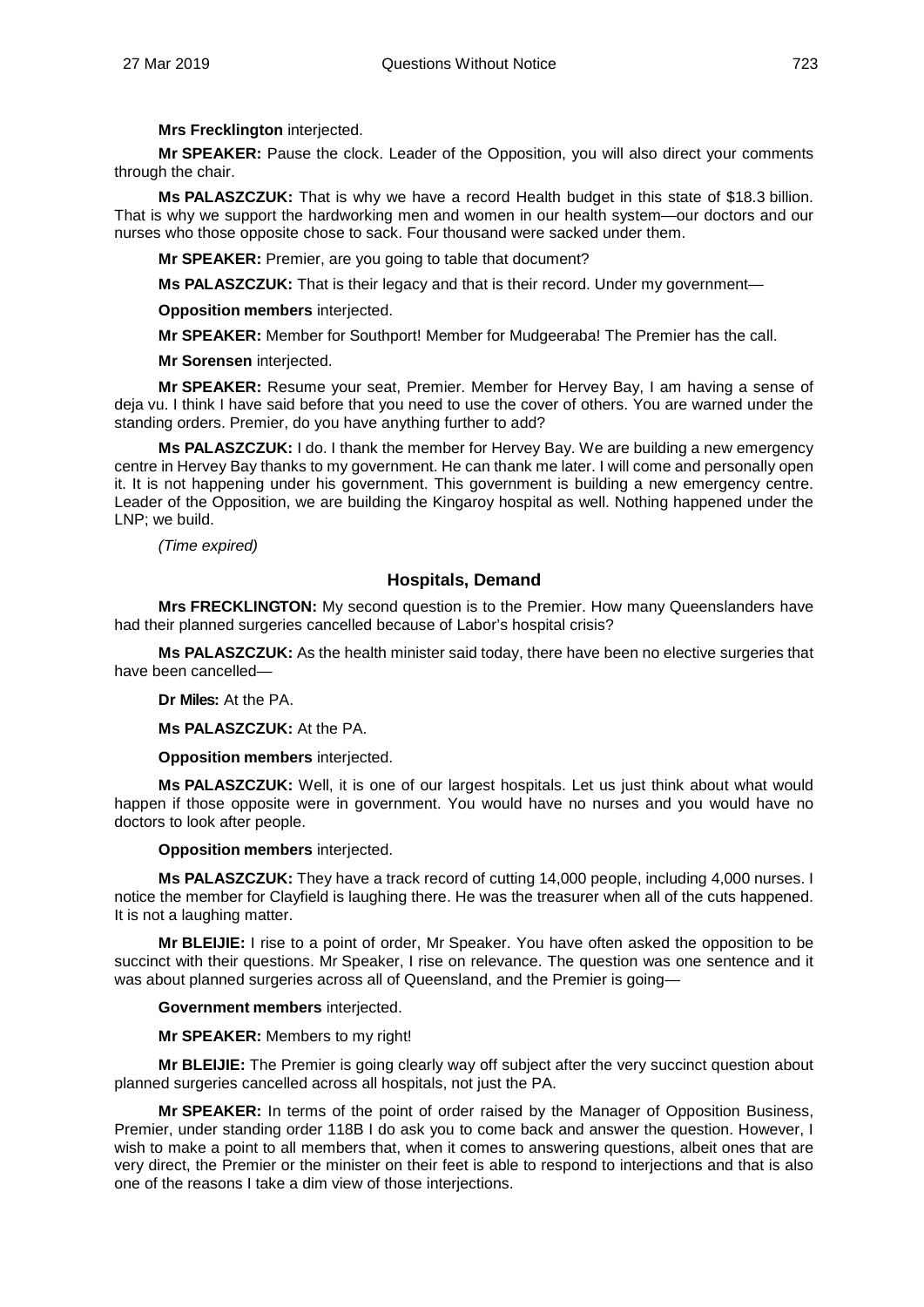**Ms PALASZCZUK:** The individual health and hospital boards make those decisions depending on the demand. They will independently be making those decisions today. Let me say this very clearly. Our hospitals and the people who work in our hospitals put patient care above everything. That is why my government has implemented nurse to patient ratios—to make sure that our patients get the best possible care.

Honestly, health is an issue not just at the state level; it is a national issue. There is not a COAG meeting I go to where every single Premier and state and territory minister does not raise health funding, and still we are waiting on health funding from the federal government of \$300 million. I will stand our record against their record any day. There were no plans for expansions at hospitals. There were no plans for aged care. When they were in office, they cut—

**Mr Hinchliffe** interjected.

**Ms PALASZCZUK:** I take that interjection from the member for Sandgate. What about Eventide? The opposition leader—I almost said 'Deputy Leader of the Opposition'—sat around the CBRC table when they closed aged-care beds in Eventide, and they were proud of it. They were proud of the budget that they delivered—absolutely proud of it. Those opposite need to know very clearly that the way in which the LNP Morrison government has administered health in this nation is a disgrace. It is an absolute disgrace when we have to go begging to get payments for Queensland. We know that the Health budget—

*(Time expired)*

#### **Health System**

<span id="page-15-0"></span>**Ms PEASE:** My question without notice is to the Premier. Will the Premier please update the House on what the government is doing to meet the health needs of Queenslanders?

**Opposition members** interjected.

**Mr SPEAKER:** Order!

**Ms PALASZCZUK:** Thank you, Mr Speaker, and I thank the—

**Mr SPEAKER:** I have not called you yet, Premier. I will not tolerate interjections before a member has risen to their feet.

**Ms PALASZCZUK:** Thank you, Mr Speaker, and I thank the member for Lytton for that question because the member for Lytton well knows the damage that was done by the Newman government when they closed the Wynnum aged-care unit. People were coming to us telling us their stories about how they felt when the Newman government callously came in and shut those beds down. We currently have people who have had their aged-care assessments done and are ready to move outside of hospitals. These people should not be in hospitals; they should be in aged-care facilities. Whose responsibility is it for aged care? The federal government. Why won't the federal government work with us in relation to this matter?

The member for Lytton stood proudly alongside me and Minister Cameron Dick when he was the health minister to open the brand-new centre built by a Labor government. We will continue to build the health infrastructure that is needed. As I said, we have a nearly \$1 billion infrastructure project over the next few years. We are doing major redevelopments in Logan, Caboolture, Ipswich, Nambour and Kingaroy—how could I forget Kingaroy? We are building in Kingaroy. This was not done by the LNP when they were in office. We are also doing Atherton and Roma. This is our commitment to the people of this state.

For example, the Logan Hospital expansion project is a \$280 million investment which is expected to deliver 195 additional beds. There is \$257 million for Caboolture. This is about planning for the future. There is \$124 million for Ipswich, and the member for Ipswich will know how important that hospital is. We do know that those opposite cut nurses and cut midwives. They did not want nurses looking after people in our hospitals. They did not want nurses looking after us. The member for Kawana can laugh and you can smirk.

**Mr Bleijie** interjected.

**Ms PALASZCZUK:** Well, we fixed your crisis. That is what we did.

**Opposition members** interjected.

**Mr SPEAKER:** Order! Premier, I ask that you ensure your comments are directed through the chair and not at those opposite.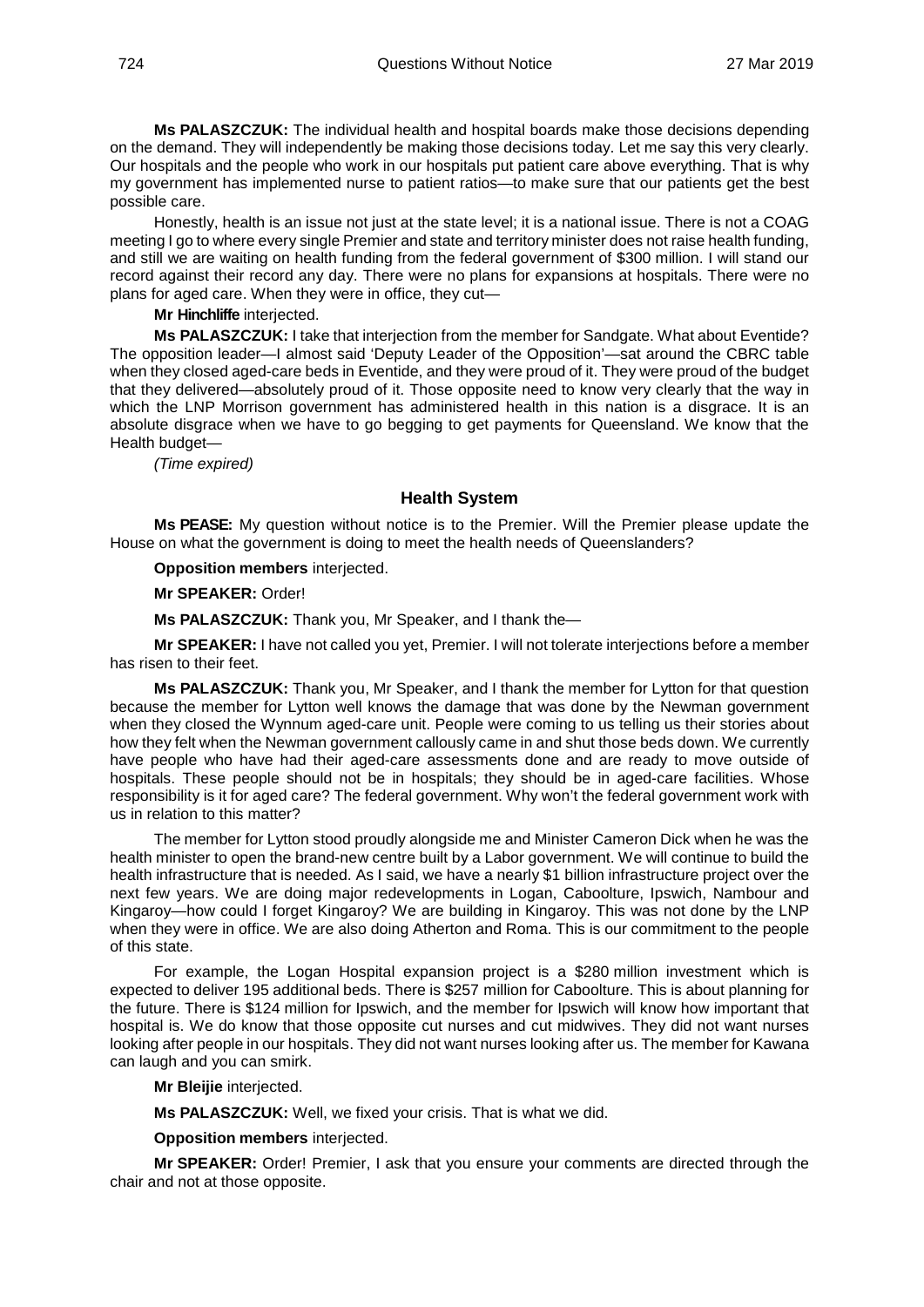**Ms PALASZCZUK:** We all know that when the member for Kawana sat around the cabinet table we had the doctor contract crisis as well—doctors, nurses, midwives, cleaners, aged-care facilities.

*(Time expired)*

#### **Hospitals, Demand**

<span id="page-16-0"></span>**Mr MANDER:** My question without notice is to the Premier. I refer to the unprecedented overcrowding crisis at hospitals in South-East Queensland. Given the Premier was unable to advise the number of surgery cancellations, can the Premier guarantee that our major hospitals will be able to cope with the upcoming flu season given that our hospitals are at breaking point now?

**Ms PALASZCZUK:** I thank the member for Everton, the deputy opposition leader, for the question. That is why Health does planning. Health does planning for every single flu season, but what we are seeing around the world is a spike when it comes to summer flu and a spike when it comes to winter flu as well which is putting the pressure on our hospitals.

My understanding is that the flu vaccine is coming forward. I urge Queenslanders, especially vulnerable Queenslanders, to get their flu shots as soon as they become available in the lead-up to the flu season. It is absolutely crucial. I also want to put on record that what we do need to do is to encourage people to go to their GP if they do not have life-threatening illnesses. The roadblock there has been the federal government. I welcome federal Labor's initiatives in terms of uncapping some of that bulk-billing to allow people to go to their GP and not have to pay a fee. The health minister addressed this very clearly when—

#### **Honourable members** interjected.

**Mr SPEAKER:** Order! Members, as far as I can hear, the Premier is being responsive to the question. I would like to hear her response.

**Ms PALASZCZUK:** As the health minister said, people are finding the payment of that fee a roadblock in going to their local GP. I welcome federal Labor's initiative there. It is one that I think will help alleviate some of those pressures. We will continue to work with all of the local HHSs in relation to this issue. As I have said, we are planning for the extra capacity at the major hospitals around the south-east, which is absolutely vital and critical. No planning was done when those opposite were in government.

**Mr SPEAKER:** Member for Everton.

**Ms PALASZCZUK:** All they did was cut nurses, cut doctors and cut aged-care placements. As I said in my ministerial statement—

**Honourable members** interjected.

**Mr SPEAKER:** Order, members.

**Ms PALASZCZUK:** As I said in my ministerial statement, there are currently people in our hospitals who are aged-care assessed and disability assessed and they should not be—

**Mr Mander** interjected.

**Mr SPEAKER:** Member for Everton, you are warned under the standing orders.

**Ms PALASZCZUK:**—in our hospitals. I am prepared to work with the federal government on this crucial issue. It is called working together, something that members opposite know nothing about, and I will come to that very shortly. We have put on more than 5,270 nurses and midwives—

**Mr SPEAKER:** The Premier's time has expired.

**Ms PALASZCZUK:**—which is—

**Mr SPEAKER:** Premier, your time has expired.

**Ms PALASZCZUK:**—559 more—

**Mr SPEAKER:** Premier, your time has expired. Premier, I do not wish to have to warn you three times to resume your seat. If you could not hear me, I appreciate that. There is a lot of interjection, but members must resume their seat once their time has expired.

*(Time expired)*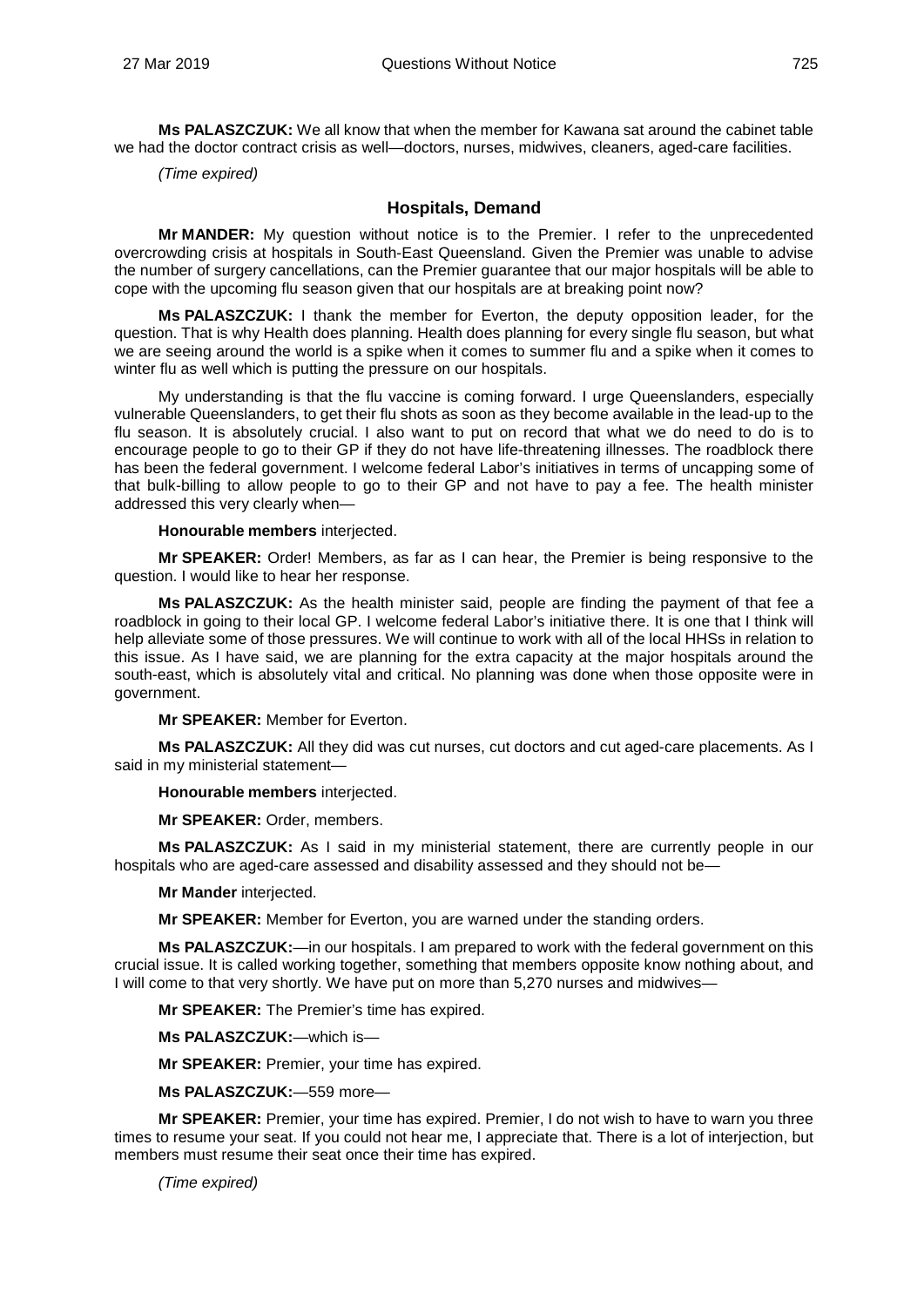#### **Gun Control**

<span id="page-17-0"></span>**Mr RUSSO:** My question without notice is of the Premier. Will the Premier update the House on the Palaszczuk government's actions to prevent gun violence and any other alternative policies?

**Mr Purdie** interjected.

**Mr SPEAKER:** Member for Ninderry, you are warned under the standing orders. I have already made myself clear about interjections before members have even been given the call.

**Ms PALASZCZUK:** I thank the member for Toohey for that very important question. It is very clear that under my government there will be no weakening of any gun laws in this state. We back—

**An opposition member:** John Howard's government.

**Ms PALASZCZUK:**—John Howard's strong legislation that came into force. People will never see a state Labor government back away from those laws. We know very clearly that after the tragedy in Christchurch Jacinda Ardern, the New Zealand Prime Minister, has moved very swiftly to enact similar laws in New Zealand, and I welcome that.

I think everyone in this House should have been rightly shocked when they saw the documentary that was aired last night about One Nation going over to the US to lobby the NRA for money to run their national campaign in the lead-up to the federal election. The two people involved were none other than James Ashby and Steve Dickson. Can I talk about Mr Dickson just briefly? Not only was he a member of the LNP who sat in this chamber; he was appointed a minister of the Crown by the LNP. He was not a backbencher. He sat around the cabinet table—

**Honourable members** interjected.

**Mr SPEAKER:** Member for Capalaba.

**Ms PALASZCZUK:**—with the member for Clayfield, the member for Kawana—

**An honourable member** interjected.

**Ms PALASZCZUK:** Yes, he was one of theirs.

**Mr SPEAKER:** Order!

**Ms PALASZCZUK:** What was said last night by Mr Ashby? 'If you had \$20 million, you would own the lower house and the upper house.' We saw Mr Dickson brag about his time as an LNP government minister. What a disgrace to think that he was sitting around the cabinet table making all those decisions and the whole time all he wanted to do was weaken Australian gun laws. I think every Queenslander should be absolutely disturbed by that. It brings me back to this central point: we will always put One Nation last. We will stand on our principles. What will those opposite do?

**Mr Hunt** interjected.

**Mr SPEAKER:** Order! Member for Nicklin.

**Ms PALASZCZUK:** You support it, do you? You support it? You support One Nation?

**Mr Hunt** interjected.

**Ms PALASZCZUK:** The member down there—

**Mr SPEAKER:** Order! Member for Nicklin, you are warned under the standing orders. Premier, you will ensure your comments are through the chair. You will not direct your comments at members.

**Ms PALASZCZUK:** It is a sign of leadership for the Prime Minister and the Leader of the Opposition to rule out—

*(Time expired)*

#### **Hospitals, Demand**

<span id="page-17-1"></span>**Ms BATES:** My question is to the Premier. I refer to the unprecedented overcrowding crisis at hospitals in South-East Queensland.

**Dr Miles:** Ask me a question.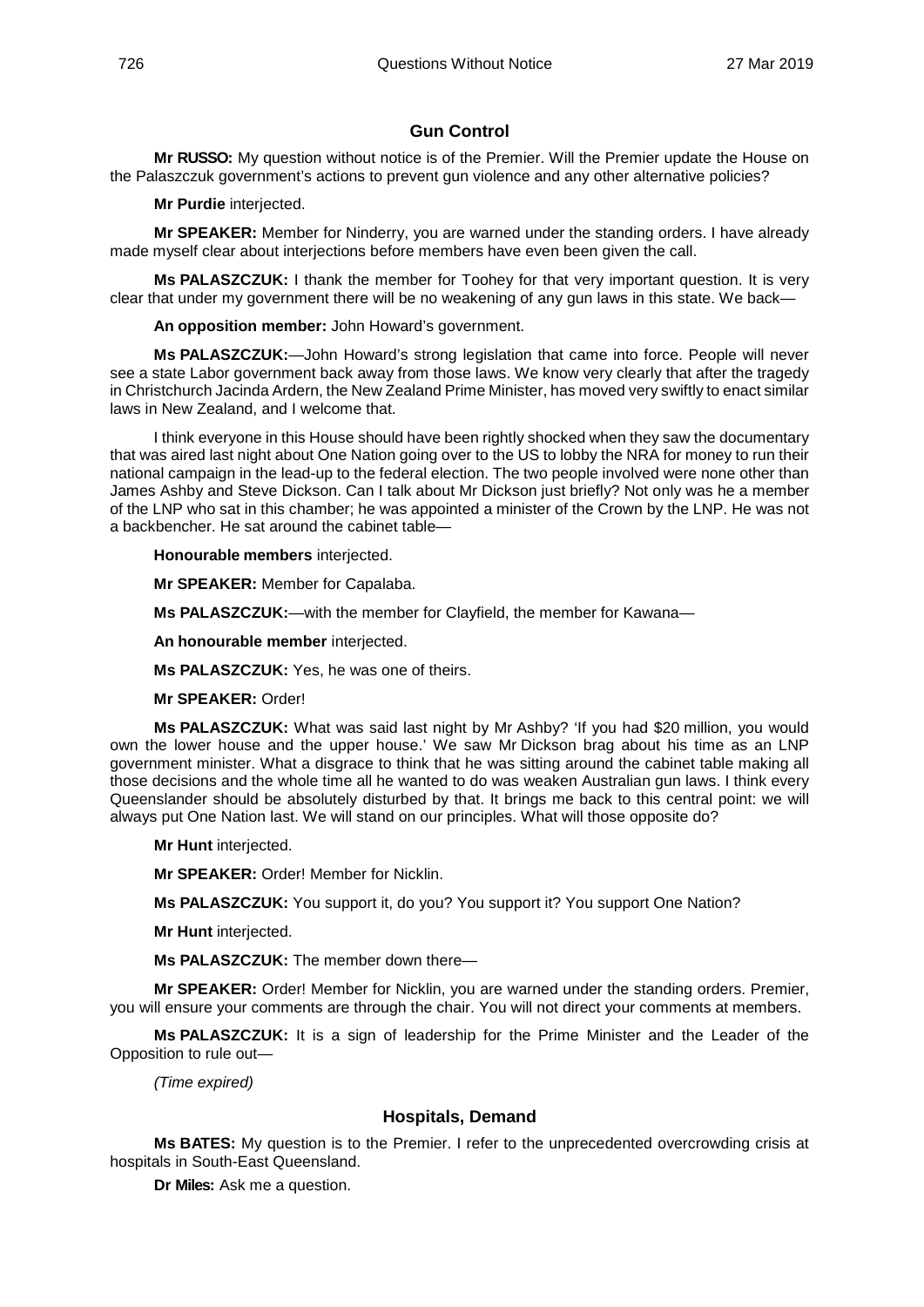**Mr SPEAKER:** Minister for Health, you are warned under the standing orders. Member, please start your question again.

**Ms BATES:** My question is to the Premier. I refer to the unprecedented overcrowding crisis at hospitals in South-East Queensland. Can the Premier advise on what date the current health crisis will be fixed?

**Mr Saunders** interjected.

**Mr SPEAKER:** Member for Maryborough, you are warned under the standing orders. I will wait for silence before calling the Premier.

**Ms PALASZCZUK:** I thank the member for Mudgeeraba for the question. It is an important question. If we had the support from the federal government, I could move people out of our hospitals and free up those beds tonight. That is what would happen.

#### **Honourable members** interjected.

**Ms PALASZCZUK:** That is right; 200. Why does the member not pick up the phone to her colleague? Yes, I will be approaching the federal government for urgent assistance in prioritising—

**Ms Bates** interjected.

**Mr SPEAKER:** Member for Mudgeeraba.

**Ms PALASZCZUK:**—people without aged-care assistance to move into alternative facilities. As we know, our baby boomer population is getting older and we need to make sure that we have more—

#### **Opposition members** interjected.

**Ms PALASZCZUK:** No, it is called planning for the future. That is why the federal government needs to do planning now to ensure that there are aged-care beds in aged-care facilities to deal—

**Mr Powell:** 'Charter boat? What charter boat?'

**Mr SPEAKER:** Member for Glass House, you are warned under the standing orders.

**Ms PALASZCZUK:** I take the interjection from the member for Glass House. Let me say very clearly that the federal government are responsible for the provision of aged care. They provide the funding. Who said that?

**Mr Boothman:** Campbell Newman.

**Ms PALASZCZUK:** Campbell Newman, your boss.

**Mrs Frecklington** interjected.

**Mr SPEAKER:** Leader of the Opposition.

**Mrs Frecklington** interjected.

**Ms PALASZCZUK:** You're the apprentice.

**Mr SPEAKER:** Leader of the Opposition, I called you to order a couple of times. You were clearly in the moment. You are warned under the standing orders.

**Ms PALASZCZUK:** I say to the Leader of the Opposition, the member for Nanango: you were working—

**Mr BLEIJIE:** Mr Speaker, I rise to a point of order.

**Mr SPEAKER:** No, I will rule. Premier, I have given you three notices of warning today around putting your comments through the chair. I warn you under the standing orders. Members, there is no provision to do so and it is not helpful for the House to direct your comments directly at members.

**Ms PALASZCZUK:** Mr Speaker—

**Mr Mickelberg** interjected.

**Mr SPEAKER:** Member for Buderim, you are warned under the standing orders. In case members have not noticed, I do not have a lot of tolerance today.

**Ms PALASZCZUK:** We will continue to lobby the federal government and to work with the federal government. As I said in this House, I am prepared to work with the federal government to accelerate the transition out of the hospital system into aged care for those people as quickly as possible. As well as that, there are people who are in our hospitals at the moment who have their disability packages and who have been assessed. They, too, need to move into alternative accommodation.

As we all know, the National Disability Insurance Scheme has come into effect. Once again, we call on the federal government to accelerate the funding. I understand that there are negotiations happening at the moment in relation to that. The health minister will convene that meeting this afternoon and will provide an update following that meeting.

*(Time expired)*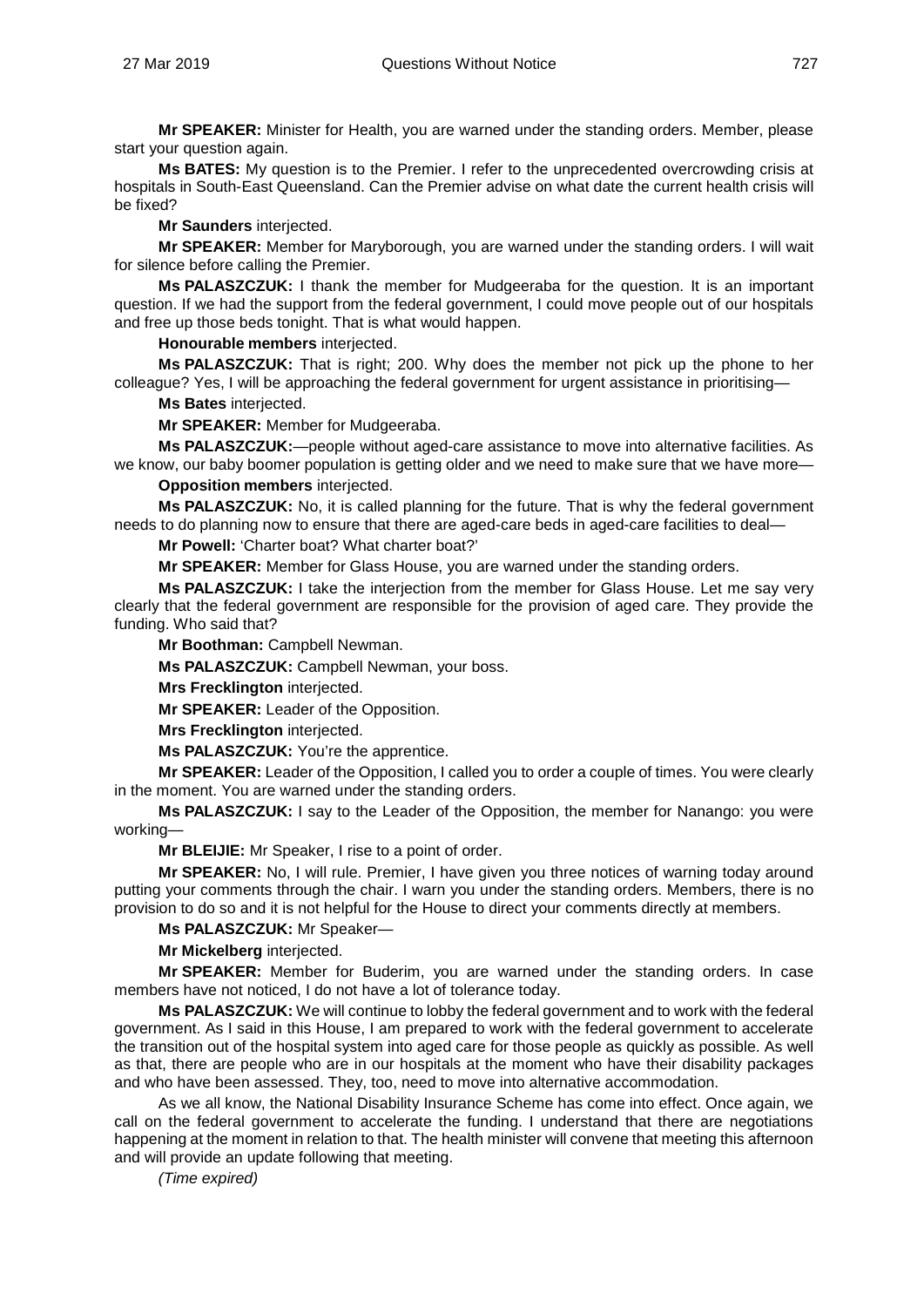#### <span id="page-19-0"></span>**Jobs**

**Mr POWER:** My question is to the Deputy Premier. Can the Deputy Premier please advise the House how the Palaszczuk government's economic plan is supporting jobs growth in Queensland and are there any risks to jobs?

**Ms TRAD:** I thank the member for Logan for that terrific question. I know that the member for Logan is a very strong advocate for economic growth and jobs in his community. Under the Palaszczuk Labor government we have created more than 33,000 jobs in the Logan-Beaudesert area. Contrast that against what those opposite did when they were in government: in the Logan-Beaudesert region 21,000 Queenslanders lost their jobs under the LNP. As I mentioned earlier, this is the 29th consecutive month of jobs growth in Queensland, and that is because unlike those opposite we are focused on our economic plan and we are focused on Queenslanders. As crazy as this may sound to the deputy opposition leader, it is difficult to focus on an economic plan to improve jobs for Queenslanders when you are focused on yourself and the chaos that you create amongst yourselves. It does not matter whether it is preferences, their relationship with One Nation, preferencing the Greens or their flip-flop position on coal, those opposite are only chaotic.

I am astounded at the federal LNP's response to the outrageous video we have seen concerning former LNP—now One Nation—members over in America lobbying the NRA for money to weaken Australia's gun laws. Their response has been a disgrace. What was Prime Minister Morrison's response? He has repudiated them and he has called them a disgrace, but he has not ruled out preferencing them. What has Keith Pitt said today? He said that all of the candidates should resign, 'but if they don't I'll still preference them.' Arthur Sinodinos said, 'We want to take votes off them, but we want to preference them.' A preference is a vote by any other name, and those opposite know it. It is up to those opposite to show the leadership their federal counterparts have been sorely lacking. Their moral compass is absolutely pointed to base self-interest. Today it is up to the LNP to rule out preferences and a relationship with One Nation because all that means is weaker gun laws for Queenslanders and Australians.

#### **Hospitals, Demand**

<span id="page-19-1"></span>**Dr ROWAN:** My question is to the Premier. I refer to the unprecedented overcrowding crisis at hospitals in South-East Queensland, and I ask: will the Premier now concede that fixing our hospitals should have been Labor's priority for patients rather than wasting taxpayers' money renaming the Lady Cilento children's hospital?

**Ms PALASZCZUK:** Our priority is always on health. We went to the election on jobs, health and education.

#### **A government member:** Reverse the cuts.

**Ms PALASZCZUK:** That is right; I will take that interjection. We reversed the savage cuts that happened under the LNP. The members opposite should hang their heads in shame when it comes to those savage cuts. As I said, we have been restoring those services. Not only have we been restoring the doctors, nurses, midwives and paramedics but we have been planning for the building, construction and expansion—

#### **Mr Boothman** interjected.

**Mr SPEAKER:** Member for Theodore!

**Ms PALASZCZUK:** While I am on my feet, I might add that I was asked about the winter flu strategy. Ten million dollars has been allocated towards that. It is something that we do every year. Once again I would urge Queenslanders to get their flu shots as soon as they become available.

The Labor government in this state will always prioritise health. I say to those opposite that Queenslanders do not forget. They do not forget the 4,000 health workers and midwives that were cut. They do not forget the nursing and aged-care facilities that were closed.

#### **Ms Bates** interjected.

**Mr SPEAKER:** Member for Mudgeeraba!

**Ms PALASZCZUK:** Just imagine, if we still had those aged-care facilities open they would be able to take some of this capacity. I commend the health minister for taking swift and decisive action and for going out and visiting our hardworking staff on the ground this morning, which is something that those opposite never did. They do not care about staff. They do not care about patients. They closed things. Who could forget when they removed \$120 million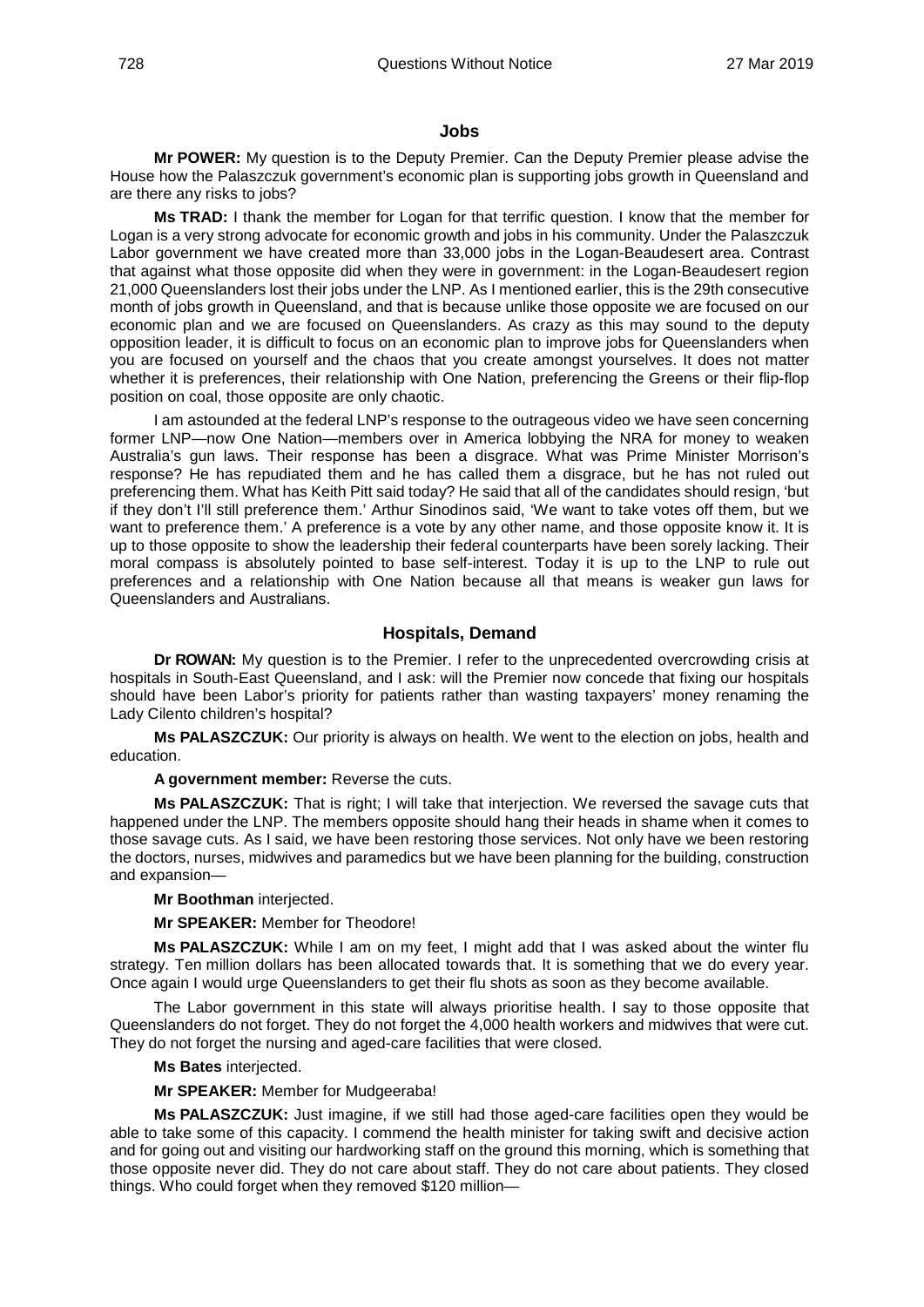**Ms Bates** interjected.

**Mr SPEAKER:** Member for Mudgeeraba, you are warned under the standing orders.

**Ms PALASZCZUK:**—in funding from Queensland community health organisations? I was reminded about that just recently: Deaf Services Queensland, Cerebral Palsy League, Aboriginal and Torres Strait Islander Health Service, Queensland AIDS Council and child and family therapy services, just to name a few.

**Ms Trad:** Epilepsy Queensland.

**Ms PALASZCZUK:** I take that interjection; Epilepsy Queensland as well.

**Dr Rowan** interjected.

**Mr SPEAKER:** Member for Moggill!

**Ms PALASZCZUK:** Those opposite also cut funding to non-government organisations—

**Dr Rowan** interjected.

**Mr SPEAKER:** Member for Moggill, you are warned under the standing orders.

**Ms PALASZCZUK:** That is your legacy.

#### **Renewable Energy**

<span id="page-20-0"></span>**Ms HOWARD:** My question is to the Minister for State Development, Manufacturing, Infrastructure and Planning. Could the minister please update the House on any recent projects for the generation of renewable energy in Queensland and is he aware of any other approaches?

**Mr DICK:** I thank the member for Ipswich for her strong support for improving and increasing renewable energy in Queensland. Last week I announced planning approval for the \$450 million Dulacca Windfarm. The 56 wind turbines that will be built in south-west Queensland for this project will support 400 construction jobs and 35 ongoing operational jobs. It is further evidence of how the Palaszczuk government is supporting investment in regional Queensland.

I regret to inform the House that not everyone is a fan of stable and secure energy policy in this state. When it comes to energy policy, no-one is better at setting out the case for and against than the hand-picked protégé of Campbell Newman: the Leader of the Opposition. Take, for example, the way the Leader of the Opposition is for coalmining in Central Queensland but against coalmining in Kingaroy; for the Adani loan before the election and against the Adani loan after the election; for a coal-fired power station in North Queensland in the last parliament and against it in this one; and for government mandated investment in renewable energy projects in her budget reply and against it one week later. Remember what the Leader of the Opposition said so seriously in her budget reply last year? She said—

An LNP government would mandate government owned energy companies to support renewable energy generation.

That suffered the worst fate any LNP policy could ever have: it was supported by GetUp!. Then of course she got a knock on the door from the then president of the LNP, Gary Spence, and the policy was dead and buried in a week. When it comes to energy policy, the Leader of the Opposition is more compromised than Steve Dickson and James Ashby in an Al Jazeera video shoot.

There is one thing she is absolutely consistent on and crystal clear about before, during and after elections—that is, preferencing One Nation. After everything we have seen—the despicable television footage we saw last night—it is time for decent people to stand up against the dysfunction, the chaos and the politics of hate promulgated by One Nation. It is about time the Leader of the Opposition had the decency to say no to One Nation and put One Nation last.

#### **Hospitals, Demand**

<span id="page-20-1"></span>**Mr BLEIJIE:** My question without notice is to the Premier. On what date did the health minister tell the Premier that Queensland Health was again in crisis?

**Ms PALASZCZUK:** Yesterday afternoon, as soon as we learned that there were pressures across the south-east, I was alerted to that fact.

**Mr Mander:** Great planning.

**Ms PALASZCZUK:** No, because all of the hospital and health services usually manage these issues on a daily basis. What we saw was unprecedented demand. I will share with the House some of the key facts. Between 1 March and 25 March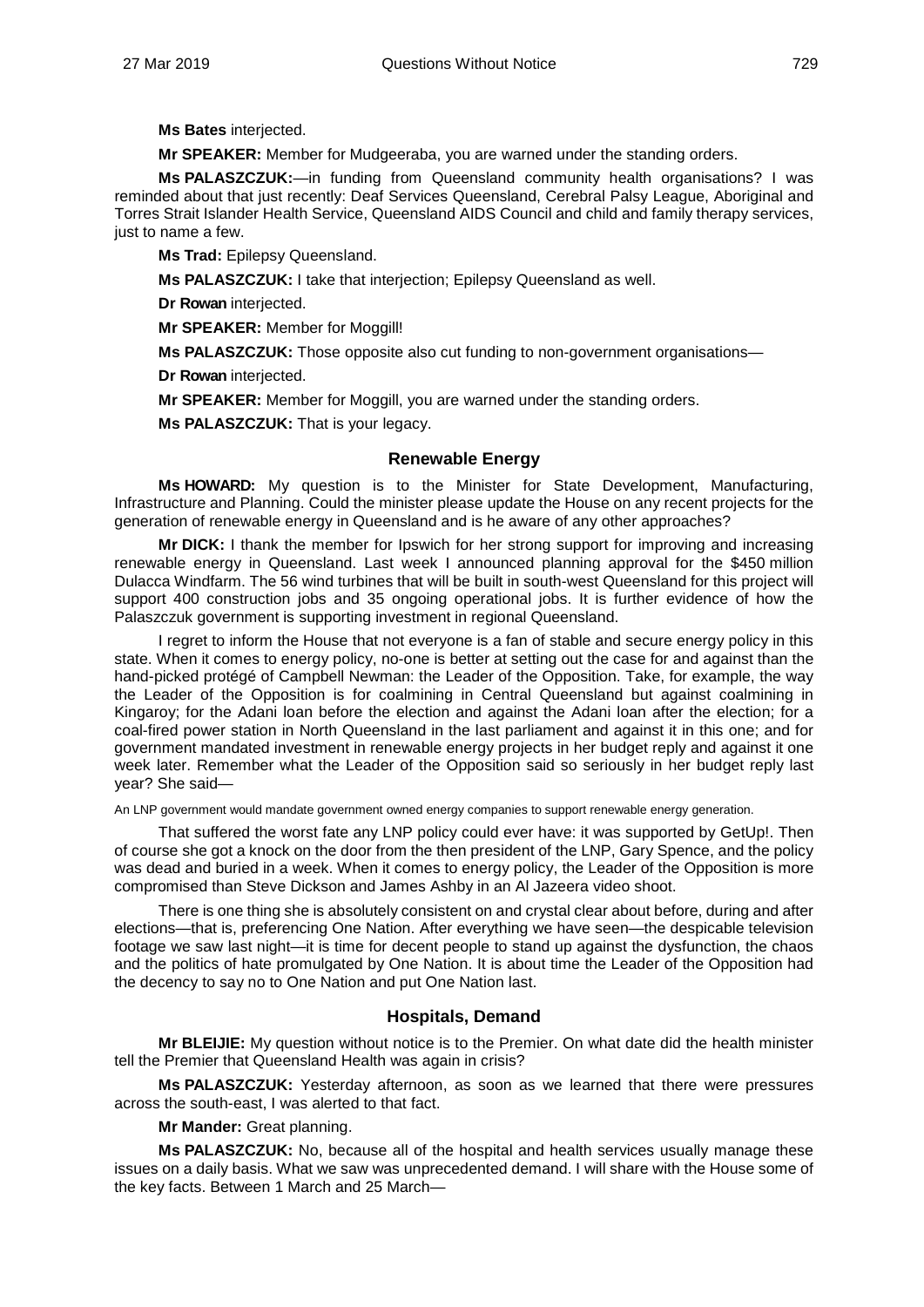**Mr Janetzki** interjected.

**Mr SPEAKER:** Member for Toowoomba South, you are warned under the standing orders.

**Ms PALASZCZUK:**—there has been a 12 per cent increase in calls to triple 0. In Metro North, the Royal Brisbane and Women's Hospital and the Prince Charles Hospital have seen an over eight per cent increase in presentations in comparison to the same 25-day period. Similarly, the Gold Coast University Hospital has seen a nearly 10 per cent increase in presentations in comparison to the same 25-day period. It is the same in Logan. This pressure is also being experienced over the border, in the Tweed. This pressure is not unusual at other hospitals around our nation.

As soon as the health minister heard that a number of hospitals in the south-east—10 in total had reached capacity, he immediately contacted my office. He contacted me and he immediately did a press conference with the Chief Health Officer, yesterday afternoon. Straightaway this morning he was out on the wards, speaking with people.

I reiterate: the pressure is being felt in not just public hospitals but also private hospitals. Even for those people with private health insurance, we are seeing pressures in the private hospital system as well. What happens when these situations arise? Everybody works together. The public and the private systems work together. Now we are asking the federal government to work together with us. The Prime Minister worked with us in relation to our natural disaster recovery, and I commend him for that. I now ask him for that same cooperation when we seek to have people with disability or those with aged-care assessments moved from public hospital beds into other areas. This would free up bed capacity immediately. In a spirit of cooperation, I make that call to the Prime Minister—

*(Time expired)*

#### **Business Events**

<span id="page-21-0"></span>**Mr KELLY:** My question is to the Minister for Innovation and Tourism Industry Development and Minister for the Commonwealth Games. Will the minister please update the House on the government's strategy to grow Queensland's business events sector?

**Ms JONES:** I thank the honourable member for the question and for his interest in growing our economy. We have already doubled the events calendar in Queensland from when we were elected from about \$350 million per year to more than \$800 million per year into the Queensland economy. That means jobs, particularly at the Brisbane convention centre.

Right now Queensland is abuzz with activity, with events happening right across our state. We had the World Science Festival. We have QODE coming up next week. Now I am very proud to announce that from 29 April to 2 May Brisbane will host the 39th annual conference of the International Association for Impact Assessment.

**Mr Dick:** Hear, hear! A fantastic conference.

**Ms JONES:** You might get an invite; you might get a guernsey at that conference! We know that this will bring to Queensland more than 900 delegates from 70 countries, spreading the message about the great city of Brisbane.

I think the people who have to do an impact assessment are those in the LNP, after what we saw from One Nation last night from Al Jazeera. We know that, when given the choice, the Leader of the Opposition will always preference One Nation. In fact, I table her how-to-vote card.

<span id="page-21-1"></span>*Tabled paper*: Document, undated, depicting an LNP How to Vote Card for the Nanango electorate [\[418\]](http://www.parliament.qld.gov.au/docs/find.aspx?id=5619T418).

She had a choice between three candidates and she chose to put One Nation second, straight after herself. She could have put One Nation last, but we know that those opposite are happy to do deals with One Nation. They are happy to do deals with people who go to America to court the dirty money of the National Rifle Association. The Leader of the Opposition wants to preference the Greens. It is about time she stood up to the gun lobby in Australia. She has to rule out doing a deal with One Nation at the next state election. Everyone in the gallery needs to know that the LNP will do a deal with the Greens in Brisbane and a deal with One Nation in every other seat across this state. It stands for nothing.

#### **Opposition members** interjected.

**Mr SPEAKER:** Order!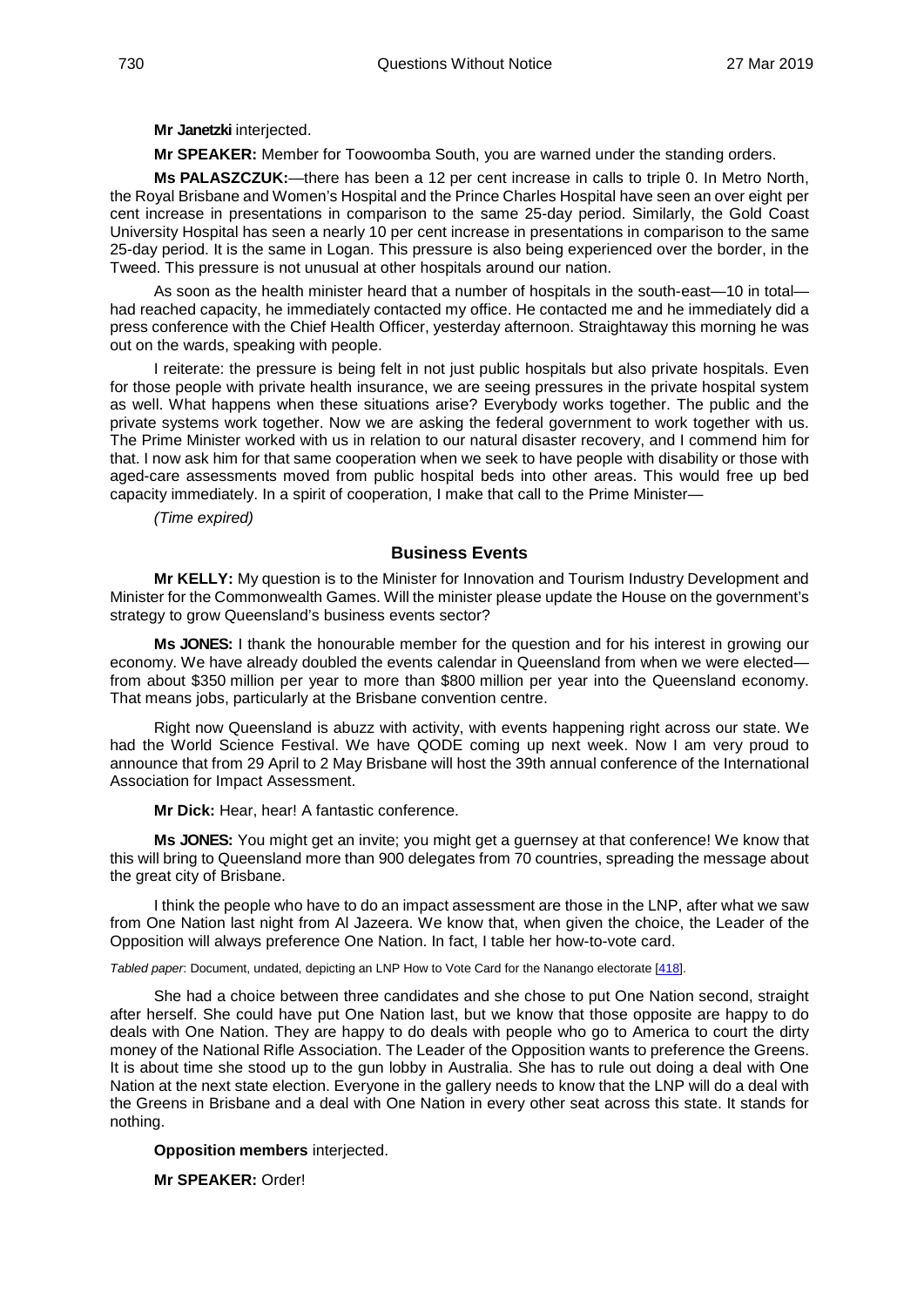**Ms JONES:** The one thing we know about the LNP under the leadership of the Leader of the Opposition is that it is very happy to jump into bed with One Nation. After the horrific revelations of the last 24 hours—that One Nation is courting NRA money from America to water down John Howard's gun laws—the Leader of the Opposition needs to come out and say that never under her leadership will the LNP do a deal with One Nation. Our children deserve better. They deserve to grow up in a country with strong gun laws that make them safe.

**Opposition members** interjected.

**Ms JONES:** You can squawk all you like, but—

**Mr SPEAKER:** The minister's time has expired.

**Ms JONES:** You should be ashamed of yourselves. I withdraw.

#### **Hospitals, Federal Funding**

<span id="page-22-0"></span>**Ms SIMPSON:** My question is to the Premier. The Morrison government has delivered \$2.2 billion more to Queensland hospitals this year compared to the last year of the Rudd Labor government. Why will the Premier not stop playing the political blame game and start putting patient care first—

#### **Government members** interjected.

**Mr SPEAKER:** Order! Members to my right! Member for Murrumba, you are already on a warning. I ask you to leave the chamber for the remainder of question time.

*Whereupon the honourable member for Murrumba withdrew from the chamber at 10.58 am.* 

**Mr SPEAKER:** I have made myself very clear about questions being heard in silence. Member for Maroochydore, will you please start your question again.

**Ms SIMPSON:** My question is to the Premier. The Morrison government has delivered \$2.2 billion more to Queensland hospitals this year compared to the last year of the Rudd Labor government. Why will the Premier not stop playing the political blame game and start putting patient care first by signing up to the new national partnership agreement, which will deliver an additional \$7.4 billion into Queensland from 2020?

**Mr SPEAKER:** Before I ask the Premier to answer the question, member for Maroochydore, that comes very close to having a far too lengthy preamble. I will allow the question, but I will also allow much latitude in terms of the way the answer is given.

**Ms PALASZCZUK:** I will check those figures given by the member for Maroochydore to clarify those figures to the House, but all states get an increase in funding due to the increase in population.

**Honourable members** interjected.

**Ms PALASZCZUK:** Yes. We have more than 160 public hospitals across Queensland and we are the most decentralised state when it comes to providing good-quality health services to the men and women and the families of this state, no matter where they live. At last count, the federal government owed us \$300 million. In fact, the health minister and I have written numerous letters to the Prime Minister demanding the money. In Queensland we have a record Health budget under my government. As I said, it is over \$18 billion, including \$1 billion of capital infrastructure. When those opposite were in office, in their Health budget they cut the staff. They cut the staff who are needed to operate the hospitals.

#### **Ms Bates** interjected.

**Mr SPEAKER:** Member for Mudgeeraba, you are warned under the standing orders.

**Government members:** She's already warned!

**Mrs D'ATH:** Mr Speaker, the member for Mudgeeraba has already—

**Honourable members** interjected.

**Mrs D'ATH:** She is.

**Mr SPEAKER:** Yes, you are out—

**Mr Ryan:** For the day.

**Mr SPEAKER**:—for the remainder of question time.

*Whereupon the honourable member for Mudgeeraba withdrew from the chamber at 11.00 am.*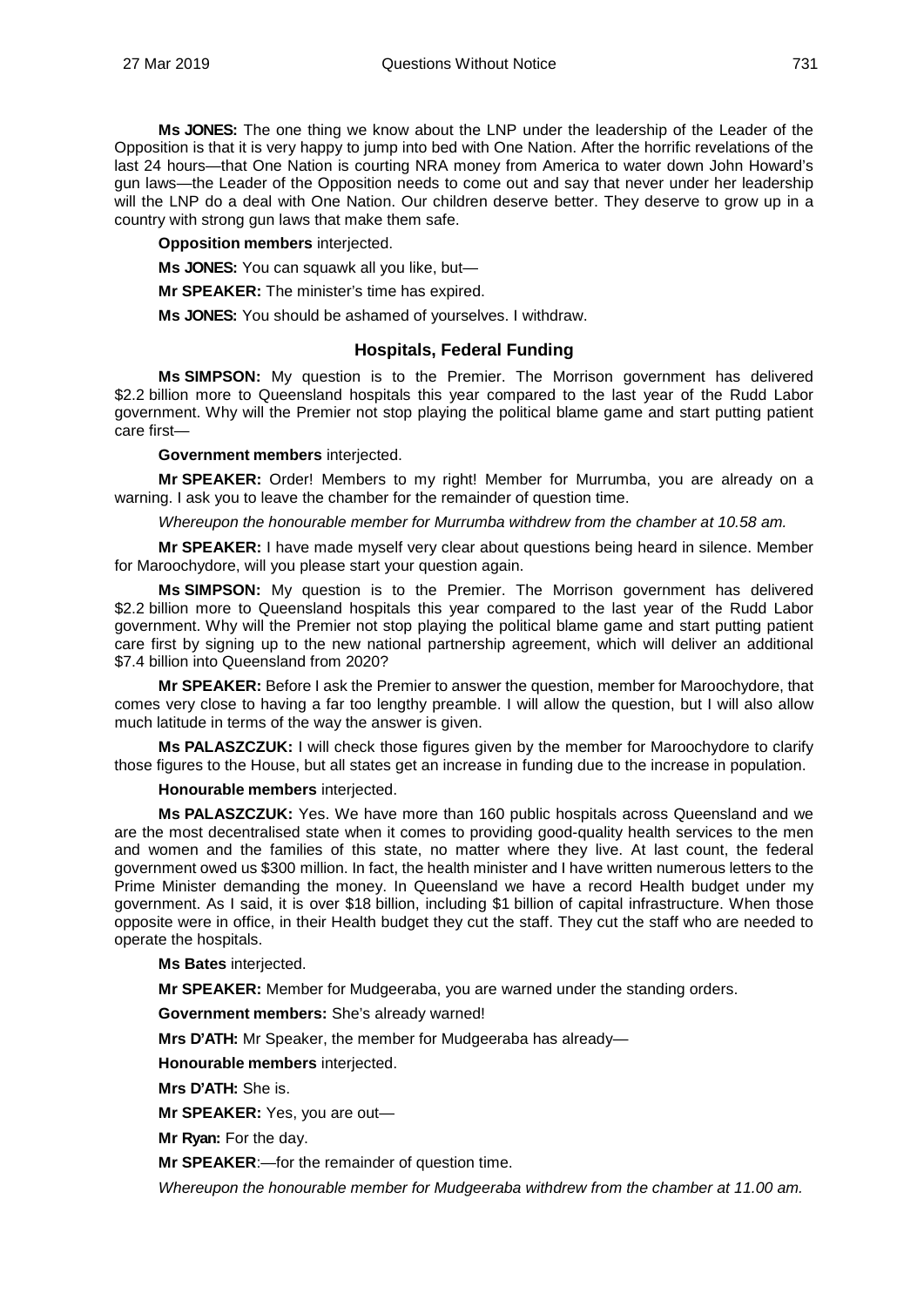**Mr SPEAKER:** I will take this opportunity to remind members who are on a warning because if I hear interjections from any of you for the remainder of question time you will be out as well: the members for Gregory, Burleigh, Hervey Bay, Everton, Nicklin, Glass House, Maryborough, Nanango, Buderim, Inala, Ipswich, Toowoomba South and Ninderry.

**Ms PALASZCZUK:** As I said at the beginning, and I will conclude on this point: every time we go to COAG every single Premier and every state and territory Chief Minister talks about the additional pressures that are being caused in our health system across our nation. There is always a demand for more money. There is always a demand. The population is growing. We have more complex health issues in our communities and we have an ageing population. That is why we are planning for the future and doing hospital expansions. What people will not see under this government are the savage cuts to health services, to NGOs, to doctors, to nurses, to paramedics and to ambulance officers because we value the work that our front-line staff do and we will always back them.

#### **Morrison Government, Energy Policy**

<span id="page-23-0"></span>**Mrs GILBERT:** My question is to the Minister for Natural Resources, Mines and Energy. Will the minister update the House on the current state of the federal government's energy policy?

**Dr LYNHAM:** I thank the member for Mackay for the question. Queensland has the cheapest power, the most reliable power and a clear path to a renewable future. We have the nation's youngest, most efficient coal-fired power stations safely and securely owned by the people of this state. We have more than \$5 billion worth of operational and committed renewable projects, but what do we have from our leaders in Canberra? What do we have? We have a list, and what does that list show us? It demonstrates in black and white what private investors know—that Queensland coal-fired power stations are simply not commercial.

#### **Mr Lister** interjected.

**Mr SPEAKER:** Member for Southern Downs, you are warned under the standing orders.

**Dr LYNHAM:** According to my department's analysis, a new high-efficiency coal project would need at least \$1.5 billion in subsidies. Let us put that into perspective: that is around \$750 for every residential electricity customer in Queensland. Every customer in Queensland would have to stump up \$750 to prop up a private operator's profits. It is all over. Matt Canavan's declaration that now is the right time to build new coal-fired power should be seen for what it is—Disneyland! The list is just another fail for the federal LNP on energy policy. It failed to attract private sector interest in coal-fired power because there is not any. It failed with its divestment legislation that had to be shelved. It failed with its National Energy Guarantee that toppled its leader.

#### **Mr Molhoek** interjected.

**Mr SPEAKER:** Member for Southport.

**Dr LYNHAM:** What has it delivered for North and Central Queensland? A \$10 million feasibility study! It is a sham. It is a scam. In fact—

#### **Mr Molhoek** interjected.

**Mr SPEAKER:** Member for Southport, you are warned under the standing orders.

**Dr LYNHAM:** What we heard from the LNP yesterday was a version of the old shell scam. You know the one, Mr Speaker: the three shells with the pea and you have to guess which one the pea is under. We have Barnaby out in front. He is the urger out in front warming up the crowd on Twitter, promising them all a pea. Out comes the Prime Minister ripping up those shells around the table—

#### **Mr Millar** interjected.

**Mr SPEAKER:** Pause the clock. Member for Gregory, you have already been warned under the standing orders. You can leave the chamber for the remainder of question time.

*Whereupon the honourable member for Gregory withdrew from the chamber at 11.05 am.* 

**Mr SPEAKER:** We will wait until the member leaves before recommencing.

**Dr LYNHAM:** We have the Prime Minister out there whipping around those shells saying, 'Where's the pea? Where's the pea?' However, we have learnt that there is no pea. There is nothing there. There is nothing there for North Queensland, but up in Collinsville there is poor old George Christensen wandering around with his plate looking for his pea. It is an absolute sham!

*(Time expired)*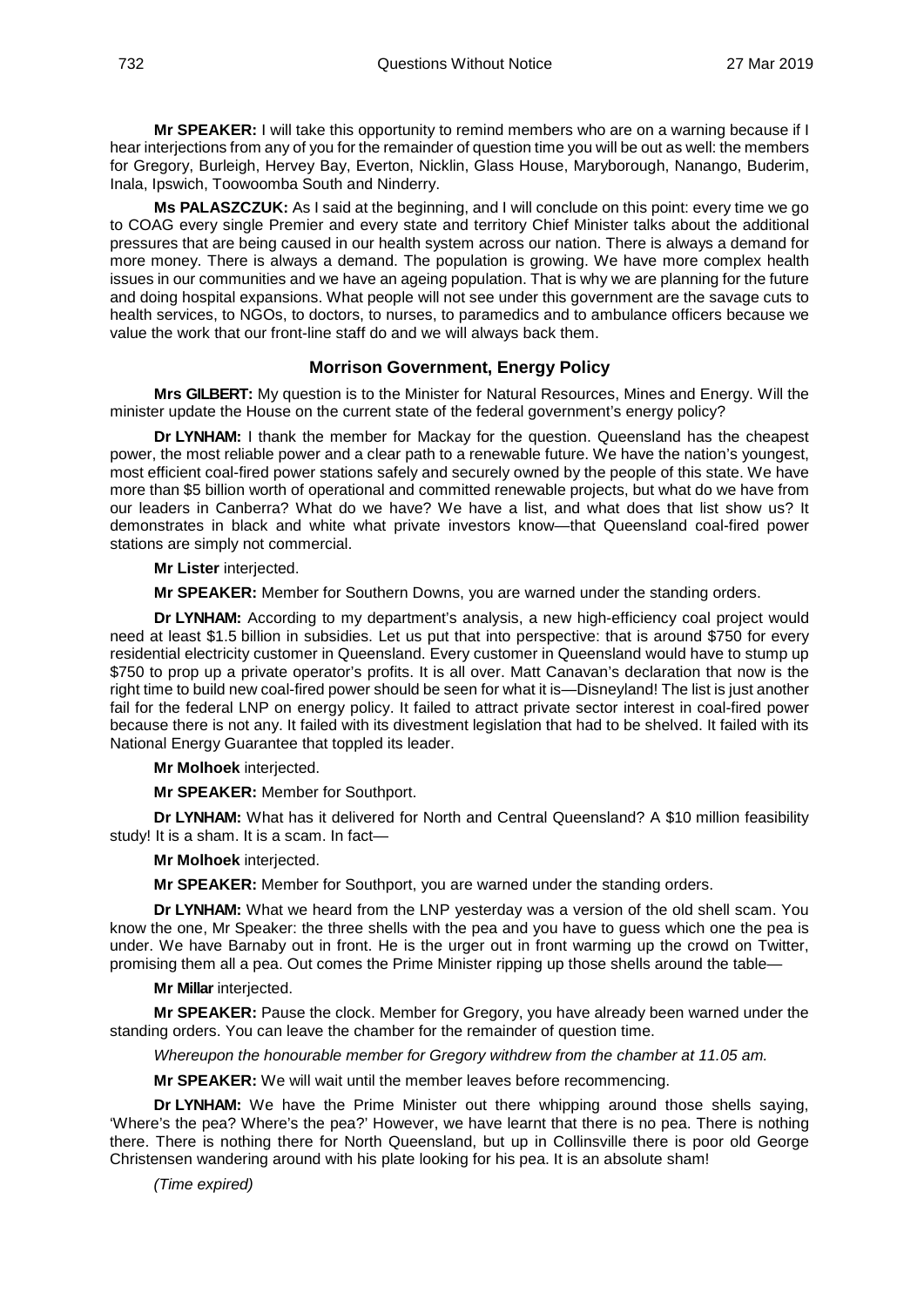#### **Renewable Energy**

<span id="page-24-0"></span>**Ms BOLTON:** My question is to the Minister for Natural Resources, Mines and Energy—very busy boy. With reference to the recent strike action by students regarding transitioning to 100 per cent renewables, can the minister outline what is restricting the government from speeding up this transition and how this will be or could be addressed, as well as what role individuals and communities can take to assist in transitioning at a much faster rate as requested by these students?

**Mr SPEAKER:** Member for Noosa, there are multiple parts to that question. If you can ask a clear question singularly to the minister I invite you to do so; otherwise I will rule it out of order.

**Ms BOLTON:** My question is to the Minister for Natural Resources, Mines and Energy. With reference to the recent strike action by students regarding transitioning to 100 per cent renewables, can the minister outline what is restricting the government from speeding up this transition and how this will be addressed?

**Mr SPEAKER:** I will allow the question.

**Dr LYNHAM:** I have just heard that the UN Secretary-General has asked nations to bring forward steps to reduce emissions by 45 per cent and also to achieve zero carbon by 2050. Coincidentally, that is exactly federal Labor's policy as we move forward.

I thank the member for Noosa for the question and I reflect that the member for Noosa has a sensible and pragmatic approach when it comes to this issue in her electorate, and I commend her for that. That is in stark contrast to those opposite. As I said before, those opposite have been sold a pup from the federal LNP when it comes to energy policy and nothing on climate change. All they have is a feasibility study.

In terms of energy policy, we do not know where its energy policy lies. Is it like One Nation's energy policy? Is it divorcing itself from One Nation with its energy policy, or do we have the LNP following the coal-fired power station aura of One Nation on its energy policy? No matter what, the Leader of the Opposition has to stand up. Does she agree with the energy policies of One Nation? She has to stand up today and outline where she is with One Nation. Is she for One Nation? Is she for accepting One Nation's preferences? Where is she at? She has to stand up today and tell the people of Queensland whether she is with One Nation on energy policy and also those other important things such as gun laws that we have to know about.

In relation to the question asked by the member for Noosa about a 100 per cent renewables target, I commend the students. They want to see significant action on climate change, as does the rest of the nation. It is only the LNP that does not want to see commendable action on climate change. I believe sincerely that Queensland and the nation will one day eventually reach that 100 per cent renewables target.

As members know, in Queensland we have a zero net emissions target by 2050 but, to reach that, we have to take the people of Queensland with us. We have to have a sensible and pragmatic approach, just like the member for Noosa has. I believe that, in 2009, we lost 10 good years with the Greens not supporting Labor's sensible carbon policy. We lost three years under Campbell Newman and his assistant treasurer, the now Leader of the Opposition. We even heard today about Keith Pitt, ignoring the facts, calling for privatisation. If they ever get in again, our renewables future will be thrown to the wolves. We have sensible, pragmatic policies.

#### **National Disability Insurance Scheme**

<span id="page-24-1"></span>**Ms SCANLON:** My question is to the Minister for Communities and Minister for Disability Services and Seniors. Will the minister update the House on Queensland's transition to the NDIS?

**Mrs O'ROURKE:** I thank the member for Gaven for her question, because I know how passionate she is about making sure that people with disability have all the supports they need. As I said earlier, the Palaszczuk government will make sure that Queenslanders with disability get their fair share of supports and services that can be accessed through the NDIS. The current NDIS transitional bilateral agreement notes that the combined Queensland government and Commonwealth government investment will be up to \$4 billion. As at 28 February this year, in Queensland more than 46,000 people with disability had an NDIS plan approved, or were in the planning process.

Without hesitation, Queensland has stepped in during this transition process where uncertainties have arisen around issues such as the interface between the NDIS and mainstream services such as health. In particular, I can recall a number of people contacting my office, including a lady who was a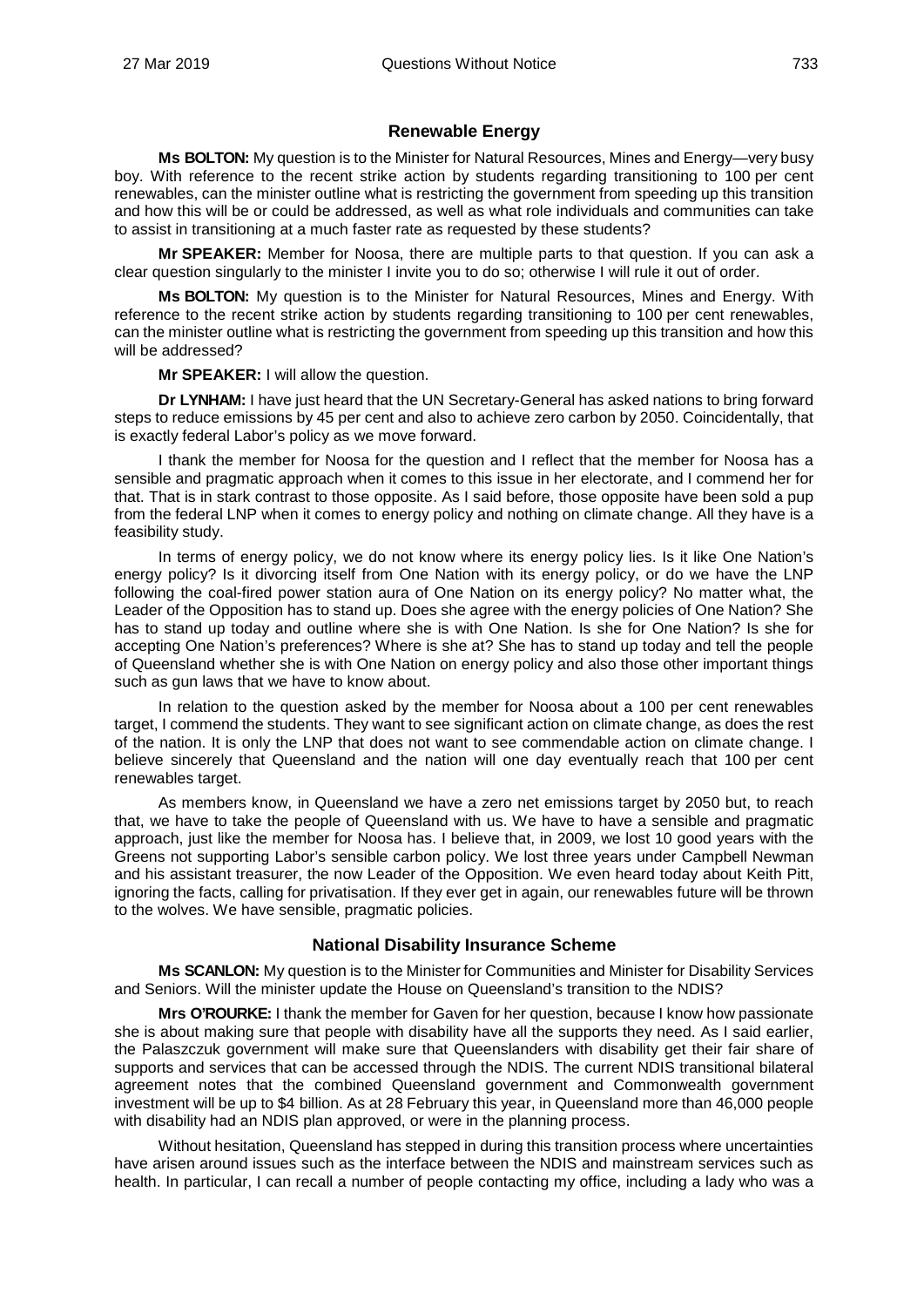double amputee and unable to leave hospital because the NDIS would not provide wound care at home. I also heard from nurses who told me about patients who were in hospital only because the NDIS would not provide services to clean their catheters. The Palaszczuk government stepped in on this issue and made sure that the Queensland government allocated \$10 million in 2018-19 to reinstate community nursing services for NDIS participants until the issue was addressed properly by the Commonwealth.

This government has also stepped in to make sure that other interface issues are not a problem for Queensland while we continue to work on them with the Commonwealth, including issues such as the Taxi Subsidy Scheme and school buses. Yesterday, I met with the current Commonwealth minister, Paul Fletcher, and we discussed the need to finalise the NDIS full scheme bilateral agreement before 30 June. I can assure the House that the Palaszczuk government is absolutely committed to getting its fair share for Queensland.

The full scheme agreement contributions from Queensland and the Commonwealth should be clear, fair and transparent. We know that this is a partnership. This is not an opportunity for the Commonwealth to reduce its commitment. We will fight for a bilateral agreement that is fair—nothing more, nothing less.

#### **Minister for Health and Minister for Ambulance Services**

<span id="page-25-0"></span>**Mr BOYCE:** My question was to the health minister but, as he is not here, I will direct it to the Premier.

**Mr SPEAKER:** Order! Member, there are conventions in this place to not refer to a member's absence. I sit you down.

**Mr BLEIJIE:** Mr Speaker, I rise to a point of order. If a member of this place has a legitimate question to the health minister and he is on his feet and the health minister is not in his seat-

**Mr SPEAKER:** That was not the way the question was asked.

**Mr BLEIJIE:** But Mr Speaker, the question—

**Mr SPEAKER:** No, I will not debate the matter with you.

**Mr BLEIJIE:** I rise to a point of order.

**Mr SPEAKER:** What is your point of order?

**Mr BLEIJIE:** The member ought to be given an opportunity to address his question to the appropriate person in government, who will be answering that question.

**Mr SPEAKER:** No. Please resume your seat. The member could have just simply asked his question to another minister or sought advice before asking the question, as could anyone in the opposition. There is no compulsion to have that information provided. The member could have asked that question. The period for question time has expired.

#### <span id="page-25-1"></span>**NATURE CONSERVATION (SPECIAL WILDLIFE RESERVES) AND OTHER LEGISLATION AMENDMENT BILL**

Resumed from 15 February 2018 (see p. 152).

#### **Second Reading**

<span id="page-25-2"></span>**[Hon. LM](http://www.parliament.qld.gov.au/docs/find.aspx?id=0Mba20190327_111543) ENOCH** (Algester—ALP) (Minister for Environment and the Great Barrier Reef, Minister for Science and Minister for the Arts) (11.15 am): I move—

That the bill be now read a second time.

The Palaszczuk government takes the protection of our environment seriously and is committed to expanding our protected area estate. This bill delivers on our commitment to the people of Queensland at the last state election that we would create a new tenure category called special wildlife reserves that would provide national park level protections for private land with significant ecological value.

Since coming to office in 2015, the Palaszczuk government has increased the protected area estate in Queensland by more than one million hectares. Queensland's protected area estate now covers 8.2 per cent of the state, which is an area that is more than twice the size of Tasmania. I am particularly proud to lead the debate today on a bill that will create a new class of protected area, the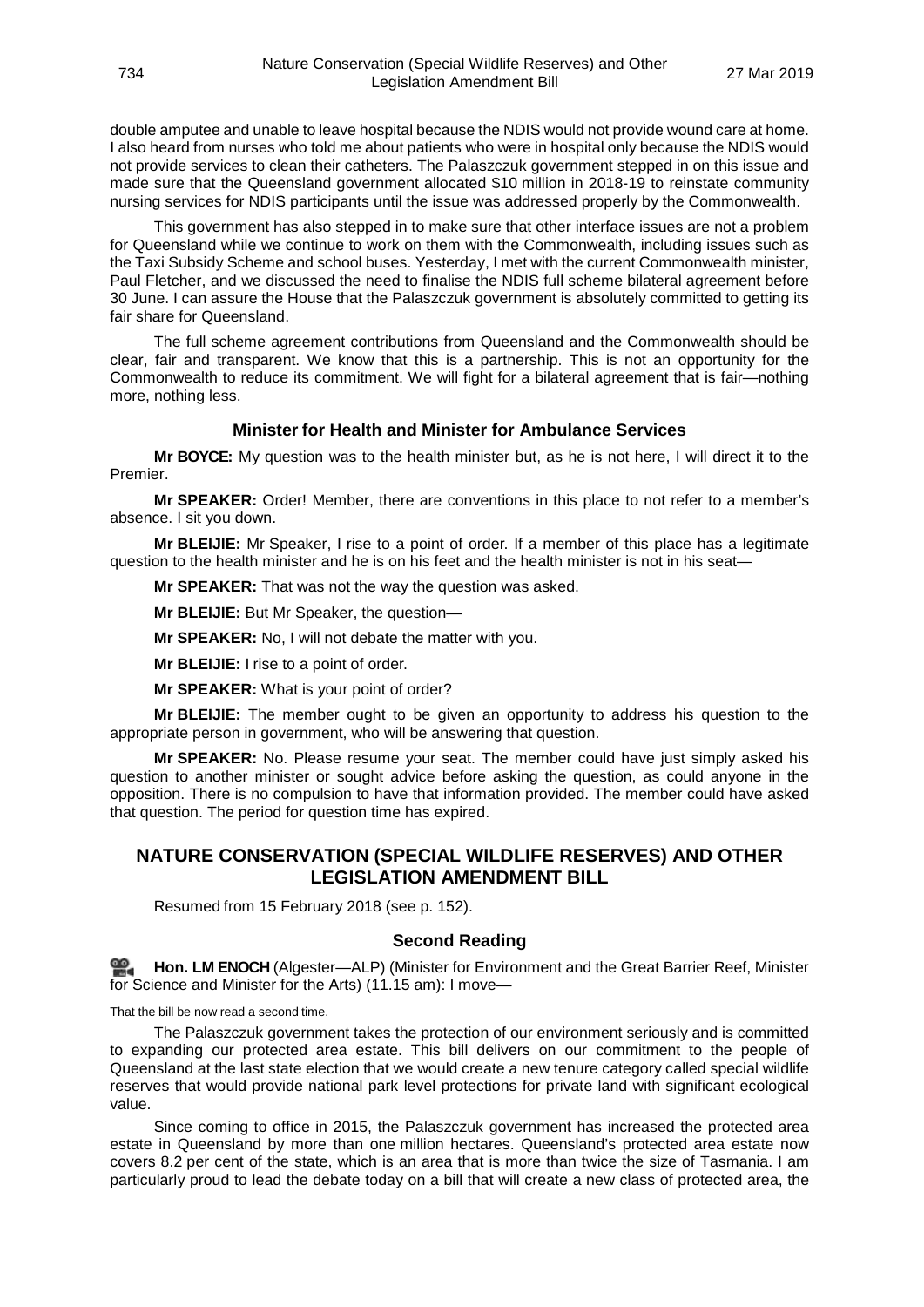special wildlife reserve. Through this bill, the parliament has an opportunity to contribute further to the protection of our state's unique environmental and cultural values and the habitat and ecosystems that are essential for our native species.

I would like to thank the Innovation, Tourism Development and Environment Committee for its consideration of the Nature Conservation (Special Wildlife Reserves) and Other Legislation Amendment Bill 2018, those who made submissions on the bill, and those who appeared as witnesses as part of the committee's inquiry. I would also like to take this opportunity to acknowledge the efforts of the members of the former Agriculture and Environment Committee for their consideration of an earlier version of the bill in 2017.

On 9 April 2018, the committee tabled its report recommending that the bill be passed. The committee's report also contained two further recommendations, including one for amendments to be made to the bill. The government has considered the recommendations made by the committee and I am pleased to advise the House that these recommendations have been accepted. The government's response to the committee's report was tabled in parliament on 9 July 2018.

This bill gives effect to the Palaszczuk government's protected area commitments to conserve Queensland's unique ecological diversity and cultural heritage. This is achieved by providing national park level protections for private land with significant ecological or cultural value. This bill establishes a mechanism to assist in the further expansion of Queensland's protected area network by providing a significant incentive for private investment in that network. This mechanism is a new class of protected area for application on privately owned or managed land.

This bill also allows the regulation of activities beyond the territorial limits of the state but with some connection to the state. In particular, it enables the state to directly regulate activities that are conducted partly within Queensland waters and partly in Commonwealth waters.

Consistent with the Palaszczuk government's Advancing Queensland priorities this amendment creates the capacity to implement important protections for our marine environment, particularly our precious Great Barrier Reef Marine Park by recognising that neither pollutants nor nature respect the arbitrary boundary between Queensland and Commonwealth jurisdictions. The amendments enable consistent and fair regulation of activities undertaken in the Great Barrier Reef region by providing a specific head of power in the Environmental Protection Act 1994 to allow environmentally relevant activities to be regulated extraterritorially. This provides crucial support to the management of activities such as transhipping which may be undertaken wholly in Queensland waters or across Queensland and Commonwealth waters.

I will also be moving amendments to the Mineral Resources Act 1989 and the Mineral Resources Regulation 2013 during consideration in detail to ensure that the higher bauxite royalty rate applies to bauxite mined for consumption outside Queensland and the lower bauxite royalty rate applies to bauxite mined for consumption within Queensland. The amendments, which will operate retrospectively from 1 July 2008, will ensure the royalty rates for bauxite operate as intended and support the longstanding administrative practice. The amendments will provide certainty for royalty payers and government and will protect revenue.

I turn now to the recommendations made by the committee. The first recommendation of the committee is that the bill be passed. The second recommendation of the committee is that I continue to work with traditional owners to ensure their concerns in relation to native title are addressed. First Nations people have been custodians of their lands and waters for thousands of generations. It is important to remember that Queensland's protected areas are a cultural landscape and we must, therefore, work in partnership with traditional owners in our conservation efforts. Conservation agreements for special wildlife reserves will contain terms that will ensure that no obligations or restrictions are placed on native title parties which would interfere with the exercise or enjoyment of native title rights. Furthermore, a conservation agreement does not grant additional rights to a landholder. Section 69 of the Nature Conservation Act 1992 preserves native title interests during the declaration or dedication of a protected area, other than to the extent that the native title interest holder is bound by a conservation agreement in relation to the area.

The intent of a conservation agreement for a special wildlife reserve is to bind, and thereby restrict the rights and interests of, the holder of a freehold estate, Aboriginal or Torres Strait Islander land, a leasehold estate or a licence under the Land Act 1994. If the interests of a native title holder were to be materially affected by a conservation agreement, their specific, written consent would be required. Consent of a native title interest holder could typically take the form of an Indigenous land use agreement.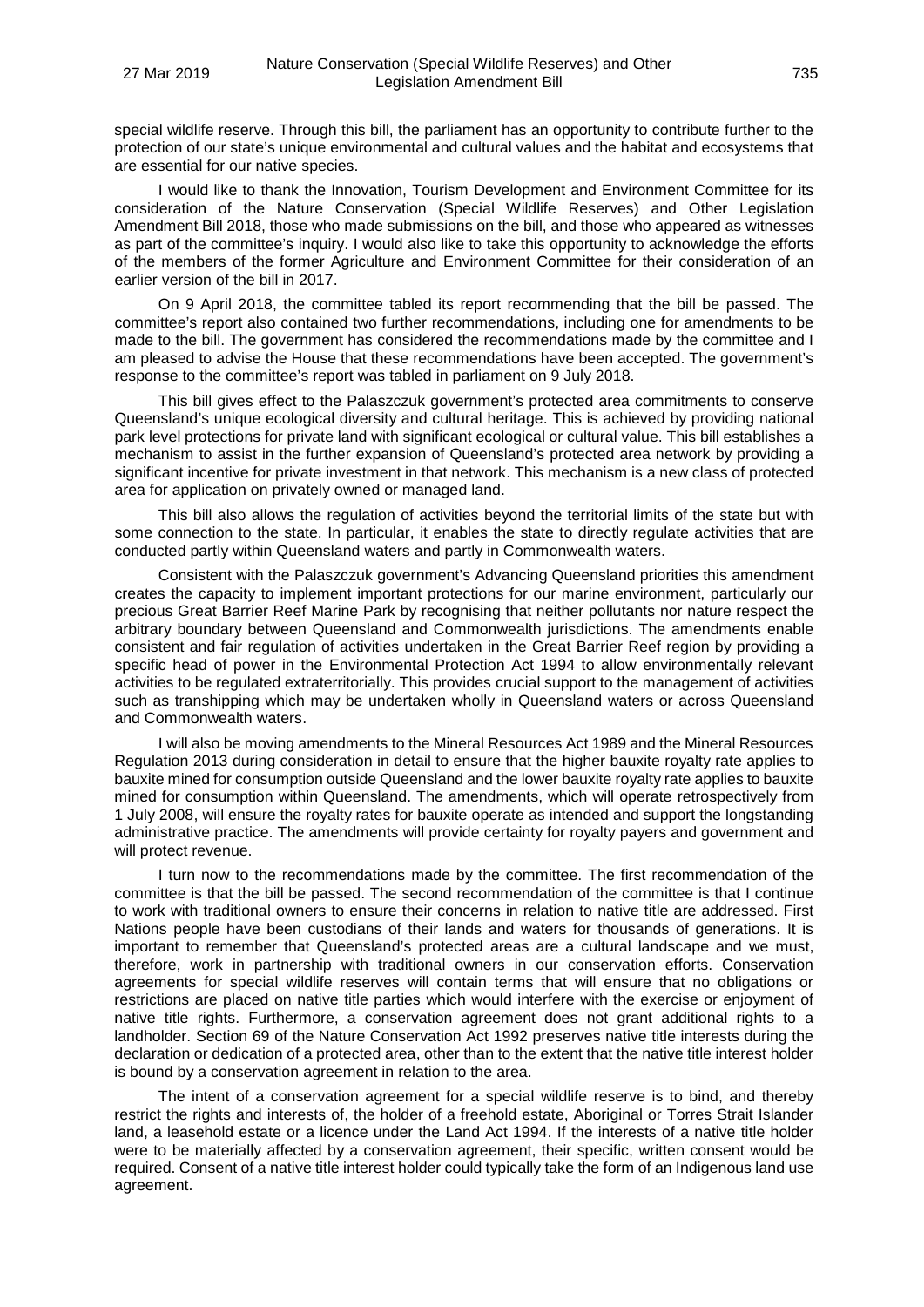Following submissions from traditional owner groups and strong advocacy from the member for Cook, I will propose an amendment during consideration in detail to address the relationship between the establishment of a special wildlife reserve and an Indigenous land use agreement in the Cape York Peninsula region. This amendment requires that the minister may only enter into a conservation agreement for a special wildlife reserve in the Cape York Peninsula region if an Indigenous land use agreement allowing for the reserve exists. This provision will apply to areas where native title has not been extinguished. I would like to thank the member for Cook for being a champion for these amendments on behalf of her community and for working with stakeholders on the cape toward amendments that I believe strengthen this bill and recognise the inherent connection traditional owners have to country.

Native title parties will always be notified and consulted on any special wildlife reserve proposal. Assessments undertaken for any proposal must include a cultural heritage values survey undertaken in accordance with best practice guidelines, including involvement of the traditional owners with rights and/or interests in that area. This will typically involve Aboriginal people and Torres Strait Islander people being employed on a fee-for-service basis to undertake, or assist in the undertaking of, the assessment.

The third recommendation of the committee was that I consider reasonable amendments to improve public accountability with respect to management programs for special wildlife reserves. In addressing this recommendation, I have considered the submissions and evidence put forward to the committee in respect of the broad framework for management programs and propose to make amendments during consideration in detail that not only improve public accountability, but also more clearly link management programs to the conservation agreement for each reserve. The proposed amendments to the bill will ensure that reference to a management program must be included in all conservation agreements for special wildlife reserves. While it has always been the intention to do so, this amendment will ensure that this intention is clear and unambiguous.

The existence of a conservation agreement on a land title will be readily visible to the public through a title search. As a conservation agreement cannot be made without an existing, approved management program, it can be readily determined that a management program exists in relation to a particular title as well. The public viewing of conservation agreements is a matter detailed in regulation. To give effect to the committee recommendation, I commit to including a provision in the proposed regulatory amendments that will follow this bill that will require conservation agreements and management programs are made available to the public on request. This will be achieved in a similar manner to current provisions providing for public access to nature refuge conservation agreements in the Nature Conservation (Protected Areas) Regulation 1994.

I would like to take this opportunity to clarify information provided to the committee in relation to buffer zones associated with special wildlife reserves. The committee's report refers to a 100-metre buffer between the reserve and the next property in relation to restrictions on commercial grazing. There may have been some misinterpretation of the advice provided by the Department of Environment and Science during its briefing to the committee. To clarify, there will be no buffer for commercial grazing or any other agricultural activity associated with a special wildlife reserve, nor has this been proposed at any stage during the development of this bill. The only buffer that is proposed for special wildlife reserves will come through an associated regulatory amendment to include this new class of protected area in the definition of a category A environmentally sensitive area under the Environmental Protection Regulation 2008. This will deliver the intent of national park level protection for special wildlife reserves as it relates to prohibitions on mining activities within and adjacent to declared reserves. The amendment will include special wildlife reserves in the regulatory regime for mining that currently applies to most other classes of protected area.

Additional recommendations were also made by government members of the former Agriculture and Environment Committee for the provision of further information on the bill during the second reading speech. The first of these recommendations relates to the manner by which native title rights and interests are considered and protected in the special wildlife reserve declaration process. Concerns were expressed by the Cape York Land Council Aboriginal Corporation with respect to the potential impacts of the bill on native title rights and interests and the bill's potential violation of section 10 of the Commonwealth Racial Discrimination Act 1975. As I stated earlier, the Queensland government's policy position is not to impact on native title rights and interests. Neither execution of a conservation agreement nor declaration of a private protected area under the Nature Conservation Act can affect native title rights and interests, other than with the express written consent of the interest holder. The Nature Conservation Act already preserves native title interests during the declaration or dedication of a protected area.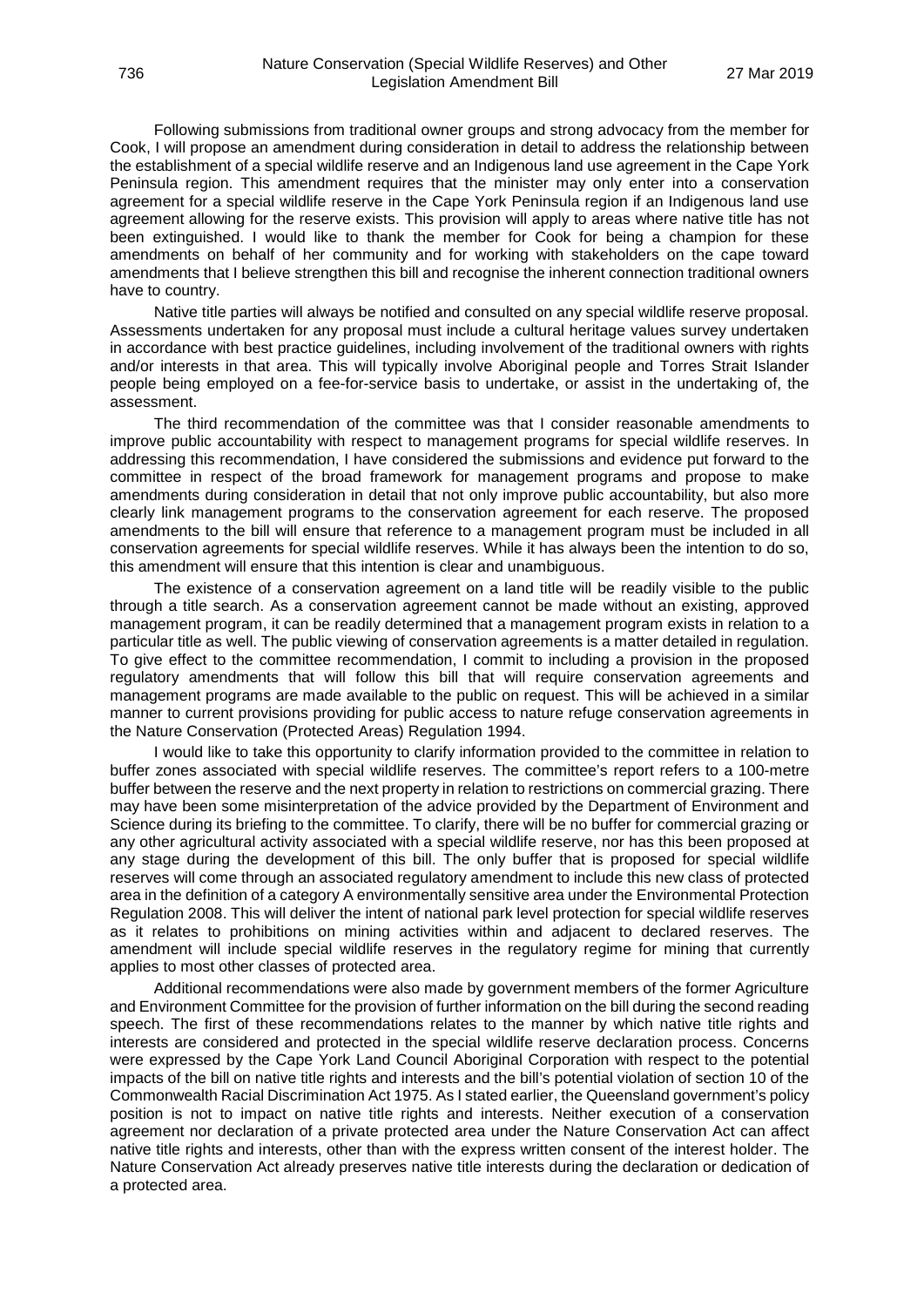I will now address the application of the Racial Discrimination Act to this bill. The government respectfully disagrees with the view that by requiring that the minister only enter into a conservation agreement with the title holder of an area of land the bill violates the Racial Discrimination Act. The distinction made by the provisions of the bill as to the type of interest holder who may enter into a conservation agreement is not one based on race but upon different proprietary interests in land. The provisions distinguish between persons holding an interest in land who fall within the scope of a landholder as defined in the Nature Conservation Act and persons holding other interests in land. In that regard, native title holders are given the same rights as holders of other non-native title interests, namely the right to give or to withhold their consent if the conservation agreement materially affects their interest. The intent of a conservation agreement for a special wildlife reserve is to bind, and thereby restrict the rights and interests of, the holder of a freehold estate, Aboriginal or Torres Strait Islander land, a leasehold estate or a trustee of reserve land under the Land Act. It is not intended for a conservation agreement to bind all interest holders in the land or, specifically, to restrict the native title rights and interests of native title parties. The appropriate mechanism to restrict or extinguish these rights is an Indigenous land use agreement.

The government members of the former Agriculture and Environment Committee also recommended that further information is provided on what compliance and enforcement mechanisms will be implemented to ensure the ongoing protection of special wildlife reserves. A range of statutory and non-statutory options will be available to the state in order to manage compliance issues on special wildlife reserves. A typical compliance program involves an escalating series of actions that can be employed to support, encourage and, if necessary, enforce compliance.

Primarily, compliance will be achieved through the development of a tailored conservation agreement and management program for each reserve, which will clearly spell out the agreed obligations of both parties and the scope of activities that are authorised to be undertaken on the reserve. A statutory five-year review period for the management program will ensure that this document continues to be relevant to current management issues on the reserve. A close association between the landholder and departmental staff will also be instrumental in supporting compliance. In the event of more serious compliance issues that cannot be otherwise resolved, including in the event of thirdparty breaches of the Nature Conservation Act, a range of compliance tools will be available to departmental staff. The Nature Conservation Act contains an indictable offence for the unauthorised take, use, keeping or interference with the cultural or natural resources of a protected area. This offence has a maximum penalty of 3,000 penalty units, or two years imprisonment. This is a significant deterrent.

A range of regulatory provisions are proposed to provide for penalties for lesser offences. The proposed amendment regulation will 'activate' a range of existing restrictions and offences that apply to state owned protected areas, for application to special wildlife reserves. These will include restrictions and offences for things such as unlawful grazing, unauthorised structures and the bringing of such things as weapons, traps, plants and animals, including dogs, into the reserve. A range of other obligations and offences currently exist in relation to the land under other legislation. Of particular note, and relevance to submissions made to the committee, is that landholders of special wildlife reserves will be subject, as are all landholders, to the requirements of the Biosecurity Act 2004 in the way that pest plants and animals are to be controlled on the property. In addition to these requirements, landholders of special wildlife reserves will typically have obligations for pest management detailed under the conservation agreement for the reserve and motivation to manage pests to fulfil the conservation outcomes for the land. It would be reasonable to assume that the management of pest plants and animals will be more comprehensive on special wildlife reserves than is typical elsewhere.

This bill amends the Environmental Offsets Act 2014 to clarify the agencies responsible for deciding how an environmental offset will be delivered and enforced. Due to a technicality in the current wording of the Environmental Offsets Act, it could be interpreted that only the director-general of the Department of State Development, Manufacturing, Infrastructure and Planning can currently decide offset proposals for matters of state environmental significance under the Planning Act 2016. In particular, it will put beyond doubt the intent of the act to cover all persons authorised to impose and/or enforce an offset condition under the Planning Act. This will reduce state government assessment costs because the decision can be delegated to the relevant technical agency with the expertise to decide an offsets proposal. Additionally, it will also potentially reduce decision-making timeframes for proponents.

Regarding the head of power to prescribe environmentally relevant activities beyond the territorial limits of the state, I also propose two amendments for consideration in detail. Together, these amendments ensure comprehensive coverage of different activities that may impact the Great Barrier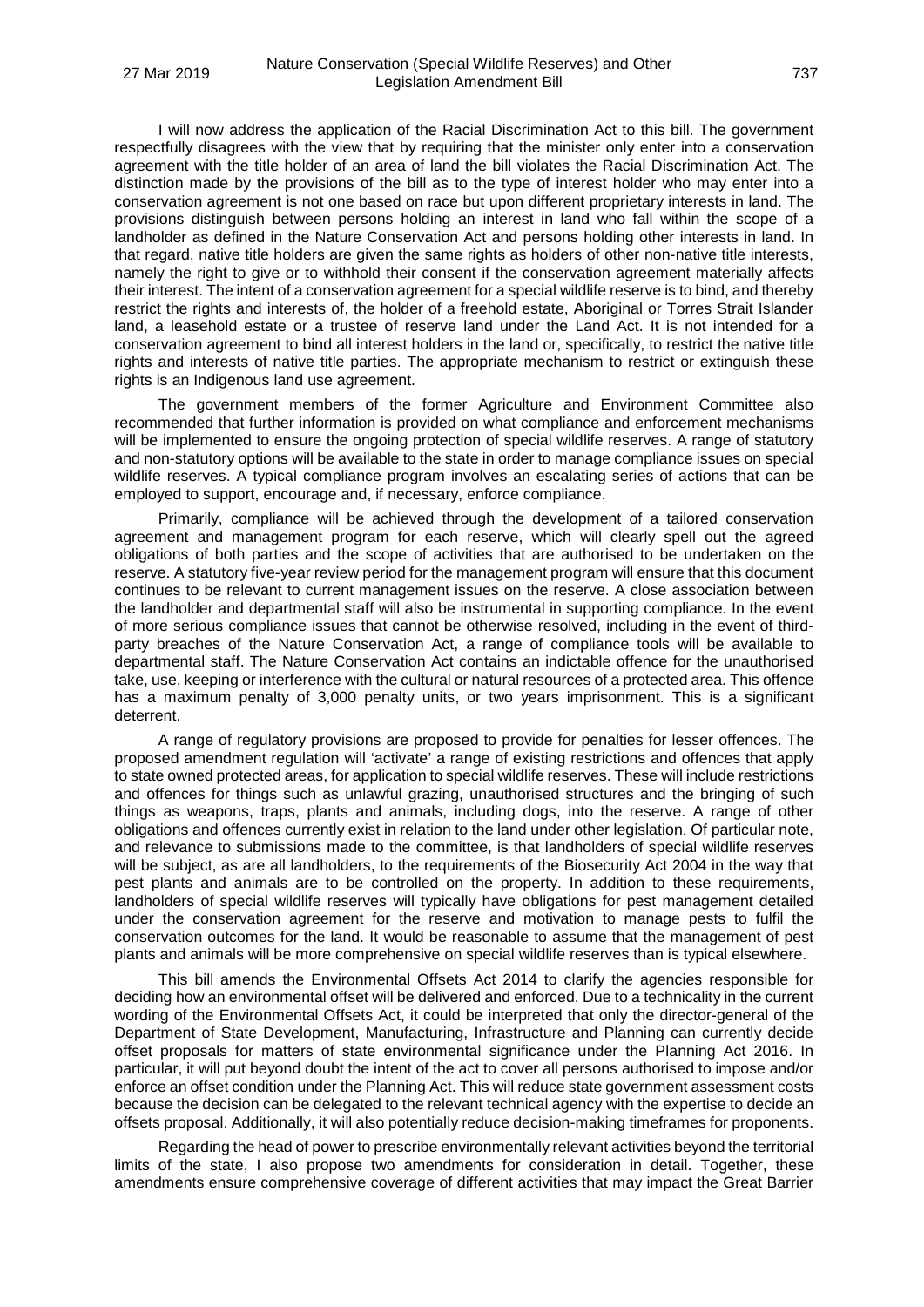Reef and our precious marine environment now and into the future. First, the amendments will clarify that an activity may also be regulated where it is carried out only partly within the Great Barrier Reef Marine Park. An activity will be able to be regulated if it occurs partly in Queensland waters outside the Great Barrier Reef and partly outside Queensland within the Great Barrier Reef Marine Park.

Second, the amendments will adjust the application of the current provision of the bill which allows for an activity to be regulated if it will or may have an adverse effect on the marine environment. This amendment will clarify that the power to prescribe activities on the basis of adverse impact on the marine environment applies to activities conducted across Queensland and Commonwealth waters as well as those conducted wholly within Queensland. The power is not restricted by the territorial context in which the activity is carried out.

In closing, this bill and the amendments I will move during consideration in detail will deliver improved outcomes for the protection of Queensland's unique biodiversity and, further, will do so by acknowledging and encouraging increased private investment in this important endeavour. For the first time, this bill will recognise that areas of exceptional natural and cultural value, with appropriate management regimes in place, are worthy of protection irrespective of the ownership of the land. By providing security in the natural capital of these areas for the owner, pathways to significant investment are opened up in Queensland. Pathways like this do not exist in any other Australian jurisdictions. Additionally, the bill expands the circumstances under which environmentally relevant activities can be prescribed by regulation.

Within the Great Barrier Reef Marine Park these measures will provide greatly enhanced protections for sensitive ecosystems by allowing for the management of activities that may pose an environmental risk across Queensland and Commonwealth waters within the region. One of those activities is transhipping. The bill will assist the Queensland government to give full effect to its newly announced transhipping policy, which recognises the multiple pressures our Great Barrier Reef is facing by prohibiting transhipping operations within the Great Barrier Reef Marine Park. Whatever the activity, the bill will facilitate strict regulation to minimise harm to our reef and marine environment.

This bill fulfils the Queensland government's election commitment to create a new class of protected area, a special wildlife reserve. This will further strengthen Queensland's protected area network by providing national park level protections for private land with significant ecological value. As a Labor government, we are committed to the protection of Queensland's unique biodiversity and this bill is further proof of that commitment. I commend the bill to the House.

**Mr [CRISAFULLI](http://www.parliament.qld.gov.au/docs/find.aspx?id=0Mba20190327_113650)** (Broadwater—LNP) (11.37 am): The LNP will be opposing the Nature Conservation (Special Wildlife Reserves) and Other Legislation Amendment Bill 2018 and we will be opposing it for myriad reasons. The deputy chair will outline some of those that were discussed during the committee process. I will outline the three reasons why I feel the bill will not achieve what it sets out to achieve, why it should be opposed and why it should be done in a far more sensible manner.

The first reason is that the bill gives the minister of the day too much power to make a decision with too much latitude on too important an issue. When we put forward legislation in this House, we must be mindful of future governments as well as current governments and we must be mindful of future landholders as well as current landholders. As the bill is set out at the moment, it gives a minister so much power for a variety of reasons to declare a special wildlife reserve. That is scary. I will explain why in a moment.

The second reason is the lack of clarity about the management of these reserves, and the minister has outlined some of the ways that she believes this can occur. The minister spoke about compliance and listed three issues—support, encourage and enforce. Might I suggest to those who have seen the standard of many of our national parks at the moment that there is not a lot of supporting and I am not sure there is a lot of encouraging, but I can assure you that there is not very much enforcing. To say that we are going to use parameters that are so high level and so broad and somehow we are going to get a good environmental outcome I think is being optimistic at best.

The third reason I believe the bill should be opposed is what it does to future owners of a property. I do not believe enough has been outlined as to the reasons for curtailing the future rights of owners of land and the changing circumstances on that land. Many of the stakeholders outlined their concerns. I will get to some of the contributions of stakeholders in a moment.

Firstly, I want to dig down into why I am particularly concerned about the unfettered power being given to the minister. This is referred to in the Queensland Law Society's submission. I will give members a hypothetical example of what is possible to be achieved if a minister has that level of power. Land that could be key for resources or agriculture could be put into one of these reserves by a minister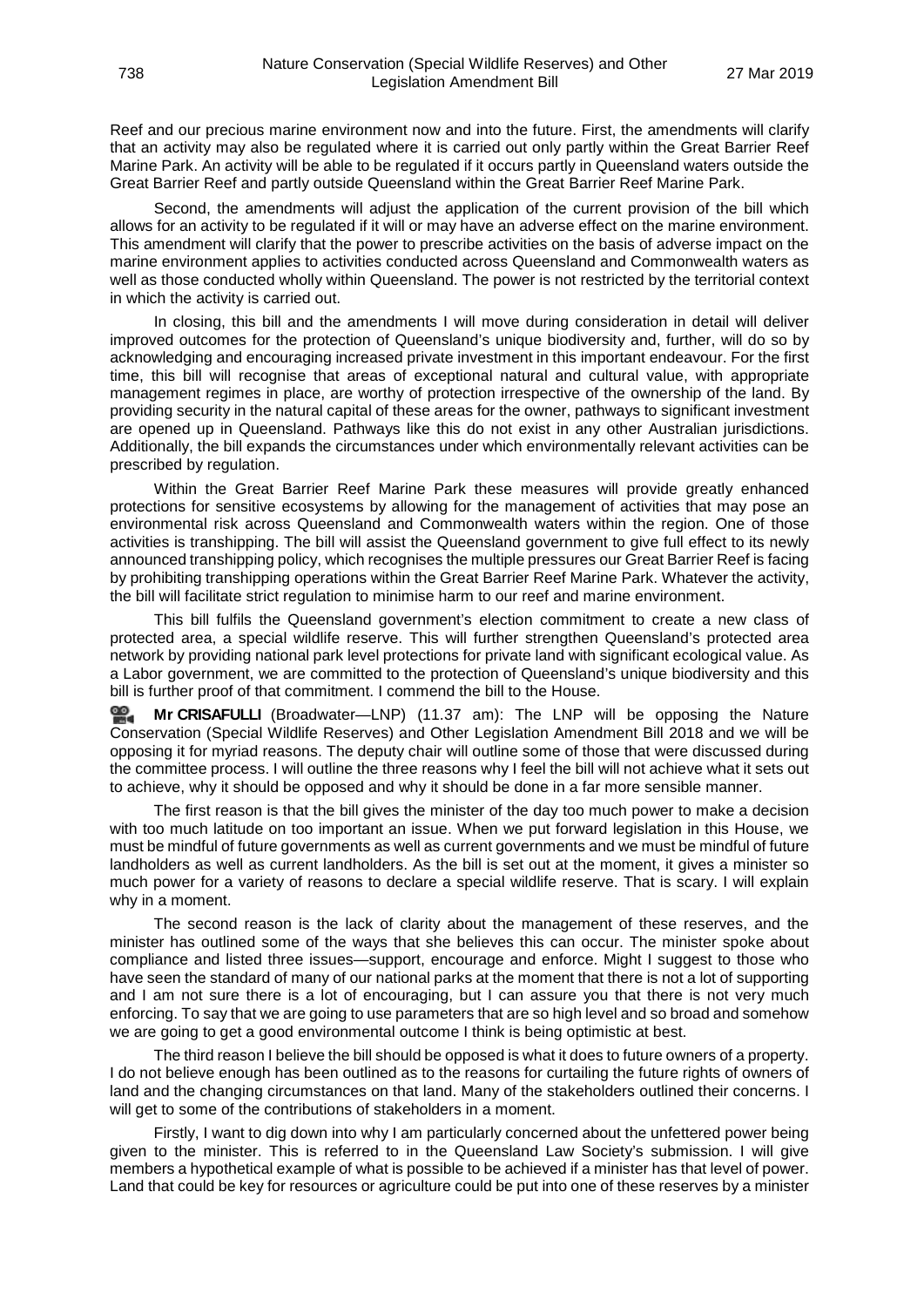who has the wrong intention and community groups who seek to use this as a stalking horse to attack industries they do not like. That is possible. At the moment we are seeing everything from a multitude of groups that do not happen to be based in this state or even this nation. We are now being told about the flatulence of bovines being a great concern for the future.

It could be that a concerted campaign is waged to reduce the opportunity for people to conduct agriculture in this state and with a complicit minister this could occur. The parameters for declaring a special wildlife reserve are so broad that strategic agricultural land could be taken out of production—

#### **An opposition member:** Forever.

**Mr CRISAFULLI:** Forever. I will take that interjection. A poorly intentioned minister along with a cunning third-party group could remove strategic land forever. That is how broad the power we are giving the minister is.

#### **Ms Enoch** interjected.

**Mr CRISAFULLI:** Minister, I know you are interjecting. I hope you have noticed that in the last five minutes not once have I suggested that that is your intention.

#### **Ms Enoch** interjected.

**Mr CRISAFULLI:** Right, so let us clear that up.

**Mr DEPUTY SPEAKER** (Mr Kelly): Direct your comments through the chair, please, member.

**Mr CRISAFULLI:** The powers are so broad that a poorly intentioned minister could use this provision in that manner, and that scares me a lot.

I will turn to some of the feedback from stakeholders. After that I will get on to the amendments and where we are with those now and the consultation that has happened. I will start with the Queensland Law Society. They described this as 'not good law'. I quote from their submission—

The amended drafting actually expands the matters to be considered when preparing a proposal to declare, effectively allowing the determination to be made based upon either or both of:

- the *'economical, environmental or community interests'* (as determined by the minister) under the definition of 'State interest';
- the second branch of the proposed section which may be applied so as to encompass land areas that do not fit easily into the definition of 'State interest'.

It is frightening how broad it truly is.

The Queensland Resources Council—more on them shortly—raised major concerns about special wildlife reserves being declared over land where there is active exploration underway. They recommended a clarification. I will talk about that amendment shortly.

The fact that we have left 'materially affected' to be as ambiguous as possible in my mind takes away the right of dispute in the courts. The Property Council highlighted the inadequacy in terms of how the minister is to notify parties. That notification is via an advertisement in a newspaper. The government manages to be able to find people when they wish to send them a bill. I would imagine the same channel of communication that exists for landholders in that situation should surely advise them that their property is about to be affected. To say that an advertisement in a newspaper suffices is absolutely ridiculous.

The minister was flagging some of the amendments to be moved. We heard a little about first nations people. I will quote from Balkanu's evidence to the committee in the last parliament because they are powerful words. They are quoted in the report as stating—

... there is the potential to misuse strategic wildlife reserves to lock up country from economic development ... generally our position overall is that for traditional owners in Cape York meaningful employment and economic opportunities are critical. We have always been about looking at conservation—

#### thousands of years, in fact—

while also ensuring that we protect economic opportunities for traditional owners in the Cape. It is the most impoverished area of Queensland, and a job in the Cape is probably very hard to come by compared to jobs down here. Our experience has been that the conservation sector does not provide much in the way of meaningful employment opportunities. It is important, but the grazing sector and other options are also very important.

I want to turn briefly to the amendments. I thank the minister for raising them at this point. What level of consultation has been undertaken with groups like the Resources Council that are impacted by these amendments? What consultation has occurred, particularly since the amendments have been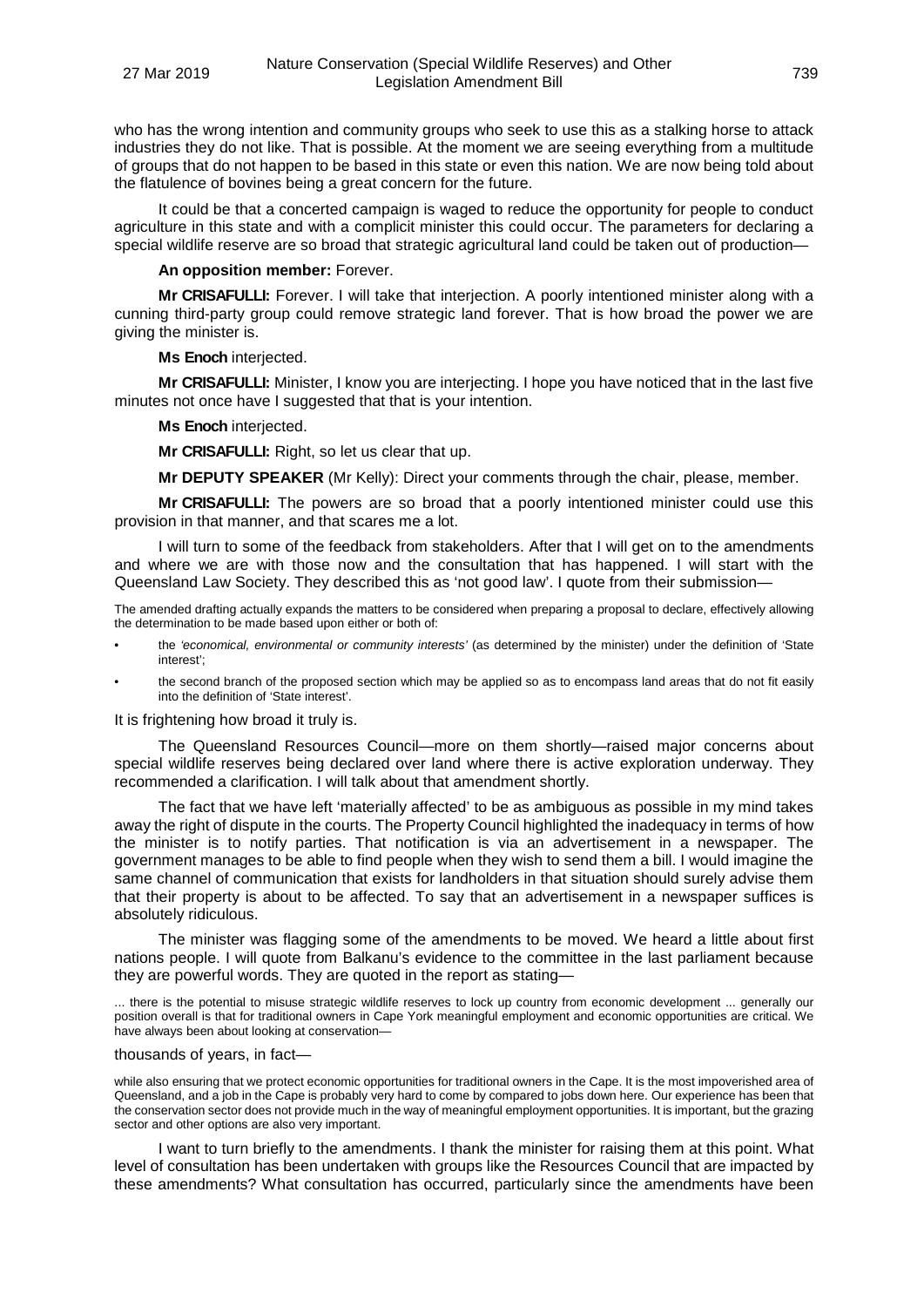tabled? I want to know: what has happened? Here are some questions for the minister. Can the minister guarantee that there will be no impact on investment and employment decisions by the companies affected by this amendment? Can the minister guarantee that this amendment will have no impact on the \$5.2 billion in resource sector royalties that the Treasurer announced in the midyear budget update before Christmas? Can the minister guarantee that there will be no impact on investment and employment decisions by the companies affected by this amendment? When did the minister know about these amendments being included in the bill? Does the minister know which companies are affected by this amendment?

I am going to briefly talk about this bill which is so broad, so rushed and does not have a detailed focus on making sure that if we are going to create special wildlife reserves that they are special and are something that we can be proud of and do not reflect what so many of our national parks look like at the moment where the only ones who truly get to enjoy them are feral animals and weeds. That is not good for the environment. If we are going to create areas like this they have to have an environmentally significant outcome. I do not think there is enough focus on the current owners doing that. I certainly do not think there is enough focus on the capacity of a future owner of one of these to do that. This is forever. Once this gets declared there is no turning back.

I hark back to where I started. With the wrong intention, hectares of land that may have a greater importance to the state than being declared a special wildlife reserve could be locked up forever, and that could have negative impacts particularly for many of those Indigenous communities that are looking for opportunities for jobs—real jobs—for their children.

Without attention to detail, we will see what we have seen with other well-meaning but poorly executed environmental initiatives undertaken by this government. I come to one in particular that this side of the House campaigned for, believes in, pushed for and gave every bit of latitude that was needed. When an extension of time was required, we were not petulant. Not once did we come out and say, 'They're incapable of doing it on time.' We let that happen because we wanted it to roll out properly. What did we get? We got a container deposit scheme that has been rolled out without any thought at all and the results are—

**Ms Enoch:** The results are success.

**Mr CRISAFULLI:** I take the interjection from the environment minister.

**Mr DEPUTY SPEAKER** (Mr Kelly): Member, I am failing to see the relevance of this part of your contribution. I bring you back to the long title of the bill.

**Mr CRISAFULLI:** Mr Deputy Speaker, it is extremely relevant. If you are going to be big on environmental virtue signalling, you have to be big on environmental outcomes.

**Mr Dick:** What about environmental protection?

**Mr CRISAFULLI:** My great concern, aside from the welfare of the Minister for State Development, who is howling across the chamber, as is the norm, is that if we do not have the attention—

**Mr DEPUTY SPEAKER:** Pause the clock. I will take some advice. Member for Broadwater, I am concerned about relevance. I will be monitoring this. I will give you a bit of latitude to bring it back to the long title of the bill.

**Mr CRISAFULLI:** It is relevant because good intention without good implementation is worthless. My concern is that, if you combine the breadth of the power afforded to the minister, if you combine the lack of management oversight of these reserves and if you combine the fact that future owners of land, even with changing circumstances, can be bound by the view of one minister at one point in time that then lasts an eternity, that is not going to deliver the environmental outcome that the government is looking for. I believe that it is relevant because every time I stand up in this place and talk about an environmental initiative that this government is trying to implement I point to the lack of attention to detail, and each and every time there is a mess that needs to be fixed up—and so it was with the implementation of the waste tax. It was the same scenario. Because of a lack of discipline, because of a lack of focus—

#### **Ms Enoch** interjected.

**Mr CRISAFULLI:** I take that interjection. I am not quite sure where it came from but it was something about climate change. I have stood in this House and made my views very clear about that, Minister. I will not be verballed on nonsense.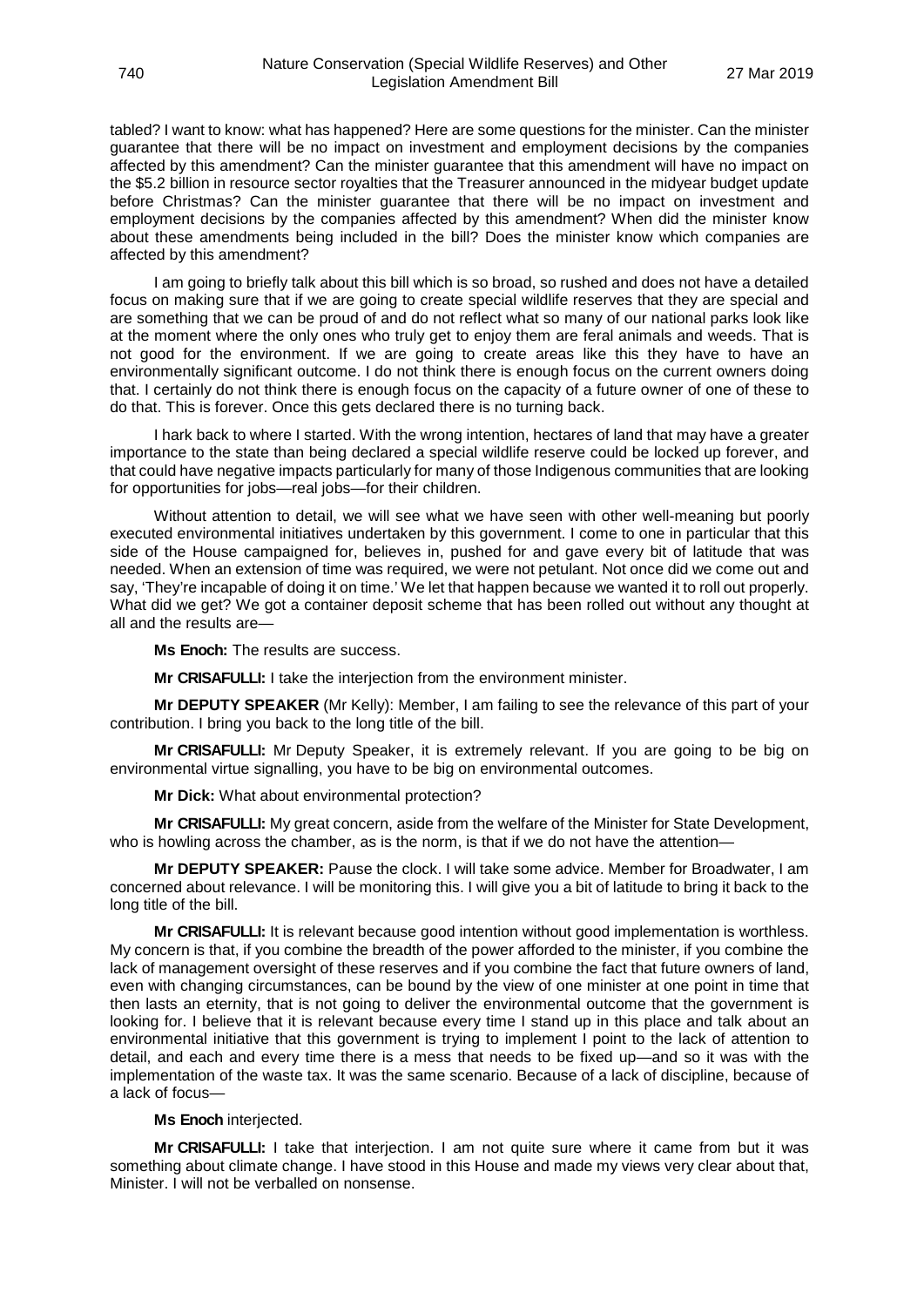What I am seeking to outline is how poorly thought out this process is. The reason it is poorly thought out is that if you are prepared to put such a great focus on giving ministerial power but are not prepared to put such a great focus on how you are going to get these reserves to be special then it is doomed to failure. The only thing that concerns me more about that is the fact that future generations will be doomed to repeat this because of the binding long-term nature of it.

In closing, I wish to ask the questions yet again of the minister about these amendments and what consultation has been undertaken. I highlight again the poor implementation record of all things environment by this government, whether it be the container deposit scheme, the waste tax, its inability to come up with an effective koala management policy—all of these things. I point to those opposite being all about virtue signalling and nothing about delivery.

I conclude by saying that too much unfettered power rests in the hands of the management, not enough management oversight is there to ensure that these wildlife reserves can be the sorts of areas that we can be proud of and there is the binding nature on future owners. These are the reasons why the LNP will be opposing this bill.

≌. **Mr [PEGG](http://www.parliament.qld.gov.au/docs/find.aspx?id=0Mba20190327_115553)** (Stretton—ALP) (11.55 am): Speaking of future generations, I want to acknowledge the presence in the gallery, from Stretton State College Illaweena campus, principal Meryl Johnson and school captains Sophie Burraston, Aaron Paul Guevarra, Danny Wang and Tatum Gold. It is prescient that the school captains from Stretton State College are here in the gallery today to hear the debate on this bill, because this bill is all about protecting our environment and protecting our future, and these young people, the school captains from Stretton State College, are the future. It is important that all of us in this House take that on board when we consider bills such as this.

It is always interesting to follow a contribution from the member for Broadwater. It has happened to me a few times now. I have been critical of the member for Broadwater's approach in the past, but I will give him some credit in this debate. Only the loquacious member for Broadwater could possibly combine issues about power, horses and flatulence in the one contribution. I will give the member for Broadwater some credit. I do not think there are many people who would be interesting enough to make a contribution such as that. I am only going to address one of those issues that the member for Broadwater raised in his contribution because I think the other two issues are so out there that they probably do not need debate in this chamber.

**Mr Crisafulli:** What were they?

**Mr PEGG:** The member for Broadwater—

**Mr Crisafulli:** What were they?

**Mr PEGG:** I take all of the member for Broadwater's interjections. The member for Broadwater was talking about giving the minister too much power. I think the member for Broadwater is forgetting that we have a responsible government and a very responsible minister. I know the member for Broadwater had a holiday from this place and he represented another seat—

**Ms BATES:** Mr Deputy Speaker, I rise to a point of order on relevance. The member has not even addressed the long title of the bill. I ask you to bring him back to the bill.

**Mr DEPUTY SPEAKER** (Mr Kelly): I will take some advice. There is no point of order. He is referring to the debate in his speech.

**Mr PEGG:** Thank you, Mr Deputy Speaker. As I said, I am not going to address stalking horses and flatulence in responding to the member for Broadwater, but I am going to address his point about too much power. The member for Broadwater has bitter experience of ministers behaving irresponsibly and premiers with too much power from his time in the Newman government. I can understand that the member for Broadwater is clearly traumatised by that experience. The member for Broadwater can be assured that we have a very responsible government and a very responsible minister, so the member for Broadwater should not worry. The simple fact is that there is a whole range of safeguards and procedures in this place for this bill that would mean that the minister would behave responsibly, as she always does—and I want to put that on the record.

I want to thank my fellow committee members—the members for Scenic Rim, Noosa, Cook and Jordan—for all their work on this bill which was report No. 2 of our committee I also want to place on the record our thanks to the former Agriculture and Environment Committee of the 55th Parliament which considered and reported on the 2017 version of the bill. Their public consultation process and scrutiny of the provisions of the 2017 bill helped to inform the committee in our deliberations.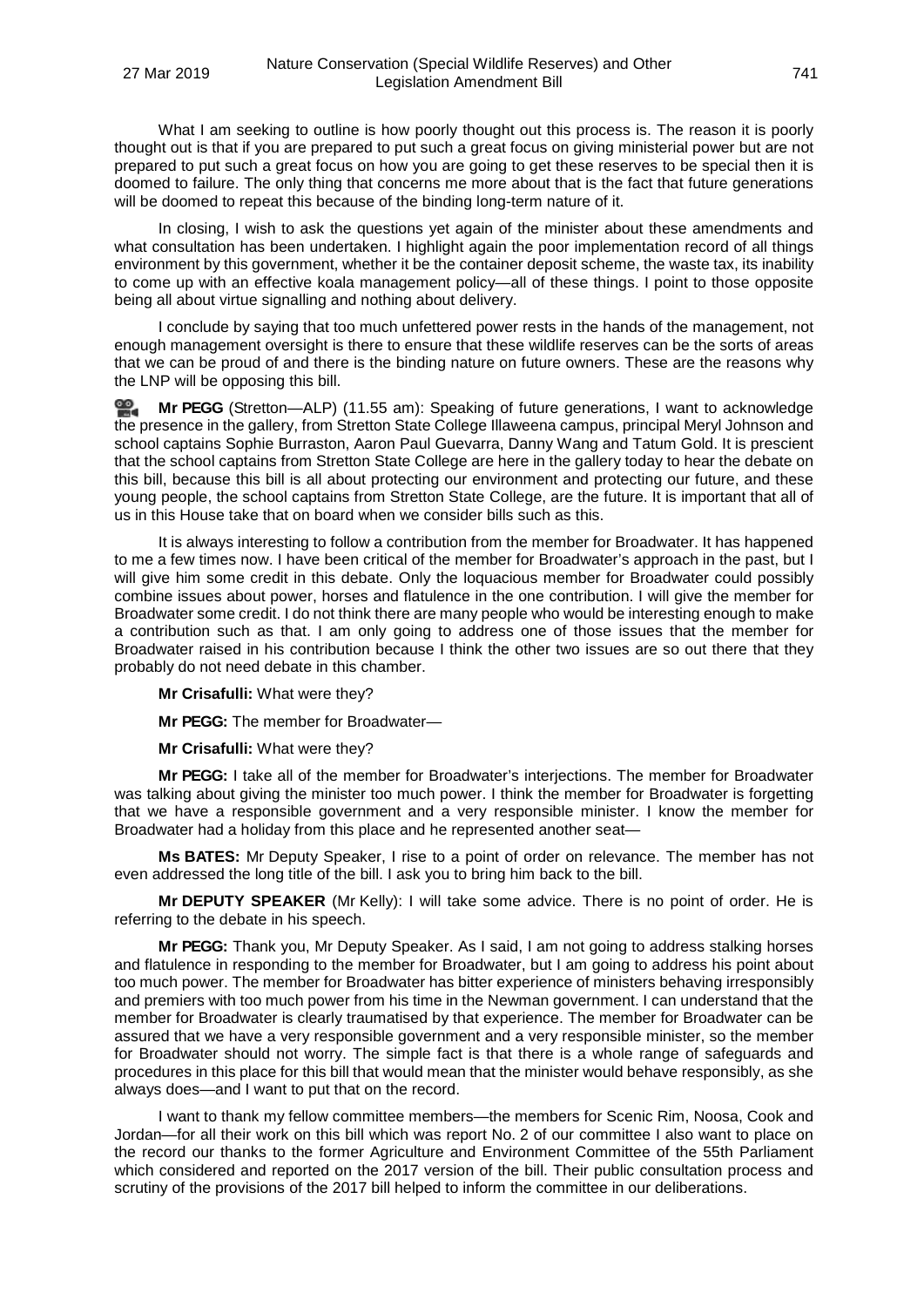As has been stated, we made three recommendations. Firstly, the committee recommended that the Nature Conservation (Special Wildlife Reserves) and Other Legislation Amendment Bill 2018 be passed. Recommendation 2 is that the committee recommends that the minister work with traditional owners to ensure their concerns in relation to native title are addressed. Recommendation 3 is that the committee recommends that the minister look at reasonable amendments that would improve public accountability with respect to management programs for special wildlife reserves. The member for Broadwater is worried about the minister having too much power. The minister clearly listens, and I thank the minister for the amendments and taking on board the committee's recommendations.

We had a detailed process. We considered the evidence provided, which was 34 submissions, a departmental briefing and public hearings. We received 28 submissions, we had a public briefing from the Department of Environment and Science and we also had a public hearing on 19 March. There was clear and adequate consultation in relation to this bill. A key objective of the amendments to the Nature Conservation Act is to establish a new class of privately owned or managed protected area. I note the words 'privately owned'. I find it extraordinary that the so-called party of private enterprise and private property is opposing this bill, because at its heart this bill allows owners of private property—their own private property—to establish reserves to protect their environment. We had this lot jump up and down on the vegetation management bill. They thumped their desks. They banged the tables and chairs. They talked about private property rights, yet here we are today less than one year on and now they have completely changed their tune. The member for Broadwater has managed to get those opposite to abandon their commitment to private property rights and vote against the rights of Queenslanders to use their private property to protect the environment as they see fit. I have to hand it to you, member for Broadwater. That is an extraordinary achievement. Maybe you are exercising too much power in the shadow cabinet room. If there are any power issues, they are clearly in relation to the member for Broadwater and those opposite.

A core objective of this bill is to establish a new class of voluntary, privately managed protected area called a special wildlife reserve that will provide a similar level of statutory protection to that afforded to state managed natural parks and the new class of protected area will apply to both freehold and leasehold tenures. There is nothing controversial in that at all, and I note that the minister is nodding her head in agreement in relation to that. The member for Broadwater could not come up with any solid arguments against it. We had some wild conspiracy theories, though, from the member for Broadwater. I would hate for this debate to be later in the evening because I am sure the conspiracies from the member for Broadwater would get wilder and wilder as the night went on. I am very happy to see that this debate is taking place at an early hour because I shudder to think what he would have come up with had the hour been later than what it is right now.

The conservation agreement and management program will detail manage outcomes and actions to ensure enduring protection of each special wildlife reserve's conservation values in order to achieve the management principles. There is a clear process for declaring these special wildlife reserves. This bill should not be considered controversial as negotiation and declaration of a reserve is entirely voluntary and a conservation agreement does not impact on the rights or interests of other relevant parties, including native title holders, without consent. The concept of a special wildlife reserve has support from the key stakeholders in the conservation land management sector, and this mechanism will be applied by the government on a case-by-case basis with consideration of all interests relevant to the proposed area.

In conclusion, those opposite, particularly the member for Broadwater, seem to forget what they say in this place. I always like to remind them. Time is against me, but in relation to the issue of private property rights I ask all those opposite who are going to make a contribution to reflect on their contribution to the Vegetation Management and Other Legislation Amendment Bill. On 1 May last year the member for Broadwater said this in relation to private property rights which he now opposes. He said—

… I understand that agriculture and property rights in agricultural communities are probably not at the forefront of the minds of those three members. They should be for other members, particularly the member representing our most northern area, the member for Cook.

He had a go at the member for Cook for not standing up for private property rights and then he walks into this place today and opposes a sensible bill that enables people on their private land to protect the environment, to look after the environment for our future generations, to think about the young people in our community and to take a stand for protecting the environment—our beautiful natural environment here in Queensland. I do not see anything controversial about that. I do not see that as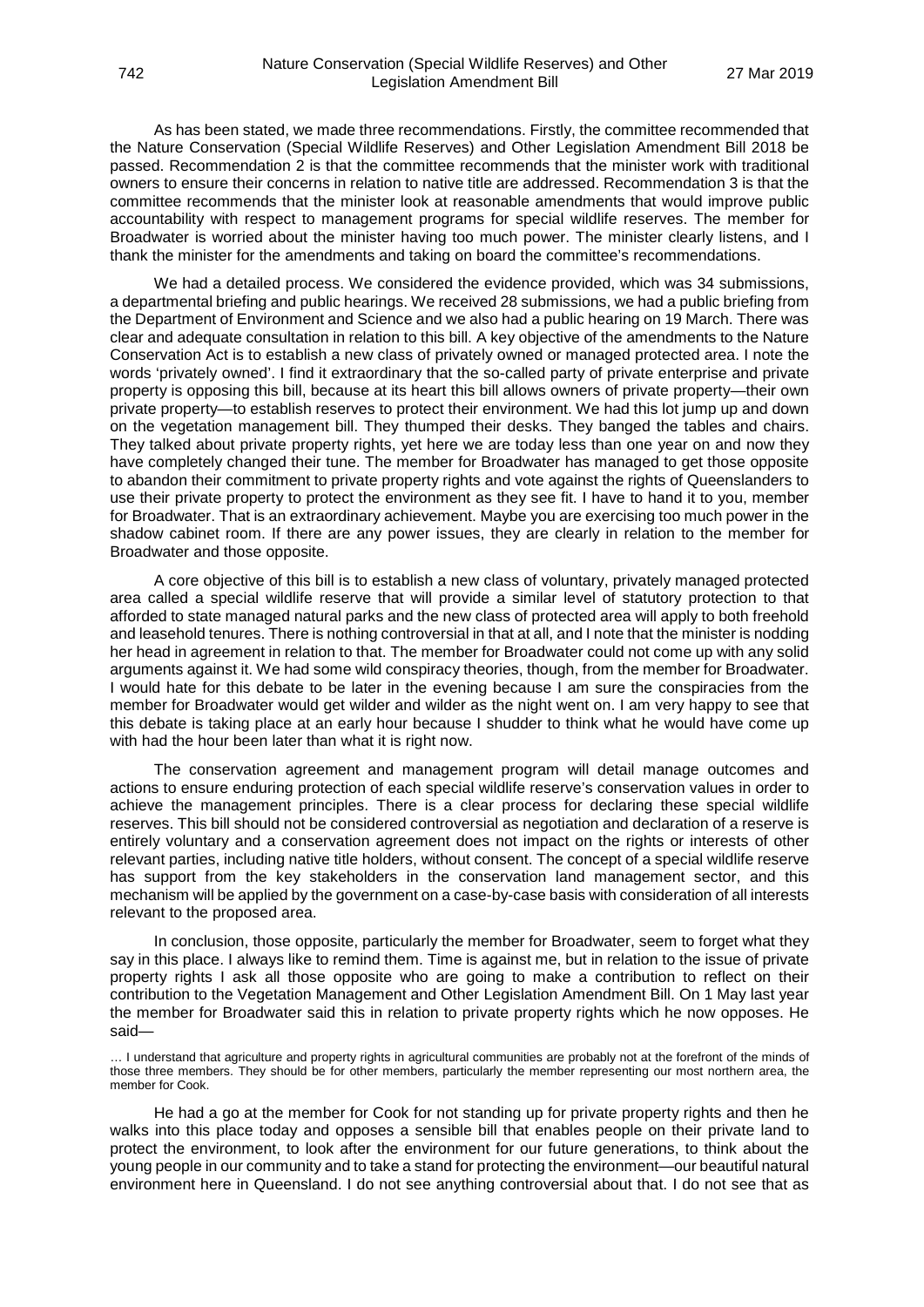exceeding the minister's powers in any way whatsoever. I urge all members here to reject the wild conspiracies of the member for Broadwater and his band of merry followers who we are going to hear from shortly and support this bill.

**Madam DEPUTY SPEAKER** (Ms Pugh): Order! Before I call the member for Scenic Rim, I remind all members to please direct their comments through the chair.

**Mr [KRAUSE](http://www.parliament.qld.gov.au/docs/find.aspx?id=0Mba20190327_120626)** (Scenic Rim—LNP) (12.06 pm): As members have heard, the LNP will be opposing this bill. It is not good law, and that was quite clear from the submission of the Queensland Law Society. As the member for Broadwater has set out, we have serious concerns about the unfettered discretion to be given to the minister regarding the declaration of special wildlife reserves where only one criterion out of two—one being economic, environmental or community interests; the other being the state interest—needs to be considered adequate for the declaration of such a reserve.

To say that that gives a wide range of power to the government and the minister of the day to declare a special wildlife reserve is an understatement. Economic, environmental or community interest can mean anything—anything that the minister of the day wants it to mean or anything they have been lobbied on by whomever is in their ear at a particular point in time. If we are talking about setting up a rigorous system for special wildlife reserves or the preservation of natural environments, this is not it because it is so open to abuse and the politics of abuse under that definition that alarm needs to be sounded.

We also have concerns about the removal of agriculture land from use forever. I note that the minister has made comments in her second reading speech that there is not going to be a 100-metre limit on commercial grazing for adjoining property holders—that is, adjoining property holders next to these special wildlife reserves. I want to ask the minister when summing up if she could point out to the parliament what changes will be made to the act or to any regulations that are made under the act to guarantee that this will not be the case, because the committee received submissions from the department about this 100-metre buffer zone which was given to us both in a public briefing and also in correspondence from the department to the former committee in 2017 saying that there would be a 100-metre buffer zone between the reserve and the next property. What has changed? Is there something being removed from the act or the regulations? I cannot take it at face value that that is going to be the case when we heard in such concrete terms from the department previously that that limit would be put in place. If the minister could please point that out, that would be very much appreciated.

The removal of agricultural land from use forever is just another way for Labor and the Greens to rob future generations of opportunity. The change in use of privately held land should not require a resolution of this House, and that is what this bill does. It can be declared by the minister using the community considerations, broad as they are—it could be anything—but you have to come to the House and get a resolution of the House to get it back to another use and revoke that special wildlife reserve. This is not good law, as the Queensland Law Society said. It is an illogical, ill-thought-out collision between the private and the public sphere when it comes to land management. That is why the Queensland Law Society says it is bad law.

I want to mention the definition of 'materially affected', which was the subject of some consideration by the committee in its deliberation on the bill. As the member for Broadwater said, the only way that people might be notified of these things is through a newspaper advertisement. That is bizarre. They should at the very least be notified in writing through Australia Post or some other means that we come up with.

It is very unclear from the committee's deliberation whether neighbours of a special wildlife reserve would actually be deemed to be a materially impacted party. It needs to be spelt out in the legislation or the regulations whether neighbours will actually be deemed to be materially impacted. If you are in the agricultural sector and you have a special wildlife reserve next to your property, that could obviously have a material impact on your operations. We only have to look at the way national parks have been managed in some parts of Queensland and the impact they have on farmers and graziers next door, and we must remember that special wildlife reserves will have similar characteristics to national parks. Graziers and neighbours of these special wildlife reserves should be enshrined in the legislation or the regulations as materially affected parties.

The minister also said that the Biosecurity Act will apply to special wildlife reserves when it comes to the management of pests, feral animals and the like. I am sure similar provisions apply under the Nature Conservation Act to the management of national parks, yet that does not actually have a great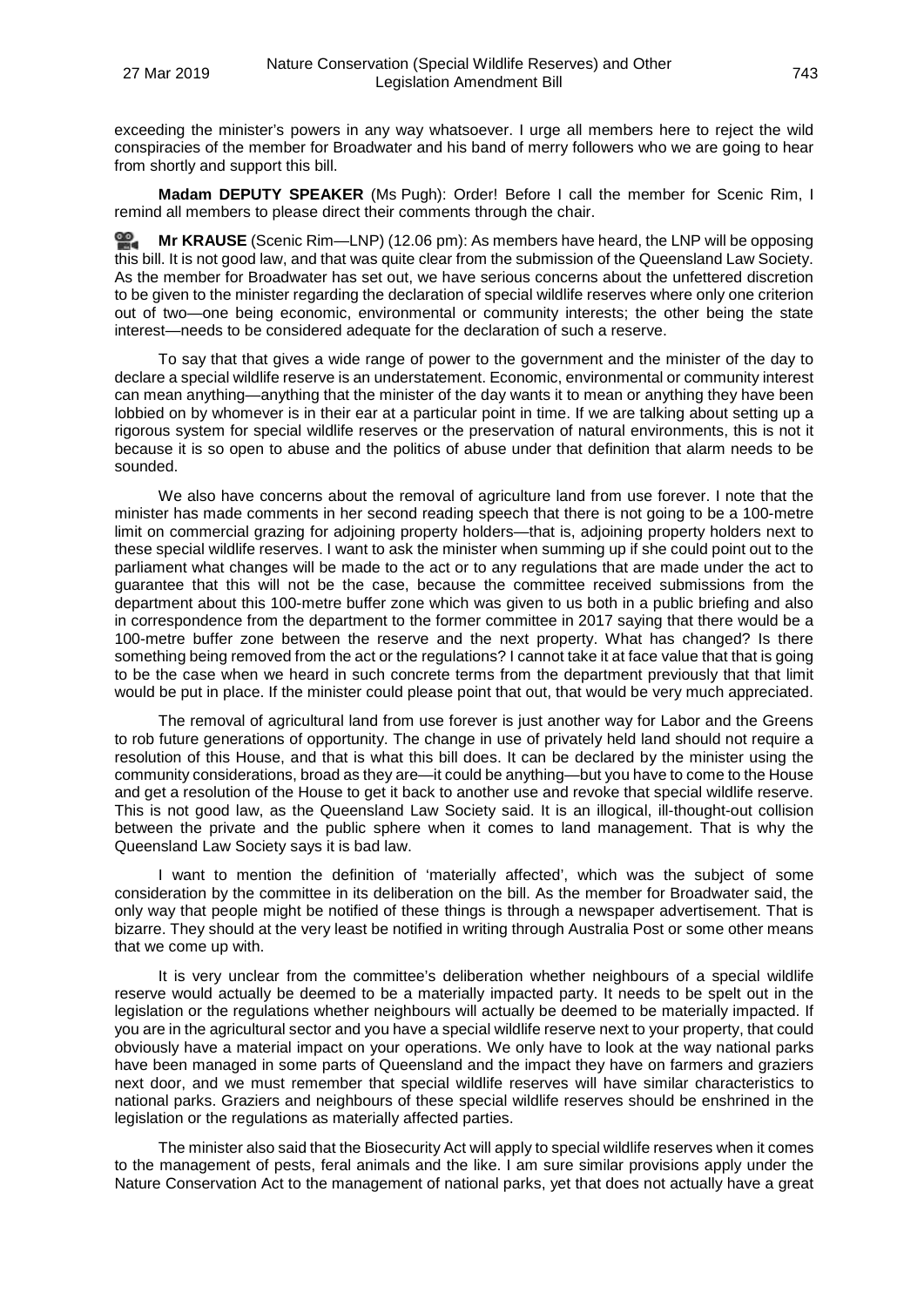deal of practical impact on the ground as to whether the state properly manages their land when it comes to dealing with feral pests and weeds. The state is meant to be responsible for it when it comes to national parks, but that does not always work. Saying that the Biosecurity Act applies to these special wildlife reserves simply does not cut it and it will not satisfy the concerns of landholders.

There is a fire risk as well when it comes to these special wildlife reserves. What if special wildlife reserve holders do not properly manage the fire risk on those properties? Who is going to hold them to account for the damage that may occur to neighbouring properties if there is a fire? These are concerns that neighbouring properties will have up and down Queensland if special wildlife reserves are put in place next to them.

I also want to touch on the issue of transfer of freehold land. This goes to what the member for Stretton was trying to expand on when he was speaking about private property rights. He said that we should not have a problem with this because it is a private landholder doing what they want with their land. That may be the case, but in the committee process we also found out that, when it comes to freehold land where special wildlife reserves are laid out upon them, there will actually be no care taken by the government to ensure that successors in title have the ability and the resources to manage them in line with the conditions for that special wildlife reserve. If a person who has bought a parcel of land and has turned it into a wildlife reserve then passes away and passes that land on to their successors in title who have absolutely no interest in managing it as a special wildlife reserve, the state says that they do not care. That came out in the committee process, where it was said—

Transfer of a freehold lot has not been captured in this provision—

which deals with conditions for leasehold land or something like that—

as to do so would be an unusually restrictive provision in relation to freehold land dealings.

I repeat: an unusually restrictive provision. What a crock. This entire bill imposes unusually restrictive provisions on private property. To use that as an excuse to not condition any future holders of title to deal with special wildlife reserves as they are required to is a crock. It is a cop-out. It just lays bare the malevolent intent of this bill to actually lock up parcels of land from productive use forever, whether there is a significant environmental benefit to it or not. The state is not interested in what happens in the future; it is only interested in locking it up in the present.

In closing, I want to touch on a newspaper article that was referenced on page 6 of the transcript of our committee hearing. The article was published in the *Australian* with the heading 'Wildlife reserves destroy local jobs' and it attributes some remarks to the Indigenous leader Gerhardt Pearson, who said—

In a way, it is reinventing and reinvigorating the old mission system in removing indigenous people from their country.

The rich philanthropists from Europe and the United States can buy up this land and turn it into national park, and our people will miss out on any economic opportunities from that country.

...

#### *(Time expired)*

ᢁ. **Mrs [MULLEN](http://www.parliament.qld.gov.au/docs/find.aspx?id=0Mba20190327_121626)** (Jordan—ALP) (12.16 pm): In Queensland we are fortunate to have an incredibly expansive and rich biodiversity, and not all areas of outstanding conservation value can be found in our national parks. In fact, lands of outstanding conservation value are frequently privately owned or managed land. The Nature Conservation (Special Wildlife Reserves) and Other Legislation Amendment Bill 2018 seeks to ensure that we can comprehensively and securely protect these areas of outstanding conservation value from a range of incompatible uses. Importantly, this is not imposed protection but rather a voluntary scheme that recognises that government alone cannot adequately protect the rich environmental values of our state. This is a shared obligation for those willing to participate. We also recognise that appropriate protection of outstanding natural areas on private land provides certainty and a significant incentive for private investment in Queensland's protected areas.

During its examination of the legislation, the Innovation, Tourism Development and Environment Committee received a number of submissions which supported the intent of the legislation. The National Parks Association of Queensland regards the bill as—

... a leading piece of legislation and a genuine effort to counter the challenges involved in growing and managing the protected area estate in Queensland.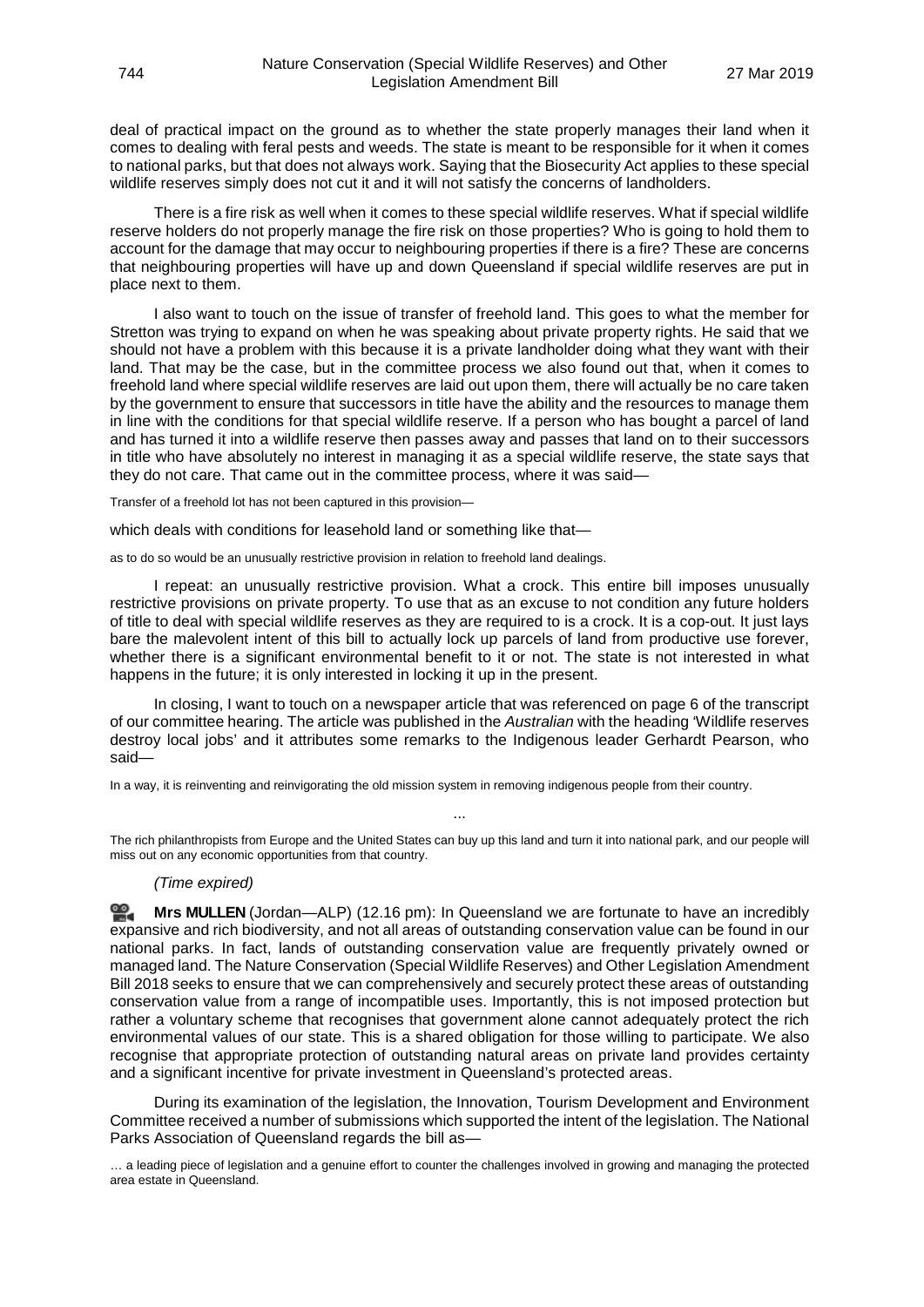The Queensland Trust for Nature strongly supported the proposal for a new class of privately owned and managed protected areas offered under this legislation. Our friends the Local Government Association of Queensland support the establishment of special wildlife reserves as another protective area mechanism, recognising that there may be situations where local government would benefit from the declaration of a special wildlife reserve to offer greater levels of protection.

A submission provided by Bush Heritage Australia outlines that Queensland's protected area network has grown to almost eight per cent of the state and covers both public and private lands, including national parks and nature refuges. We recognise that privately protected areas make an important contribution to Queensland's protected areas. The United Nations Convention on Biological Diversity sets a target of 17 per cent terrestrial protected area coverage, and it is acknowledged that governments across Australia are grappling with how to achieve this in the context of increased funding constraints and competing priorities. Protected areas initiated by private landholders have and will become an increasingly important strategy in protecting conservation assets for future generations. Bush Heritage Australia acknowledges—

The creation of a Special Wildlife Reserve is an extremely cost effective and efficient strategy to contribute to Queensland Government meeting its conservation obligations.

The bill provides that, prior to the preparation of a proposal for the declaration of a special wildlife reserve, the minister must consider and take into account the 'state interest' in the area of land and consider the area's exceptional natural and cultural resources and values. The term 'state interest' is defined in the legislation to mean an interest the minister considers to be an economic, environmental or community interest of the state. There were some submissions to the parliamentary inquiry that expressed concern that 'state interest' was too broad in definition. Others believed that conservation value should be prioritised over other state interests when considering a special wildlife reserve.

I believe the bill has the definition just right. The fact it is deliberately broad will ensure that all relevant interests are taken into account and the impact of a potential declaration has regard to the broad range of values in the land being considered. Despite the member for Broadwater's conspiracy theories, state interest is not unique to this legislation. There are state interest considerations in planning legislation and in local government legislation, so it is an absolute furphy to believe that this is an all-consuming power to be used by some evil minister.

The bill will establish management principles for special wildlife reserves and provide a framework to guide the management of special wildlife reserves. The legislation will require a legally binding perpetual conservation agreement and an associated management plan to be negotiated for each special wildlife reserve. This recognises that each special wildlife reserve is unique and that there cannot be a one-size-fits-all approach to this mechanism.

A number of stakeholders raised concern about the lack of public access to agreements entered into in relation to special wildlife reserves. Wildlife Queensland in its submission to the parliamentary committee noted that there needs to be a capacity for the public to (a) know what actions have been undertaken and (b) know that over time the commitments entered into via the management program and conservation agreements are being honoured and maintained. The parliamentary committee scrutinised this particular element of the legislation. The department provided a response that indicated the bill does provide for the public availability of conservation agreements for special wildlife reserves and their existence will be readily apparent from a search of the land title. They also indicated conservation agreements will be made available on request and the bill provides for conservation officers to access these reserves to monitor and inspect for compliance. Whilst landholders may be willing to have their management documents available for public scrutiny, I am pleased to see the minister has proposed amendments to improve transparency.

The parliamentary committee recognised that whilst the decision to seek a declaration for a special wildlife reserve was a voluntary one, the signing of a conservation agreement and implementation of a management program is, in fact, an obligation. It is important to reiterate the point that the negotiation and declaration of a reserve is entirely voluntary. This has not been foisted on private landholders and the full range of state interests will be considered in making a decision on individual special wildlife reserves. A binding mechanism is then in place to provide a high level of protection to privately managed lands of outstanding conservation value. This is particularly important if we as a state wish to encourage further private investment in Queensland's protected area estate.

Through these arrangements, landholders will have certainty and the knowledge that their investment in these lands is protected from incompatible land uses—protections that are currently not available in Queensland or elsewhere in Australia. We have an obligation to do all that we can to protect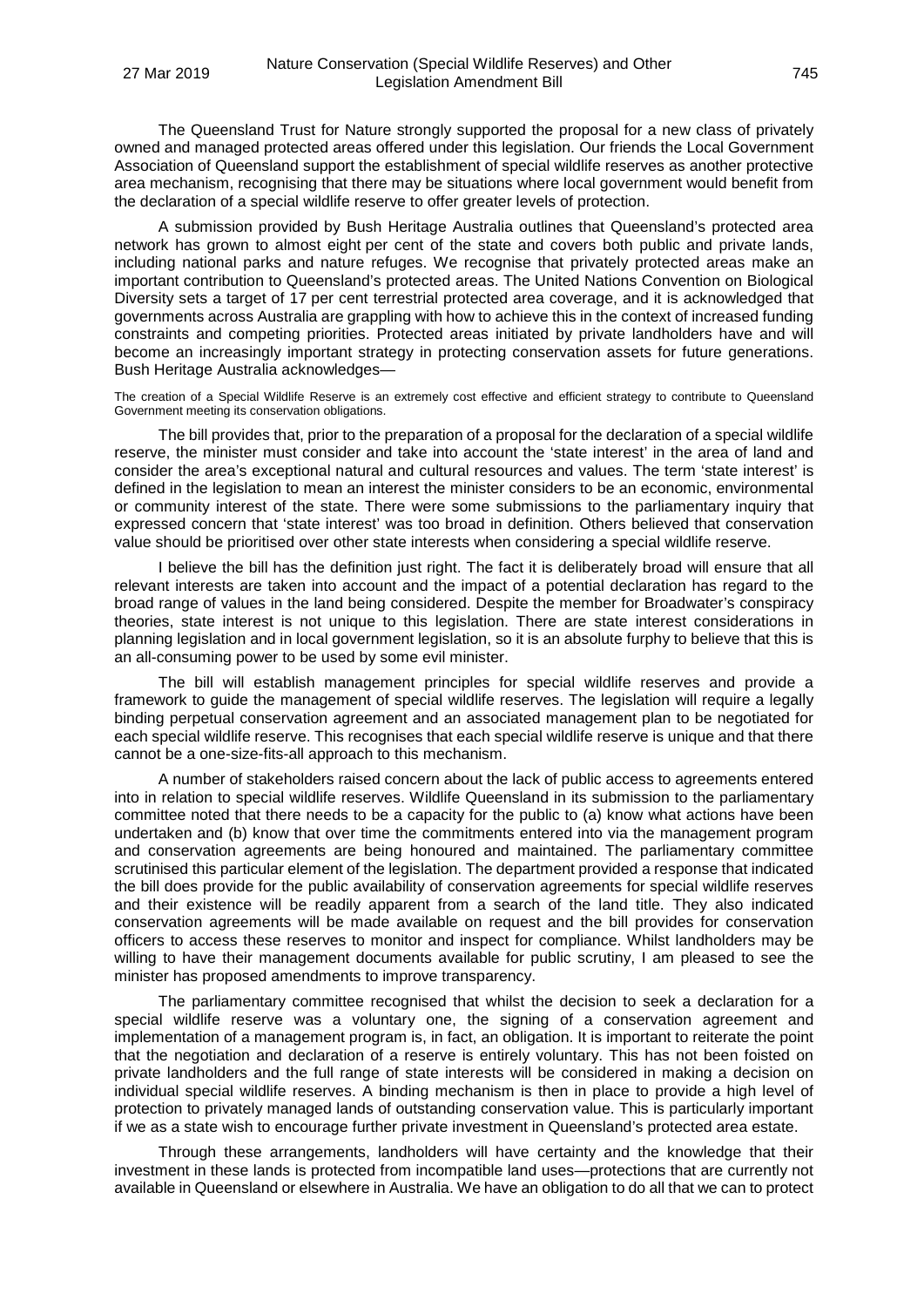the exceptional conservation values of the state. As a government we acknowledge that we cannot do this alone. Whilst the acquisition and ongoing management of state owned private areas like national parks will continue to be an important part of the state's ongoing conservation plan, privately protected areas will play an increasing role. The Nature Conservation (Special Wildlife Reserves) and Other Legislation Amendment Bill 2018 supports this intent. I commend the bill to the House.

**Madam DEPUTY SPEAKER** (Ms Pugh): Before I call the member for Noosa, I acknowledge that we have visiting us in the gallery this afternoon students from the Aboriginal and Islander Independent School in the electorate of Algester, represented here today by Minister Enoch.

ഇ **Ms [BOLTON](http://www.parliament.qld.gov.au/docs/find.aspx?id=0Mba20190327_122325)** (Noosa—Ind) (12.23 pm): I rise in support of the Nature Conservation (Special Wildlife Reserves) and Other Legislation Amendment Bill 2018. In establishing a framework for privately held land to be set aside for conservation purposes, the bill provides an avenue to increase the total amount of environmentally protected land across the state. The framework established under this bill is not dissimilar to successful approaches to private conservation in other states. Many of the concerns voiced regarding availability of land for commercial, farming and resource extraction outlined have not occurred in New South Wales and other jurisdictions with private land conservation protections that run with the land. The reality is there is a need for land conservation in Queensland. This bill is simply an innovative means of affecting this conservation and it will not shut down the entire state to business, as some fear.

While conservation of private land is highly desirable and contributes to the total area of protected land in Queensland, it should not be the primary means of land conservation in this state. This bill, however, does not provide an avenue for government to rely solely or primarily on the generosity of private citizens to ensure an appropriate amount of our land is set aside for nature conservation. The government is in a unique position to preserve large, cohesive parcels of land by virtue of its position as holder of radical title over land in the state and significant Crown land holdings. It can and should make use of this unique position to ensure that vulnerable ecosystems are preserved and protected for future generations.

I say thank you to my fellow members of the Innovation, Tourism Development and Environment Committee for the respectful debate surrounding aspects of this bill, including those in my statement of reservation, which covered the issue of appropriate buffers to mitigate future disputes that may occur between properties of incompatible uses. To address this, I ask that when parcels of land are being considered for conservation status, buffers are incorporated as part of effective management plans as well as concerns from submitters regarding appropriate management of these conservation parcels with the appropriate allocation of resources to do so.

In closing, I make special mention of the department and agencies involved as well as submitters for their assistance and valued input. I commend this bill to the House.

≌. **Ms [LUI](http://www.parliament.qld.gov.au/docs/find.aspx?id=0Mba20190327_122620)** (Cook—ALP) (12.26 pm): I rise to support the Nature Conservation (Special Wildlife Reserves) and Other Legislation Amendment Bill 2018. In doing so, I would like to address any concerns that traditional owners may have. The core objective of the bill is to establish a new class of voluntary privately managed protected area that will provide national park level protections for private land containing significant ecological or cultural value. The government recognises the significant contribution of private landholders in the protection of Queensland's expansive and rich biodiversity, and this bill will allow for the protection of those values in perpetuity.

During the committee's consideration of the bill concerns were raised by Cape York Land Council that special wildlife reserves may impact on native title rights, Indigenous land use agreements and economic opportunities for Aboriginal people in Cape York. I would like to make it clear that the declaration or subsequent management of a special wildlife reserve cannot impact on native title rights and interests unless consent is provided.

The existing Nature Conservation Act 1992 preserves native title interests during the declaration or dedication of a protected area other than to the extent that the native title interest holder is bound by a conservation agreement in relation to the area. Further, conservation agreements for special wildlife reserves will contain terms that will ensure that no obligations or restrictions are placed on native title parties which would interfere with the exercise or enjoyment of their native title rights. Native title parties will always be notified and consulted on any special wildlife reserve proposal.

In order to address the specific concerns of the Cape York Land Council regarding Indigenous land use agreements, as the minister stated earlier, amendments will be proposed during consideration in detail to address the relationship between the establishment of a special wildlife reserve and Indigenous land use agreements in the Cape York Peninsula region. This amendment requires that,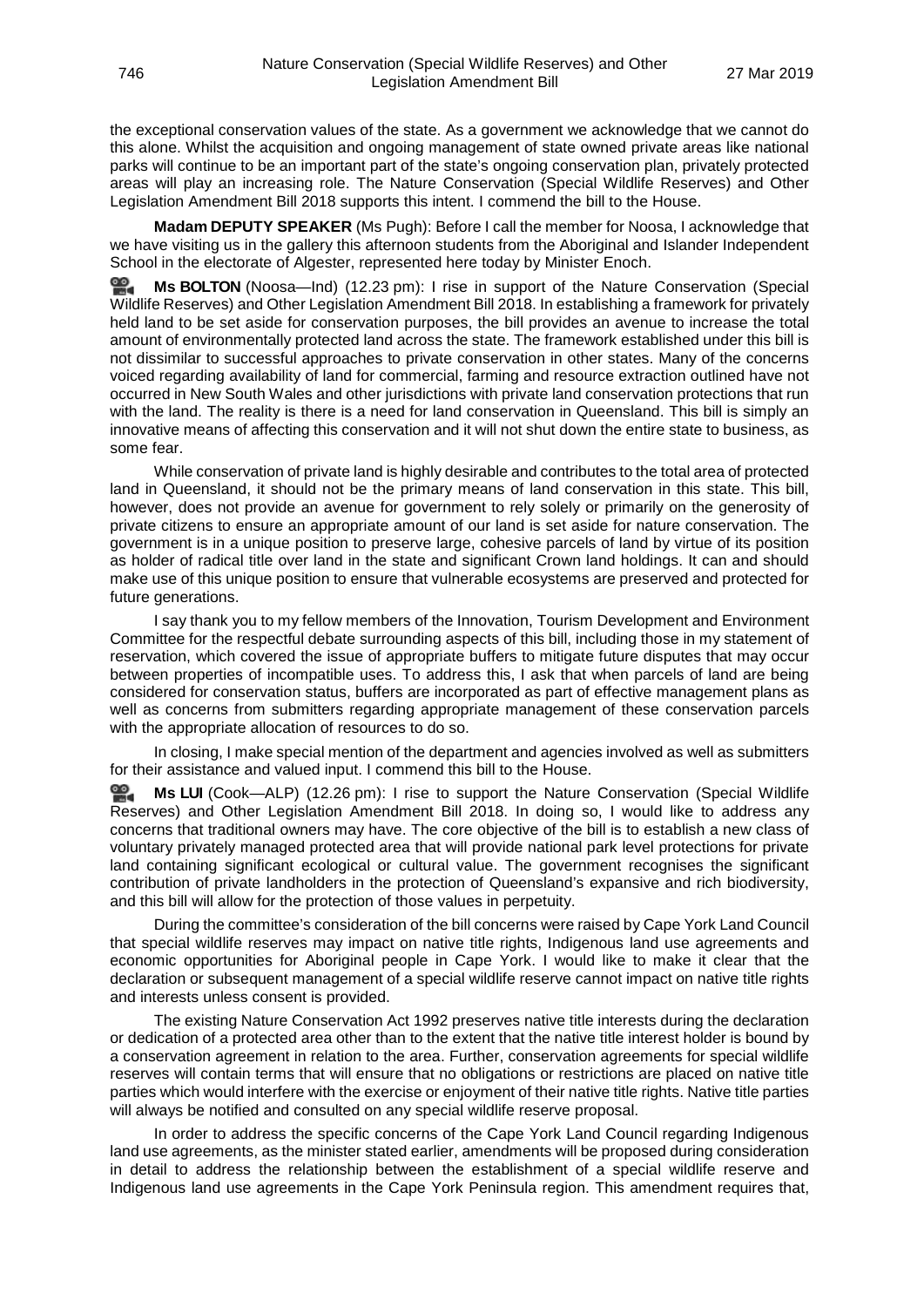where native title has not been extinguished in the Cape York Peninsula region, the minister will only enter into a conservation agreement for a special wildlife reserve if an Indigenous land use agreement allowing for the reserve exists. This will ensure clarity in the relationship between the arrangements and management requirements of the special wildlife reserve and the Indigenous land use agreement.

There are organisations and individuals out there in our community that invest significant amounts of time, money and energy into conservation works for the benefit of our environment for all Queenslanders. In my electorate alone there are 51 nature refuges covering an area of over 1.6 million hectares partnering with the Queensland government to provide conservation outcomes. For example, there is the Olkola Aboriginal Corporation which is protecting significant conservation values, including mound springs, threatened species and plant communities, of over 48,000 hectares of Aboriginal freehold land on the Olkola Nature Refuge.

Another example that many of you may be aware of is the Steve Irwin Wildlife Reserve Nature Refuge, which protects almost 126,000 hectares of diverse ecosystems, important wetlands, threatened species and even Gondwanic fossil sites in Cape York. Commitments of this nature are not just made by organisations. One of the earliest individual commitments to nature refuges in Queensland is the Artemis Antbed Nature Refuge which, among other species, protects the endangered golden-shouldered parrot. There are also nature conservancies and philanthropic organisations such as Bush Heritage Australia, the Australian Wildlife Conservancy and South Endeavour Trust that have made significant financial investments in conservation in Queensland.

They wish to invest much, much more into land conservation, land management and ecotourism ventures, but the security of this investment is of significant concern. They do not wish to invest in these properties only to have to compete with incompatible land uses. This bill will ensure that these conservation significant properties will be protected. The bill will ensure that these organisations continue to feel confident in investing in Queensland, and this will flow through to our local regional communities. We expect that, as a result of the increased investment in conservation which is generated, there will be greater opportunities for our local people with jobs in various fields, including land management activities and nature based tourism.

In closing, I would like to acknowledge the minister for all of her hard work and efforts in bringing this bill together. I would also like to acknowledge the committee secretary and assistant secretary as well as my colleagues, the committee chair and committee members. It has been a pleasure to work with everyone across the board to have a positive outcome for the betterment of everyone.

**Mr [PERRETT](http://www.parliament.qld.gov.au/docs/find.aspx?id=0Mba20190327_123205)** (Gympie—LNP) (12.32 pm): I rise to speak on the Nature Conservation (Special Wildlife Reserves) and Other Legislation Amendment Bill 2018. This bill will make significant changes to property rights while establishing a new class of privately owned or managed protected area: special wildlife reserve; change procedural requirements for tightening and record keeping of conservation agreements and protected area declarations; and define who is bound by a conservation agreement entered into by a landholder. It will also streamline the process by which conservation agreements recognise the new class of protected area, clarify administrative arrangements for approving offset proposals and manage risks to the Great Barrier Reef.

This bill impinges on freehold property rights and raises serious property management issues. It confirms that this is an extreme left-wing Labor government which is vying for the title of Australia's most socialist state. It removed freehold property rights under its vegetation management law and it is again encroaching on those rights. If you try to bequeath or sell your property you will need government consent to transfer the title. In effect, the government has ownership or management over your rights. They potentially transfer an unfair management burden and financial impacts onto neighbours.

The government constantly spins that it is getting on with the job, yet we are debating legislation which was introduced more than 12 months ago in February last year. It is also substantially the same bill that lapsed from the last parliament. It is a pretty feeble example of what it means to get on with the job. No wonder this state is in a mess.

Stakeholders have raised significant concerns, especially relating to the creation of special wildlife reserves. Recommendation 3 of the committee report asks the minister to look at reasonable amendments that would improve public accountability of management programs for special wildlife reserves. Most Queenslanders would have thought that public accountability was one of the top performance measures for any government, for any minister and for any department. Taxpayers grant the government the right to use their hard-earned dollars and manage their assets with the reasonable expectation that accountability would be a top priority.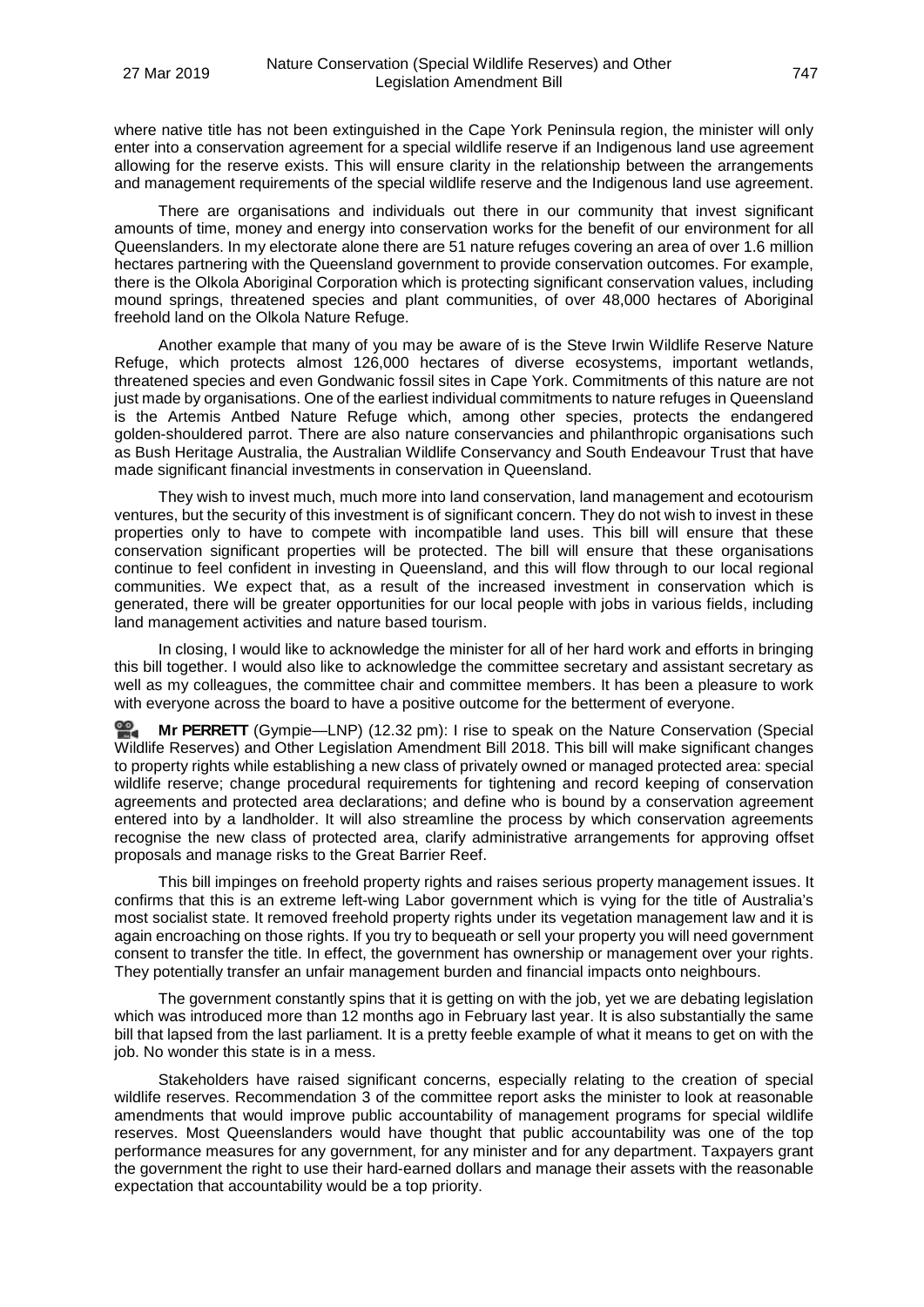The government claims that the amendments are to clarify the criteria the minister has to consider in declaring these special wildlife reserves. The reality is that the amendments make matters worse. As a grazier I have experienced the detrimental impacts of successive Labor governments pandering to the agenda of environmental activists. I am not alone. Alarm bells should be ringing as a result of the serious concerns that have been raised by many stakeholders. The Queensland Law Society said—

The amended drafting actually expands the matters to be considered when preparing a proposal to declare, effectively allowing the determination to be made based upon either or both of:

- the 'economical, environmental or community interests' (as determined by the Minister) under the definition of 'State interest';
- the second branch of the proposed section which appears may be applied so as to encompass land areas that do not fit easily into the definition of 'State interest'.

The vagueness of what is meant by 'state interest' seems to give the minister unfettered power to make declarations. At the very least it should require meeting both economic, environmental or community interests and state interests.

This bill will effectively remove land from agricultural production and economic development. Landholders' property rights are again under threat of further erosion. The Queensland Farmers' Federation said—

Management of SWRs will have flow on effects to the management of adjacent productive agricultural land. It is therefore essential that restrictive management practices imposed on SWRs do not negatively impact productive agricultural land and the overall management of the farming system.

The management of pests and weeds on crown land have created ongoing issues for landholders that abut these government-managed lands. The management practices used can be restrictive and frequently do not manage pests and weeds effectively.

The impact on adjacent agricultural producers is similar to those already experienced by landholders adjacent to parts of Queensland's national park estates. Agricultural producers already struggle with inadequate and poor management of pests, both animals and weeds, on state land. As someone with a property next door to a national park, I have firsthand experience. Let's be very clear: state controlled land can be a haven for uncontrolled feral animals and pests, uncontrolled weeds and it is often a fire hazard.

This government is hiding from any responsibility. It does not want an open and transparent parliamentary inquiry into what fuelled last year's bushfire disasters, despite some regional landholders identifying that they were exacerbated by the fuel loads on state controlled land.

### **Mr Ryan:** What a joke!

**Mr PERRETT:** It is not a joke, Minister. I will take that interjection. I see it next door to me. As I mentioned earlier, there is no fire management on some of your state controlled land. There is none, Minister. The government does not want to hear from a parliamentary inquiry that looked at the government's record on weed management. It passes the buck to rural landholders while at the same time making it harder for them to be good land managers.

I am continually approached by landowners in Gympie and throughout the state who are seriously concerned about land management practices to control fuel loads, innovative pests and weeds, the management of our national parks and how they can protect their property and livestock. The government's approach is driven by their addiction to Green preferences and pandering to the agenda of green activists, despite the cost to the environment and hardworking Queenslanders.

At considerable expense, and at no cost to the state, these landholders efficiently manage declared and environmental weeds and feral animals. They manage fuel loads, thus preventing catastrophic bushfires which destroy every living animal and plant in their path. They manage declared weeds and animals such as giant rat's-tail grass, groundsel bush, wild dogs, feral pegs, foxes and feral cats and rabbits. They control environmental weeds such as lantana, Noogoora burr, wild tobacco bush and cat's claw creeper.

Graziers have worked side by side with Forestry and on-the-ground QPWS officers—those who wear their khaki shirts and possum badges—to establish best management practices. These officers regularly say they need the help of rural landholders. AgForce confirmed this and said—

We also know that simply locking away land does not always protect it, but rather opens the door to feral animal, pest and weed infestation and serious fire risks. AgForce anecdotally receives feedback from members that this occurs within the current public protected area estate.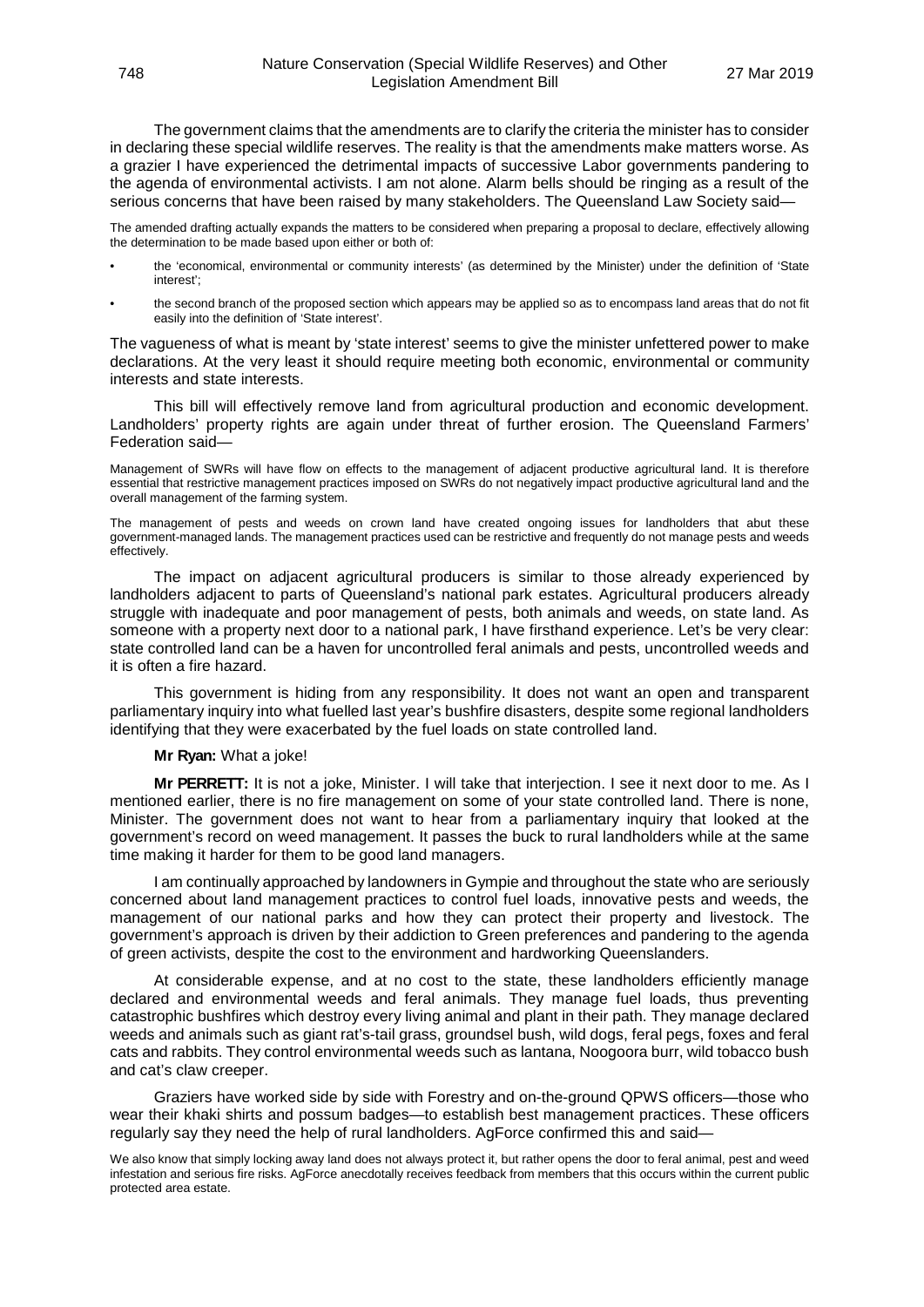The implication is that the management is clearly under-resourced and reliant on the input from neighbouring landholders. It is concerning that the way the management plans of these reserves will be policed is unclear. The government's record does not give confidence. Landholders are justifiably concerned that once a property is declared there is a good chance that wildlife reserve will not be adequately managed and adjoining landholders will suffer.

The definition of those considered to be materially affected is inadequate. We do not know whether adjacent landholders can claim to be affected, even though it is obvious they would be impacted. The department expects landholders to be satisfied with its assurance that it is the plain-English meaning. That is no reassurance, considering the state's growing bureaucratic and regulatory framework.

Then we have the government assuming the right to veto or approve whether someone can lease, sell or bequeath a property. These are perpetual agreements, which means that future owners will be tied to them. Their property rights and the ability to review or renegotiate an SWR are severely restricted. There is not even a process to do so, even with a change in property ownership. In fact, there are very limited circumstances in which it can be revoked. It will require a resolution of this parliament. This takes bureaucratic and litigious nightmare to a new level. Clearly, it will affect property values as well as those of neighbouring property owners. If future owners cannot meet their obligations, once again the interests of neighbouring landholders are impacted.

Landholders are hamstrung by strict management requirements. I have a similar issue in my electorate with constituents on a property that has been declared a nature refuge. They need to fence the property to prevent stray livestock wandering on to it; however, they are hamstrung in accessing financial loans to pay for the fencing because commercial banks view the property as high risk. It is high risk because of the strict management obligations required by a covenant over the property. What we have here is a situation whereby those management obligations are preventing them from being able to fund meeting those management obligations. It is clearly impractical and lacks any appearance of common sense. This bill is onerous and unfair, tramples on property rights and places more burdens on neighbouring landholders. It should be opposed.

**Ms [RICHARDS](http://www.parliament.qld.gov.au/docs/find.aspx?id=0Mba20190327_124203)** (Redlands—ALP) (12.41 pm): I rise to make a short contribution in support of the Nature Conservation (Special Wildlife Reserves) and Other Legislation Amendment Bill. Queensland is renowned for its unique environment. We are a global hot spot for biodiversity. That is what we are well known for. Our natural places and our unique species are recognised globally for their importance. Biodiversity is central to our Queensland identity, wellbeing and lifestyle. It also underpins our prosperity. Queensland has world-class national parks. This legislation builds on our ability to protect and conserve important land.

The bill makes amendments to the Nature Conservation Act, Land Act, Land Title Act, Environmental Offsets Act, Environmental Protection Act, Biodiscovery Act, Forestry Act and Vegetation Management Act. The introduction of this legislation will create a new class of voluntary, privately managed protected area that will provide a similar level of statutory protection to that afforded to state managed national parks. The new class of protected area will apply to both freehold and leasehold tenures.

The bill will establish management principles for special wildlife reserves. These principles will provide a framework to guide management of special wildlife reserves by the landholder. A legally binding perpetual conservation management agreement and an associated management program will be negotiated for each special wildlife reserve. I think it is really important that we tailor each piece of land to its unique context. The conservation agreement and management program will detail management outcomes and actions to ensure long-lasting protection of each reserve's conservation values in order to achieve the management principles.

This mechanism will encourage private investment in Queensland's protected area estate—it builds upon our unique assets and environment that deliver for our Queensland economy—with the knowledge that this investment will be offered protection from incompatible land uses, such as mining and timber harvesting, that is not currently available in Queensland or elsewhere in Australia.

Establishing this special wildlife reserve mechanism will allow for protection of areas of exceptional conservation value on privately owned land and will be a significant incentive for private investment in Queensland's protected areas. This will be achieved by providing a high level of private land protection and ensuring that investments in conservation will not be compromised by incompatible land uses. This will create a level of investment confidence on private land that is not available elsewhere in Australia. When coupled with the state's extraordinary biodiversity values, the bill will serve to make Queensland a priority area for private investment in protected areas.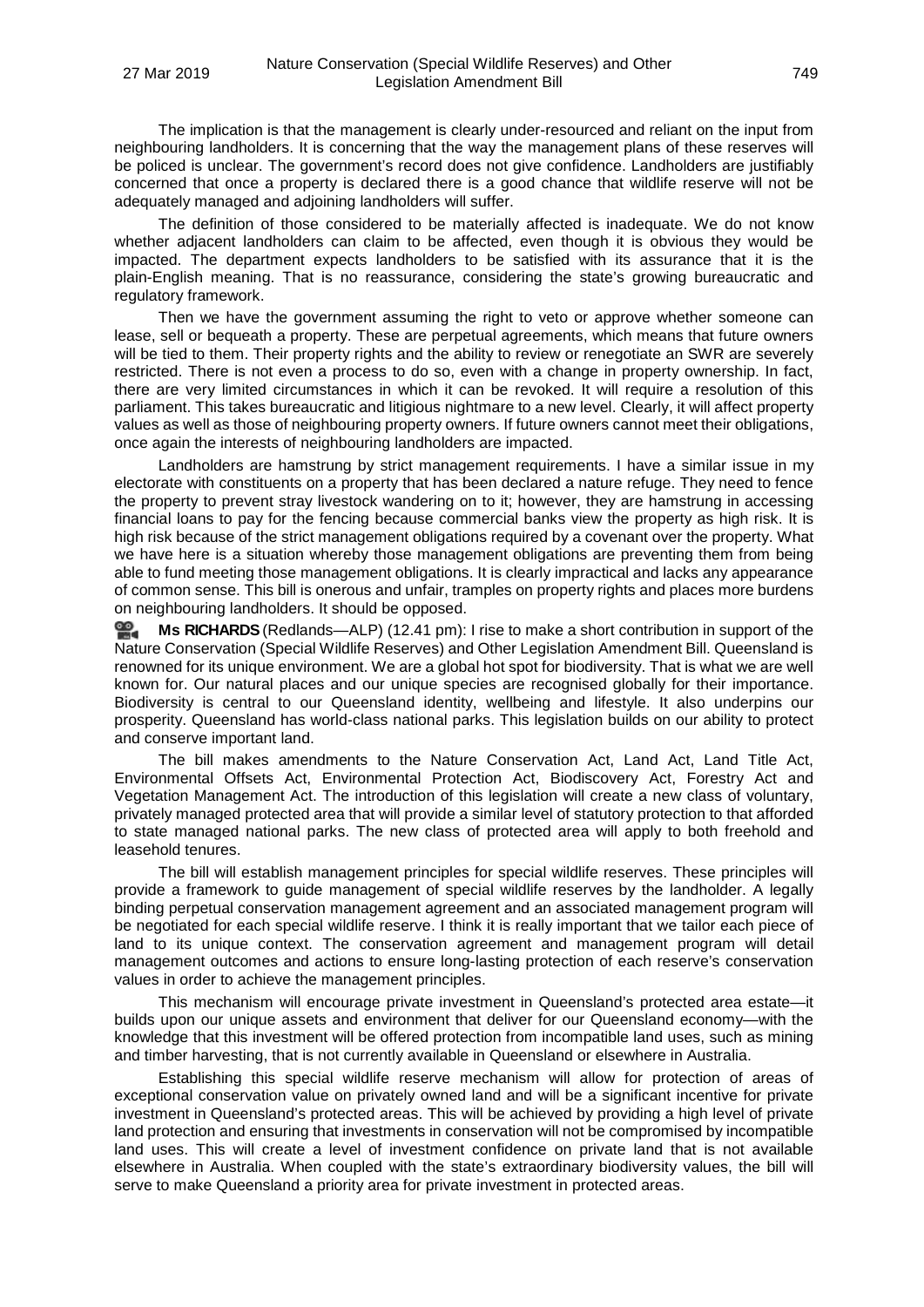Protected areas are the most significant and visible means by which the people of Queensland seek to ensure the continued safeguarding of our internationally recognised and iconic biological diversity. In recent decades, the Queensland community has made an enormous contribution to the protection of our biodiversity through the creation of nature refuges, a class of private protected area. We now have 504 refuges covering almost 4½ million hectares.

Nature refuges are managed to conserve their significant natural and cultural values. Unlike special wildlife reserves, they allow for the continuation of a range of other sustainable land uses. Many nature refuges contain significant species and ecosystems that are not found in national parks or other state owned protected areas. While the contribution of nature refuges and their landholders to our protected area estate is unquestionable, some areas of our unique landscape are deserving of and require a level of protection that recognises their exceptional natural and cultural values. This bill seeks to fill this gap in Queensland's protected area framework by providing a mechanism to deliver a high level of protection for areas of private land that have outstanding conservation values. Essentially, this bill allows for the protection of any area based on its inherent values and future conservation management, not on its ownership by the state.

The bill is not overly controversial. It creates a new class of protected area. It provides clarity and streamlines land title registration processes. It provides for better regulation of activities that may harm our iconic Great Barrier Reef. It allows the government to consistently regulate transhipping in the Great Barrier Reef Marine Park. It also improves the flexibility of environmental offset approval processes. I commend this bill to the House.

≌. **Mr [WEIR](http://www.parliament.qld.gov.au/docs/find.aspx?id=0Mba20190327_124637)** (Condamine—LNP) (12.46 pm): I rise to make a contribution to the debate on the Nature Conservation (Special Wildlife Reserves) and Other Legislation Amendment Bill 2018. This bill was introduced into the House for the second time on 15 February 2018. The committee was required to report by 9 April 2018. This bill had been previously introduced to the House on 11 August 2017 and lapsed when the 55th Parliament was dissolved on 29 October 2017. I was a member of the former committee that scrutinised the previous bill, which was essentially the same as this one.

The explanatory notes show that this bill seeks to establish a new class of privately owned or managed protected area, called a special wildlife reserve. This would see a new class of voluntary, privately managed protected area that will provide a similar level of statutory protection to that afforded to state managed national parks. This new class of protected area would apply to freehold and leasehold tenure. The department advised the committee that under the Nature Conservation Act the term 'wildlife' includes both animals and plants, and the intent of the bill is to protect a broad range of natural and cultural values.

A number of submissions on the 2017 bill noted that, while the explanatory notes advised the introduction of the special wildlife reserve as a new class of private protected area was for the protection of lands of outstanding conservation value, the 2017 bill itself did not require the minister to be satisfied that an area of land had such values before proceeding to declaration. A number of submissions also raised a concern about a lack of clarity on what criteria the minister would use to make a decision on whether to declare an area of land as a special wildlife reserve.

The term 'state interest' is defined to mean 'an interest the minister considers to be an economic, environmental or community interest of the state'. The department told the committee that the definition of 'state interest' is 'deliberately broad', which means it is open to interpretation by the minister. That, to me, is very concerning. The potential for bad decisions to be made under pressure from green activists and political pressure is very real. These concerns are also held by the Queensland Law Society.

The Queensland Law Society submission noted that land use planning principles require that land is utilised for its highest and best use and recommended that proposed section 43A include a requirement that consideration be given to these principles when a determination is being made. My concern is about valuable profitable agricultural land, as the production of that land now and in the future for an ever-expanding population is high. If the minister is satisfied that an area should be declared as a special wildlife reserve, a proposal for declaration must be prepared and, under proposed section 43A(5), the minister must give written notice, including a due date for submissions about the proposal, to each person who has an interest in the land, each holder of an exploration permit and each holder of an authority to prospect. Consequently, proposed section 43C of the 2018 bill was amended to ensure that a conservation agreement for a special wildlife reserve must contain the same terms that prohibit the granting of authorities over the land that would be prohibited on declaration.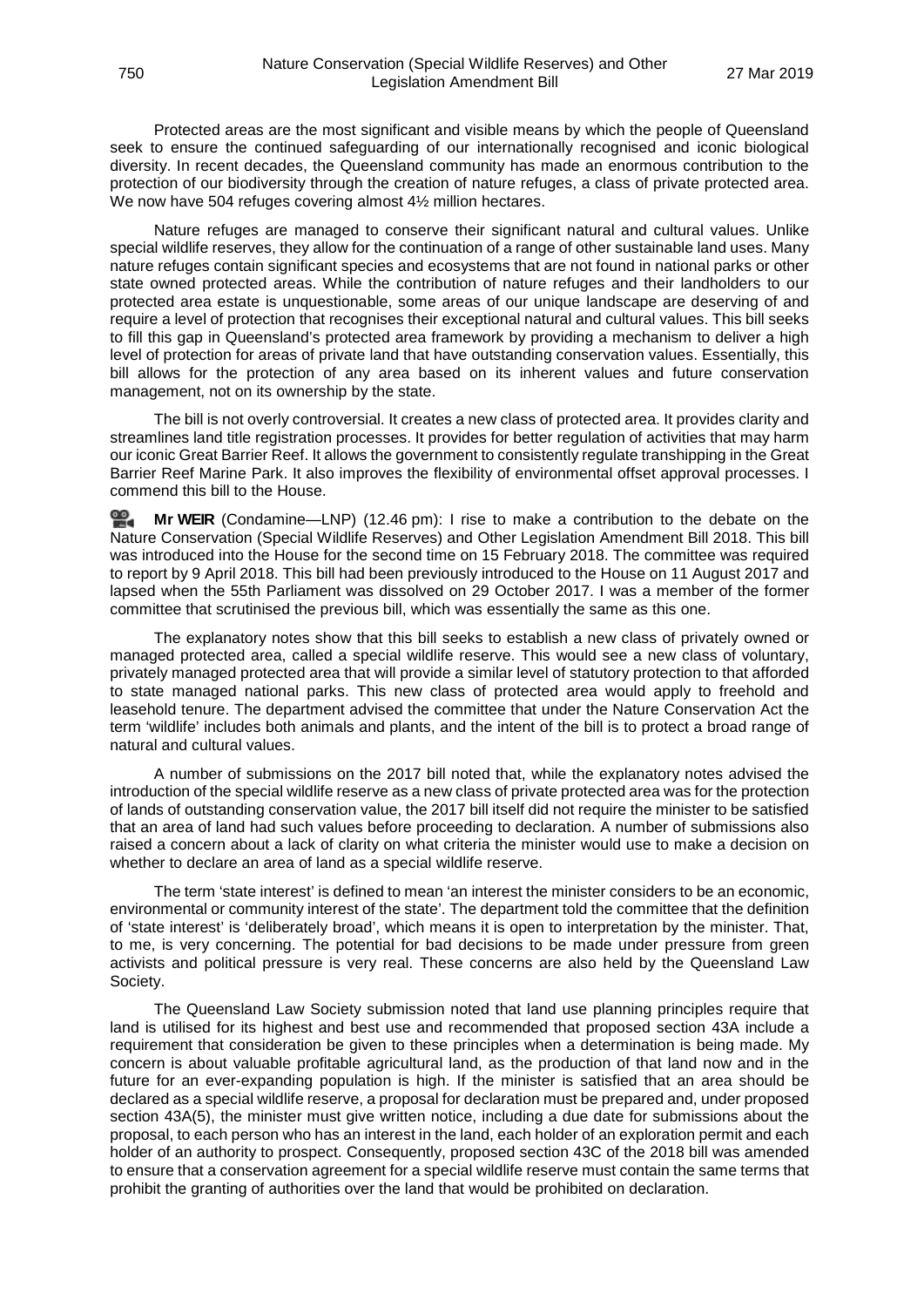Some stakeholders expressed concern about the use of the term 'materially affected' as they considered that it was unclear what 'materially affected' means. The Queensland Resources Council recommended that the term 'materially affected' be defined in the bill and include those activities prohibited. AgForce Queensland Farmers Ltd proposed that, where a proposal for a special wildlife reserve is made within agricultural land, for example in a strategic cropping area, neighbouring properties should be included in the list of interested parties given the risks of third-party impacts from unmanaged reserves. The Property Council of Australia submitted that all parties with an interest in the land should be directly notified and that parties should not be notified by placing advertisements in newspapers.

The 2017 Queensland Law Society submission recommended a process be inserted to protect third-party interests, including elements of notification, a right to make a submission or an objection to the proposal, a requirement for the minister to provide written reasons in response and a right to appeal by the interest holder. Proposed new section 43B of the Nature Conservation Act provides that the minister and landholders must agree on the declaration of the area as a special wildlife reserve and agree to the terms of the conservation agreement and there must be an approved management program in place. The Queensland Resources Council also recommended that the explanatory notes be amended to clarify that special wildlife reserves will not be declared over land where there is an active exploration, prospecting and resource extraction interest unless granted by consent. The department responded that the explanatory notes are clear that any materially affected interest holder, including holders of the authorities mentioned, is required to consent to the conservation agreement.

According to the bill and advice from the department, upon declaration of a special wildlife reserve, the following land uses will be restricted: the state will be prohibited from getting or selling forest products on the protected area; the granting of mining, petroleum, geothermal and GHG authorities will be prohibited; commercial grazing will not be allowed on the reserve; and beekeeping would not be permitted on special wildlife reserves. The department advised that an option to renew a lease would not be considered part of the allowable term under proposed section 43H and this restriction would need to be considered by the holder of such a lease when considering whether to provide consent to the conservation agreement. A legally binding perpetual conservation agreement and an associated management program will be negotiated for each special wildlife reserve. AgForce stated—

The management of pests and weeds on crown land have created ongoing issues for landholders that abut these government-managed lands. The management practices used can be restrictive and frequently do not manage pests and weeds ... effectively.

The bill proposes to amend section 154 of the Nature Conservation Act, 'Other powers of conservation officer', to extend the powers of a conservation officer to access a protected area to investigate or monitor compliance with the conservation agreement. This means that special wildlife reserves will be retained in perpetuity. Proposed section 43C(1)(b) of the Nature Conservation Act will require a conservation agreement for a special wildlife reserve to state that it is binding on the landholder of the land and the landholder's successors in title. That is one area that causes me a lot of concern. In the event that that property is then to be sold or is part of a deceased estate, part of that property will be allocated as a special nature reserve. If the owners of the property after an estate have no interest in maintaining that land, it will become infested with weeds and pests.

There is also the potential for this legislation to be used by large corporations that will buy land for their social licence and also for their carbon credits. That land could be strategically located in areas where there could be future resources or there could be infrastructure such as dams or weirs constructed. I think there is a potential for this legislation to be misused and abused, and that is why I oppose this bill.

≌. **Ms [McMILLAN](http://www.parliament.qld.gov.au/docs/find.aspx?id=0Mba20190327_125519)** (Mansfield—ALP) (12.55 pm): In rising to participate in the debate on the Nature Conservation (Special Wildlife Reserves) and Other Legislation Amendment Bill 2018, I want to support the provisions contained in this bill that will create a new type of private protected area for Queenslanders. The core objective of the bill is to establish a new class of voluntary, privately managed protected area that will provide national park level protections for private land containing significant ecological or cultural value.

The government recognises the significant contribution of private landholders in the protection of Queensland's expansive and rich biodiversity and this bill will allow for the protection of those values in perpetuity. Queensland's national parks are world renowned for their spectacular natural beauty as well as the diverse natural and cultural heritage they protect. Iconic national parks such as the Carnarvon and K'gari on Fraser Island come to mind. However, Queensland's rich biodiversity and outstanding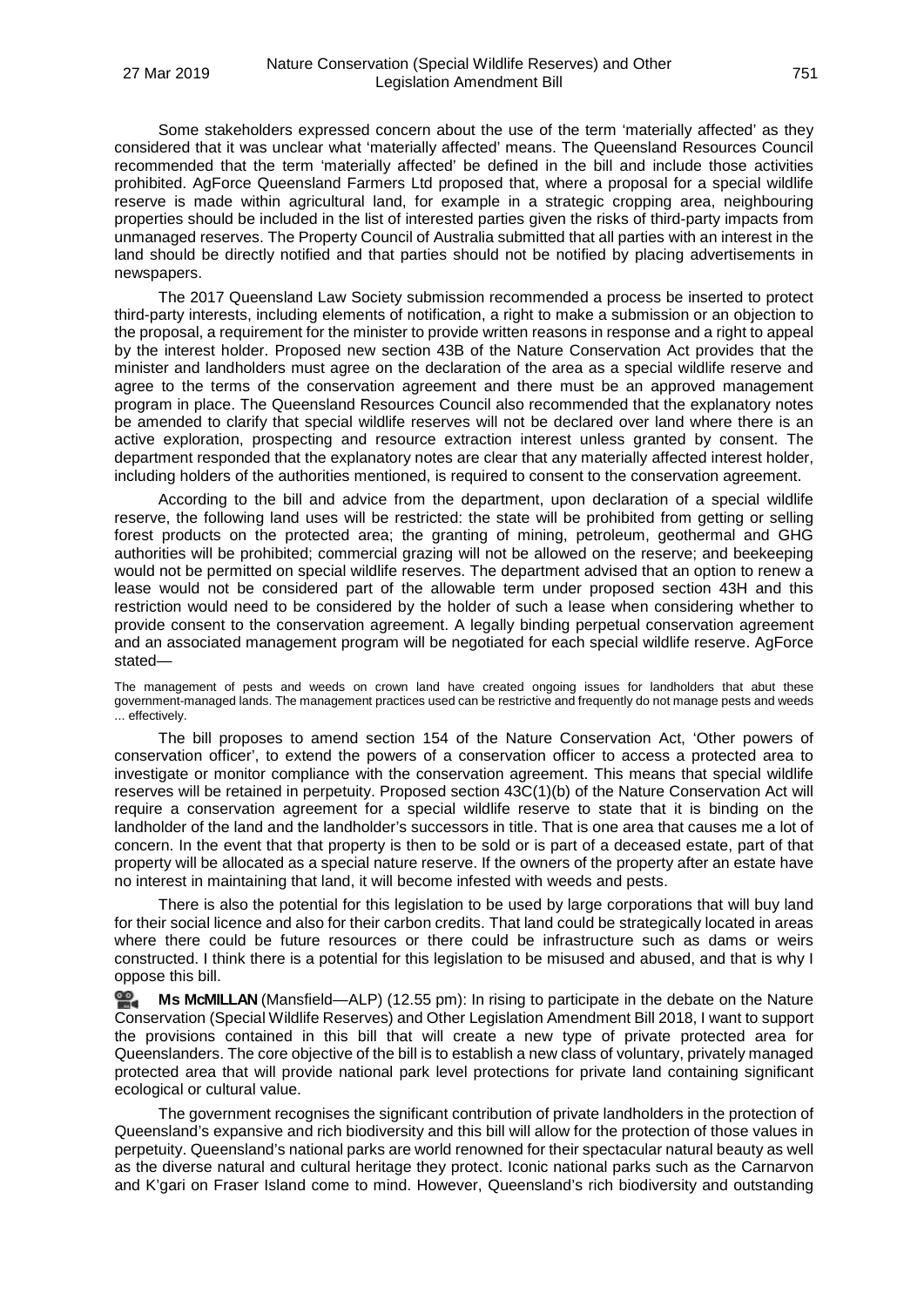conservation and cultural values are not restricted to our national parks. The International Union for Conservation of Nature, of which Australia is a member, acknowledges private protected areas as an essential component of a successful protected area network.

Members will note that the Nature Conservation Act 1992 currently contains terms that extend protection to land that is privately managed for conservation whilst allowing for sustainable land uses such as grazing to occur. These nature refuges make a significant contribution to Queensland's protected area network. I personally want to take this opportunity to acknowledge nature refuge landholders for their ongoing commitment to manage and conserve some of Queensland's most unique natural environments. For example, Pullen Pullen nature refuge in Mount Isa, Brooklyn nature refuge in Cook, Mount Zero-Taravale nature refuge in Keppel and Blue Fig Creek Nature Refuge in Mudgeeraba are all excellent examples of the commitment private landholders can make to biodiversity conservation in this great state.

This bill fills the gap between Queensland's national parks and nature refuges by providing top-shelf protection to privately managed land containing significant biodiversity and cultural values and will be managed in a way that focuses on conserving those values. The special wildlife reserve mechanism will not only allow for the appropriate protection of outstanding natural areas and cultural values on private land but will also provide an incentive for private investors to invest in Queensland's protected areas by providing a level of private land protection and investment confidence not currently available anywhere else in the nation.

As part of the committee process, individuals and organisations expressed the desire to invest in protecting areas of outstanding conservation value in Queensland. However, the current legislative framework did not provide them with a high level of investment security. This bill will create a voluntary perpetual mechanism that will provide protection to such areas from threatening processes, including mining and forestry. Organisations that invest in conservation such as nature conservancies and philanthropic organisations will have the opportunity to create and manage conservation reserves that will have the same legal status and protection as national park.

Private investment of this type allows for an increase in Queensland's protected area estate at considerably less cost than is required for the purchase and ongoing management of national parks by the state. This potential investment would lead to improved biodiversity outcomes to the benefit of all Queenslanders and create sustainable employment in areas where this is critically needed. Special wildlife reserves will be actively managed to improve conservation outcomes and by doing so will protect and conserve important natural processes that provide communities with clean air and water.

Creating and protecting strong, resilient examples of Queensland's rich biodiversity and ecosystems will contribute to the resilience of our natural areas in the face of a changing climate, a situation that those opposite continue to refute. It is rewarding to see Queensland leading the debate about protected area policy by providing protections to provide private lands of significant biological diversity and cultural value from incompatible land uses. I congratulate the minister for this progressive policy approach and commend the bill to the House.

Sitting suspended from 1.00 pm to 2.00 pm.

≌2. **Mr [KNUTH](http://www.parliament.qld.gov.au/docs/find.aspx?id=0Mba20190327_140036)** (Hill—KAP) (2.00 pm): I rise to speak to the nature conservation bill. The explanatory notes to the bill, under the heading 'Achievement of policy objectives', state—

To achieve its objective, the Bill will establish a new class of voluntary, privately managed protected area (special wildlife reserve) that will provide a similar level of statutory protection to that afforded to state managed national parks. The new class of protected area will apply to freehold and leasehold tenures, and ownership and management responsibilities will remain unaffected.

I believe it is very important that we protect our native wildlife. I am a big supporter of the protection of the cassowary. I admire the wonderful work of the Cassowary Coast region and probably also the Tablelands region to ensure that the protection of cassowaries is a priority. I remember when Wayne Goss introduced a policy, which was finally rejected, of expanding the number of national parks, but then he told the recreational fishermen that he was going to kick them out of the national parks. To me, that does not make any sense. National parks are supposed to be utilised for the benefit of the state, yet people cannot access them.

I do not have here the percentage of Queensland that is covered by national parks—it might have been mentioned in the House—but going back about 20 years ago I think it was five per cent. That might have increased to seven per cent. We have to be very concerned about the massive increase in the number of feral animals and noxious weeds in national parks that are a burden to our landowners and affect our native wildlife that we are trying to protect. I have seen sugar gliders ripped to pieces by feral cats. Some of these national parks have been a breeding ground for wild dogs and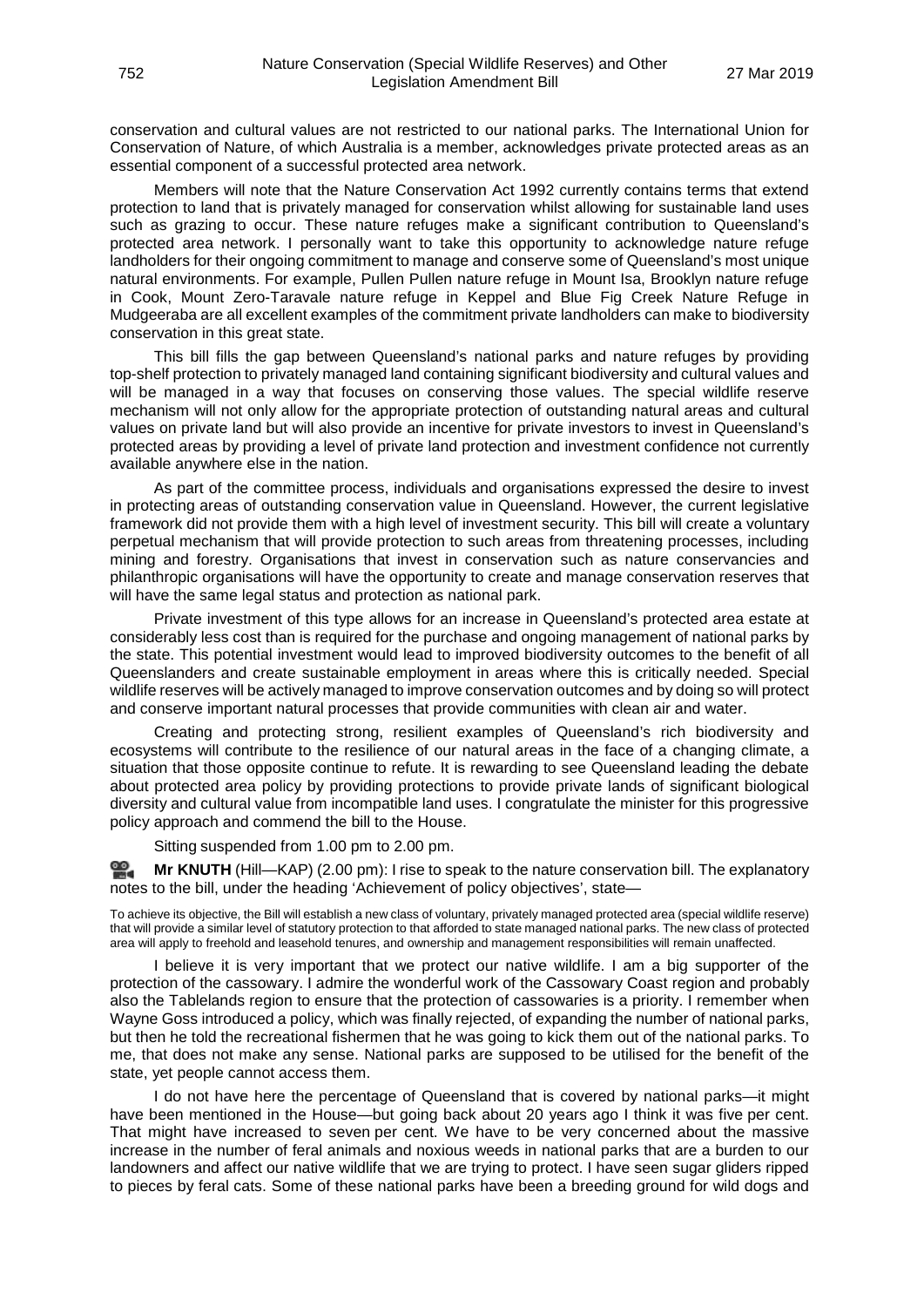feral pigs. Over the past 10 years, the feral pig population has increased from around 20 million—I could be proven wrong—to 25 million. The feral pig population is or nearly as high as the population of Australia. Feral pigs are probably our biggest environmental vandals. They are worse than feral cats and worse than cane toads. A feral pig can rip up riverbanks like a rotary hoe. Feral pigs cause a lot of erosion problems. They also rip up our cane fields and destroy our native wildlife by killing our cassowaries and digging up turtle eggs.

I appreciate the fact that we are looking for opportunities where we can to create wildlife reserves. I think that is very important, but we have to be very careful. We do not want to spend hundreds and millions of dollars on increasing the number of national parks and not manage them. These areas have to be control burned. Grazing is needed in some areas to keep fuel down as much as possible. Otherwise, if these areas are not managed properly, a big fire could wipe out a whole rainforest.

I appreciate what the local pig hunters do in their own time and at their own expense. That is good for the economy. They purchase all the gear that is needed—a four-wheel drive, crates, pig dogs, fuel and camping equipment. That is at no cost to the government. I admit that I believe in a bounty, because we want to see that number of 25 million feral pigs reduced to about 10 million. There needs to be incentives for that to happen.

The Staaten River National Park covers about 3,500 square kilometres. Pigs are breeding in there. There are noxious weeds in there. The people who live in the surrounding properties are constantly complaining about it. For that park to be managed properly, pig hunters should be given permits to access that national park so that the number of feral pigs can be reduced. The noxious weeds in the park should be reduced and there should be proper controlled burns. I definitely understand the need for wildlife reserves to protect our wildlife, but that protection has to be done properly.

**Mrs [GILBERT](http://www.parliament.qld.gov.au/docs/find.aspx?id=0Mba20190327_140629)** (Mackay—ALP) (2.06 pm): The Nature Conservation (Special Wildlife Reserves) and Other Legislation Amendment Bill will establish a new class of privately owned or managed protected area of special wildlife reserves that will deliver Queensland's regulatory mechanisms to protect nature refuges and areas located outside national parks from mining and other types of incompatible land use. In Queensland, our biodiversity has experienced major threats, such as land clearing and habitat fragmentation, including the impacts of past clearing and grazing pastures, invasive weeds and animals. It is important to retain our biodiversity to support our ecosystems. Healthy and well-functioning freshwater and terrestrial ecosystems are important for a productive and healthy environment. Intact or well-connected ecosystems provide habitat for native plants and animals. By maintaining our local ecosystems, we are ensuring their long-term conservation.

Nature refuges not only reflect the significant value of the land but also recognise the effect of management to maintain the reserve over time. To assist landholders in establishing a wildlife reserve on their property, whether that be freehold or leasehold, the bill will establish a framework to guide management principles for special wildlife reserves. It will be a legally binding, perpetual conservation agreement and an associated management program that will be negotiated for each special wildlife reserve. The conservation agreement and management program will detail management outcomes and actions to ensure the enduring protection of each special reserve's conservation values in order to achieve the management principles.

We need private investment in Queensland's protected area estate. Landholders need to have confidence and know that their investment will be offered protection from incompatible land use, such as mining and timber harvesting. Currently, that is not available in Queensland. This will be a first for anywhere in Australia.

It is recognised that not all of our unique flora and fauna is found in our national parks. Some significant ecosystems are found only on private landholdings. It also needs to be recognised that there are significant and unique landscapes that need preserving. The cultural and natural significance of areas need recognition and protection.

In my regional community we have significant diversity of our natural habitats that are not found in other parts of the state. For example, Mackay is home to many different habitat areas, including tropical rainforests, wide sandy beaches, beach scrub, mangrove lined creeks and waterways and also open eucalypt forests. Our region is home to a diversity of animals, including 62 mammal species, 350 birds, 95 reptiles, 31 frogs—and new species have been discovered in recent years—and 44 fish species. About 10 per cent of these animals are listed as rare or threatened under the Queensland Nature Conservation Act 1992. Rare or threatened species include the flat back turtle, the false water rat, many species of waders and shorebirds, the rufous owl, the glossy black cockatoo, the ghost bat, the squirrel glider, estuarine crocodile and the beach stone-curlew.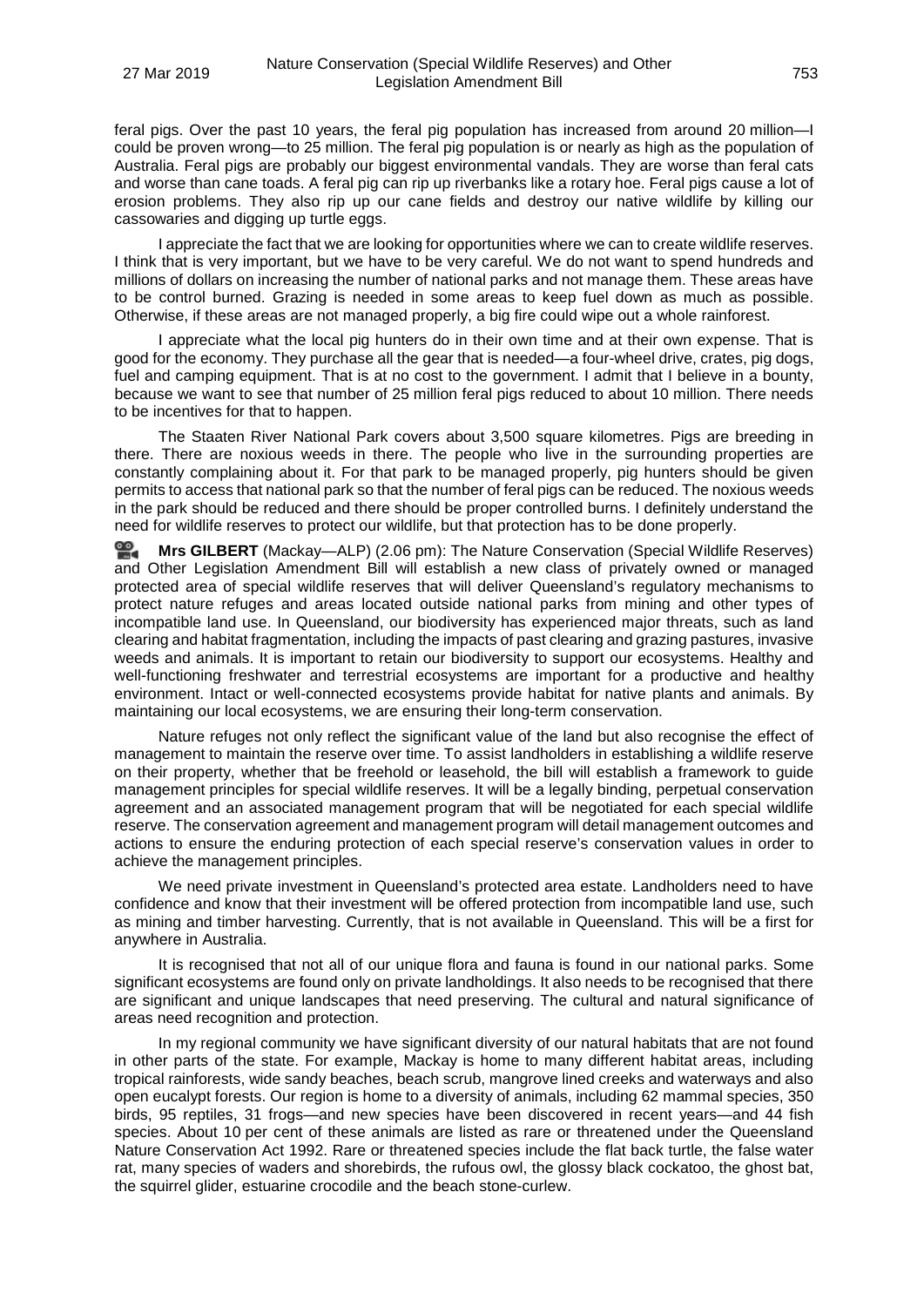We have an easily accessible reserve on the Bluewater Boardwalk at Sandfly Creek Environmental Reserve which is an important shorebird roost site. Shorebirds mainly use the area at high tide and internationally significant numbers have been observed. The Sandfly Creek Wetlands support one of the highest diversities of shorebirds in the region. Twenty-nine species have been recorded at the site, including 22 migratory species and seven resident species. This significant area is near the busy city centre. It is a living case that highlights the importance of nature needing to be preserved over continued development on all land.

In our mangrove areas you can observe mangrove trees, palms or ground ferns generally larger than half a metre in height that grow above the mean sea level in the intertidal zone of marine coastal environments and estuarine margins. Mackay is home to at least eight mangrove species living in the harsh environment of the intertidal zone. Mangrove soils are regularly waterlogged and loaded with salt. It is estimated 75 per cent of fish caught commercially spend time in mangroves or are dependent on food chains which can be tracked back to mangrove environments. Mangroves also protect the coast by absorbing wave and wind energy, particularly during storms. Mangrove roots can trap sediments and help protect corals and sea grasses in adjacent marine habitats, which can be killed by high levels of sedimentation. The mangrove ecosystem is only one example of how one system is vital to many other ecosystems in our overall environment.

Landholders voluntarily engaging in an agreement for a wildlife nature reserve on their property must be commended for their commitment to the future health of Queensland's unique biodiversity of both flora and fauna. These people who are engaging voluntarily I am sure will not be reckless and delinquent in their duties as has been highlighted by opposition members. I commend the bill to the House.

≌. **Mr [MILLAR](http://www.parliament.qld.gov.au/docs/find.aspx?id=0Mba20190327_141322)** (Gregory—LNP) (2.13 pm): I rise to make a contribution to the debate on the Nature Conservation (Special Wildlife Reserves) and Other Legislation Amendment Bill with a sense of dread and frustration. This is bad legislation, much like the vegetation management legislation. It is bad for Queensland, bad for farming and bad for rural industries. Like so much of this government's legislation there has clearly been an eagerness to look as green as possible. Green ideology is at the core of the Queensland Labor Party. Those shearers who were sitting beside that tree in Barcaldine where the Labor Party was born over 100 years ago would be rolling in their graves at the way this Labor Party is treating regional and rural Queensland. I wish the government had the same eagerness to invest time and effort into developing thoughtful, practical legislation, legislation that respects the rights of Queenslanders and has some checks and balances. That would be new, would it not: checks and balances and legislation that actually works?

Essentially, this bill will establish a special category of private land that will have the protections of a national park bestowed upon it without the government owning it or being responsible for the management and maintenance of the protected areas and without a regime of any public scrutiny of the management practices on the land in terms of fire hazard management, control of erosion, control of feral pests and exotic weeds. We only have to go back a couple of months and look at what happened with the bushfire season. Areas where some of those fires were coming from were not managed. We saw property being destroyed because of bushfires coming out of national park. I do not think the Labor Party has a great record when it comes to national parks and it will not have a great record by introducing this legislation into this House.

If Queenslanders learned anything this summer it was that you do not want to be neighbours with a national park of the current Labor state government because they are not good neighbours. Many constituents of mine tell of the issues poor management creates for them. Parks have been allowed to become a Noah's ark for feral pests, including pigs, wild dogs and feral cats. They are absolutely destroying private property owners trying to get on with the job of producing good food and fibre for this state. We would not need cluster fencing in Western Queensland if the national parks were managed properly and we did not have wild dogs continuing to breed in those national parks. If the state government managed the national parks, took care of the land it owns and manages, we would not have these problems.

Under Labor our national parks have become a seed bank of exotic weeds. No matter how much the landholder invests in eradicating the weeds on their own land, when the conditions are right out come the weeds from the national parks. There has been a lack of fire management. Labor clearly did not want public scrutiny of their lack of fire management in national parks. It wanted to hide the results. It would not have a parliamentary committee hearing into the bushfires. We need to get to the bottom of this.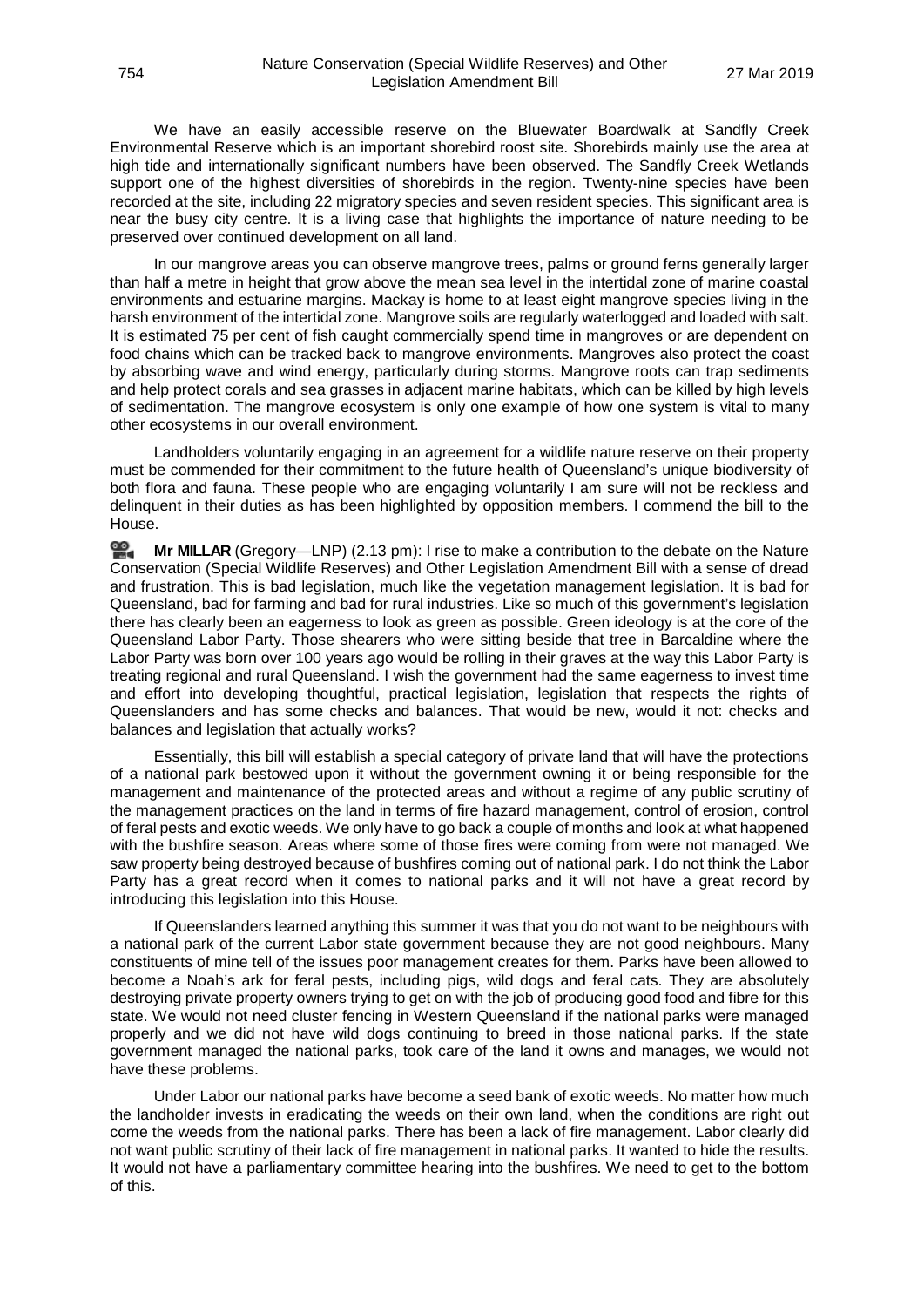Given the observed impacts of national park management on neighbouring agriculture I hold serious concerns about the impact of what will essentially be privately owned national parks. To make matters worse, it is completely unclear how the private management practices of these private reserves will be overseen by this government. This government does not have a great track record at the moment. How is it going to oversee this? This legislation does not lay down any rules on how a management plan is to be developed. It does not specify that it has to be based on science.

This legislation does not say who has the approval over such plans or what financial guarantees will be given to ensure the plans will be carried out. This legislation does not say which department will have the powers to police the implementation of the land management on this private ground in real time. Even the National Parks Association of Queensland has been scathing about the lack of accountability for conservation land that is being handed to private interests.

This legislation does not contain a disputes or a complaints regime. Who can neighbouring private landholders complain to about poor management that affects their lands? This legislation seems to ignore the reality that our ecosystems are called systems because they are physically interconnected. The Queensland Farmers' Federation gets this. This morning I heard the minister talking about how he advocates for the Queensland Farmers' Federation. I am sure the agriculture minister would have heard from the Queensland Farmers' Federation about this legislation. Did you take it to the cabinet table? No, you haven't.

### **Honourable members** interjected.

**Mr DEPUTY SPEAKER** (Mr Stevens): Order! Pause the clock. Minister, there will be no further conversations across the chamber. That was a sincere form of provocation and the next time there will be a warning.

**Mr MILLAR:** It is important to take notice of the Queensland Farmers' Federation and AgForce because they do not like this legislation. They think this legislation will be damaging to agriculture and rural landholders right across Queensland. According to the minister for environment the neighbours are not materially impacted. They do not even need to be told a reserve is being proposed. They do not have any rights and so there is no redress.

Landholders who directly adjoin a proposed special wildlife reserve will find that they are not even consulted when someone buys up the neighbouring leasehold or freehold and applies to have it classified as a special wildlife reserve. The only obligation is a newspaper ad. If you live in the seat of Gregory you immediately say, 'What newspaper will I find it in?' You have to make sure that you have proper communication with landholders in terms of a special wildlife reserve. Neighbours should be contacted directly by registered post. Labor would not dare do this in terms of residential and commercial property owners in urban areas. Why do they feel it is okay to treat regional and rural Queenslanders as having no rights?

The minister boasts that this is a first for Australia. Not everyone will create a reserve for eco motivations. The concept of a special reserve would certainly appeal to environmental activist groups, like the ones we are seeing at the moment in Bowen and like the ones we are seeing in North Queensland in the member for Burdekin's seat, where he continually has to fight to ensure that things happen, that we continue to see progress in these regional towns and that jobs continue to be created. Such a group like those activists in North Queensland could buy land through a donation from an overseas environmental trust, declare it a special wildlife reserve and undertake no active land management. They would not clear the weeds. They would not reduce the feral animals like wild dogs and pigs.

This legislation does not say how the situation could be dealt with. The group have their rights in perpetuity. Even if the group fizzles out—and let us hope that some of those groups do fizzle out—and sells the land, it would be extremely difficult to revoke, review and renegotiate the special status. What that means is that the land can never be reverted to a productive status—something I would think that the minister for agriculture would want—to grow agriculture. We do not want to be locking up land and allowing it just to sit there idly and increase weeds, feral dogs, feral cats and feral pigs. That land would be in limbo. Primary producers will not want it because it would be just too hard to bring back. You can bet your bottom dollar that as soon as a special wildlife reserve is declared property prices in that whole district will fall and will remain depressed.

Even the Queensland Law Society has plainly said that this bill is not good law, simply on the basis of the requirement of declaring a piece of land a special wildlife reserve. Does the declaration require the satisfaction of strict and encompassing criteria? No. The legislation, the new law of our land,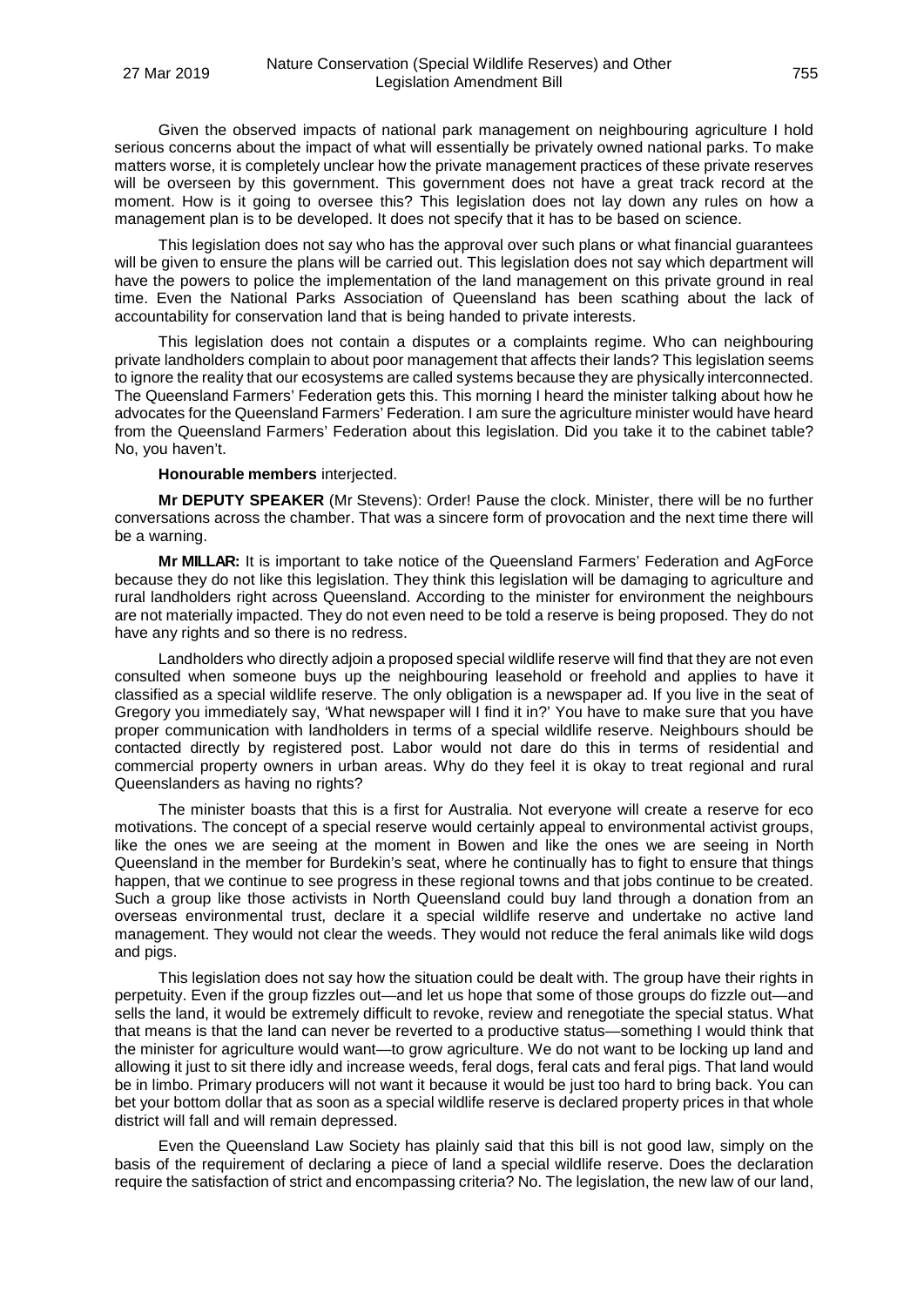gives the minister sweeping powers to make a declaration. Then there is the 100-metre buffer zone. This is an outright violation of property rights of our neighbours. Remember, a special wildlife reserve is privately owned.

It is also going to have massive impacts on our Queensland resources. It will affect not just the big players but also those under the Fossicking Act. The Central Queensland gem fields in my electorate are unique in Australia. They draw visitors from around the state and the world. There is small scale machinery mining and also hand mining and fossicking. Now the economic contribution of these fields will be secondary if someone has their land declared a special wildlife reserve. Fossickers will not be able to fossick on designated land or on land within 100 metres of a special wildlife reserve. I think that is absolutely appalling. Not only are you locking up land and agriculture but you are taking away the economic prosperity of these small communities such as the gem fields. This is bad legislation. Again, this shows that the Labor Party is all about green ideology and not about regional and rural Queensland. Shame on you.

**Mr [MADDEN](http://www.parliament.qld.gov.au/docs/find.aspx?id=0Mba20190327_142339)** (Ipswich West—ALP) (2.23 pm): I rise to speak in support of the Nature Conservation (Special Wildlife Reserves) and Other Legislation Amendment Bill 2018. This bill was introduced into the Legislative Assembly on 15 February 2018 and referred to the Innovation, Tourism Development and Environment Committee, chaired by the member for Stretton. The committee was required to report to the Legislative Assembly by 9 April 2018. A similar bill was introduced into the 55th Parliament, the Nature Conservation (Special Wildlife Reserves) and Other Legislation Amendment Bill 2017, and referred to the then committee, the Agriculture and Environment Committee, of which I was a committee member. On 11 August 2017 the Agriculture and Environment Committee of the 55th Parliament reported to parliament on the Nature Conservation (Special Wildlife Reserves) and Other Legislation Amendment Bill 2017. The committee's report did not make a recommendation as to whether or not the bill should be passed. In 2017 the bill lapsed when the 55th Parliament was dissolved on 29 October 2017.

The current bill was introduced to the 56th Parliament on 15 February 2018 by the Minister for Environment and the Great Barrier Reef, Minister for Science and Minister for the Arts and referred to the Innovation, Tourism Development and Environment Committee. The committee's inquiry process included consideration of the evidence provided to the former Agriculture and Environment Committee in 2017, an invitation to stakeholders and subscribers to make written submissions, a public briefing by the Department of Environment and Science on 5 March 2018, a public hearing on 19 March 2018 and a review of written advice from the department in response to matters raised in the report.

In its report to parliament, the committee recommended that the Nature Conservation (Special Wildlife Reserves) and Other Legislation Amendment Bill 2018 be passed. The committee also recommended that the minister work with traditional owners to ensure their concerns were addressed in relation to native title. In the government response, it stated that it accepted the committee's recommendation and advised that—

The minister has continued to work with traditional owners on their concerns. As a result, amendments to be moved during consideration in detail are proposed. These proposed amendments will ensure that the minister does not enter into a conservation agreement for a special wildlife reserve for leasehold lands on Cape York Peninsula unless Indigenous land use agreements are in place and registered in relation to the proposed special wildlife reserve. This amendment will ensure that processes in place on Cape York Peninsula to return land to local Aboriginal traditional owners via the Cape York Peninsula Tenure Resolution Program cannot be undermined by the declaration of special wildlife reserves.

The committee also recommended the minister look at reasonable amendments that would improve public accountability in relation to specific management programs for special wildlife reserves. The government's response was that the government—

… accepts the committee's recommendation and, as such, amendments to be moved during consideration in detail are proposed. These proposed amendments will ensure a reference to the management program for special wildlife reserve is included in a list of items a conservation agreement must contain, in order to allow for the management program, as part of the conservation agreement, to be made available to the public as required. Additionally, subject to passage of the bill, regulatory amendments are proposed to specify process by which management programs are made available to the public.

In its response, the government provided additional clarification regarding commercial grazing and stated—

The government would like to provide clarification around reference to the committee's report to a '100m buffer between the reserve and the next property' in relation to commercial grazing. There will be no buffer for commercial grazing or any other agricultural activity associated with a special wildlife reserve. The only buffer that is proposed for special wildlife reserves will come through an associated regulatory amendment to include this new class of protected area in the definition of a 'category A environmentally sensitive area', under the Environmental Protection Regulation 2008. This will deliver the intent of national park level protection for special wildlife reserves as it relates to prohibitions on mining activities within and adjacent to declared reserves. The amendment will simply include special wildlife reserves in the regulatory regime for mining that currently applies to most other classes of protected area.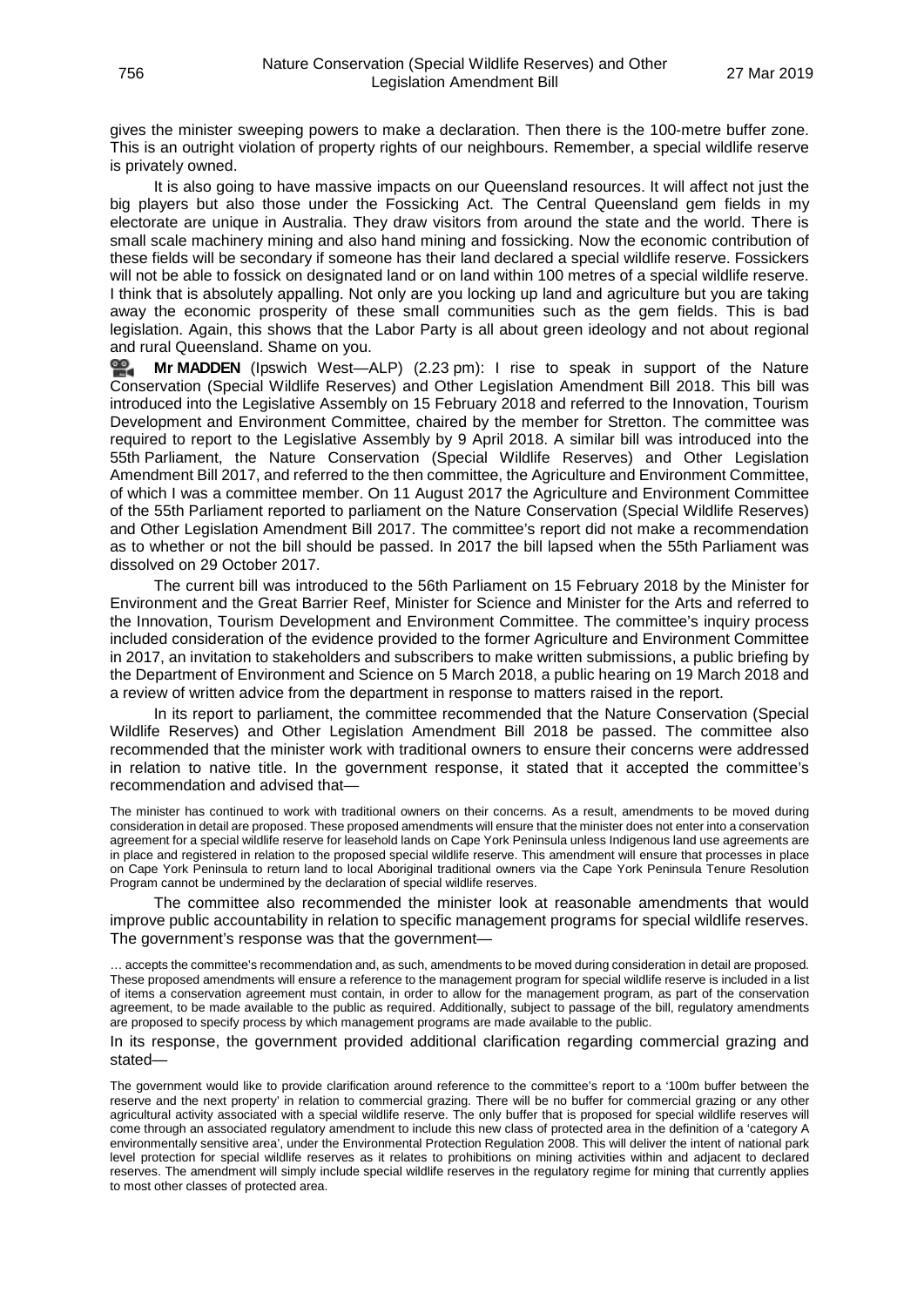The minister outlined in her introductory speech—

This bill will establish management principles for special wildlife reserves. These principles will provide a framework to guide management of special wildlife reserves by the landholder. Negotiation of special wildlife reserves will be entirely voluntary for landholders. A legally binding perpetual conservation agreement and an associated management program will be negotiated for each special wildlife reserve. In order to achieve the management principles for this class of protected area, the conservation agreement and management program will detail management outcomes and actions to ensure enduring protection of each special wildlife reserve's outstanding conservation values. This mechanism will be applied on a case-by-case voluntary basis in full consideration of state interests relevant to the proposal area and only with the consent of anyone whose interests in the area will be materially affected.

In closing, I would like to thank not only the members of the Innovation, Tourism Development and Environment Committee of the 56th Parliament but also the members of the Agriculture and Environment Committee of the 55th Parliament, as well as the secretariats of each of the committees and the submitters. I commend the bill to the House.

≌. **Mrs [FRECKLINGTON](http://www.parliament.qld.gov.au/docs/find.aspx?id=0Mba20190327_143053)** (Nanango—LNP) (Leader of the Opposition) (2.30 pm): The LNP will be opposing this bill. The Palaszczuk Labor government can spin this all it wants, but it is simply pushing regional Queensland to the brink. When I became the leader of the LNP I said that I wanted to bridge the divide between the south-east corner and the rest of Queensland. There is no greater example of division between regional Queensland and the south-east in this term than the legislation before us.

The Palaszczuk government's hardline policy agenda is providing no environmental outcomes none at all. We all know that agriculture is the backbone of the Queensland economy. It is no more so than in regional Queensland. Who does that benefit? That benefits everyone in Queensland. It does not matter whether you live in Caloundra, whether you live in Southern Downs, whether you live in Inala or whether you live in Carindale, we all need agriculture. Unfortunately, under the Palaszczuk government managing our land is becoming almost impossible.

In relation to the Nature Conservation (Special Wildlife Reserves) and Other Legislation Amendment Bill before the House today, let us look at what Bill Potts of the Queensland Law Society said about the bill. I know the Palaszczuk Labor government does not want to believe the LNP, it does not want to believe people in regional Queensland, it does not want to believe the people who feed the people of this great state, but it should believe the president of the Queensland Law Society. What did he say during the committee process? Bill Potts said, 'This is not good law.' If there is a time for the Palaszczuk government to sit up and listen to the Queensland Law Society, it is now. It is not good law.

We know that this law is not good for regional Queensland and not good for the environment. This government is incapable of creating and implementing effective environmental initiatives because it is simply obsessed with media attention and media headlines and grabs. The fact that neighbouring graziers might not be considered as materially affected parties is simply out of touch. It is beyond out of touch.

This bill does not even create a clear framework for ecotourism. This bill could result in the permanent loss of viable, valuable farming land. Let us think about that. I listened to the shadow minister's contribution to this bill. Viable, productive farming land could be lost in perpetuity. For those opposite who have no clue about what in perpetuity means, I point out that in perpetuity means forever. It does not matter when land changes-

#### **Government members** interjected.

**Mrs FRECKLINGTON:** I will take the arrogant contributions from those opposite.

**Mr Power** interjected.

**Mr DEPUTY SPEAKER** (Mr Stevens)**:** Member for Logan, if you are going to interject please return to your seat. Otherwise leave the parliament.

**Mrs FRECKLINGTON:** There we have a full display of the arrogance of the Palaszczuk government. They have no comprehension of the effect that this bill will have on the lives of Queenslanders.

Even beekeeping would be considered incompatible with SWR management practices. It is wonderful that the minister for agriculture is in the chamber. Mr Deputy Speaker, you know, as a member from the Gold Coast and as someone who has been raised there, that we need to do everything we possibly can to support the beekeeping industry. We need the beekeeping industry so we can ensure the future of agriculture and the environment of this state. That is why we need beekeeping.

**Ms Grace:** On the Gold Coast?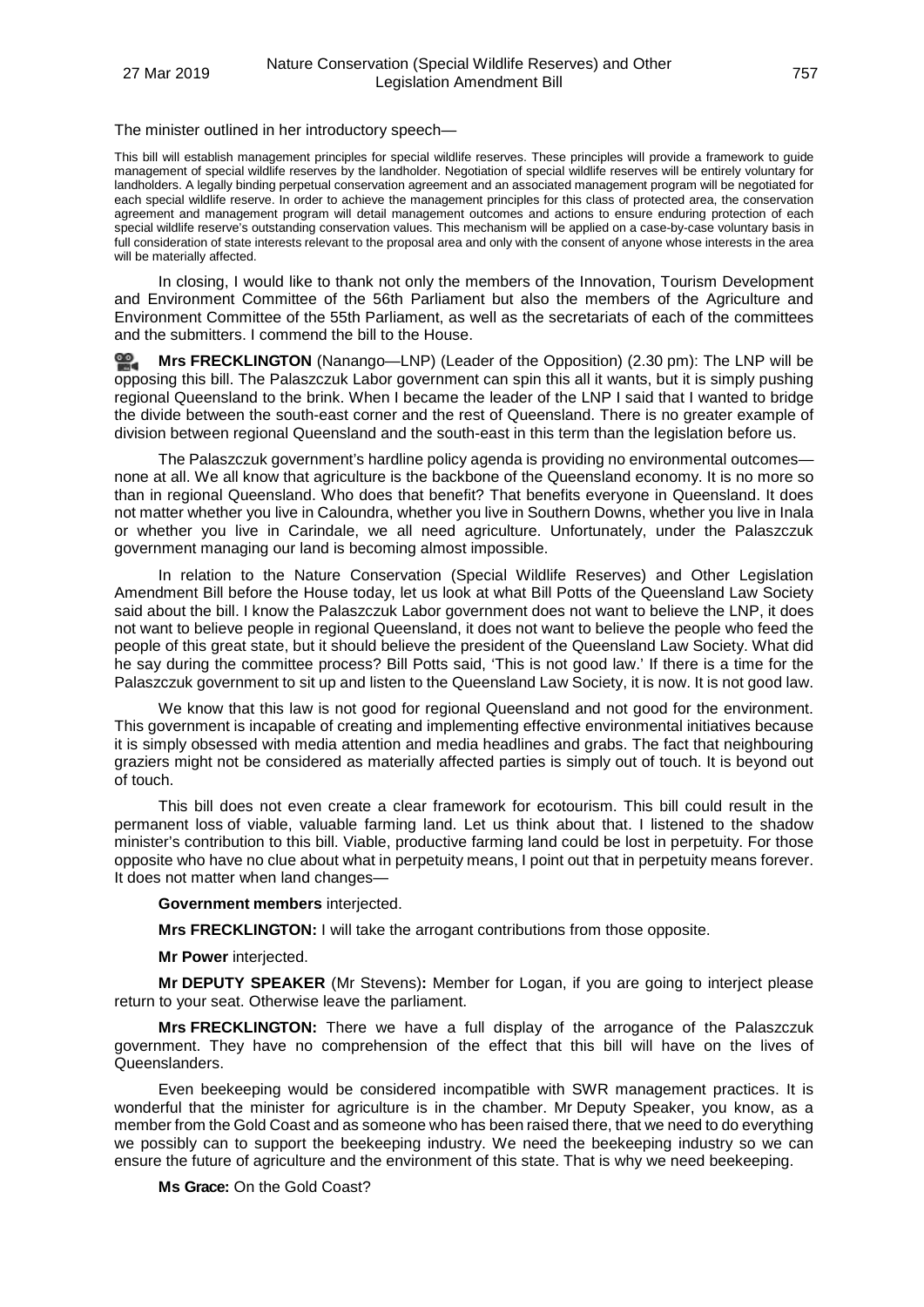**Mrs FRECKLINGTON:** A minister who is so out of touch and does not understand that there is in the—

**Ms Grace:** Bees in other parts of Queensland, yes, I understand.

**Mr DEPUTY SPEAKER:** Minister, please refrain from further comment across the House.

**Mrs FRECKLINGTON:** In the hinterland of the Gold Coast we have mushroom farmers, chicken farmers, herb farmers and flower farmers and that is why we need bees for the Gold Coast.

We know that the Law Society has called this bad law. We know that an inner-city Brisbane minister would have no clue about the agricultural industry and its effect on the Gold Coast. The Property Council has highlighted the inadequacy in terms of how the minister is to notify parties. It is to be done through newspapers rather than by directly contacting people. It is a disgrace that the Labor Party in Queensland think it is acceptable to notify affected Queenslanders through newspapers and not by direct contact.

Imagine if those provisions applied in the inner-city seats of McConnel or South Brisbane. It would never be proposed. The Palaszczuk government and this minister think it is okay to treat the people of regional Queensland this way—that is, advise them through newspapers and not direct contact. How arrogant, how out of touch and how unacceptable is that?

We know that this is bad law. We have heard that from the Law Society. We have heard the submissions during the committee process. That is why the LNP cannot support this law. We know that the intent of this bill is not to help the environment. The intent of this bill is not to make it easier for agricultural producers to support the economy of Queensland.

We also know that everything the Palaszczuk government does is for its own self-interest. That box has been ticked clearly by this bill before the House today. The Palaszczuk government needs to stop moving the goalpost for business in Queensland. There is one thing this government constantly gets wrong. It fails to understand that an agricultural business is exactly that—it is a business that employs people and helps this economy tick.

That is why agriculture is so important to the economy of Queensland. That is why agriculturalists are the best environmentalist out there. People who own the land and farm the land make sure they do everything possible for the next generation. They understand and know that bad law will only inhibit their future, their children's future and their grandchildren's future.

That is why we can no longer afford to have this out-of-touch, arrogant Palaszczuk government ramming bad laws—terrible laws—down the throat of the people of Queensland. This is bad law for regional Queensland and, make no mistake, this is bad law for Queensland.

**[Hon. MC BAILEY](http://www.parliament.qld.gov.au/docs/find.aspx?id=0Mba20190327_144016)** (Miller—ALP) (Minister for Transport and Main Roads) (2.39 pm): What an extraordinary level of hyperbole and negativity from the Leader of the Opposition. I suspect that the Leader of the Opposition will not be in the leadership position in perpetuity based on performances like that. No doubt she will be looking over her shoulder, as she is doing—

### **Opposition members** interjected.

**Mr DEPUTY SPEAKER** (Mr Stevens): Order! Minister, if you could return to the long title of the bill it would be helpful.

**Mr BAILEY:** We all know that she is looking over her shoulder at the member for Broadwater. We see that in her behaviour all the time.

I rise to speak in support of the Nature Conservation (Special Wildlife Reserves) and Other Legislation Amendment Bill 2018. This bill will establish a new class of voluntary, privately managed protected areas—special wildlife reserves—that will provide a similar level of statutory protection to that currently afforded to state managed national parks.

Establishing the special wildlife reserve mechanism will not only allow for appropriate protection of outstanding natural areas on private land but also provide a significant incentive for private investment in Queensland's protected areas. This is yet another example of this Palaszczuk Labor government leading the way as this level of protection of private land does not currently exist in Queensland or, indeed, in any other jurisdiction in Australia. We are leading the country on environmental protection once again.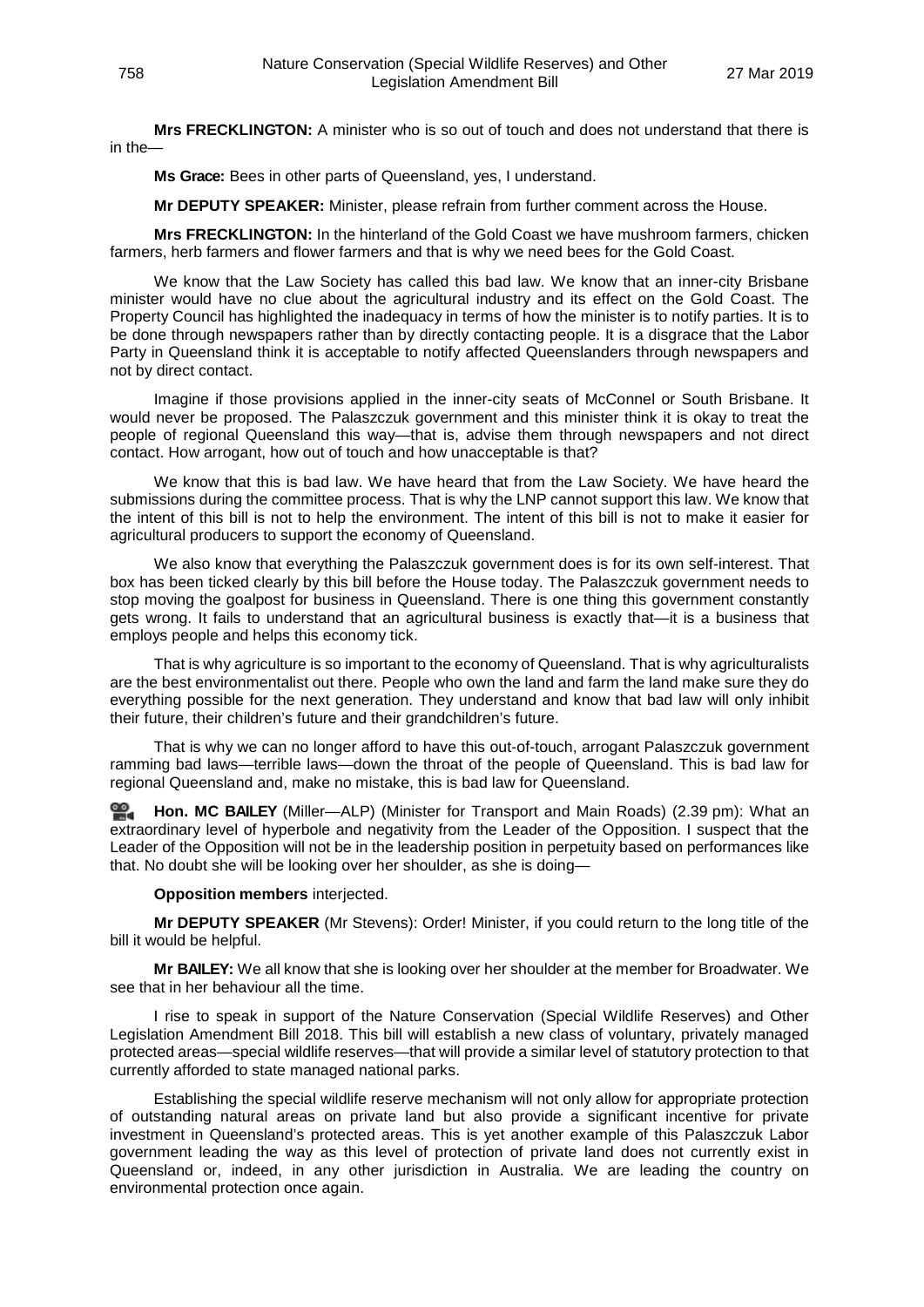This bill will also allow the government to consistently regulate transhipping in the Great Barrier Reef Marine Park regardless of whether it is conducted wholly or only partly in Queensland waters. Transhipping is the transferring of cargo from one vessel to another while at sea, and we want to make sure that this is regulated consistently across waters in the Great Barrier Reef region. When we are talking about the Great Barrier Reef, it is this government that has acted to protect the Great Barrier Reef in every way, shape or form, acting on renewable energy, acting on tree clearing—dealing with the issues affecting the Great Barrier Reef. We are the ones who are acting to protect it. Those opposite are opposing those measures. This is another form of good environmental policy.

A minor amendment to the Environmental Protection Act will allow for environmentally risky activities to be regulated even when they are conducted partially within Queensland waters and partially beyond but within the Great Barrier Reef Marine Park. This is relevant especially for activities such as transhipping that have an onshore and offshore component.

Back in March 2015, the Palaszczuk government joined with the Australian government to release the Reef 2050 Long-Term Sustainability Plan. My department has worked collaboratively with the Department of Environment and Science in consultation with the shipping industry and other federal agencies to develop stringent safety measures for bulk carriers operating in the Great Barrier Reef. Queensland's economy relies heavily on our shipping and it is important that this be conducted in a safe and sustainable manner.

The reef contributes more than \$6 billion to the Australian economy and supports more than 60,000 jobs—but the reef is under threat. That is very clear. That is what science tells us. That is what all the agencies know. We need to do everything we can to ensure that it is protected. Thankfully, with this government now in its second term and getting through policy with the support of the Queensland people, we are delivering on this very high commitment. To be quite frank, the claims by those opposite, including the Leader of the Opposition, that they have any credibility on environmental protection is absolutely laughable. That is one of the key reasons they lost not just the last election but the election before. While they continue to dud the environment, while they continue to not support policy in terms of protecting the environment and the reef, they will keep losing elections.

The amendments to the Environmental Protection Act contained in this bill are a necessary prerequisite to amend the regulations to deliver the transhipping outcomes required to ensure the safety of the reef, and further community and industry engagement will occur during this process. These protections are vitally important for the protection of our marine environment because we recognise that neither nature nor pollution are bound by arbitrary boundaries between Queensland and Commonwealth jurisdictions.

The Palaszczuk Labor government has a strong track record on the sustainable protection of our environment. It was this Palaszczuk Labor government that banned single-use plastic bags. It was this Palaszczuk Labor government that introduced the container refund scheme. It was this Palaszczuk Labor government that brought back the waste levy to ensure that Queensland is not the dumping ground for other states, as it had become under the Newman LNP government. It was the Palaszczuk Labor government that has been leading the way in the transition to renewable energy after we went absolutely nowhere for three years under the LNP. We all know that they are still contorted on that issue, unable to come up with a modern policy that has anything to do with the modern energy market. It was the Palaszczuk Labor government that stopped tree clearing in this state.

Once again, it will be the Palaszczuk Labor government leading the way in protecting our environment through establishing special wildlife reserves and regulating transhipping. I commend the minister for her excellent leadership in this area. I commend the bill to the House.

<u>ഇ</u> **Mr [BOOTHMAN](http://www.parliament.qld.gov.au/docs/find.aspx?id=0Mba20190327_144600)** (Theodore—LNP) (2.45 pm): I, too, rise to make a contribution to the debate on the Nature Conservation (Special Wildlife Reserves) and Other Legislation Amendment Bill 2018. As a new member of the Innovation, Tourism Development and Environment Committee, the inquiry on this bill was before my time. After speaking to the deputy chair to get some insight from him and on reading the committee report, I share the concerns of my colleagues when it comes to this legislation and the wideranging impacts it will have on many communities throughout the state, including in my area of the Gold Coast. My electorate spans Helensvale in a suburban setting to places like Maudsland, which becomes more and more rural the further out you go, and Guanaba, which is quite a rural area at the foothills of the Gold Coast hinterland right beside Mount Tamborine.

This legislation, as I said, has wideranging impacts. It amends a number of bills such as the Nature Conservation Act 1992, the Land Act 1994, the Land Title Act 1994, the Environmental Offsets Act 2014, the Environmental Protection Act 1994, the Biodiscovery Act 2004, the Forestry Act 1959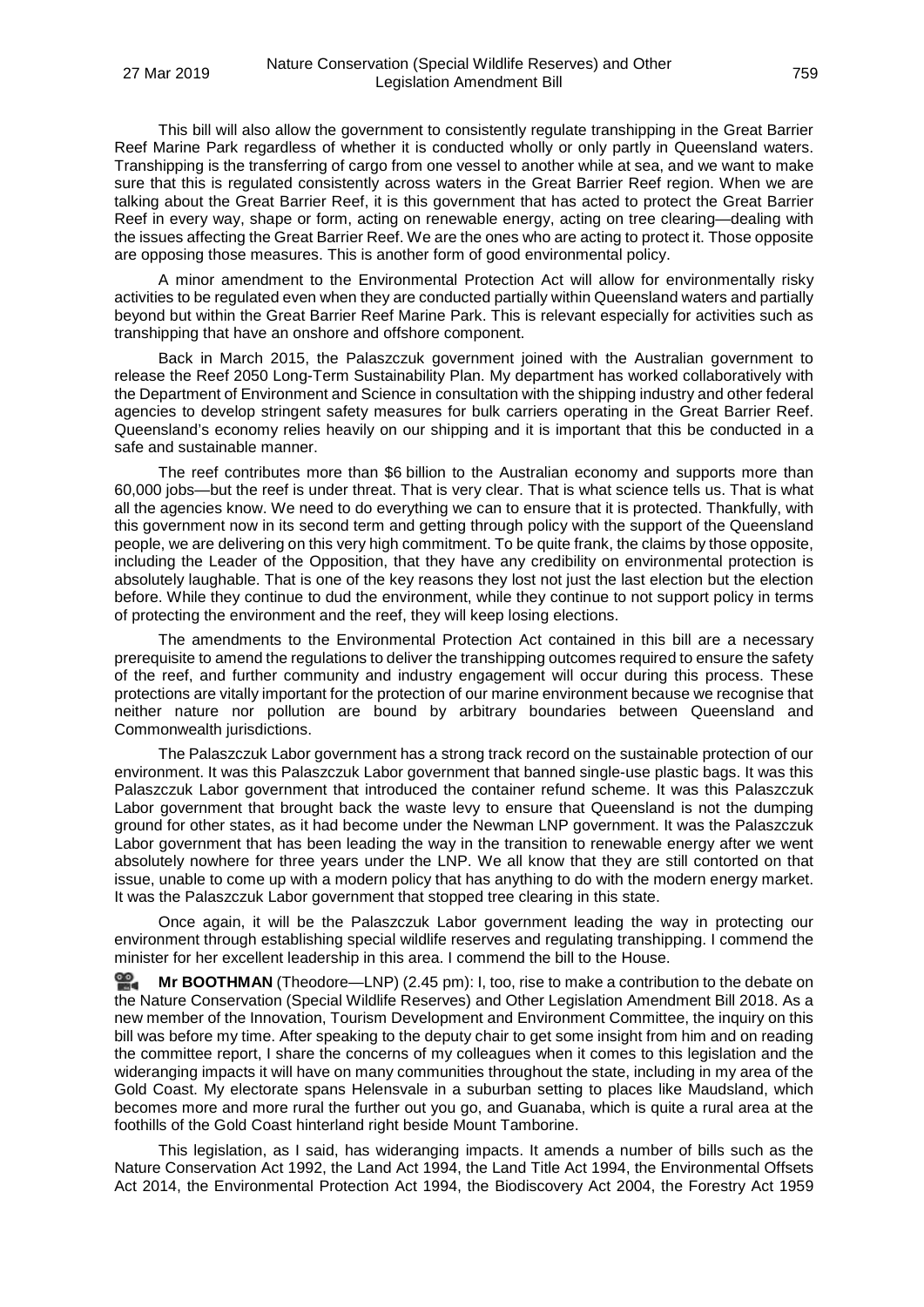and the Vegetation Management Act 1999. Putting this into perspective for my constituents in my electorate of Theodore, which is at the foothills of the Gold Coast hinterland, we have multiple conservation areas that are run by the Gold Coast City Council, we have some state forest areas, plus we border national parks. What greatly concerns me about this legislation is the lack of clarity about the special wildlife reserves and how they will be managed through government policy in the respect that multiple conservation areas within my electorate lack maintenance. We have lantana and elephant grass growing wild throughout the region.

We all talk about the environment. We all talk about sustainability. We all talk about waterways and protecting the quality of water. These conservation areas need to be properly managed. As an example, we have elephant grass along the Coomera River. A lot of it comes from upstream from government owned land—in this case, the Canungra Army base. If it is not properly managed, using this example of elephant grass, when we get a flood event, the elephant grass clumps together and rips away from the banks. Then it washes downstream and repopulates itself further downstream. It also increases the soil levels and nutrient content in the water, and that is something we are all very fearful of especially when it comes to our reef—or, in my case, Moreton Bay—in terms of the quality of water coming down the river.

To bring that into line with another aspect, recently during the summer period my electorate was subjected to multiple bushfires. One of my local rural fire brigade officers told me that one of the biggest problems we have is the proper management of some of these conservation areas. These conservation areas tend to have a build-up of fuel over many years. When we get a hot summer, a dry period, an electrical strike from a storm, an accidental ignition of fire or arson, this has detrimental impacts on not just that local conservation area, which we should all be trying to protect, but also on other properties throughout the district. It potentially puts residential properties and people's farmhouses at risk. We need to manage these properties. We need to ensure that feral species—feral weeds, feral pigs, feral dogs et cetera—are managed properly. I cannot see anything in this bill that will do this.

My constituents talk about mass development. I just distributed a letter to my residents about development in their neck of the woods and asking them what they would like to see in the more rural sector. People in South-East Queensland see development for housing—clear-felled lots where everything is cleared because people need somewhere to live. They think the same thing is happening in more rural areas when it is not true. It needs to be explained to the people of South-East Queensland that having farmers properly managing their properties is one of the best things for our environment. These special wildlife reserves could potentially become infested with weeds such as fireweed. Fireweed will blow across onto producing lands. The cattle do not like to eat fireweed because it is quite toxic for them. I have seen vast areas of the Gold Coast hinterland completely covered in this stuff. That is because we are not managing these properties. Therefore, what hope and what faith do we have if we start locking all these other properties up in perpetuity? The government is not going to properly manage it. It will wreak havoc for our rural properties that border them.

This legislation is not good legislation. As Bill Potts alluded to, it is bad legislation. This legislation needs to be thrown out and redrafted with something that is genuine for the environment and will be genuinely managing people's properties. Do not disadvantage our rural and productive lands in this state. When it comes down to it, they are the people who feed us. We need farmers. As the saying goes, everybody needs a farmer. When we introduce legislation in this House we need to make sure that it is for the betterment of all Queenslanders, and this is not.

**Mr [LAST](http://www.parliament.qld.gov.au/docs/find.aspx?id=0Mba20190327_145429)** (Burdekin—LNP) (2.54 pm): I rise to contribute to the debate on the Nature Conservation (Special Wildlife Reserves) and Other Legislation Amendment Bill 2018. I say at the outset that I support my colleague the member for Broadwater and other members on this side of the House in opposing this bill. Once again, we are seeing transparency taking a back seat to political point-scoring in Queensland. Once again, we are being asked to support bad legislation that is not focused on making Queensland better—legislation that is instead focused on feel-good announcements and photo opportunities. Once again, we are seeing legislation in this House that has not been fully thought through, and once again we are being asked to support legislation where consultation is nothing but a buzzword.

You cannot govern for the betterment of Queensland when your gaze goes no further than the inner city. You cannot treat primary producers and Indigenous Australians with contempt, and you definitely cannot turn your back on some of this state's key industries. But once again those opposite have done just that. The feedback from across Queensland—from individuals, industry bodies and community groups—on this legislation is damning to say the least. It is a dark day for Queensland when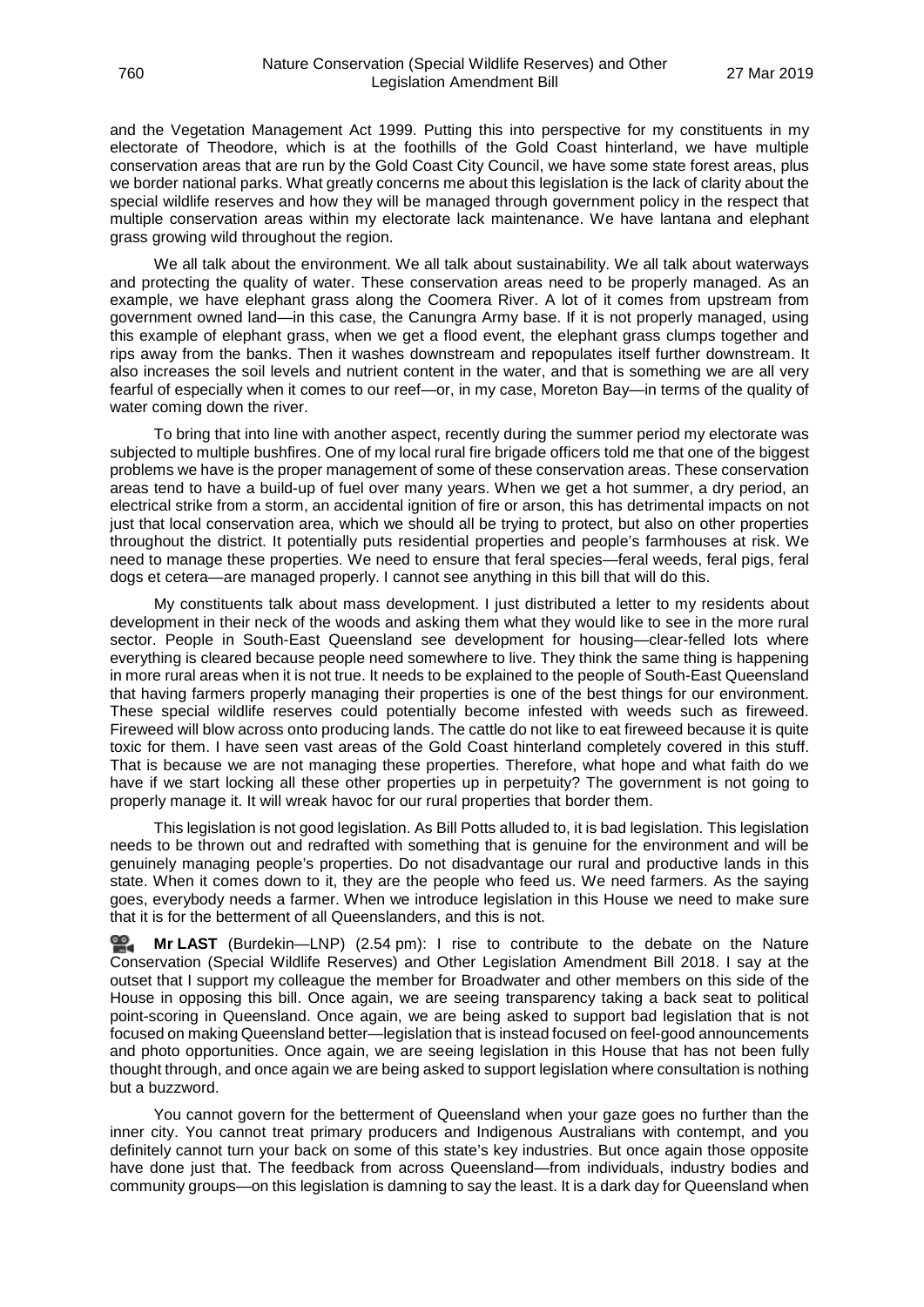the Queensland Law Society says that legislation introduced by the law-makers of this state is not good law. It is a sad day for Queensland when legislation is purposely ambiguous and it is a sad day when a government decides that a newspaper ad is sufficient notice that generations of work may be thrown on its head.

We only need to read the first few pages of the committee report into this legislation to see that the Queensland Law Society is correct and that this is bad legislation. When a committee dominated by the government recommends increased consultation and amendments to improve public accountability, you can understand that the Law Society is correct. Let us be clear: this government has no respect for primary producers without doubt. This is because they simply do not understand and do not value the hardworking men and women of the agricultural sector. This is not just evident with this legislation; we are seeing this time and time again.

The LNP holds serious concerns about the impact special wildlife reserves may have on adjacent agricultural producers—impacts similar to those experienced by landholders adjacent to parts of Queensland's national park estate where inadequate management of pests, both animals and weeds, continues to impact negatively on agricultural producers trying to make a living on their land. That saying that is going around Queensland at the moment that the worst neighbour you can have if you are a landholder is the state government is an absolute disgrace and a reflection on this government because they are not fulfilling their role as owners and trustees of Crown land throughout Queensland.

A lack of clarity provided by the department about how owners with special wildlife reserves will be policed in the implementation of management plans on special wildlife reserves only adds to these concerns that, once declared, there is a good chance that these reserves will not be adequately managed and adjoining landholders will suffer as a result. If we use national parks as an example, then I have grave concerns about how these special wildlife reserves will be managed, because in many cases our national parks have been completely abandoned. They have become refuges for pests, weeds and feral animals. They are overrun. There are no longer rangers living on a lot of these national parks. They have simply become wild, feral habitats that are a poor reflection on Queensland.

How can this government claim to support Indigenous communities without specifically noting that Indigenous people are materially affected by changes to their traditional lands? Let us be clear: Indigenous communities in Queensland are seeing this government for what it is. Instead of helping Indigenous communities to advance, this government is stifling them.

The Premier has said many times in this place that her government is focused on jobs. What about the jobs that the communities of Cape York want? To make it worse, this is not the first time. Indigenous communities were ignored when this government rammed through vegetation management laws and we are seeing it again here today. It is a worrying trend that is coming into this parliament when it comes to legislation that is being rammed through this place without proper consultation by stakeholders and fellow Queenslanders.

Let us look at the agricultural and resources sectors. Once again, those opposite have proved that the agricultural industry is nothing but an opportunity for this government to engage in grubby land grab after grubby land grab. To assume that a neighbouring landholder is not significantly affected by the neighbouring property being turned into a wildlife reserve illustrates perfectly that the minister and this government as a whole have no respect for primary producers. I ask the minister here today: what consultation did you undertake with the resources sector and in particular the Queensland Resources Council? I can tell the House, unequivocally, that the answer is none. I spoke with Ian Macfarlane earlier today and he was bitterly disappointed that the Queensland Resources Council had not been consulted on these amendments to this bill. What a disgraceful act that is that the peak resources body in this state was not consulted on something so important.

I remember when Queensland was innovative, when the government worked with Queenslanders to find solutions. Unfortunately, for Queenslanders and our future, those days are over. A perfect example of that innovation can be seen in my electorate of the Burdekin at the Cromarty Wetlands located within the Wongaloo Regional Park. Cromarty Wetlands is a jewel in the crown when it comes to native birdlife. It is home to the largest congregation of brolgas in Australia, with over 12,000 birds calling Cromarty home. Just last week, some 1,100 black swans were counted at Cromarty.

How was this done? It was not done by locking it up. It was not done by ignoring the generations of knowledge built up by our primary producers and landholders. It was done with common-sense, practical management and that includes grazing livestock—that is right, those animals that those opposite detest. The industry that those opposite are happy to sacrifice to militant greens helped create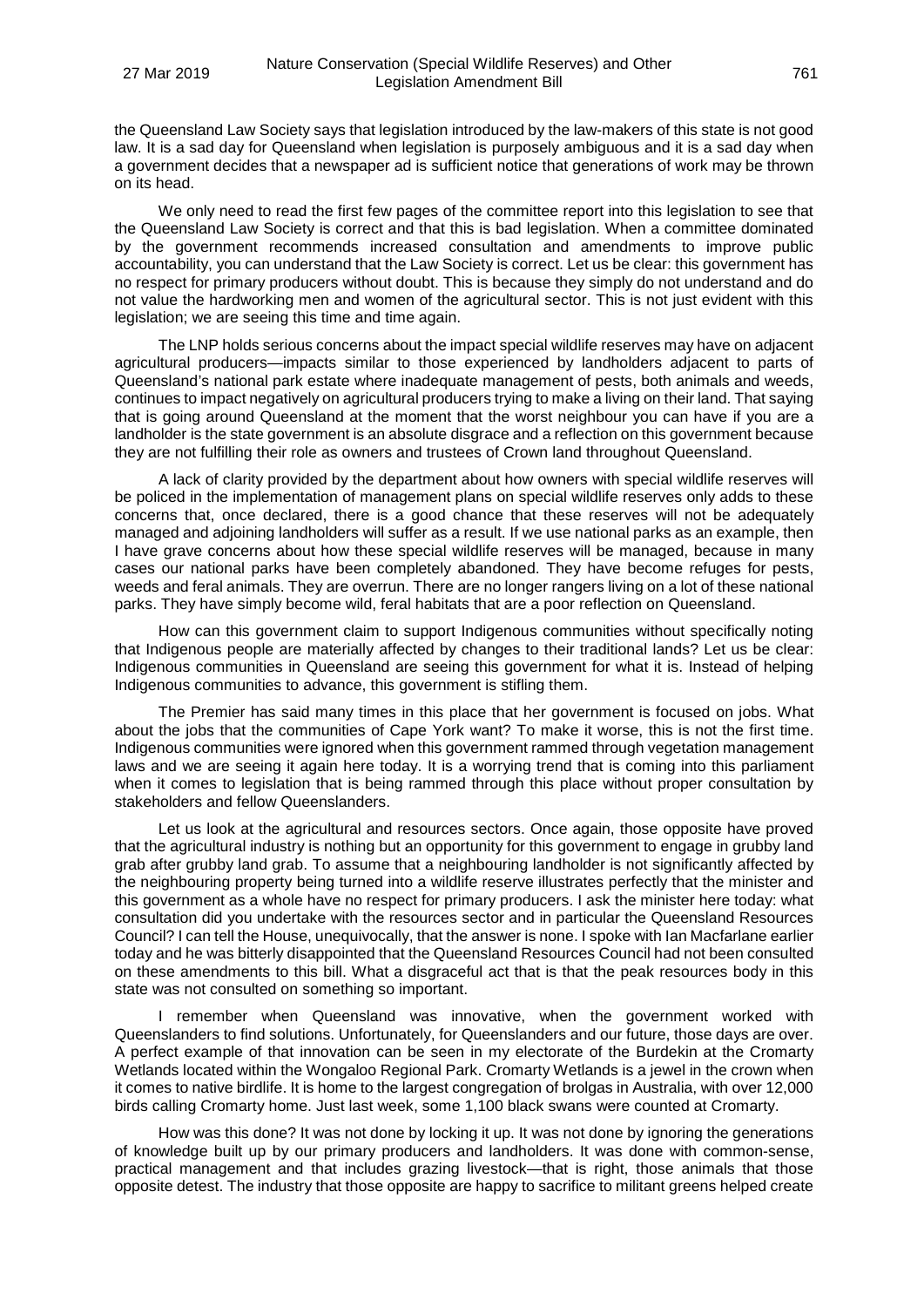Australia's largest population of this spectacular native bird. Despite years of experimentation, it was grazing under permit that controlled para grass. Neither fire nor machinery could stop that grass that was degrading these important wetlands, but what could? The knowledge of Queensland landholders is what prevented the degradation, and it is unacceptable that this government is ignoring that knowledge. Not only is this government ignoring landholders and their knowledge in an attempt to prop up the member for South Brisbane; this government does not even value these landholders as important enough to be consulted during the decision-making process.

This legislation is making the governance of Queensland less transparent. This legislation further degrades the rights of regional communities and it must be called out. It does nothing to provide clarity. The interests of regional communities, the state's economic interests and environmental interests are being sold off in favour of deliberately ambiguous language that gives the minister unfettered control. All Queenslanders deserve transparency in government and deserve public scrutiny of the use of taxpayer funds. This legislation provides neither. Regional Queenslanders deserve to be treated with respect and to have their knowledge valued. Landholders in regional Queensland deserve more than a notice in a newspaper when it comes to their family's future.

This legislation should be sounding alarm bells throughout Queensland. It should be ringing alarm bells because it will enable green ideological groups to purchase large tracts of land that will be locked up forever. This backdoor method of locking up our land should be stopped at all costs. This is bad legislation. It is about political pointscoring, and Queensland deserves better. Like my colleagues, I will not be supporting this legislation for those reasons.

**Mr [BENNETT](http://www.parliament.qld.gov.au/docs/find.aspx?id=0Mba20190327_150351)** (Burnett—LNP) (3.03 pm): There have been a number of significant concerns raised by stakeholders through the committee's consideration of the bill, largely relating to the creation of special wildlife reserves. The long title of the bill and the details in the explanatory notes allow me again to call for a parliamentary inquiry into the government's bushfire preparedness. It is made on behalf of those who have been excluded from the process and those who have lost so much in the bushfires of 2018 and 2019.

The opening paragraph of the explanatory notes clearly acknowledges that the government cannot adequately protect Queensland's large protected estate. This parliament needs some very serious investigation as to why the fires have occurred in the first place and to the extreme levels experienced. We are debating this bill to increase the protected estates without any regard to bushfire mitigation strategies. I have raised previously in this House that a million hectares of land was burnt in the Central Queensland Baffle Creek bushfires in December 2018. We have a failed policy agenda when another eight million hectares of national parks are added to our protected estates without bushfire prevention and preparedness activities to reduce vegetation fuel loads.

More tragedy occurred to farming families in my electorate when in March this year we had a six-day fire that came out of the Kinkuna and Burrum national parks near Woodgate. These families have lost more than half of their pasture grass, some 700 hectares, and 22 kilometres of fencing, and they now have to divest of 200 calves and 200 breeders all before they are ready for market—all because this government cannot manage our protected estates. The fire started in the national park and has devastated these farming families.

There is no way that anybody looking at the current state of the burnt out national park areas can say that there is responsible management of these areas at present. What is the future of the special wildlife reserves being proposed in the bill? It is anyone's guess. Some of these fires burnt so intensely that they destroyed much of our national parks. I have quoted this before but scientists say that a thousand years of biodiversity went up in smoke, particularly around Eungella as we all know.

We must acknowledge that a great majority of the serious fires started, or were allowed to develop, in national parks or other government controlled protected estates. Little attempt has been made in recent years to carry out proper forest management or fire hazard reduction there. The state government is a landowner like everyone else, with perhaps more obligations to its neighbours to do hazard reduction burns and maintain these protected estates.

The fires in the Deepwater and Eurimbula national parks are unfortunately examples of the poor management of these areas for many years. History proves we have it wrong. Back when these protected estates were privately held property or were leased to local graziers, there was more open grassland, not thick overgrown scrub as it is now. Over the years since these areas came under government control, they have become hugely overgrown, predominantly with rubbish and weeds such as lantana and giant rat's-tail grass. We all know how devastating they are.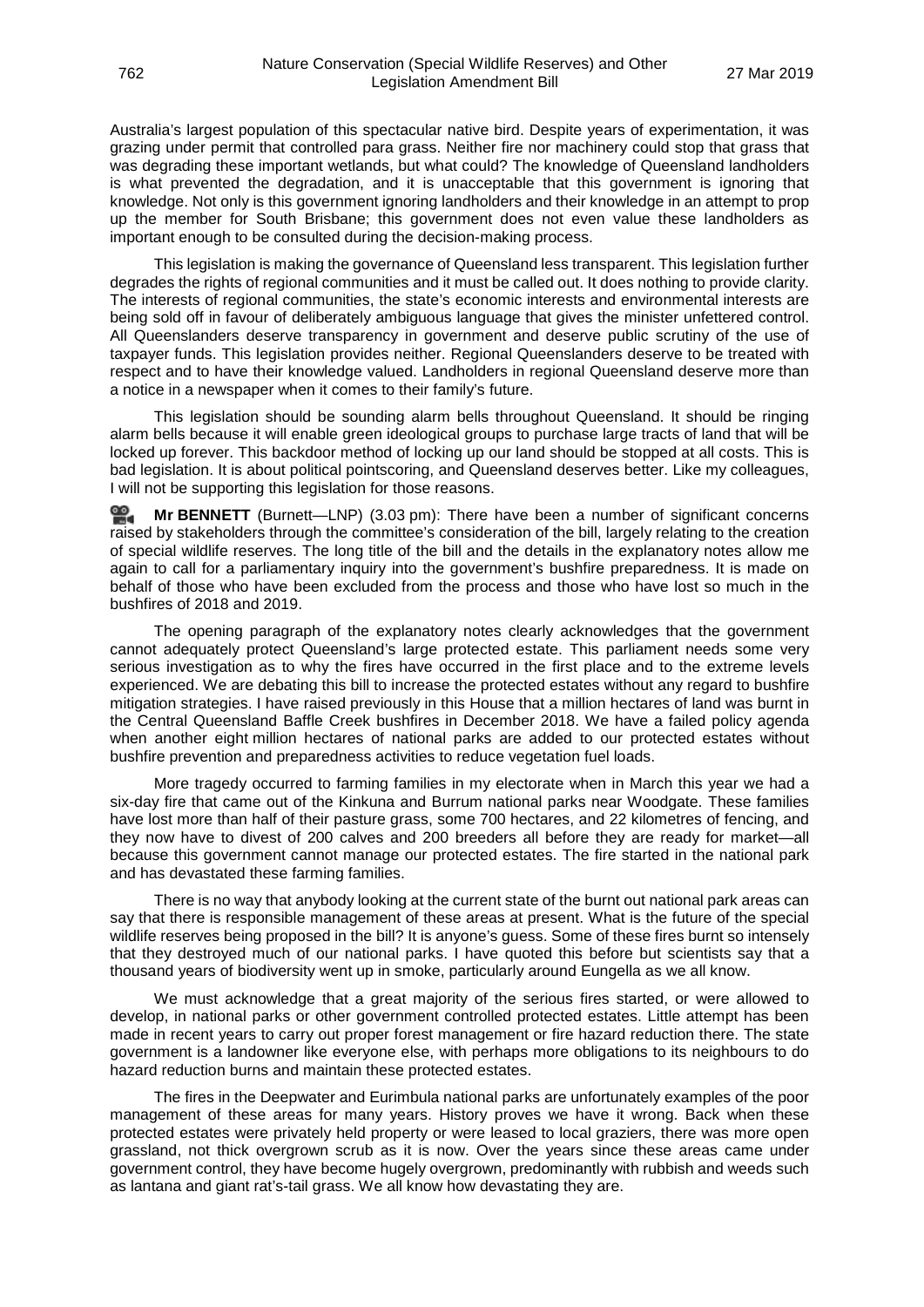Who can forget when Labor aggressively started to remove the opportunity for managed grazing in selected national parks in times of drought to manage grassland, or the ongoing savage removal of stock grazing permits? The savagery of the Labor government's legislative agenda fails to review and reform many failures—some include state forest leases that adjoin freehold properties, leases now being abolished with the rapid return of noxious weeds and feral animals that cause havoc to neighbours that once cared for the same country. We have seen the increased destruction of our protected estates under this government.

This legislation has been scrutinised by stakeholders. We have heard a few times here this afternoon that this is just not good law. The issue regarding a 'state interest' seems to give the minister unprecedented power to make declarations. We can imagine what these powers mean for the future of Queensland and the future of farming, especially when they are totally beholden to Greens preferences. At the very least, meeting the criteria should require both 'economical, environmental or community interests' and 'state interests' to be satisfied. The Queensland Resources Council expressed concerns because they have not been consulted on the amendments. Combined with the fact that neighbouring graziers might not even be considered as a 'materially affected' party, this will negatively affect families across Queensland.

We hold concerns that the bill will result in the permanent loss of valuable farming land, and we echo the concerns of AgForce Queensland in both this inquiry and the inquiry undertaken in 2017. This is not only about vital horticultural, beef and other agricultural uses that are readily identifiable with Queensland; the committee heard that even beekeeping would be considered incompatible with the special wildlife reserves management principles. We cannot have a Nature Conservation Act that continually gets changed with unintended consequences, particularly in reference to beekeepers in our state.

The LNP holds serious concerns about the impact special wildlife reserves may have on adjacent agricultural producers, impacts similar to those experienced by landholders adjacent to Queensland's national parks where inadequate management of pests—both animals and weeds—continues to impact negatively on agricultural producers. We used to have a good neighbours policy; now we just have locked up land causing havoc.

The lack of clarity provided by the department about how the owners of these reserves will be policed in the implementation of the management plans only adds to these concerns. It shows just how diabolical it is out there in regional Queensland, particularly around protected estates. We cannot manage what we have now, and that has been admitted in the first paragraph of the explanatory notes. Again, off we go with an ideological view and no real management plan prepared around the issue.

We believe the definition of those considered to be 'materially affected' by the creation of these reserves to be inadequate. It is the department's assertion that the term 'materially affected' should be understood by its plain English meaning without further guidance in the bill. This is another example of why there are so many concerns with legislation that is pushed through with so many concerns being raised by so many stakeholders and, importantly, Queenslanders.

The Property Council also highlighted the inadequacy of how the minister is to notify parties. I saw many members opposite shaking their head about the notifications in newspapers. However, it is our understanding, reported to us by stakeholders, that is exactly how this was done. There are many examples, particularly in the environment space, of lack of communication and consultation on a lot of issues. I have experienced many in my part of the electorate where constantly things are pushed through without consultation or communication—turn up for a press release, back on the plane and back to Brisbane they go. Under this bill, conservation agreements for the proposed special wildlife reserves will be perpetual. We have heard about how dire, diabolical and even nonsensical these sorts of issues become when people hold these views.

I now turn to property rights of future landowners. There are very limited circumstances in which these reserves can be revoked, and there are other concerns. The process should be outlined for scenarios in which the relationship between the landowner and the department breaks down due to disagreement. That has not been addressed. I heard people talking up the National Parks Association's contribution. They also raised concerns, which should send alarm bells about the legislative reform process to the minister.

After flagrant disregard for consultation with the traditional owners I know amendments are being proposed. How does this government think they get to the point where they have to move amendments at the 11th hour to appease some of the most important Queenslanders regarding the aspirations of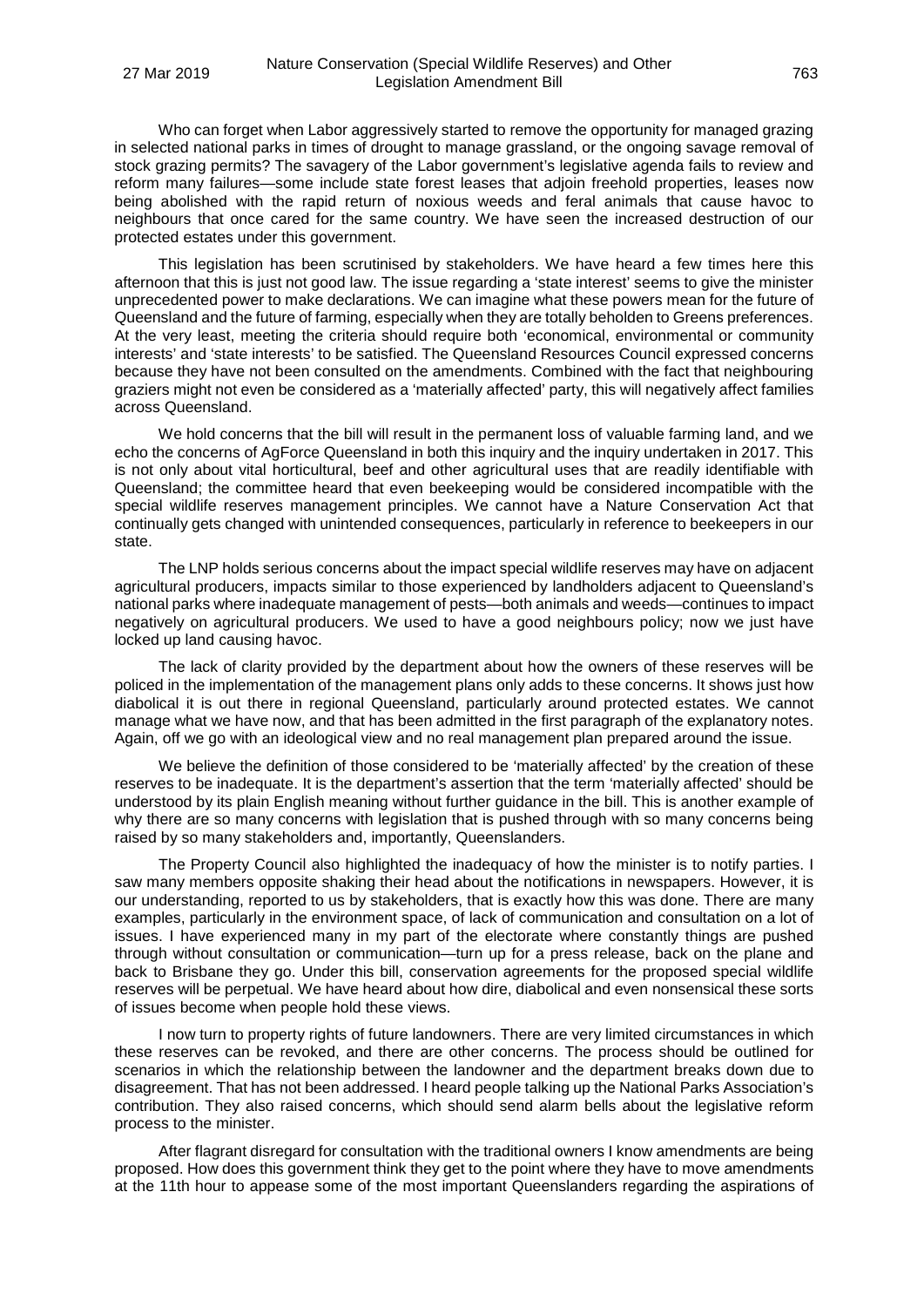Indigenous people about the future of their land and their opportunities? The government has already claimed that the bill will be amended to clarify these issues, but I understand from reports that that will make it even worse.

This government is incapable of creating and implementing effective environmental initiatives. At the end of the day, the one thing that Labor loves is rolling out these policies with great media announcements but with little practical results on the ground. This relentless environmental ideologically driven agenda is also short on details and delivers small, tangible results in terms of outcome in Queensland. I would challenge anyone who says the proposed legislation we are debating here today will achieve the desired outcome. It looks good on paper and there is a nice, glossy brochure, but the reality is somewhat different.

Last year we saw the container deposit debacle turn into a bungled program. The rollout was meant to come into effect months earlier than it eventually did; it had to be postponed. The government did not do the work and it did not have the ticker to get it right. The rollout was a train wreck, as has been reported many times.

We also now have this big, new waste levy/tax coming, causing havoc. We have seen a changing of the goalposts in terms of who will and will not be affected. I noticed with interest that the other day my own local council put out a memo talking about who will now be affected. We remember the promises in this House about who was going to be impacted by the waste levy/tax. Of course, we now know it was secret; it was going to be the latest tax to be introduced and dressed up as an environmental initiative.

**Ms ENOCH:** Madam Deputy Speaker, I rise to a point of order. It is on relevance to the long title of the bill.

**Madam DEPUTY SPEAKER** (Ms McMillan): I ask the member to come back to the long title.

**Mr BENNETT:** In conclusion, with 30 seconds to go, I reiterate that there are many examples of how the environmental programs, particularly in the last little while under this minister, have not been aspirational for Queenslanders and they are not having the desired effect for the reef or the environment. More importantly, the agenda driven by the ever-increasing south-east corner that is foisted on the rest of us in Queensland is offensive and arrogant. I think we need to call out what has happened. If the minister would like to come back to the Burnett to engage on some of these environmental programs, as she has promised to do, we would certainly make her welcome.

≌. **Dr [ROWAN](http://www.parliament.qld.gov.au/docs/find.aspx?id=0Mba20190327_151413)** (Moggill—LNP) (3.13 pm): I rise today to oppose the passage of the Nature Conservation (Special Wildlife Reserve) and Other Legislation Amendment Bill. At the outset, I would like to place on record my appreciation and acknowledge the invaluable and fine work done by our Queensland Parks and Wildlife Service and associated staff in managing large areas of Queensland entrusted to them as national parks.

The Queensland Parks and Wildlife Service successfully manages and maintains such lands and marine environments, retaining original flora and fauna, as many parts of our state become more urbanised due to expanding human populations. Our national parks are a very valuable recreational destination for Queenslanders as well as visitors from interstate and overseas. As such, they also provide revenue for our great state.

The cardinal principle adopted by the Queensland Parks and Wildlife Service for managing national parks is to provide so far as possible for the permanent preservation of their natural condition and the protection of their cultural resources and values. Protecting a park's natural condition can, however, require considerable action. This is what national park management is all about.

I note the primary objective of this bill is to establish a special wildlife reserve as a new class of voluntary, privately managed protected area that would provide for a similar level of statutory protection to that afforded to a state managed national park. I also note that the special wildlife reserve would apply to freehold and leasehold tenures.

The bill claims to establish management principles for special wildlife reserves. The bill also stipulates a legally binding perpetual conservation agreement and an associated management program to be negotiated for each special wildlife reserve. The question arises then: what happens should this relationship break down? What happens should the respective parties disagree over the interpretation of the management program provisions? Where do the parties go to resolve these matters?

I note in the explanatory notes it is claimed that the legislation seeks to encourage private investment in Queensland's protected area estates with the knowledge that investment will be offered protection from incompatible land uses such as mining and forestry. I note the omission of the word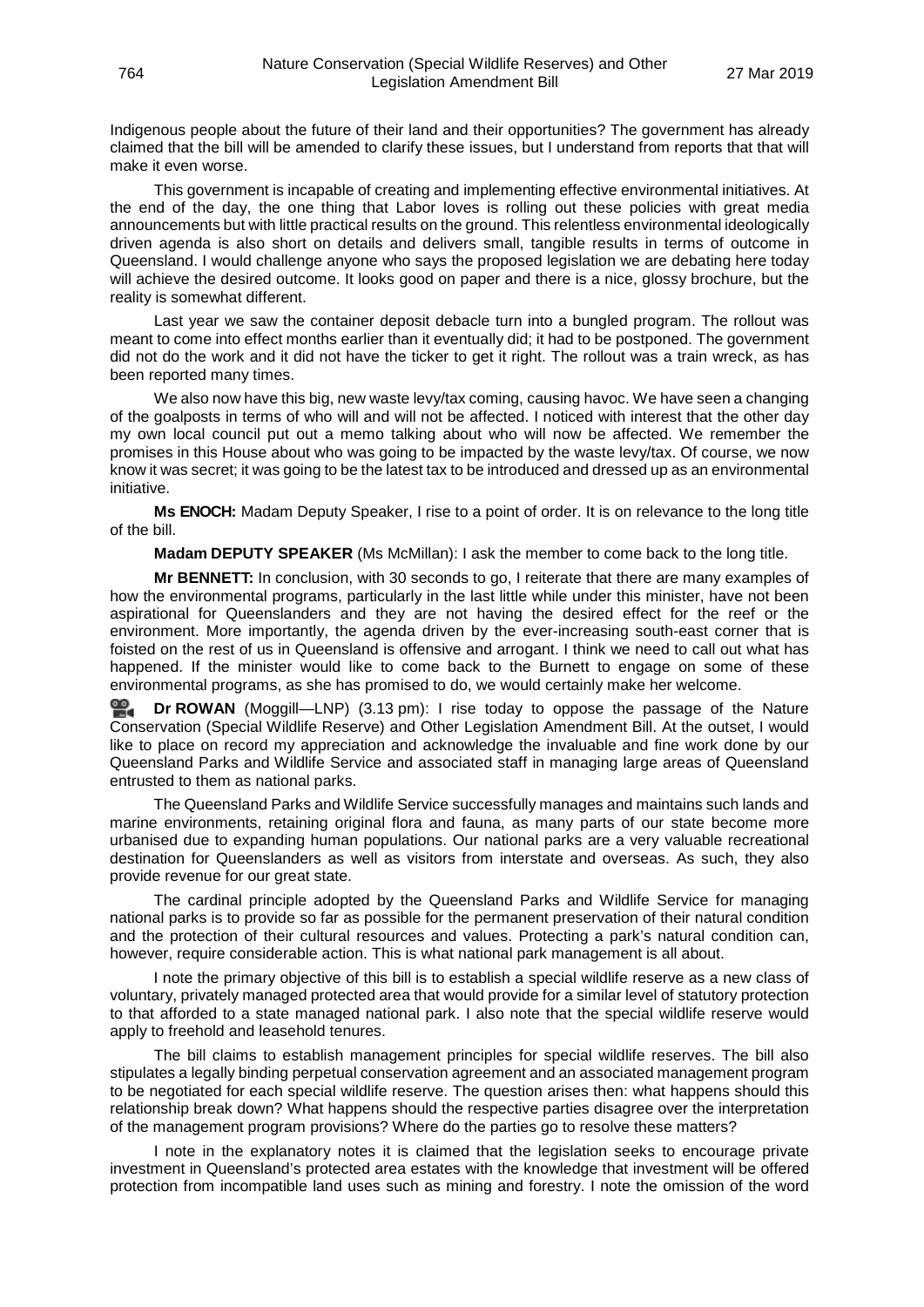'grazing' here. I hope that throughout the course of discussions surrounding this bill the minister provides some clarity and appropriate explanation with respect to this point. I note later in relation to consultation on the bill the explanatory notes make the following statement—

Some interest groups did, however, argue for the continuance of certain activities on special wildlife reserves (e.g. commercial grazing, forest harvesting, mining), however this is not considered compatible with the intent of the legislation.

Grazing can be an effective tool in the management of fire and pest risks and I note this practice is not being considered as an appropriate activity as part of a future management program.

The legislation before us today is substantially the same as the bill that was originally referred to the agriculture and environment committee prior to the dissolution of the parliament for the 2017 election. Back in the 55th Parliament when the bill was first proposed, I commenced reading through the explanatory notes in relation to this legislation. At first this sounded like a reasonable proposal and a financial benefit for government and the taxpayers of Queensland. Let me read out just why it was I thought this concept may have some merit. It states—

Private protected areas, such as special wildlife reserves proposed in the Bill, are extremely cost-effective for government as acquisition and on-going management costs are met by the private sector. Use of public monies to fund government delivery of incentives and landholder services is a significantly cheaper, efficient and more far-reaching means of realising the same conservation outcome, and meeting protected area targets, compared with acquisition and on-going management of state-owned protected areas (e.g. national parks).

Unfortunately, that is where the potential financial savings ended and the potential as well as direct and indirect costs commenced. It goes on-

Core costs for government implementation of the Bill include: Assessment and negotiation of a proposed special wildlife reserve \*(e.g. staffing, field inspections, reporting, administrative checks, drafting of a conservation agreement, assessment and review of management program); on-going monitoring and landholder services (e.g. staffing, provision of advice, property visits, compliance checks); and incentives (e.g. funding for assistance with on-ground threat mitigation measures).

The apparent risk of an increase in bureaucracy in order to deliver an outcome that was supposed to reduce financial expenditure of the state government then became apparent, and so I read on. It continues—

Initially, the creation and management of special wildlife reserves will be undertaken by the Department of Environment and Science ... staff within the existing NatureAssist budget allocation. It should be noted that this model is likely to have some impact on recruitment of nature refuges and landholder support of the almost 500 nature refuges declared within Queensland. It is anticipated that DES may require one additional full-time equivalent position for every five to 10 special wildlife reserves that are created; again dependent on factors identified above.

Based on the department's own reasoning, if the 500 declared nature refuges are made into special wildlife reserves, we can potentially expect to see an additional 50 to 100 departmental staff being engaged by the department. So much for a saving!

The more I look at this bill the less I see a building of our protected estates and the more I see a building of a further bureaucratic empire in Queensland. There will be staff focused on process metrics—checking this; inspecting that; making sure they have filled out all the required paperwork, potentially in triplicate, and that is before the administrative support staff are put on to ensure all the paperwork is sent off to the relevant filing cabinet.

Of significant concern is the very real prospect of a default by the owner and deliverer of a special wildlife reserve or its associated management being referred back to the state government. The minister should advise the House how it is she intends to address these legitimate concerns. Neither farmers nor park managers welcome invasive pests and weeds, and it is in the interests of both to contain and/or eradicate them. In addition, what happens to the property should the leaseholder meet financial difficulties which reduce their capacity to undertake appropriate land management? What happens if the department deems the landholder has failed a compliance check and the parties disagree? These are matters the minister needs to address. They should be clarified before this House considers enacting such far-reaching legislation.

The Law Society said this is not good law, and I agree. The Queensland Law Society making this damning comment is prima facie evidence of draft legislation that is fundamentally flawed. I also note other concerns raised by stakeholders during the Agriculture and Environment Committee's consideration of the bill. At the committee's public hearing, Balkanu said it was concerned there is the potential to misuse special wildlife reserves to lock up country from economic development. As quoted in the committee report, Balkanu said—

Generally our position overall is that for traditional owners in [Cape York] meaningful employment and economic opportunities are critical. We have always been about looking at conservation while also ensuring that we protect economic opportunities for traditional owners in the Cape.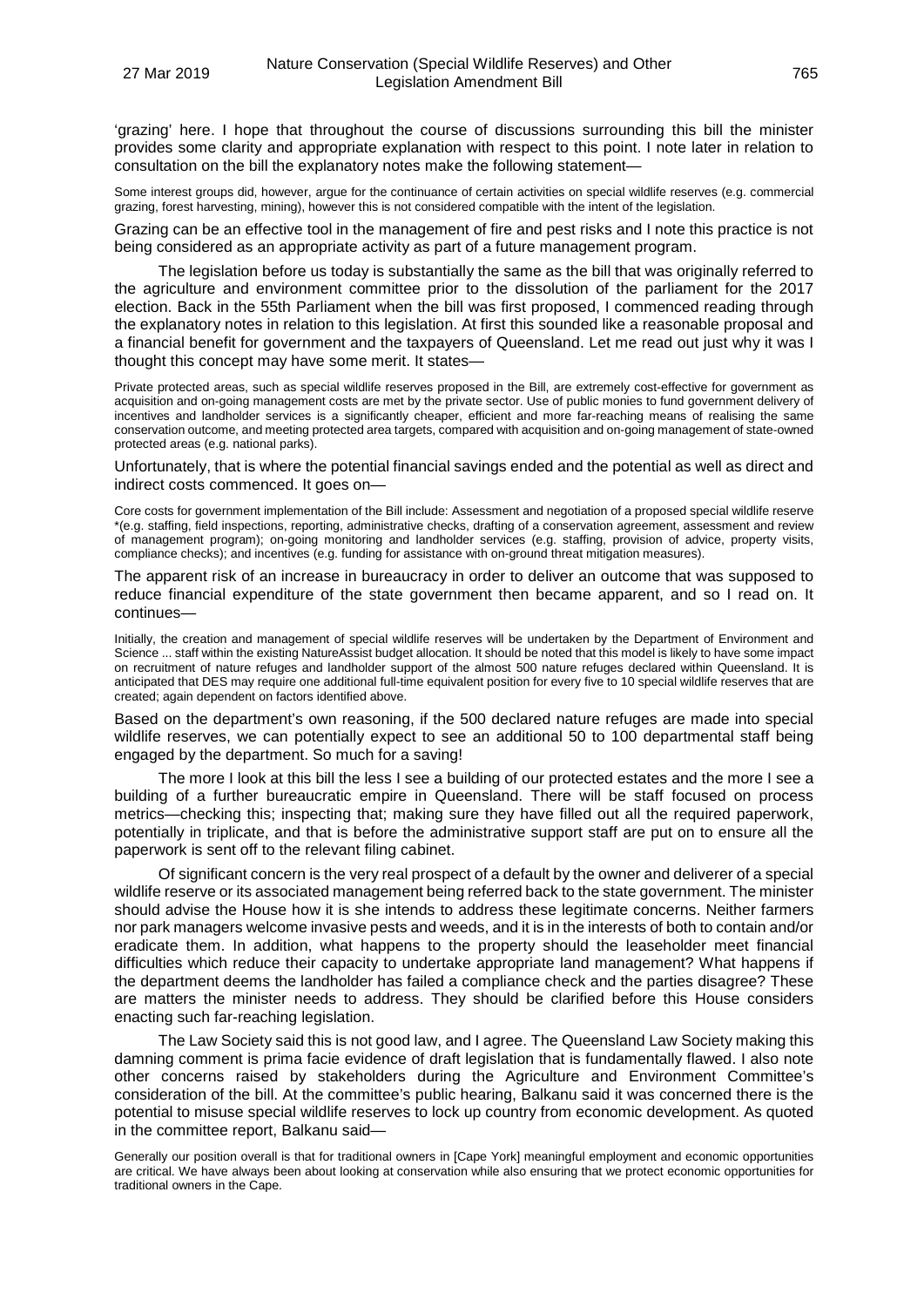The Innovation, Tourism Development and Environment Committee, in its report on this bill tabled to parliament last year, noted the serious concerns expressed by the Cape York Land Council Aboriginal Corporation with respect to the potential impacts of the bill on native title rights and interests. The committee found it necessary to issue this recommendation to the minister—

The committee recommends that the Minister work with Traditional Owners to ensure their concerns in relation to native title are addressed.

As the LNP shadow minister for Aboriginal and Torres Strait Islander partnerships, this recommendation is an indictment of the way this government worked with Aboriginal and Torres Strait Islander peoples to get the legislation right. Whilst further consultation is welcome, it is ultimately far too little far too late, although I acknowledge there will be amendments introduced and debated this afternoon as part of this legislation.

The Liberal National Party is also concerned that this bill will not only take large areas of Queensland out of production but also have a negative impact on neighbouring property owners as a result of an increase in pests, weeds and general biosecurity risks. Such concerns were also expressed in evidence provided by the Queensland Farmers' Federation.

I also support the request made by AgForce to the Agriculture and Environment Committee that neighbouring properties of any proposed special wildlife reserve be included on the list of interested parties for ministerial notification. There is a very real prospect that a proposed special wildlife reserve may impact on neighbouring agricultural properties by the inappropriate management of potential pest, weed and fire risks in the future.

The Queensland Beekeepers' Association also raised the concern that, if passed, this legislation will force them off more areas. They requested that the clause in the Nature Conservation Act which bans the keeping of bees from 31 December 2024 not be applied to these reserves. I also noted the comments of the Queensland Resources Council. They expressed concerns regarding the risk that land use interests other than conservation could potentially be 'blocked by vexatious special wildlife reserve proposals'.

There are certainly significant ongoing concerns around the legislation. I also acknowledge the submissions and contributions of the National Parks Association of Queensland, Bush Heritage Australia, the Australian Wildlife Conservancy and Healthy Soils Australia.

Unfortunately, this legislation will lock up land and potentially cause grief and heartache for many property owners trying to manage pests and weeds on their land. The LNP will oppose the bill given the sheer volume of concerns that continue to be left unaddressed by this Labor government, the strong submissions of many stakeholders and the sovereign risks and harm to economic development that this legislation poses to Queensland.

**Madam DEPUTY SPEAKER** (Ms McMillan): Before I call the member for Traeger I acknowledge Tim Mulherin, former member for Mackay, in the gallery today.

**Mr [KATTER](http://www.parliament.qld.gov.au/docs/find.aspx?id=0Mba20190327_152418)** (Traeger—KAP) (3.24 pm): I rise to make a contribution to the debate on the Nature Conservation (Special Wildlife Reserves) and Other Legislation Amendment Bill. I cast my mind back to a couple of weeks ago, when I was shown a map of Cape York that included all of the wildlife reserves, national parks and state forests. When you put all of them together there is not much left. I put that together with a conversation that I had with Freddy Pascoe in Normanton last year. We were talking about the effects of ice and how to get kids engaged. He said, 'Rob, money's no longer an incentive. The only carrot I can think of for these kids is cattle work. We have the benefit of Delta Downs around Normanton, so we can put those kids out to cattle work.'

Speaking from my own experience, I think that is true. People love to engage in productive activities and meaningful work, and I think that many people in those areas yearn for the opportunity to prosper, but it is lacking. There is a role for rangers in those areas, and the Carpentaria land rangers do a terrific job, but often trying to control weeds and pests out there is just like a drop in the ocean. Unfortunately, we mostly rely on the leaseholders up there on grazing leases to at least try and maintain weeds and pests at no cost to the taxpayer. It works out very well for all of us, but unfortunately I see the continual tension between the people who live up there, who want the right to prosper and go forward and do the activities that they want, and the ideologies that filter out of this place and impose themselves up there. We have seen a continuation of that with this bill.

Another thing that raises concern is the proposed ban on transhipping in the cape area. For example, silica is an inert product so there is no risk to the reef. You could have a similar size tourist vessel coming into a miniport. A miniport is 100 metres wide at best. Even if we are just talking about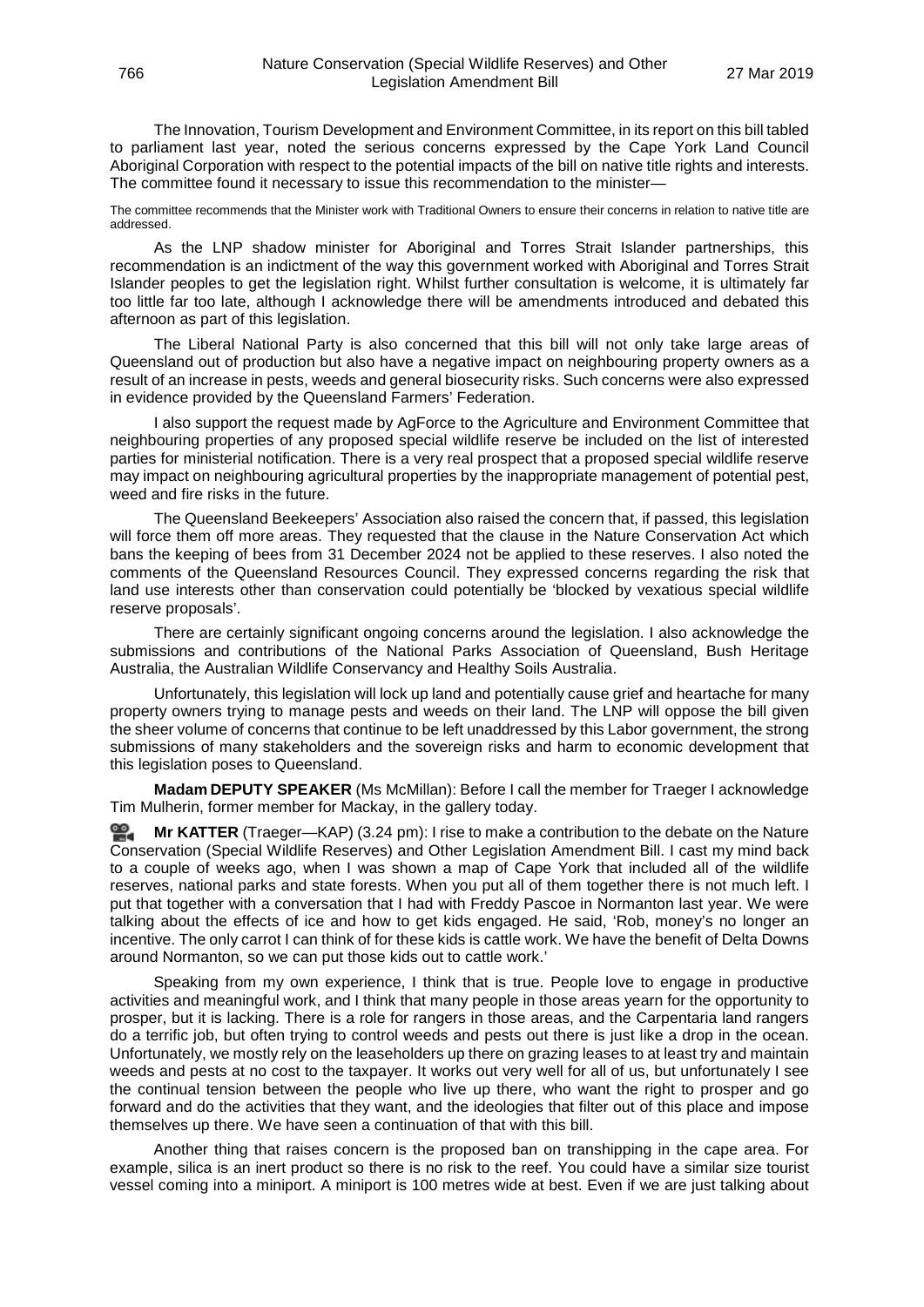a barge ramp for a miniport, if it is for a tourist vessel bringing people in there is no problem. If the material changes and you put silica sand in it, it would no longer be allowed. Therefore, if anyone up there wants the opportunity to try to get ahead and make some money—and I am talking about the first Australians in this case—they will be denied. This is a case of ideologies that are continually being imposed, so it is very worrying.

I can see firsthand in my own electorate where we are losing control of prickly acacia, calotrope and feral cats. The rangers do a very good job with the pigs up in the gulf, but they are still a very widespread problem and they are very costly. When you have leaseholders paying \$30,000 or \$40,000 a year in lease rent to the government and they are doing all of that work for you for free because it is in their interest as well, that is a pretty good outcome. I think it is poor government policy to remove that opportunity. It is certainly not welcome. It denies Queenslanders in the north economic opportunities that the rest of the state has enjoyed throughout the history of Queensland. In the future we will be denied those opportunities if this bill is passed, and on that basis we oppose the bill.

**Mr [McDONALD](http://www.parliament.qld.gov.au/docs/find.aspx?id=0Mba20190327_152824)** (Lockyer—LNP) (3.28 pm): A goal for anyone is to feed themselves sustainably while preserving the environment in which they live. I am proud to represent an area that contributes to that goal; however, I believe that this bill has the balance wrong and is focused on environmental outcomes at the expense of landholders who produce food for our consumption and manage that land very well. I appreciate the opportunity to contribute to the Nature Conservation (Special Wildlife Reserves) and Other Legislation Amendment Bill 2018. Like my colleagues on this side of the House, I will be expressing my strong opposition to the bill by pointing out its glaringly obvious flaws and inconsistencies. Before doing so I would like to take a moment to thank the committee secretariat and members of the Innovation, Tourism Development and Environment Committee for their efforts in assessing this bill and reviewing each of the 28 submissions received.

In order to point out exactly where this bill goes wrong, it is first important to point out what it intends to achieve. Almost identical to the now lapsed nature conservation and other legislation amendment bill of 2017, the primary objective of this bill is to amend the Nature Conservation Act 1992, as well as other legislation, to create a new class of privately owned or managed protected land area, to be referred to as a special wildlife reserve. Alongside this objective, the bill intends to simplify procedural requirements for titling and record keeping of conservation agreements and protected area declarations, and to clarify who is bound to a conservation agreement entered into by a landholder. That is a lofty goal.

While some support these objectives, it is clear, both from the consideration of the bill's contents and from the concerns raised by stakeholders, that this bill is another example of this government's inability to legislate effectively. Whether that be through a total disregard for transparency or simply a case of just not caring, this government does not stack up and neither does this bill.

While the government claims that this bill will clarify the criteria the minister must consider when declaring land as a special wildlife reserve, both the Queensland Property Council and the Queensland Law Society refute this claim. Indeed, in its submission to the inquiry the Queensland Law Society detailed its recognition of the fundamental flaws that riddle the bill. It straight-out said that it is not good law. When considering the amended drafting of the bill, the Law Society went on to say—

The amended drafting actually expands the matters to be considered when preparing a proposal to declare, effectively allowing the determination to be made based upon either or both of:

• the 'economical, environmental or community interests' (as determined by the Minister) under the definition of 'State interest'

Essentially, the loose parameters regarding what is a state interest give the minister virtually unrestricted power to make declarations. I am not opposed to people making decisions, but when wrong decisions are made there needs to be a clear set of criteria so that aggrieved persons can challenge that decision. Without clarity in the criteria, it is easy to think that this government does not care about our landholders.

This bill serves as another example of this government's blatant attacks on rural and regional Queenslanders. After last year's vegetation management legislation, this bill once again threatens the rights of farmers, graziers and other landholders. This sentiment is shared by the Queensland Resources Council, Queensland Farmers' Federation and AgForce Queensland, which each expressed concerns that this bill's provisions dictating the establishment, management and maintenance of special wildlife reserves are inadequate. Like those sitting on this side of the House, each of these submitters stated this this bill is not simply an inconvenience or an annoyance; it is nothing less than a direct affront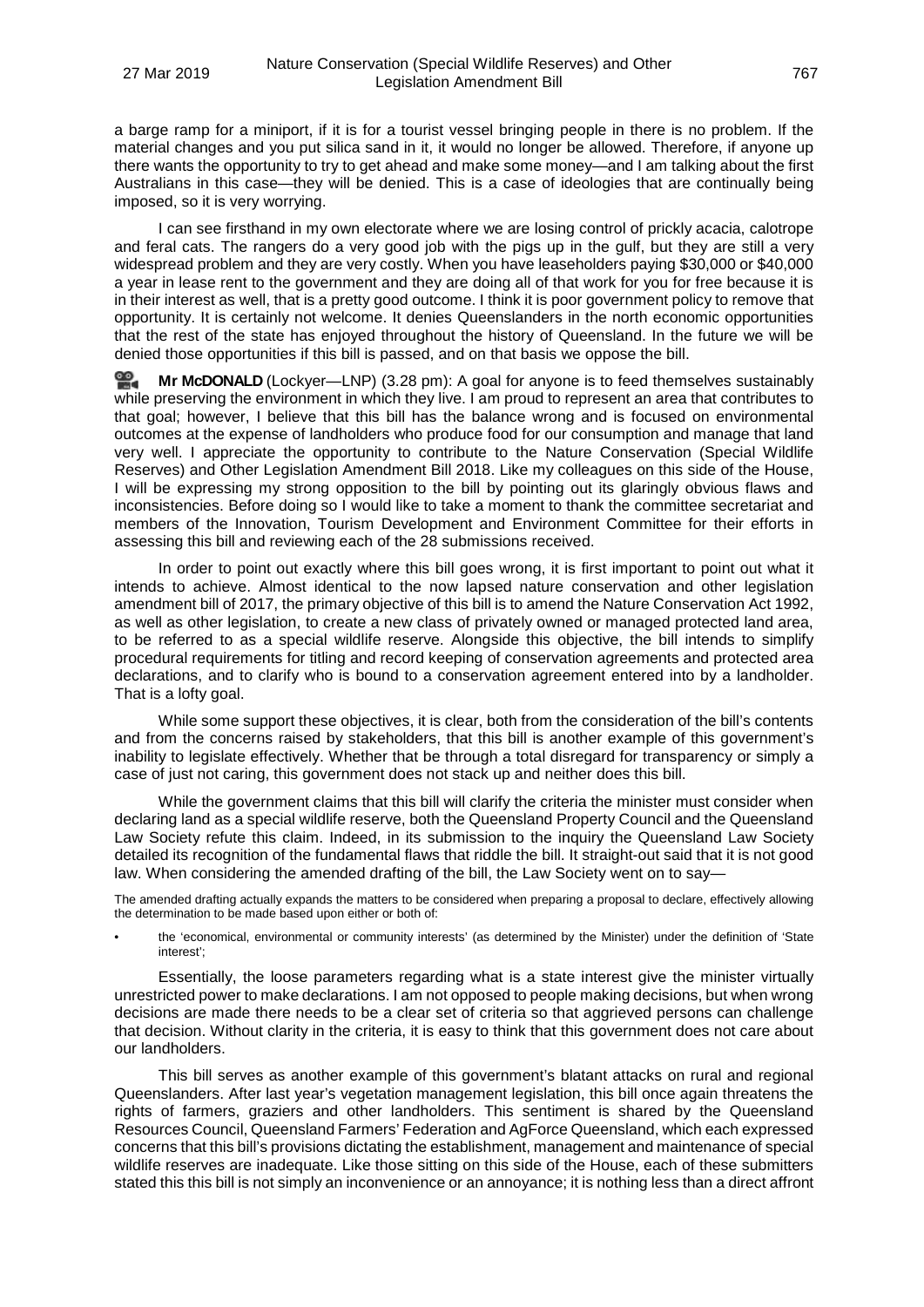to Queensland's vital agriculture industry. The ability to declare virtually any area as a special wildlife reserve, with no consultation with the landholder, will not only jeopardise the efficient use of some of our nation's greatest agricultural land but also impinge upon the property rights of affected landholders. The Queensland Farmers' Federation addressed this concern in its submission, stating—

Management of SWRs—

#### special wildlife reserves—

will have flow on effects to the management of adjacent productive agricultural land. It is therefore essential that restrictive management practices imposed on SWRs do not negatively impact productive agricultural land and the overall management of the farming system.

Unfortunately, the management practices outlined in this bill will do nothing but negatively impact the productivity of agricultural land. This bill will limit landholders' ability to effectively manage their land and utilise it to maximise efficiency and sustainability. This is simply unacceptable and a blatant abuse of power. Has this city-centric government become so arrogant that it now feels it appropriate to tell farmers and graziers how to do their jobs?

For a government that claims to support our agriculture industry and says it wants to lend a hand to drought-affected communities, like those I represent, this is just another kick in the guts. Once again, the government has produced a bill to continue pushing its hardline agenda, which will only push farming families further towards financial and emotional ruin. I suppose that is not really a concern for those opposite. After all, they are pushing this hardline agenda so that they might just save the Deputy Premier's seat next year.

As well as these concerns I have outlined, the bill also provides us with a concerning example of this government's take on transparency. As suggested by AgForce and the Queensland Resources Council in their submissions, the LNP feels that this bill's definition of a 'materially affected' party could not possibly be any more ambiguous. Having read the bill and the explanatory notes and listened to the minister's second reading speech, I have received no further confirmation of how this term could possibly be defined. This oversight needs to be corrected to remove the doubt of affected landholders.

The method through which the minister is required to notify materially affected parties of declarations is also questionable. The bill contains provisions for these parties to be notified via newspaper of any changes that may affect them. Just like the Property Council of Queensland, which first highlighted this concern, the LNP is aghast at the inadequacy of this method. I gather these figures may have been missed, but for those opposite I outline that a study conducted by market research firm Roy Morgan in May 2018 showed that only 7.3 million Australians—slightly more than a quarter of the nation's population—read a print newspaper on a regular basis. I do not know about those opposite, but if there were a risk to my livelihood by the creation of a special wildlife reserve I would prefer that there was more than a one-in-four chance of being notified of that change. It is simply unacceptable that this government thinks it appropriate to not directly contact affected parties. If this is the sort of practice that those opposite define as transparent, they desperately need to reconsider the definition.

Many in my community who neighbour state owned reserves of varying natures are very critical of the government's management of those large tracts of land. From feral animals to pest weeds, I have seen with my own eyes these poor land management practices. Those who neighbour the land are continually cleaning up the problems that come across the fence. I fear that these special reserves will not be managed properly and will cause further grief to neighbouring landholders.

This bill has fundamental flaws. It contains numerous ambiguous definitions and is labelled by Queensland's leading law experts as bad law. Queenslanders may have given this government a mandate, but if it continues to present this House with legislation like this, it can be assured that that mandate will come to an end in October 2020, when a Deb Frecklington led LNP government takes the reins to govern for all Queenslanders.

≌. **Mr [LISTER](http://www.parliament.qld.gov.au/docs/find.aspx?id=0Mba20190327_153803)** (Southern Downs—LNP) (3.37 pm): I rise to make a contribution to the second reading debate of the Nature Conservation (Special Wildlife Reserves) and Other Legislation Amendment Bill. Like the other members on this side of the House, I will be opposing this terrible bill. Of course I am because it is bad law, to use the words of Bill Potts. Bill Potts and I do not share a lot of things in common, but I can say that I am in absolute agreement with him on this, and rightly so.

Numerous issues have been raised by a plethora of stakeholders over the ambiguities and uncertainties relating to special wildlife reserves. Whilst we have heard the minister and government members talk about how uncertainty will be fixed by the amendments, I think they will make things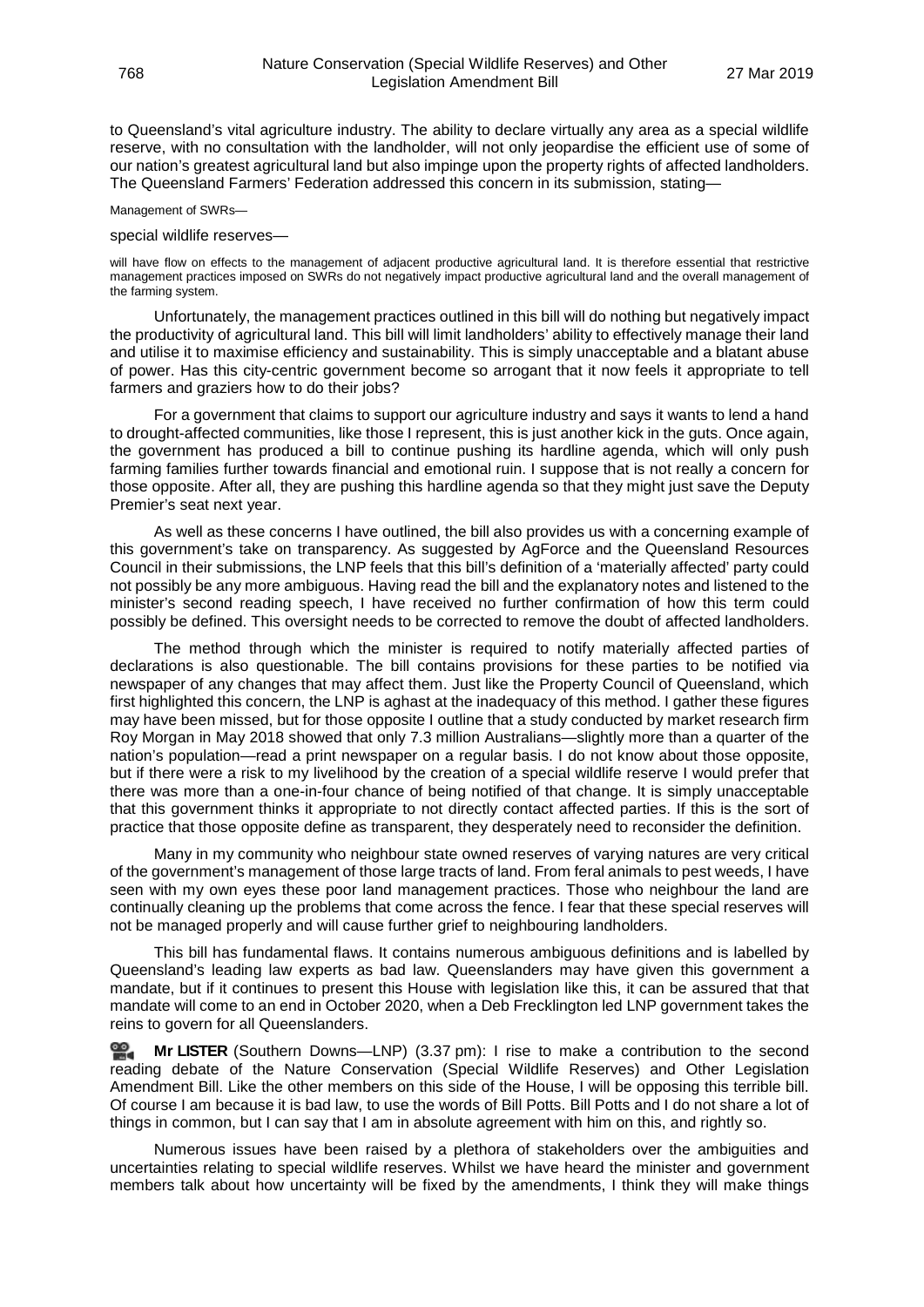worse. This is yet another example of this Labor government—this city-centric, Brisbane based Labor government—taking the stick to the people of my electorate of Southern Downs and other regional electorates.

The position was scrutinised by many stakeholders and we have seen some very illuminating responses from groups such as the Property Council, the Queensland Law Society, the Resources Council, the Queensland Farmers' Federation and AgForce. They have recognised the fundamental flaws in this bill and in the very significant statement that I referred to earlier by Bill Potts. He referred explicitly to this bill as 'bad law'. The Queensland Law Society specifically said—

The amended drafting actually expands the matters to be considered when preparing a proposal to declare, effectively allowing the determination to be made based upon either or both of:

- the 'economical, environmental or community interests' (as determined by the Minister) under the definition of 'State interest';
- the second branch of the proposed section which appears may be applied so as to encompass land areas that do not fit easily into the definition of 'State interest'.

As my honourable friend the member for Broadwater, the shadow environment minister, remarked, this is a very far-reaching discretion. This enables almost unfettered power for the minister to declare a special wildlife reserve. He also said, rather delicately I felt, that in the hands of the wrong minister that could be a danger to landholders everywhere. I would say that we already have a government that does not have the interests of our landholders at heart. We have already seen the miserable attacks on landholders in my electorate of Southern Downs and in other regional electorates in the vegetation management bill with an absolute utter lack of consultation and with no care whatsoever for the absurdities in the law, just an attack on the bush in order to secure Greens preferences to save seats like South Brisbane.

I heard the minister say, 'Well, you don't understand it. The people who provided submissions didn't understand the bill. It's really not that bad.' Excuse me, but I would say that I do not believe this government. Why should we trust this government? On a day-by-day basis I write to the minister about absurdities where the stick has been taken terribly to residents in my electorate of Southern Downs, but the absurdities are not recognised. They are dismissed summarily simply because there is this institutionalised presumption that there are no votes out there in the bush for the Labor Party and it thinks, 'We'll stick with what we know best—the radical Greens in Brisbane.'

We have seen the Vegetation Management Act. We have seen the cartoonistically ludicrous references to the black-throated finch as a way of desperately holding up the exploration and the exploitation of coal in our state. We see blue dots applied to people's properties where the very presence of the blue dot threatens the species which is supposed to be protected, but nobody wants to know anything about that. The individual property owner can just simply pay the bill and live with it. The environment department is brimful of lefties. In recent times we have seen some appalling appointments to the department. It is well known to be dysfunctional for the people who have to live under the decisions that are handed down by the department. We have seen extreme green activists appointed to extremely sensitive positions in the department. In my view that says to me that the department is not fit to make—

**Ms ENOCH:** I rise to a point of order on relevance to the long title of the bill.

**Madam DEPUTY SPEAKER** (Ms McMillan): Thank you, Minister. Member, I remind you to come back to the long title of the bill.

**Mr LISTER:** Madam Deputy Speaker, I will speak about the things that have been canvassed at length in the House today and have been allowed by a succession of Speakers in the chair.

### **Honourable members** interjected.

**Madam DEPUTY SPEAKER:** Member, I have asked you to come back to the long title of the bill.

**Mr LISTER:** I am on the long title of the bill, Madam Deputy Speaker. With regard to the environment department, I have no faith in its ability or its impartiality to administer something like this. As for the ministers, we have seen that this government has been beholden utterly to the extreme left, the extreme Greens, of this state, and the landholders whom I represent have no faith whatsoever in the way that these special wildlife reserves will be decided. Today I heard other members in the House such as the member for Stretton saying, 'Why would we worry about it? We have a responsible government.' I would suggest that the member for Stretton might like to go to Goondiwindi, Stanthorpe, Warwick or Millmerran and tell people in the street that. They would not agree with that.

**Mr Pegg** interjected.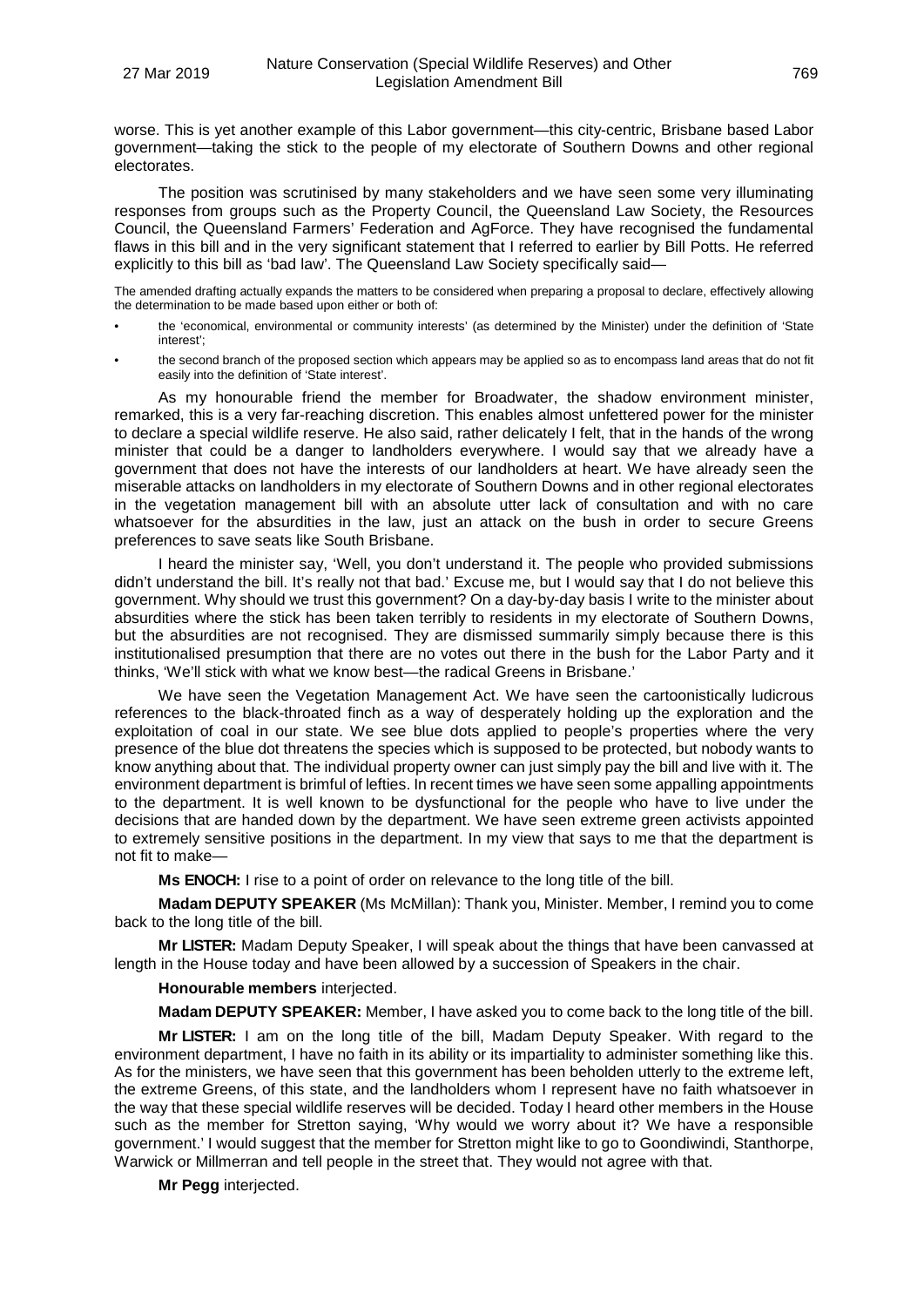**Mr LISTER:** I heard the member for Jordan—

**Mr CRISAFULLI:** Madam Deputy Speaker, I rise to a point of order.

**Madam DEPUTY SPEAKER:** I just remind the member for Stretton to return to your seat if you are going to interject. Secondly, what was your point of order?

**Mr CRISAFULLI:** It was everything to do with the member for Stretton's location. He is not a frontbencher.

**Madam DEPUTY SPEAKER:** Thank you, member. Member for Stretton, return to your seat or leave the chamber, thank you. I remind the member for Southern Downs: do not argue with the chair.

**Mr LISTER:** Thank you, Madam Deputy Speaker. We heard the member for Jordan, in the precise language of a technocrat, tell us how wonderful this bill will be. I suggested to the member for Jordan that she ought to come to Southern Downs or to Gregory or some of the other electorates about the place where this is going to hurt. It is appalling legislation. I echo the concerns of the deputy chair of the committee, the member for Scenic Rim, who restated the minister's assurances that the 100-metre buffer zones are not going to affect grazing. That is not what the department has said. I am not satisfied and nor are the people on this side of the House that that is the case. I say again: with the track record of this government and the complexion of the department, how are we to know that for sure?

We have heard concerns from neighbours. What are they going to be facing with these special wildlife reserves? If the government's track record is to be believed—and I think it ought to be, because past behaviour is a good indicator of future behaviour—those places will become a mess. They will be fire risks. They will be full of pests such as wild dogs and pigs to invade neighbours' properties. Who is going to be looking after these? Who is going to be making sure that they are maintained, because if the government cannot even maintain its own backyard—its own state forests and its own national parks—what faith can we have in it? I think it was the member for Gregory who made the point that it is a common phrase in the bush that this state government is the worst neighbour anyone can have, and that is absolutely true. Try finding someone in the department who is responsible for a common fence between a state forest or a national park and someone's own property. It is nigh on impossible. It is not looking after what it has now, yet it wants to have more of it to make the lives of those in the bush even harder again.

This law is too broad. The powers conferred upon the minister are unacceptable and in this House there are many of us who feel that that power has great potential to be misused to the disadvantage of hardworking farmers in electorates like mine in Southern Downs. I have talked about blue dots and the way the department behaves. I was approached by a delegation of beekeepers the other day who said to me that the department of environment takes 114 days—a disgraceful 114 days to turn around an application for a beekeeping permit in a national park, and I can see the contorted look from the minister on the other side of the chamber. That is a disgrace, but it is an indication of the lack of awareness and the lack of care that the department and the minister and this government have for people who are creating things from nothing, paying taxes, paying for us as politicians and paying for public servants in this state.

This law is an affront to everybody who is productive and to every Queenslander—and that means every Queenslander—who depends on a strong and vibrant agricultural sector. It is an affront to the property rights of individuals and it will achieve nothing to safeguard the environment. It is typical of the hollow posturing—the virtue signalling—of this government to court green votes in the city but with no concern for actual outcomes. I condemn this bill and urge all members in the House not to support it.

<u>ഇ</u> **Ms [LEAHY](http://www.parliament.qld.gov.au/docs/find.aspx?id=0Mba20190327_154825)** (Warrego—LNP) (3.48 pm): I rise to contribute to the debate on the Nature Conservation (Special Wildlife Reserves) and Other Legislation Amendment Bill and wish to outline a number of concerns that I have in relation to this legislation and concerns that my constituents share as well. The LNP opposition will be opposing this legislation, and we have many reasons for doing so.

This bill is a direct affront to Queensland's agricultural industries, particularly in my electorate. I have concerns about this legislation and I doubt that it will deliver environmental outcomes. It really is just another land grab without compensation. Will the special wildlife reserves be well managed and what may happen in the future to those lands that are affected by this legislation? I have always had a longstanding principle: if the community requires private land for an environmental or conservation purpose, the community should pay, not the landholder. In this bill we see the opposite. The landholder will have a loss of property rights, and that loss will be in perpetuity.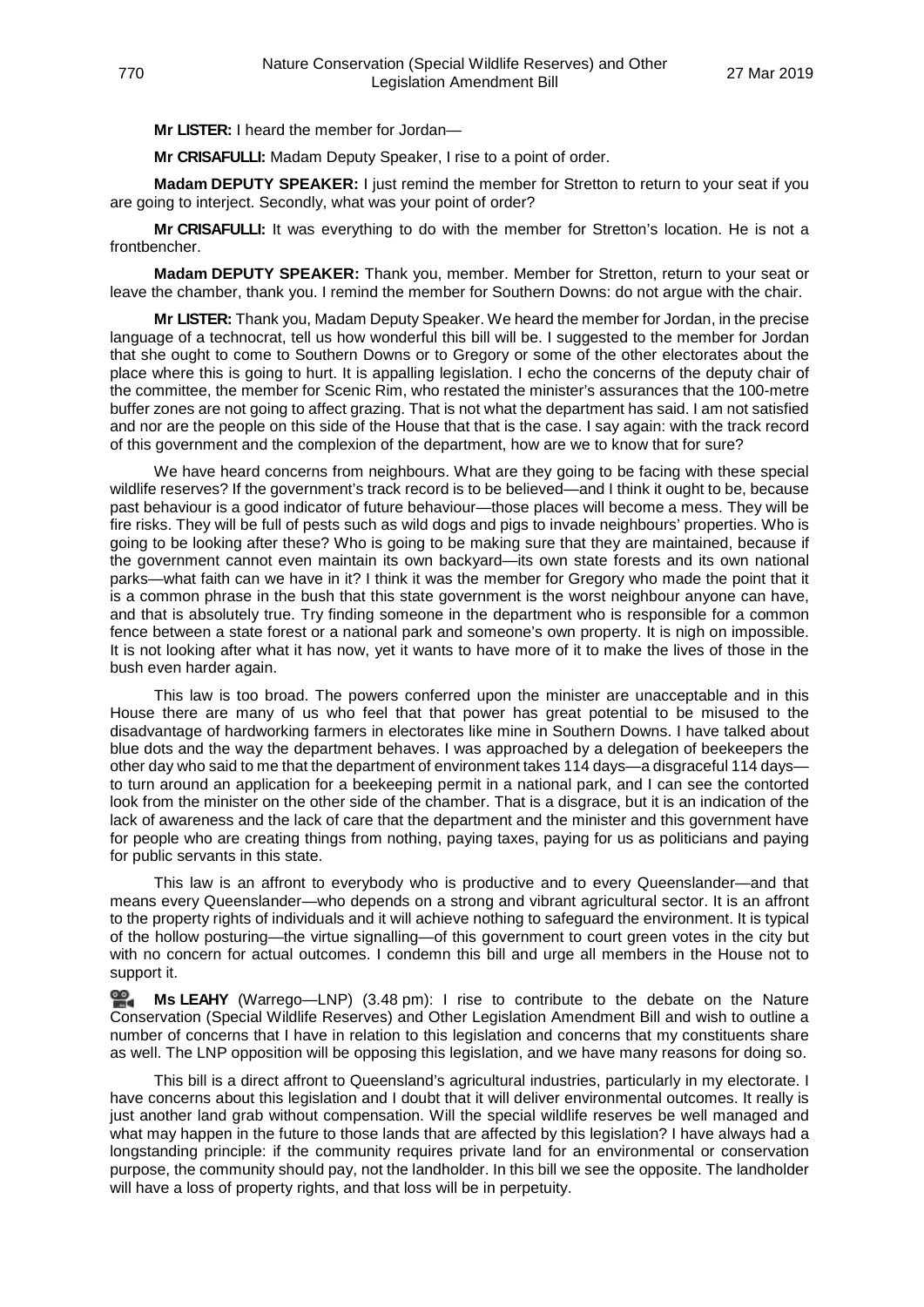I wish to highlight the opinion of the Queensland Law Society on this legislation. It has stated that this bill is not good law. The Law Society said—

The amended drafting actually expands the matters to be considered when preparing a proposal to declare, effectively allowing the determination to be made based upon either or both of:

• the 'economical, environmental or community interests' ... under the definition of 'State interest';

... the proposed section which appears may be applied so as to encompass the land areas that do not fit easily into the definition of 'State interest'.

The loose parameters regarding the state interest seek to give the minister unfettered control to make declarations. At the very least, meeting the criteria should require both economical, environmental, or community interest and state interest to be satisfied.

As we heard from the opposition spokesman, this legislation gives far too much power to the minister. A future minister with the wrong intentions or, for that matter, influenced by those who have devious or dubious intentions could result in very perverse declarations. As legislators, we should be concerned about what a future government may do and the impacts that may have on landholders.

That brings me to the definition of those who are materially affected. The definition of those considered materially affected by the creation of a special wildlife reserve is negligent. The term 'materially affected' is ambiguous and there is little guidance in the bill, the explanatory notes, or the minister's second reading speech. It remains unclear whether parties such as neighbouring landholders or, for that matter, local governments will be considered in this definition even though the declaration of a special wildlife reserve would have an impact on their property. No doubt, the Labor government has purposely left this 'materially affected' definition to be as ambiguous as possible to make it difficult for any dispute in the courts. This is a massive concern that has also been raised by stakeholders, including AgForce and the Queensland Resources Council.

There is a question about how the notification will be provided about the declarations of a special wildlife reserve. Notification will be provided by newspaper advertisement to the materially affected persons. I have another question for the minister. Are local governments going to be considered materially affected persons and, if not, why not? We will find that there will be one notification in a Brisbane newspaper. If people happen to live at Thargomindah, they probably do not buy the Brisbane newspaper on a daily basis, because it takes a day or two for it to get to Thargomindah.

We already have the problem with the blue dots, or the regional ecosystem trigger maps, where these restrictions can be imposed on landowners' homes—in fact, I am aware of one over the Warrego Highway and many in cultivation paddocks. Landholders receive no notification of these trigger maps, yet they have to go through an ongoing, costly approval process to develop any area that is trigger mapped. Here we go again: an inappropriate notification system from a Labor government. It can find a landholder when it wants to send them a tax invoice for rental or land tax, but it cannot find them for the blue dots of death or for the special wildlife reserve declaration.

When it comes to the management of special wildlife reserves, we need to look no further than the impact carbon farming is having on my electorate. Carbon farmers are often absentee landowners. As more land moves into carbon farming, the more communities depopulate. The same will happen with special wildlife reserves. With carbon farming, there is no incentive to control wild dogs or other pests such as wild pigs, foxes or cats, or to fix the boundary fences. The same will happen with special wildlife reserves. I have not even considered what will happen when existing carbon farms will be overlaid with special wildlife reserves. What a mess that will be in the future thanks to the Palaszczuk Labor government.

People in my electorate do not need more land removed from agricultural production and they do not want more people drifting away from their communities. People in my electorate do not need to lock up areas of land, because they are good land managers who manage that land responsibly and sustainably. I echo the concerns of AgForce both at this inquiry and also that undertaken in 2017. When it comes to helping our drought affected communities, or those who are flood affected, the Palaszczuk Labor government can spin all it wants but the devastating reality is that Labor continues to press this hardline green policy agenda that pushes farmers financially and emotionally to the brink. This bill is not about our vital horticultural, beef, sheep, goat, grazing or other agricultural industry. As the committee heard, even beekeeping would be considered incompatible with a special wildlife management principle.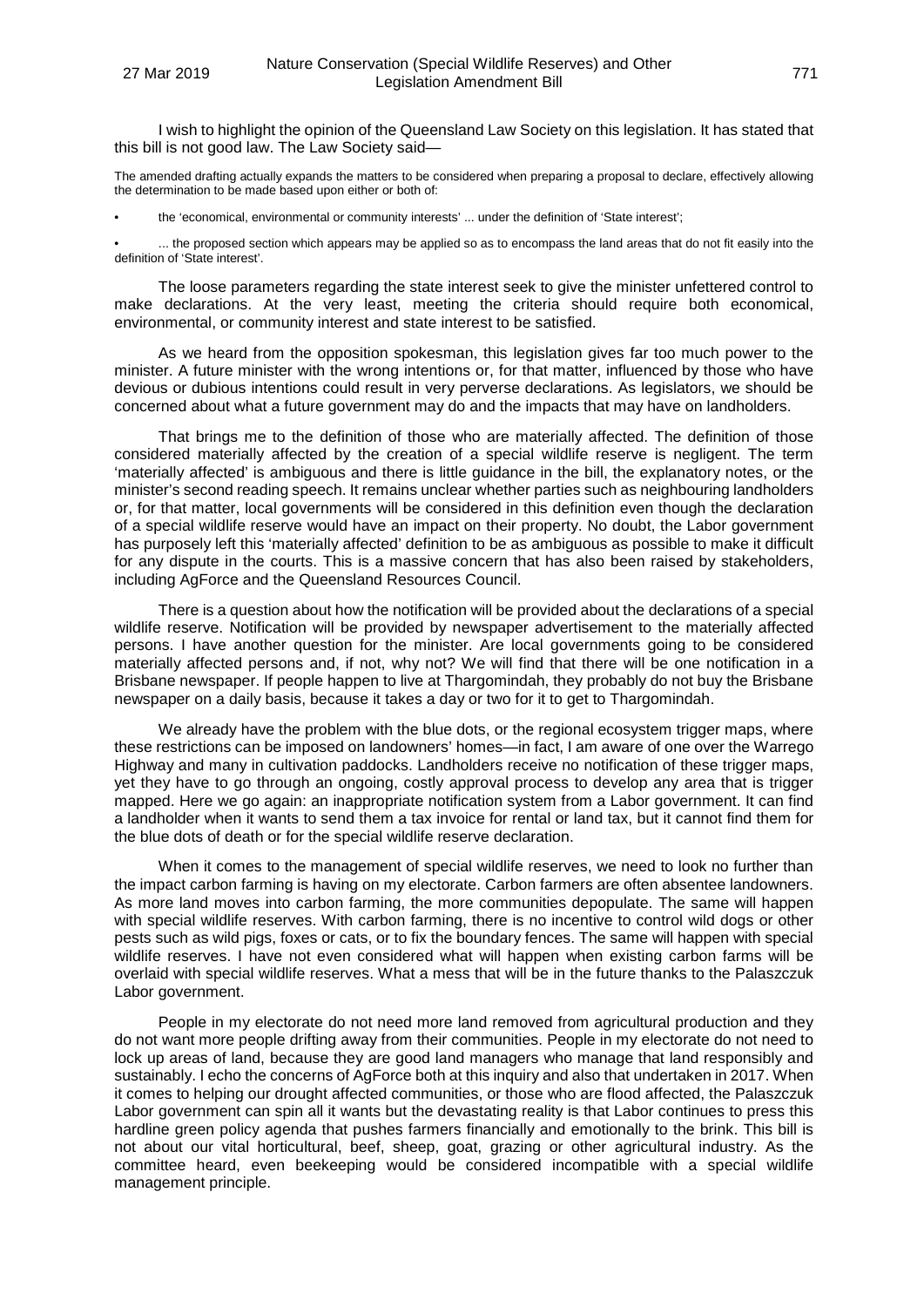Under this bill, the conservation agreements for the proposed special wildlife reserves are perpetual—that is, future owners will be tied to this agreement. The LNP and I have serious concerns about the property rights of future landholders and their ability to review, reinvigorate, or renegotiate a special wildlife reserve. There are very limited circumstances in which a special wildlife reserve can be revoked, requiring a resolution of parliament. That is an absolutely extraordinary requirement. That will have an effect on the value of the property, which will adversely impact the owner of the property, as well as potentially impact the value of neighbouring properties.

Future property owners may not wish to fully revoke the full special wildlife reserve, but the bill does not outline the process for review or renegotiation of the reserve even upon a change of ownership of the land. There is no guarantee that a future owner would be able to fulfil the obligations required under the management agreement financially or otherwise. Again, that places risks to the interests of the adjacent landholders and also the stated aims of the special wildlife reserve. If the reserves are to be perpetually binding on the title as a result of this state's laws, surely the state must have some responsibility to ensure that future landholders of the land can fulfil their obligations under the requirements of the reserve. This is a clear case of not much care and no responsibility at all from the Labor government.

This bill will create some headaches for local government. Should there be a lack of management of these special wildlife reserves, there will be a greater impact on the services and budgets of local government. There is no proposal that I can find—or perhaps the minister can enlighten me—to notify local governments in relation to the titles affected by reserves. How will local governments adjust their rating policies if they are not formally notified of these reserves? When an area is declared a reserve, there will be a clear land use change.

Local governments play an important role in supporting our rural fire brigades and in the control of feral pests and weeds. If there is a lack of management on these reserves, no doubt the local government will be impacted and, no doubt, that local government will be requested to increase its compliance in relation to the feral pests and weeds and the fire risk. There will be an impact on a local government's budget despite not getting any advice about a declaration of a reserve. I would very like to hear in the minister's summing-up how she intends to inform local governments about these special wildlife reserves.

≌. **Mr [DAMETTO](http://www.parliament.qld.gov.au/docs/find.aspx?id=0Mba20190327_155801)** (Hinchinbrook—KAP) (3.57 pm): I rise to make my contribution to the debate on the Nature Conservation (Special Wildlife Reserves) and Other Legislation Amendment Bill 2018. We are at a time where, if people are involved in agriculture, or if they are graziers, or if they are out there trying to earn a dollar off the land, it is very hard for them. Every day we see more and more legislation introduced into this House that is going to make it very hard for farmers who are trying to turn a dollar in this state. This is another piece of legislation that will do that.

The biggest problem with this legislation is that it locks up land that would have been productive to landowners. Those people have purchased this land and, all of a sudden, what they can do with it is going to change. That adds to the concerns of our farmers. They may want to pass on this property to their sons or daughters or even potentially sell it to someone one day. Once this legislation is enacted, these special wildlife reserves are going to be very hard to revoke—probably just as hard as it is to revoke an area that has been declared a national park.

Another concern about these special wildlife reserves is how they are going to be managed. Where is the money going to come from for that? There has not been a lot of clarity on that, which worries some landholders and some of my constituents.

Other concerns we have with the bill relate to the amount of power that will be given to the minister to make decisions on what happens with this land. We oppose the transhipping section of this bill. The member for Traeger referred to areas in the gulf that will be affected. Transhipping in these areas will not impact the Great Barrier Reef. It is of grave concern that these areas will be affected and will not be able to utilise their resources and ship goods in and out effectively.

I also have concerns about the consultation through the committee process. People gave evidence and were heard, but were they listened to? We see amendments coming through but they do not address all of the concerns. I and Katter's Australian Party will be opposing this bill.

≌. **Mr [PURDIE](http://www.parliament.qld.gov.au/docs/find.aspx?id=0Mba20190327_160056)** (Ninderry—LNP) (4.00 pm): I also rise today to speak to the Nature Conservation (Special Wildlife Reserves) and Other Legislation Amendment Bill presented by the Minister for Environment and the Great Barrier Reef on 15 February 2018. These amendments apply to a special class of privately owned and managed protected areas, special wildlife reserves, which are equivalent in conservation merit and protection to a national park.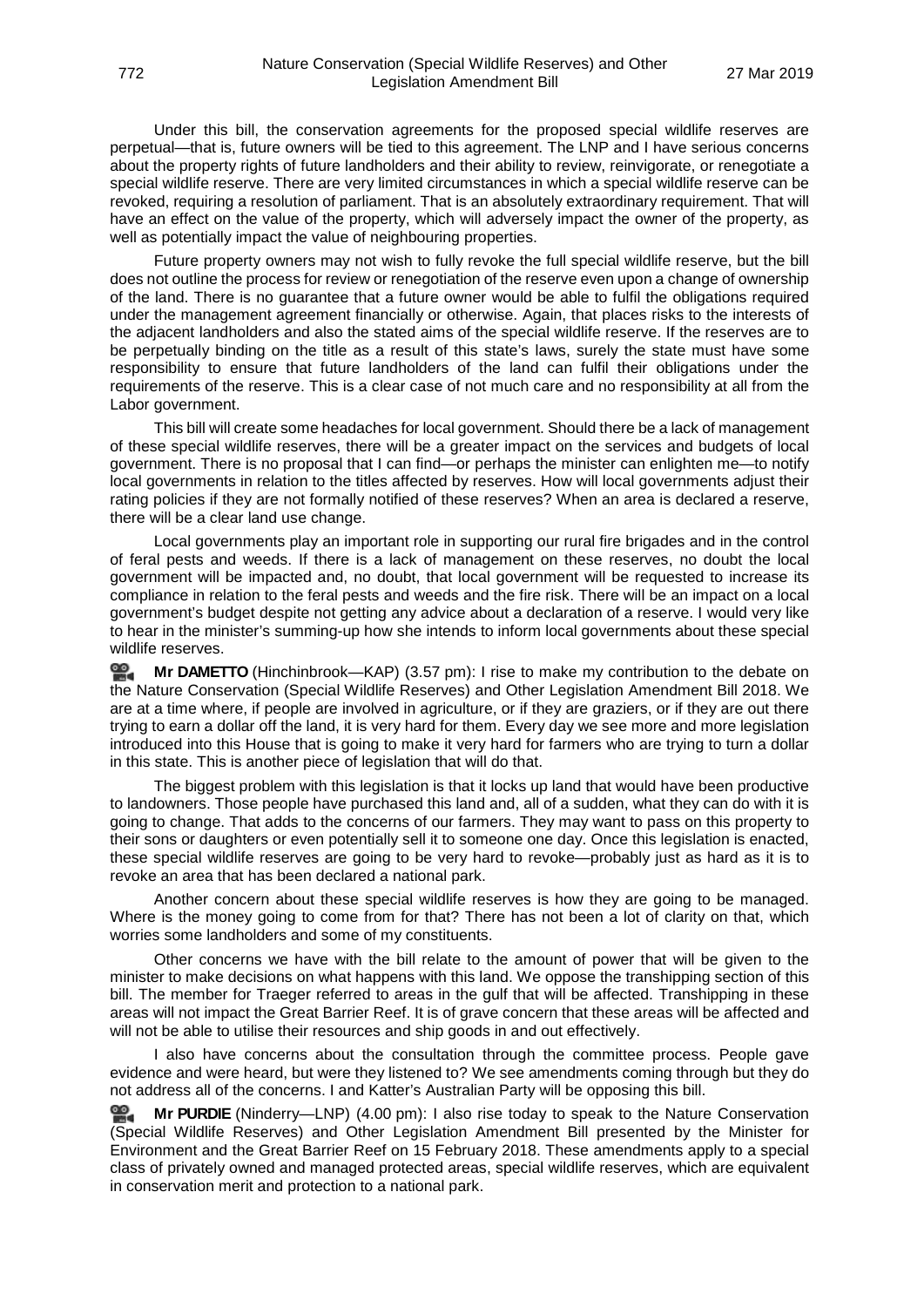During consultation with external stakeholders numerous concerns were raised: concerns about the process of the Department of Agriculture and Fisheries determining permanent removal of land from agriculture production; concerns about the infringement of existing landowners' rights that are adjacent to special wildlife reserves, such as a 100-metre buffer requirement; concerns about the blanket exclusion of grazing on these special wildlife reserves, especially in times of drought; concerns from the Queensland Law Society in regard to the wording of who is involved in the determination of these special wildlife reserves, such as the loose parameters of state interest—does this mean the minister responsible has the control to make declarations that supersede everyone else's interest; concerns about the lack of clarification within this proposed legislation in regard to future ecotourism proposals on special wildlife reserves; concerns about incompatible land use with the new special wildlife reserve management policies, such as beekeeping, in addition to beef, horticulture and other identifiable land uses; concerns about the ongoing issues with pest management on Crown lands now and how these special wildlife reserve management policies will address future invasive animal and weed issues; concerns about the ambiguous term 'materially affected' and how that would impede one's ability to dispute any issues with land designations and/or land management in court; concerns about which parties would be materially affected and how they would be consulted with respect to the declaration of a special wildlife reserve, such as native title holders not being expressed as a party with land interest; and concerns about the property rights of future landholders and the ability to review or renegotiate a special wildlife reserve as it stands—it appears one would need a revocation via a resolution in parliament.

Protecting our local environment is important to me, my constituents, my family and our future generations. However, it is equally important that these initiatives are executed in a fair, accountable and transparent manner. Legislation that is ambiguous, that leaves overarching powers in the hands of one minister and/or confusion as to where land rights start and end is not reflective of good government. Landowners, traditional owners, organisations and communities should be equal partners working together to create a greener, sustainable future.

The results of this external consultation do not demonstrate collaboration. In fact, the National Parks Association of Queensland and the Wildlife Preservation Society of Queensland specifically expressed grave concerns with respect to the opportunity for rorting this legislation. As well, the Property Council highlighted the inadequacy of how the minister responsible notified parties through newspapers rather than contacting them directly. The response from this current government does not provide adequate reassurance that existing land rights will not be infringed upon and that the livelihoods of our rural Queenslanders will not be significantly affected in a negative way. This is not perception. You can hear the fear and the uncertainty in the words of the people being directly affected. The last thing landholders need is less available land for their animals and crops to carry out their livelihood. Our landowners and traditional owners are capable of being good land stewards. They recognise the impact of responsible land use and they understand the need to conserve marginal natural land that still exists. They do not need this government imposing legislation and excluding them from being active participants. They need a government that is willing to work with them.

What I hear and see is a long list of concerns, concerns and more concerns—too many concerns to address in my time allocated here today, which is unfortunate for the people that this legislation will negatively affect. As well, it is unfortunate for the people who were hoping this legislation would have a greater positive impact, as when we all work together we can truly make a real, meaningful, significant difference as opposed to a meaningless, insignificant, government-only driven legislative one.

For the accountability and transparency reasons mentioned and the lack of consideration towards landholders, especially those with native title, I urge this government to move forward in a way that is inclusive to all stakeholders, that encourages collaboration, that will create a greater positive environmental impact and that is supported by the current and future land stewards themselves. Imposing poorly constructed legislation and penalties on people is less effective and does not build a better tomorrow. Perhaps it is time for this government to consider working together with everyone involved to create better ways to help make our local environment, Queensland and the world a greener, healthier place.

쓺. **Mr [MOLHOEK](http://www.parliament.qld.gov.au/docs/find.aspx?id=0Mba20190327_160704)** (Southport—LNP) (4.06 pm): Labor has had a long history of having an unnecessary number of tenure types for Queensland's protected areas. It has kept quiet for a few years and now this issue raises its head again with the government wanting to establish a new class of privately owned or managed protected area, almost certainly just to pander to their friends, the Greens. 'National park protection for private land,' the minister said. Sounds more like red tape for our struggling graziers and our agricultural industry to me. Honestly, even that is being too kind. This bill is an outright and unjustified attack on Queensland farmers and graziers and I am absolutely appalled.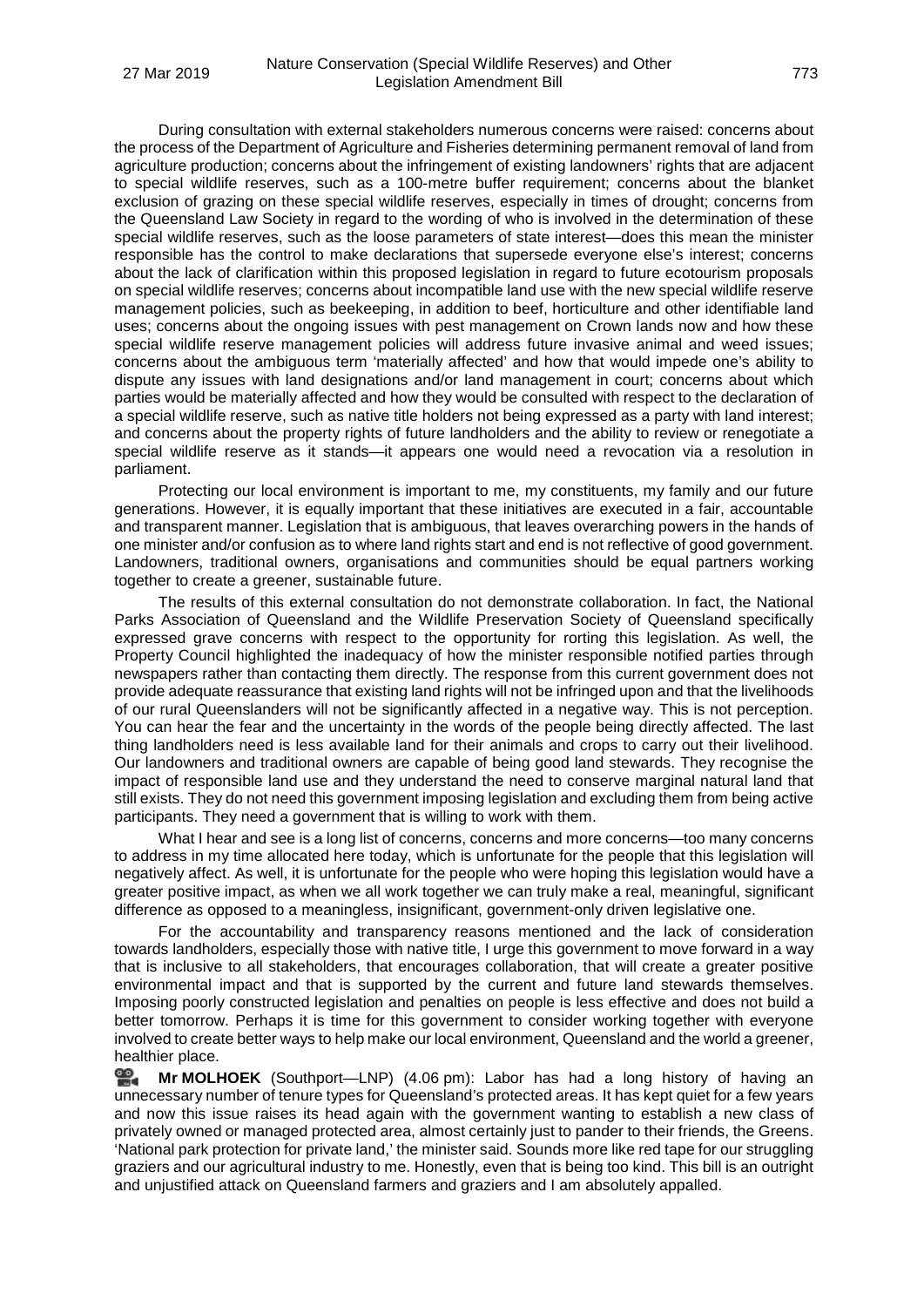When we were in government we reduced the number of national park tenure categories within the act from 14 to seven, which included three types of tenure which were never actually used. We streamlined tenures into two main categories: national parks and regional parks. Finally, the objective of the legislation we introduced was expanded to recognise the involvement of Indigenous people in the management of protected areas for the first time, as well as the social, cultural and commercial use of protected areas by the wider community. We provided opportunity and certainty for ecotourism industry operators by opening up our national park estate for recreational and environmentally friendly families. We implemented leases of up to 30 years for operators to strengthen our world-class ecotourism industry in Queensland. Do members know what else we did? We showed some faith in tourism operators and our key agricultural industry members that they also had the best interests of Queensland land at heart. National park protection for private land is an insult to the agricultural industry and it is just red tape and an excuse to put more jobs in Brisbane government office towers.

There have been numerous major concerns raised by stakeholders, largely relating to the murky creation of special wildlife reserves and the loose parameters regarding a state interest, which seeks to give the minister unfettered control to make declarations.

At the very least, surely meeting the criteria should require economic, environmental or community interests and state interests being satisfied, but I suppose this is an issue we have with current government ministers. They enjoy unfettered control to make declarations regardless of whether it is in the local community's best interest. As members opposite talk about the importance of protecting sensitive land, they conveniently hide that the minister for innovation and tourism has put important and sensitive community land such as Carey Park in my electorate of Southport on the chopping block for a mega casino. The minister will not rule out just how much of the Broadwater parklands this project may resume. I would like to table some maps that identify just how much of Southport's important community land could be taken because of the minister's unwillingness—

**Ms ENOCH:** Mr Deputy Speaker, I rise to a point of order on relevance to the long title of the bill. I do not see how the maps that the member is proposing to table have anything to do with this bill.

**Mr DEPUTY SPEAKER** (Mr Weir): Could you explain the relevance to the nature of the special wildlife reserves?

**Mr MOLHOEK:** It is my understanding that the legislation makes provision for a new class of voluntary, privately managed and protected areas or special wildlife reserves. I suggest that maybe the Broadwater parklands be declared a special wildlife reserve and that those government members opposite should do more to protect community land on the Gold Coast.

**Mr Stevens** interjected.

**Mr MOLHOEK:** I take that interjection from the member for Mermaid Beach.

**Mr Ryan** interjected.

**Mr MOLHOEK:** This is what we are reduced to, to get the minister's attention.

**Mr DEPUTY SPEAKER:** Member for Southport, I have just taken advice. We will table those documents, the Speaker will consider them later on and then we will bring you back to the long title of the bill.

**Mr MOLHOEK:** Thank you, Mr Deputy Speaker. Prime agricultural land has been at risk for years due to the drought. We value the agriculture industry and, when we were in government, we even made efforts to lend some restricted areas to assist the graziers and their livelihoods—not lock up more of their land and put their futures on a knife edge. The Queensland Farmers' Federation said the management of pests and weeds on Crown land has created ongoing issue for landholders that abut these government managed lands. The management practices used can be restrictive and frequently do not manage pests and weeds effectively. What Queensland's protected areas really need is a focus on protecting and maintaining the current national parks before we go around locking up more land. Let me be clear: I condemn the removal of Queensland's strategic land both in the bush and on the coast, and I also condemn this Labor government's proposed resumption of public land in Southport.

**Mr [POWELL](http://www.parliament.qld.gov.au/docs/find.aspx?id=0Mba20190327_161317)** (Glass House—LNP) (4.13 pm): I rise to address the Nature Conservation (Special Wildlife Reserves) and Other Legislation Amendment Bill 2018. At the outset, I want to say that the concept of private individuals assisting in the protection of our most special ecosystems, our wildlife, be it fauna or flora, is a wise investment. Indeed, during my term as the minister for the environment in an LNP government, if I recall correctly—and I am sure the minister will correct me if I have this wrong we oversaw the four millionth hectare under the nature refuge system. It is a system that works extremely well particularly in parts of the world such as the electorate of Glass House, where we do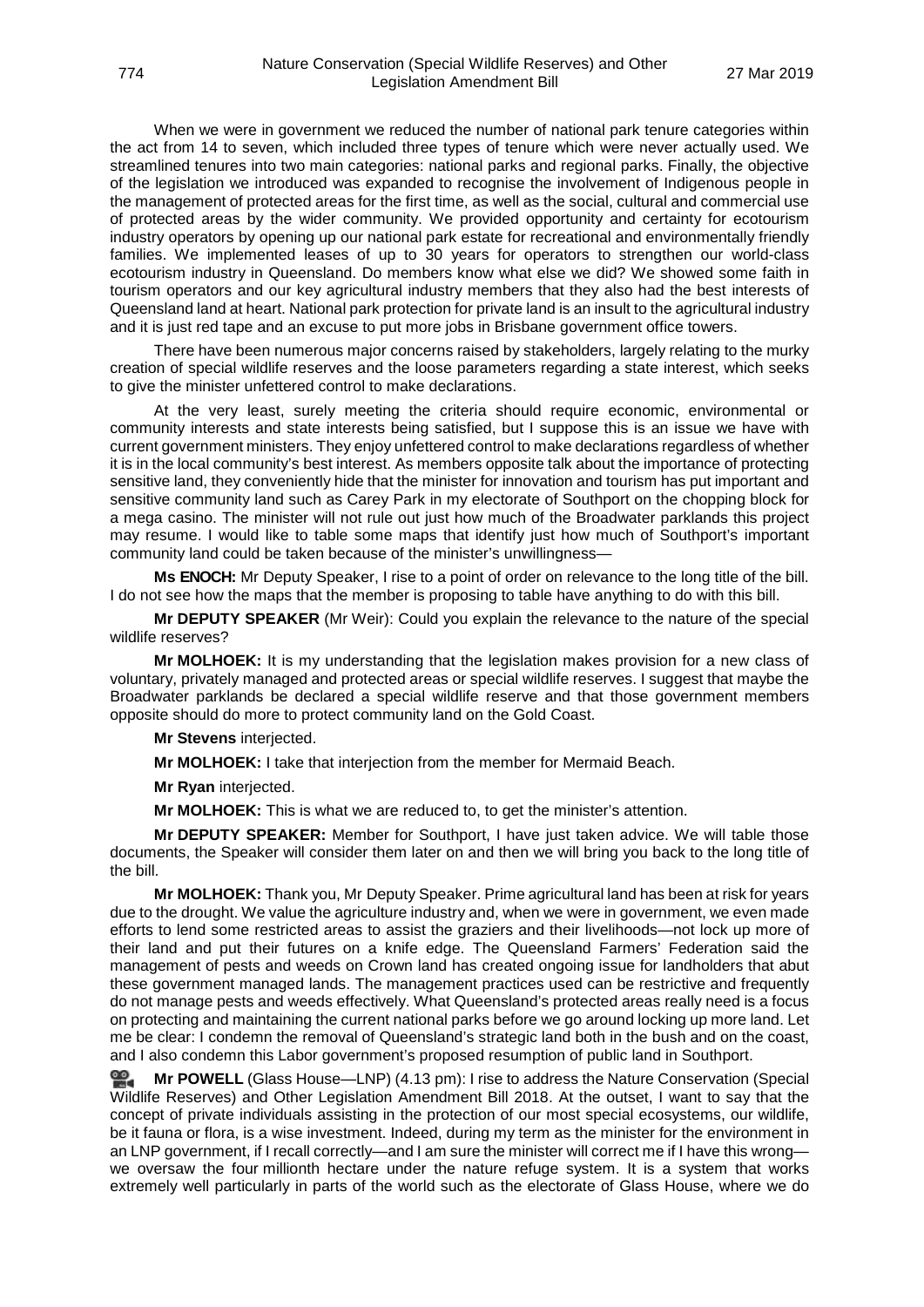have some excellent remnant ecosystems and some endangered species, such as the Richmond birdwing butterfly, that definitely need protecting. We do have private landowners invested in ensuring that part or all of their property continues to be looked after well in perpetuity. It is a system that works extremely well.

I will be honest: I think even in my time as the minister for environment we did look at whether this concept which the current government has labelled 'special wildlife reserves' could be considered, whereby blocks of land that have significant environmental value could be considered in a way that was equivalent to national parks. My concern and that of all my colleagues on this side is that, in trying to achieve this, this bill falls far short. In doing so, it creates many and more of the same issues around national parks. The contributions that I have heard from Labor members in this chamber are what concern me most when I start speaking about some of these issues. As a guide, I know the process that we undertook when looking to secure additional national parks in Queensland was exhaustive. We would go and assess the environmental value of properties and then talk to landholders who potentially—

### **A government member:** Don't put an ad in the paper!

**Mr POWELL:** We would not necessarily put an ad in the paper, but we knew the areas we would be looking for. They often bounded existing national parks. I was just talking to the member for Warrego and there were a number of properties adjacent to the Currawinya National Park that we purchased in negotiation. Indeed, the former member for Warrego brought down some of the property owners and we had a very sensible discussion around the appropriate compensation for the purchase of those properties, but that is not where the process ended. We then had to look at mining tenements, agricultural opportunities—all of these steps that must necessarily be exhausted before you get to declaring that property a national park. My fear—and it has been explained at length by many on this side—is that we will not have that same process applied in relation to these special wildlife reserves.

It has been raised by a number of submitters as well that the uncertainty regarding the declaration of a special wildlife reserve creates a very broad application, one that potentially will prevent agricultural or resource industry development. It will lock up marginal country for Greens preferences. They will do that for seats here in Brisbane but neglect what I started out at, that really we should be looking to protect the best of the best. I do not think we will get it under the current state interest or the economic and environmental assessments listed in this bill. You still need to exhaust all of those mineral and agricultural opportunities. I refer in particular to the contribution of the member for Mansfield, who basically admitted that this is about protecting certain parts of the state from mining. It is not about protecting the best of the best environmentally but protecting a patch of dirt out somewhere in Western or North Queensland from mining. That automatically raises a concern for me that this will be abused. If legislation can be abused, it should not be put in in the first place or it should be significantly amended to prevent it from being abused.

The definition is so ambiguous that the department was quite happy for it to stay that way, so that if it ended up in the court you could drive a truck through it and any opposition to such a declaration would be thrown out because of the ambiguity of the definition. That also applies to that consultation that will occur with those materially affected. Neighbouring landholders first and foremost but Queensland resource companies secondly—anyone with an agricultural interest in the property—also need to be consulted before these kinds of decisions are made. It should not be left up to the minister and her department. There needs to be a comprehensive assessment, like we currently undertake when declaring national parks. That needs to be applied in this situation as well.

The Property Council mentioned the inadequacy of how the minister is to notify parties through notification in newspapers rather than directly contacting them. That flies in the face of what I said we used to do when it came to national parks. You would sit down with the landholder and have a conversation with them. You would talk to the neighbouring landholders and have a conversation with them. You did not put an ad in the paper and hope for the best.

Other colleagues have mentioned the concerns that traditional owners have raised. I understand that some of those concerns are going to be addressed in the amendments, but not all. Others have also mentioned the permanency of this legislation. In essence it becomes a national park and that means the only way it can be changed is through revocation, as we sometimes do, in this parliament. They are few and far between. It creates issues for subsequent landholders in terms of their ability to manage these properties. Do people fully understand the obligations they are signing up to when they purchase such a property? It creates a field of landmines when it comes to that permanency and ownership change.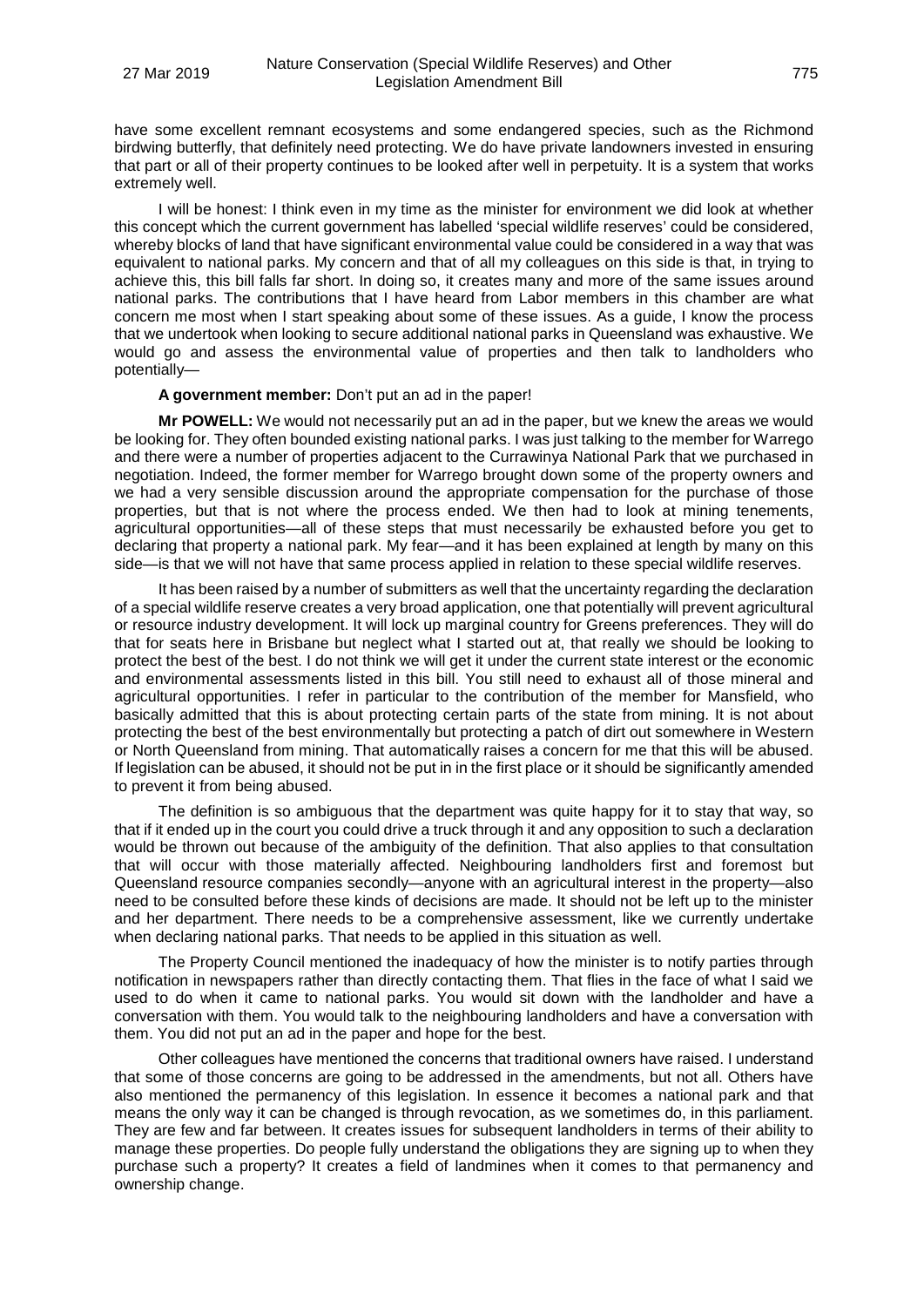It also creates some significant concerns around the management of those properties. It surprises me that two submitters, the National Parks Association of Queensland and the Wildlife Preservation Society of Queensland, have raised these concerns. There is no evidence in this bill that suggests that the management plans for these special wildlife reserves will be made public.

One of the rules around national parks is that how the site is intended to be managed must be shared with the broader community, with other departments, with councils and with surrounding landholders. There is no intention to do the same with regard to these special wildlife reserves. Neighbouring landholders should be fearful, as many on this side of the chamber have said. People already do not trust the national parks department to manage their properties properly. As we have heard, fire, weeds and pests often originate in national parks.

**Ms Enoch:** That's not true.

**Mr POWELL:** I will take the interjection that that is not true. That is entirely true. It was true in our day and it is true now that pests and weeds are not being managed in national parks.

I am happy to take the minister down one road in my electorate where there is a former state forest on one side and a national park on the other and I will not tell her which side is which. I bet the minister picks the wrong side. The one that has been managed through careful forestry over decades looks like a national park. The one that is a national park looks like my feral backyard.

Investment is not occurring in our national parks, and that is with management plans that are made public. My fear with special wildlife reserves, private landholdings and private management plans is that neighbouring landholders are going to get done over again and the whole concept of a good neighbour will go out the window.

There are so many concerns around this bill. Whilst the idea and concept might seem sound and may have worked elsewhere, this bill cannot be supported. There is one other area that needs to be addressed. The shadow minister for tourism is sitting here. There is no element in this bill that allows ecotourism to operate on these properties either. We continue to fall behind other Australian jurisdictions, especially Tasmania, and other nations such as New Zealand around the use of our protected area estates. It is bad enough that we cannot do it in our national parks responsibly, but to now lock up private land as well under special wildlife reserves with no capacity to operate ecotourism opportunities, which is what makes these special wildlife reserves in other nations so successful, is a real travesty. For that reason, I cannot support this bill.

**Mr [BERKMAN](http://www.parliament.qld.gov.au/docs/find.aspx?id=0Mba20190327_162303)** (Maiwar—Grn) (4.22 pm): I rise to speak in support of the Nature Conservation (Special Wildlife Reserves) and Other Legislation Amendment Bill 2018. It is vitally important that we expand and better manage the protected area estate in Queensland. This bill does go some way to achieving those dual outcomes.

Queensland is underperforming in terms of our national objectives for the creation and management of national parks. Commonwealth environment department figures show that less than nine per cent of Queensland is part of the national reserve system, which is, on their figures, the lowest proportion of any state or territory in Australia. Clearly we have lots to do in terms of not just improving the management of existing national parks but also expanding the national parks estate to meet those targets.

Preservation of our extraordinary biodiversity relies on Queensland doing a better job to develop a truly comprehensive, adequate and representative national parks estate. Our unique, endemic species in ecosystems are reliant on this. We need to bear in mind that this task is against the backdrop of climate change, which, as it takes hold, is going to drive landscape-scale change in ways that we cannot yet properly understand. That only increases the scale of the task that we have to deal with in ensuring preservation of our natural environment in Queensland.

I commend the government for taking steps to formally and permanently protect areas of outstanding natural value and for creating the mechanisms that we have not enjoyed previously. The bill provides stronger environmental protections than nature refuge status has previously. This is absolutely a positive step.

It is important that these protections are established in perpetuity to the greatest extent possible. I do believe that more could have been done to ensure this though. For example, the power to revoke a special wildlife reserve declaration could have been subject to further conditions that limit the revocation of a declaration. I acknowledge the amendments to the Land Act and the Land Title Act go some way towards safeguarding and continuing these protections.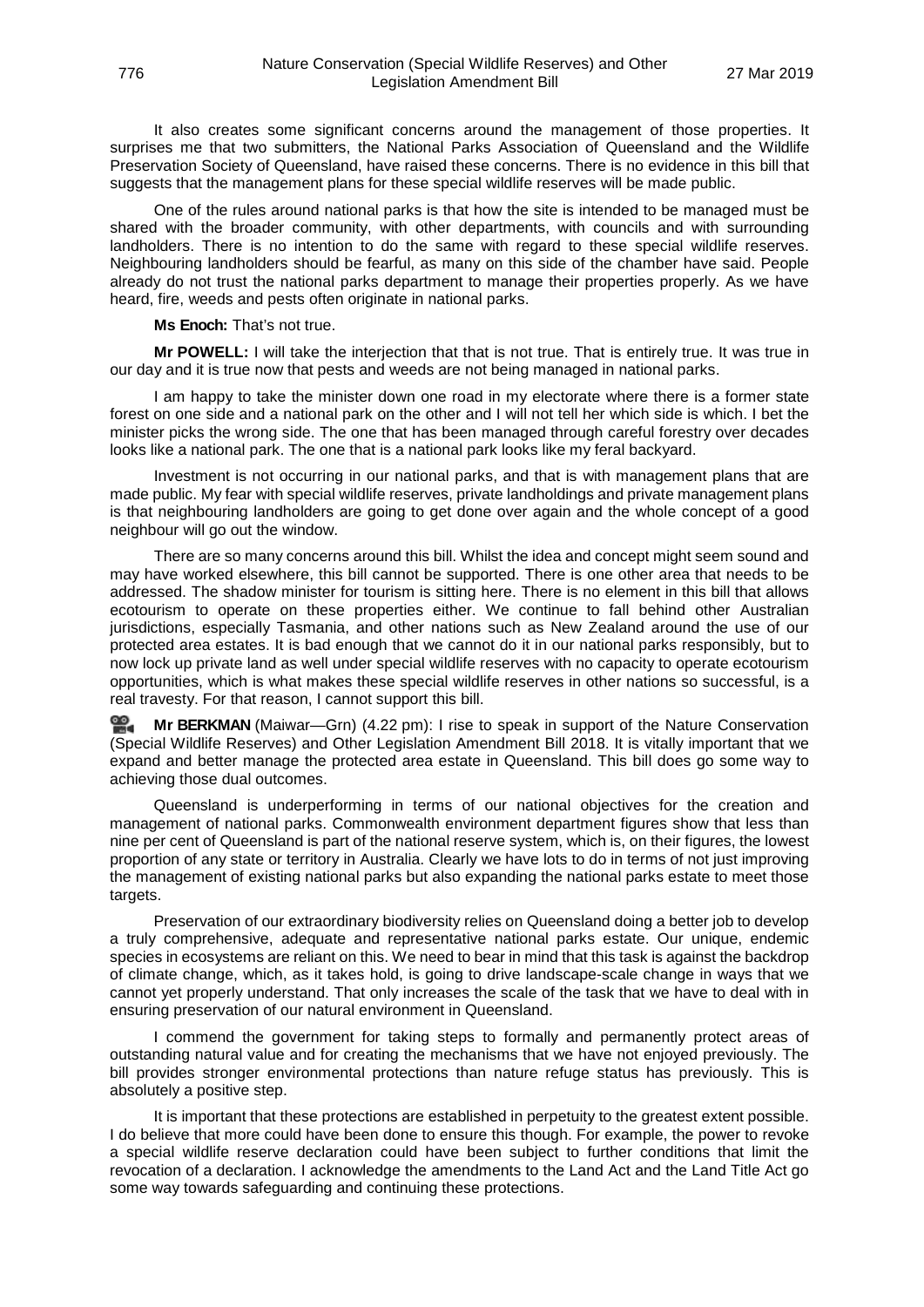It is also important to recognise that while private reserves like nature refuges and special wildlife reserves can play and will play an increasingly important role in meeting the challenge of establishing a truly comprehensive, adequate, representative national parks estate, this task absolutely requires government to play a primary role. The statistics I have just mentioned suggest that we are failing at that task.

I support the amendments to the EP Act that will allow Queensland to regulate environmentally relevant activities occurring in GBR catchments. As custodians of the reef, we have a responsibility to protect it. I will always welcome legislation that reflects this responsibility.

There are some concerns I have about the bill and some missed opportunities. Given the declaration of a special wildlife reserve is theoretically intended to be similar to a national park declaration, it follows that this new type of declaration should also require the consent of traditional owners. This should be sought through existing native title procedures—for example, by negotiating ILUAs to enable consistency with the UN Declaration on the Rights of Indigenous Peoples. It is important to note that the omission of native title holders in the definition of landholder in this bill and the Nature Conservation Act more broadly are problematic features.

I share the views of a number of submissions made on the bill that it falls short in terms of transparency and accountability. Audits of the effectiveness and compliance with management plans for special wildlife reserves, I would suggest, should be conducted at least every five years. These audits should include regular on-the-ground conservation audits by appropriately qualified officers.

The bill provides for landholders to receive public funding to assist in conservation. There are no penalties for landholders who do not adhere to commitments in relation to special wildlife reserves. At a minimum, the public should be able to access and scrutinise management programs and conservation agreements and information on how they are being honoured and maintained over time. This could be done by including the material on the public register under the Nature Conservation Act.

Conversion of nature refuges to special wildlife reserves is also something that could, and I would suggest should, be better facilitated. The ecological values of nature refuges are already established by their very status as a nature refuge. This bill does not appear to me to take advantage of that fact to the extent it could. A number of submissions point to the need for a mechanism to promote the conversion of existing nature refuges to special wildlife reserves, extinguishing existing incompatible use and providing for rehabilitation.

New reserves are an improvement on nature refuge status because they exclude logging, mining and grazing activities. A number of submissions on the bill proposed further exclusions that would be more consistent with protection and conservation values, such as excluding all grazing not just commercial grazing, petroleum and pipeline leases which are notorious for their tendency to fragment habitat and introduce weeds into national parks and areas of ecological value and also the exclusion of private tourism activities on these reserves.

The bill's explanatory notes point to private protected areas forming an increasingly important part of the system in the future and also endorse public and private investment in this. The preference for private management of our precious natural environment over publicly owned management is part of a worrying trend that we are seeing. There is good reason to endorse the objective of the bill to give these new reserves equivalent conservation merit and protection to that of a national park, but the state cannot abrogate its own responsibilities to expand and manage national parks in accordance with the cardinal rule—that being the conservation of nature.

Reliance on private contributions to the national parks estate does reflect a tendency of this government to permit and even encourage private ecotourism activities in protected areas. For example, there were recent offers of long-term, exclusive leases of publicly owned national park land to private ecotourism operators in Hinchinbrook, Cooloola and Whitsunday. This was considered by many to be a method of privatisation by stealth, and I find it hard to disagree with that. Indeed, it appears to be quite contrary to the cardinal principle of national parks management. Responsible ecotourism can be a positive, but it should only be allowed outside, even adjacent to, high-level protected areas. This should include special wildlife reserves as well as national parks.

Briefly, in terms of funding, it is incredibly important that this initiative is adequately funded. Our national parks estate falls well below the federal target of 17 per cent, or our equivalent contribution to that. Given that they represent such a small area to avoid in terms of tourism, it clearly indicates that more needs to be done to expand and protect it. It is vital that the public costs for administration and financial incentives for special wildlife reserves receive special Treasury allocation over and above existing allocations for national parks management. Quite simply, these initiatives cannot be at the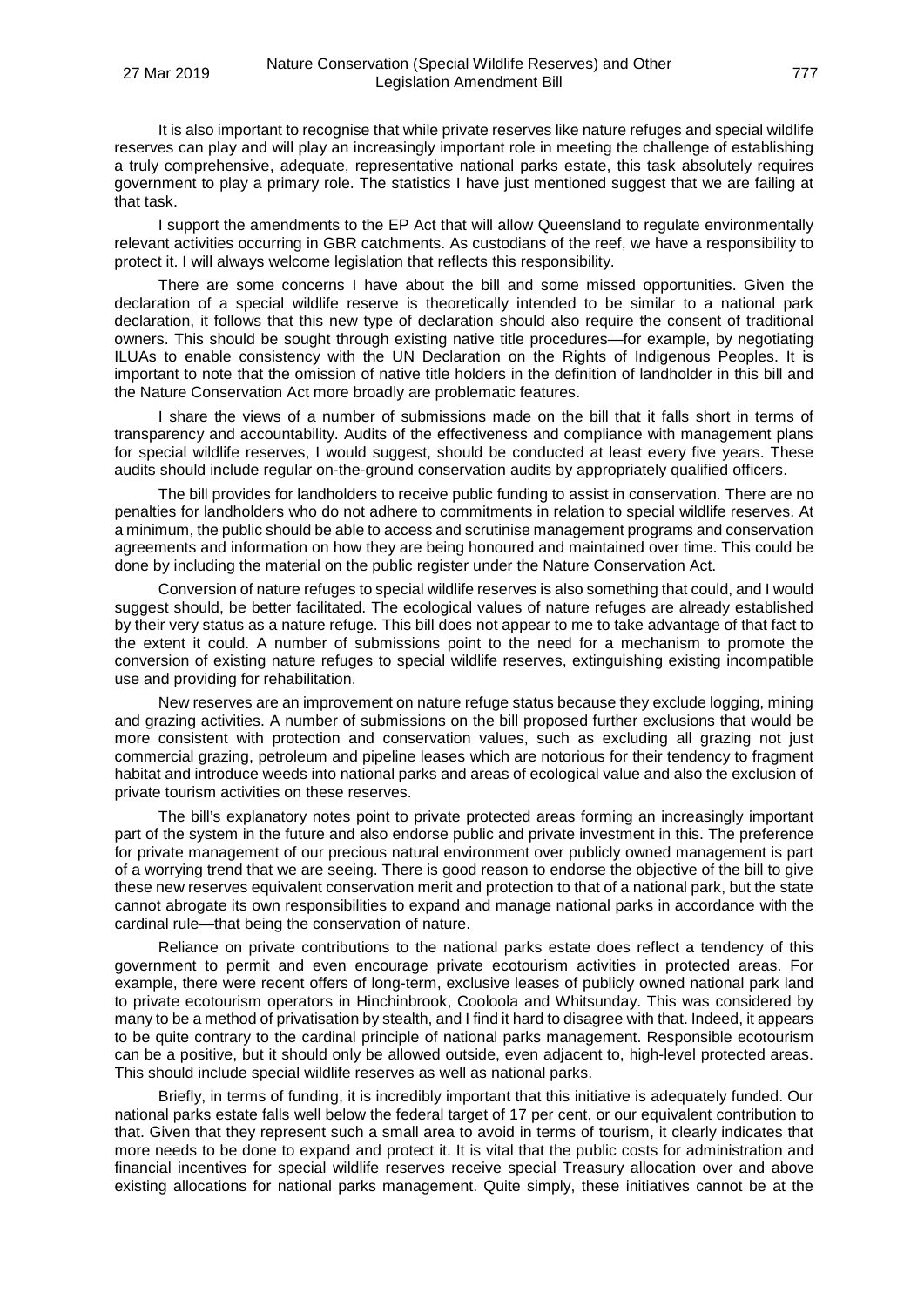expense of national park management and expansion efforts already underway which are grossly underfunded. That said, I do support and endorse the bill. I commend the government for bringing it before the parliament and encourage further efforts as I have described.

**Mr [BOYCE](http://www.parliament.qld.gov.au/docs/find.aspx?id=0Mba20190327_163125)** (Callide—LNP) (4.31 pm): I rise to make a contribution on the Nature Conservation (Special Wildlife Reserves) and Other Legislation Amendment Bill 2018. I oppose this bill. It is just another Labor attempt to further vilify farmers and graziers throughout rural Queensland as environmental vandals. It is just the same as the native vegetation legislation that was passed purely to prop up the Treasurer's seat against the militant Greens. This bill is a ruthless and unjustified attack on property and the rights of Queensland farmers and graziers. The fact is that neighbouring graziers may not even be consulted in regard to a nature conservation proposal. It is outrageous. This is another blow to rural business who quite obviously will be affected.

The Queensland Farmers' Federation has raised concerns regarding restrictions arising from a special wildlife reserve. The management of SWRs will have a flow-on effect to the management of adjacent productive agricultural land. It is therefore essential that restrictive management practices imposed on SWRs do not negatively impact on productive grazing and agricultural land and the overall management of those grazing and farming systems.

How can the management of feral pests and noxious weeds be guaranteed under this bill? The government and its departments cannot control and manage the problem it already has now on Crown lands and national parks, and of course the majority of the voting public are not aware of how big this problem is, as they rarely see it. There is also no drought or starving stock on a sewered suburban block. In this bill it is clear that Labor has purposely left 'materially affected' to be as ambiguous as possible to take away any right of dispute in the courts, further alienating rural Queensland.

The National Parks Association of Queensland and the Wildlife Preservation Society of Queensland have raised grave concerns with respect to the opportunity for rorting this legislation. The National Parks Association of Queensland said that the bill currently includes no provision for management programs as special wildlife reserves to be reviewed or accessed by the public. Public scrutiny is necessary to ensure the areas meet their obligations under the legislation. This brings into question the transparency and accountability that may be minimised and/or removed by the Greens-pandering Labor government.

For the Minister for Agriculture to stand in this House and pontificate about how the Labor government is being a friend of the farmer and the grazier is an absurdity and a mistruth. This is another bill that panders to the environmental left so the Labor Party can stay in power. I most definitely do not support this bill.

<u>ഇ</u> **Mr [SORENSEN](http://www.parliament.qld.gov.au/docs/find.aspx?id=0Mba20190327_163500)** (Hervey Bay—LNP) (4.34 pm): I rise to make a contribution to the Nature Conservation (Special Wildlife Reserves) and Other Legislation Amendment Bill. I wonder why we are here debating this legislation today. Why do we need this legislation when we look at all of the other vegetation legislation that we have such as tree-clearing laws and all the rest? It goes on and on. How do you expect farmers to understand all of this if you are only going to advertise the changes in a Brisbane newspaper? How the hell are they going to operate? Farmers will not know what they are doing half the time with all of this legislation going through.

When we look at the hospital system, we would be better introducing legislation to make sure that we look after people's health in this state rather than having all of this vegetation legislation. At the end of the day, it is ridiculous. The Queensland Farmers' Federation is concerned that the management of SWRs will have a flow-on effect to the management of adjacent productive agricultural land. We have seen in the past what that means—feral animals and weeds such as groundsel bush, which when it flowers just blows in the wind, and Crofton weed. At the end of the day, why do we need this legislation? We have the vegetation laws. Farmers are not allowed to clear their land. What is the point of this law? It is ridiculous.

The government talks about conservation but have a look at Fraser Island. When I was in local government they used to tell me that you only need a fire once every 15 years. They tried it over on Fraser. I flew over the area after that fire and all we saw was beautiful white sand and black sticks everything was burnt and I mean everything. There was nothing left. If they think that is conservation, I think we should go back to the Indigenous people and see how conservation really works. They would have mosaic burns so they did not wipe the whole area out.

There used to be a great number of echidnas on Woody Island when they had goats on Fraser Island to keep the grass down. Then somebody thought it was a great idea to take all the goats off the island. What happened then? The grass grew and they had a big fire and it cooked nearly every echidna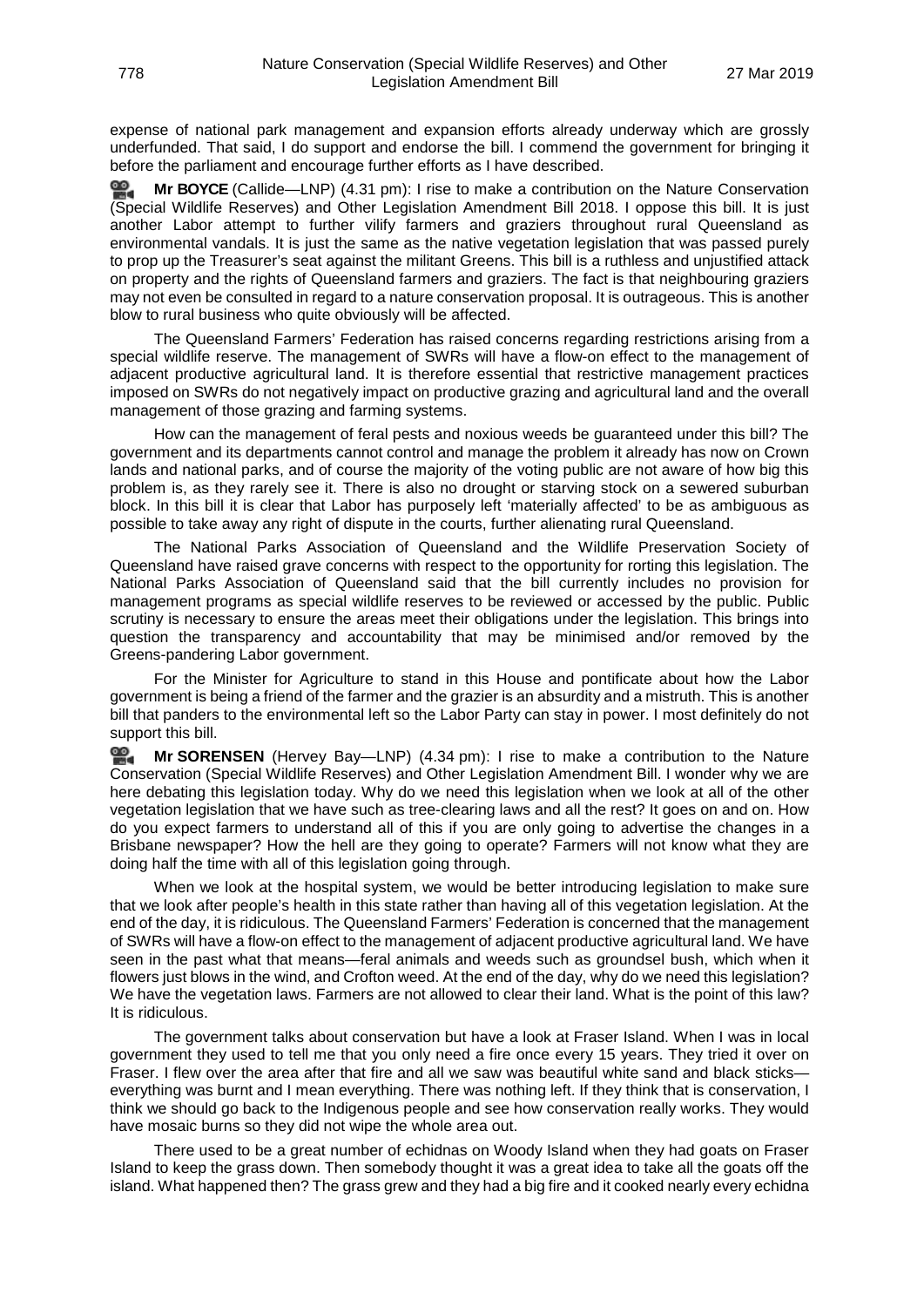on the island. Some of this is scorched earth policy—it really is. They are happy to scorch the earth and burn everything down to the sand—every little bird nest and every little creature in the area; just wipe them out. It is devastating to see—it really is. It is so stupid.

## **A government member** interjected.

**Mr SORENSEN:** You can laugh about it but go and smell the dead animals after some of those big fires. You can smell a big old dead carpet snake for a couple of miles. That is the sort of thing that the government wants. It wants to store all of this vegetation up, make sure there is a big fuel load on the ground, and then let her go and see what happens. It is crazy. I have seen it before and I suppose I will see it again. We saw it in the big bushfires recently. Then they call it climate change. If they burnt and managed the place, it would not happen. It is all about management.

The other issue that concerns me is the potential to misuse strategic wildlife reserves to lock up country. What are the boundaries going to be? Can they be changed under regulations after this bill is passed? In terms of the 100-metre buffer, if you have a boundary that is 100 kilometres long then 100 hectares would be locked up as well. What is stopping the government from changing that under regulations with the power that we are giving the minister?

Honestly, where are we going? Farmers need to be able to farm their land. People in inner-city areas do eat food. It is ridiculous to keep kicking farmers in the guts all the time. We wonder why they are discontent with government. I can tell you why.

## **A government member** interjected.

**Mr SORENSEN:** I have been a farmer, mate. I have seen deregulation and different things. Does it work? No. It just pushes everybody out of the industry.

**Mr Stevens:** Like the dairy industry.

**Mr SORENSEN:** Like the dairy industry. The next one will be the cane industry. This government is going all out to knock out the sugar industry up and down this coast. We have seen sugar mills close. We have seen the Nambour sugar mill close a number of years ago. We have seen a couple of sugar mills—

**Mr DEPUTY SPEAKER** (Mr Weir): Order! Member for Hervey Bay, I will bring you back to the long title of the bill.

# **A government member:** It's fascinating!

**Mr SORENSEN:** It is. I bet there will be more sugar mills close over the coming years. The Law Society says that this is bad legislation. Look at the land that will be taken away from mining and agriculture. What is stopping somebody buying a block of land, saying it is a beautiful spot and then someone wants to mine the area? How many years is that going to take to go through the courts? I agree with the shadow minister this morning about the power that the minister has at this point in time. We do live in a society. We do not live in a communist country yet, and this legislation is very socialist. It takes land away, more or less, and there is no compensation for it.

# **Mr Whiting:** Do we still trade with China?

**Mr SORENSEN:** Yes, you do. If you have been to China you will see that it is not a very communist country.

**Mr Power** interjected.

**Mr Bennett** interjected.

**Mr DEPUTY SPEAKER:** Order! That is enough cross-chamber chatter. The member for Hervey Bay has the call.

**Mr SORENSEN:** I do not see any need for this legislation. What is the need for this extra legislation and extra paperwork? We cannot even clear the land if it has the wrong colours on it and yet we are going to change the law. Why? We are making extra work. What for? Who is going to look after this land? If the farmer cannot look after it in times of drought, is the government going to fine him for it according to the agreement?

**Mr Molhoek** interjected.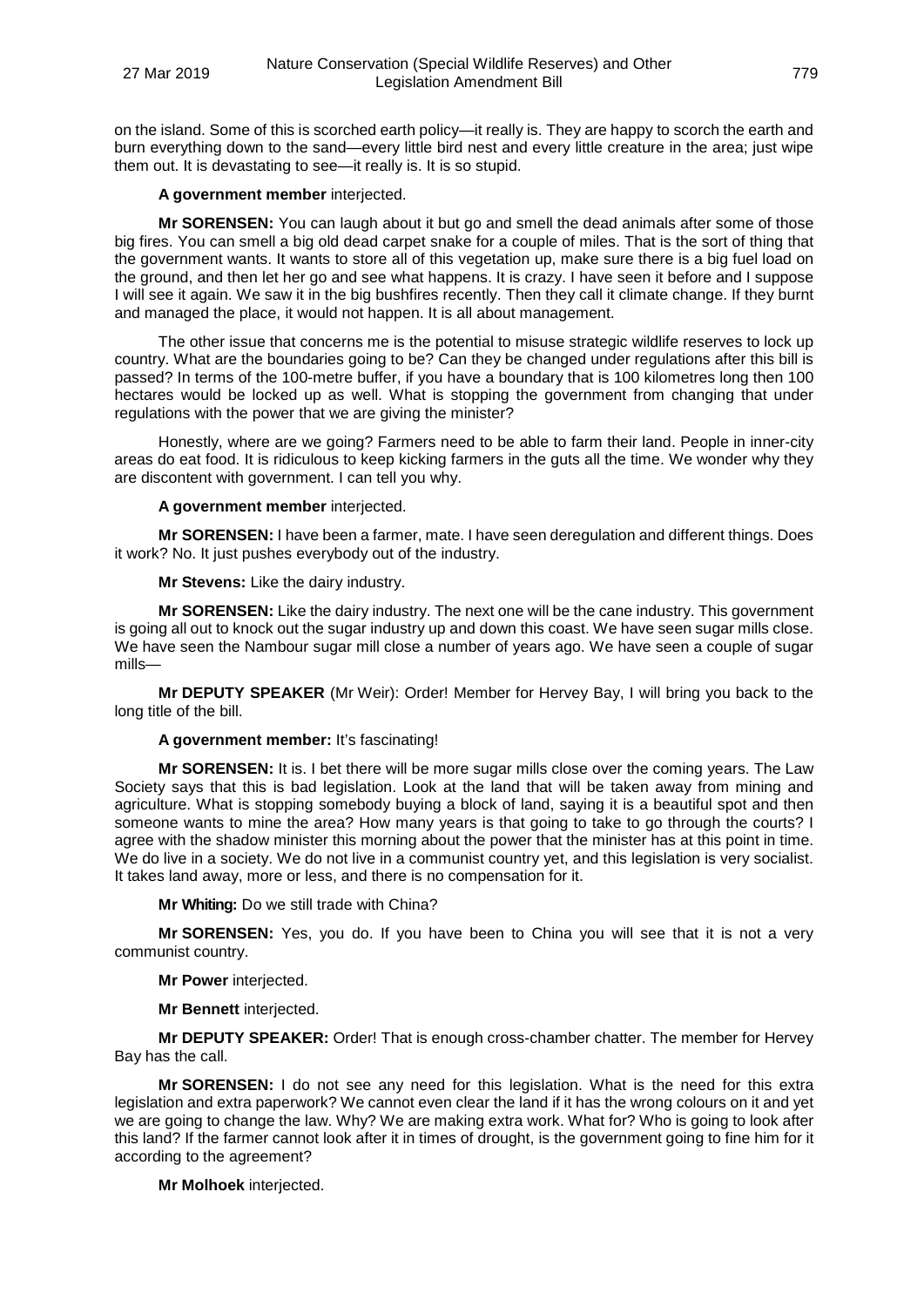**Mr SORENSEN:** They will set a budget which some poor person will have to abide by. It is ridiculous to put all this pressure on people just because they own a block of land. It is over the top. I cannot support this legislation which, as the Law Society says, is bad legislation. I fully support our side of politics rejecting this ridiculous legislation.

**Mr DEPUTY SPEAKER:** Order! Member for Hervey Bay, before you wrap up I will get you to withdraw a couple of words—'guts' and 'stupid'. If you could withdraw those before you conclude, that would be good.

### **Mr SORENSEN:** I withdraw.

≌. **Mr [JANETZKI](http://www.parliament.qld.gov.au/docs/find.aspx?id=0Mba20190327_164346)** (Toowoomba South—LNP) (4.44 pm): It is always a pleasure to follow the heartfelt, passionate contributions from the member for Hervey Bay. I acknowledge his contribution and his lifelong experience. I too rise to make a short contribution to the Nature Conservation (Special Wildlife Reserves) and Other Legislation Amendment Bill 2018. My contribution relates primarily to my suspicion of any government intervention or interaction with freehold land in Queensland. Freehold land is as it says it is. For 160 years in Queensland it has been free from hold. That is what freehold land is. I am more than ever convinced that this particular Labor government—the Palaszczuk Labor government—is more obsessed with intervention into private property in Queensland than any other government in Queensland's history.

### **Mr Bailey:** It's a conspiracy!

**Mr JANETZKI:** We need only go back to the history, and I will take the interjection from the member for Miller. There is nothing conspiratorial about what happened in 2016. If you recall, in its first attempt to pass vegetation management legislation, or re-work the vegetation management legislation, in this House in 2016 the Labor government blatantly sought to criminalise landholders. There were mistake-of-fact provisions. There were reverse onus of proof provisions.

This government has proven itself incapable of leaving freehold property alone. Last year with the final passing of the vegetation management legislation—and I recall that the bill in 2016 was the one bill that was defeated during that term of parliament—what we saw was still an attack on private property rights in Queensland. Regardless of the merits or otherwise of this particular bill, this government has proven itself to be incapable of keeping its hands away from private property in Queensland.

I turn to the Property Council's submission which raises a couple of first concerns—and I will return to landholder interests shortly—with the government process by which these special wildlife reserves will be identified. If you turn to section 43A(8), the Property Council talked about the very broad trigger provisions that the minister may have in determining whether a special wildlife reserve will be enacted. Those broad parameters are economic, environmental or community interest of the state. This government is incapable of keeping its hands off private property and with those three broad categories—economic, environmental or community interest—we can rest assured that any private property in Queensland will be in the gun under this act.

It is worth also reflecting on the Labor government's first attempt to do vegetation management back in the Beattie era under the Vegetation Management Act 1999. One of the key aspects arising out of that act which was canvassed then but did not get much publicity last term in 2016 when they sought to criminalise farmers through mistake of fact and reverse onus of proof and last term when they finally passed their vegetation management agenda was the loss of value in private property. Those opposite will say that there is no loss of value to private property under this act. I think that is up for serious debate. However, what I do think is irrefutable is that there will be an impact on the value of adjoining properties.

The value of adjoining properties, as has been so eloquently canvassed already by so many on this side of the House, will be determined by a range of factors. I think the member for Gregory referred to it as national parks being the Noah's ark equivalent of pests, feral dogs and feral pigs. If I recall correctly, the member for Gregory said that weeds and natural pests such as grasses, weeds and the like are the feed bank. It is going to be very challenging for adjoining landholders to maintain the value of their property once this act is brought into force.

I will return to the Vegetation Management Act 1999, because it was clear from a range of jurisprudential thinkers at the time what would happen. I recall that constitutional law lecturer from the University of Queensland, Suri Ratnapala, delved deeply into this because it was an attack on the value of people's private property. Again, the Labor government cannot help themselves. They go back into this territory. They will not stay away from private property in Queensland.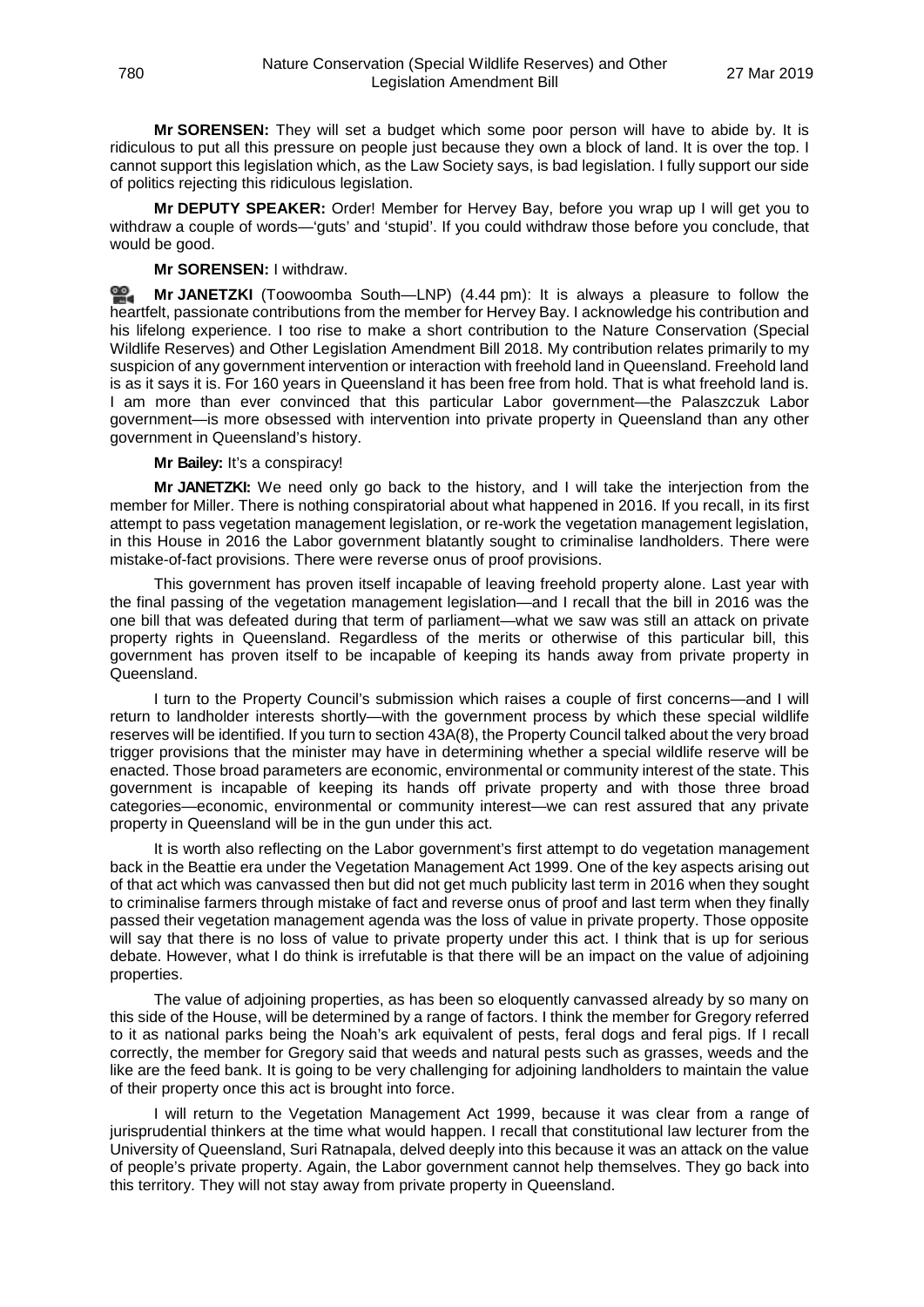I will return to the Property Council's submission. We have established that the government has a very broad set of categories, whether it be environmental, economic or community interests. What makes this worse is that there is actually no criteria involved with these processes. We have these broad categories, but there is no defined criteria as to what will be caught under these categories. There is great uncertainty around personal property rights for those people who have been identified within a special wildlife reserve. More disturbingly, for those adjoining landholders who do not wish to sign up to the special wildlife reserve or are outside of it, their private property rights will also be negatively impacted in some respects. As I said, this is due to the bank of plant based weeds and the Noah's ark of pests—the dogs and the pigs—that will destroy the value of adjoining properties.

We heard the member for Burnett talk this afternoon about the bushfire crisis that we experienced across the summer. That crisis was in large part due to unmanaged national parks where the fuel loads increased and the fires were severely worsened because of the lack of management. Now we will have this challenge on adjoining properties because of this act.

Let me turn for a moment to the seriousness of what this means. This act essentially means that, if private property falls within a special wildlife reserve and the landholder signs up to it, it will have a caveat put on it for perpetuity. I do not know whether anybody has had any dealings with freehold property and removing a caveat, but essentially it is nearly impossible. It will require nearly an act of parliament to overturn the special wildlife reserves when they are enacted. As I have already stated, the criteria and the categories by which a property might be caught are extraordinarily broad and are extraordinarily within the discretion of the minister of the day.

The member for Glass House referred to the obvious attack on mining interests in this bill. This is locking up certain land for agriculture, but we can never deny that this act is targeted at limiting mining interests in remote areas of Queensland. It is locking up the value of our nation. It is clear from our battles on vegetation management and our battle today on this bill that this is a government that has no regard for agriculture, no regard for mining and no understanding of what has made our state great. Our primary production of resources, of agriculture—

**Mr Watts:** It's on the coat of arms.

**Mr JANETZKI:** I will take that interjection from the member for Toowoomba North. It is on our coat of arms. More than that, it runs through our blood and this government should hang their heads in shame for their lack of support for it.

**Mr STEVENS** (Mermaid Beach—LNP) (4.53 pm): I rise to make a short 10-minute contribution. I am very tempted to change the long title of the bill to the 'Lock Up Viable Land Nature Conservation Bill' because that is exactly what this bill is intended to do and that is exactly what the outcome will be in years to come.

We all support the maintenance and preservation of worthwhile, valuable green open space right across Queensland. This side of the House in particular has been very proactive in making that come to fruition. I am very proud of the fact that in my time on the Albert Shire Council we introduced a green levy to the south-east corner and we bought thousands of hectares with that green levy that all the ratepayers chipped in for. That was a very worthwhile exercise in preserving viable land. This particular legislation is all about adding to the percentages—the green land-grab targets locked up in numbers of hectares and percentages of Queensland—to satisfy the looney lefties with how much of Queensland they have actually locked up.

I refer back to one of the great pleasures I had in my council life of attending citizenship ceremonies and welcoming about 6,000 new Australian citizens. I want to draw an analogy here between this bill and the citizenship of Australia. We said in those citizenship ceremonies that there are many rights and privileges of becoming an Australian citizen and with this bill there are rights and privileges to that land, but associated with citizenship are obligations and responsibilities and in this bill there is no mention of obligations and responsibilities. In other words, when this land is locked up and forgotten about then, yes, it will be a good statistic to put in the *Courier-Mail* in terms of green credentials, but there is no mention of how we are going to manage the feral pests, cats, foxes, pigs and dogs that are going to be utilising these special wildlife reserves and creating havoc for other people.

This will not occur only in western areas and grazing areas. I can just see this legislation being applied across Springbrook and some of the grazing land there where Dr Aila Keto, leader of the green bandwagon, if you like, has resided for many years. It will be used to lock up particular blocks of land in perpetuity. As our shadow minister pointed out to the House, trying to remove that locked up viable land syndrome will be very, very difficult and will have to be done through the House in the future.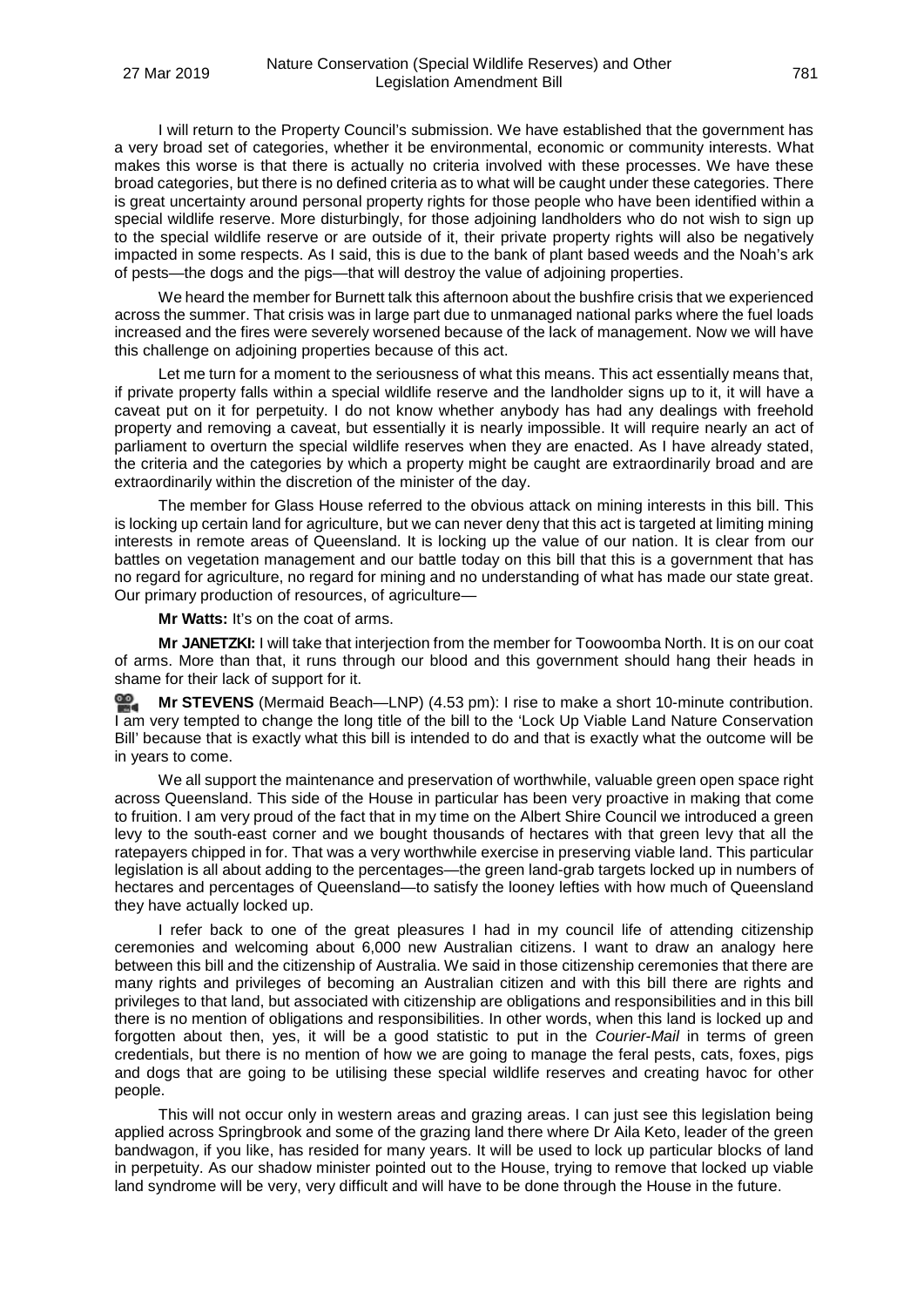Bill Potts is a great solicitor from the Gold Coast and president of the Law Society. When he says it is bad law, then it is bad law. I notice the member for Toohey agreeing and smiling over there. As a lawyer extraordinaire, he agrees with the president of the Law Society that this is bad law. If the member for Toohey was not worried about other matters in Toohey, then he might be a bit more keen to espouse the problem he has with this being good law or bad law. We would like to get an opinion but I am sure that will not be forthcoming at the current time.

The fact is that this is just a green levy grab. On the Gold Coast, we were able to put away green areas. We purchased them. One example is Green Heart at Merrimac, right in the middle of the Gold Coast.

**Mr McDonald:** Great decision.

**Mr STEVENS:** That was absolutely a great decision. It is a wonderful part, and in the years to come as the Gold Coast grows to over a million people then there will be this big green space but it is not a special wildlife reserve. There will at least be obligations on that community to look after that reserve and preserve it, and there will not be dogs, cats and feral pigs running around—

**Mr McDonald:** Or feral people.

**Mr STEVENS:** I take the interjection from the member for Lockyer. That is the proper way to approach the preservation of valuable, good green space right across Queensland—not this very blatant land grab to build up the numbers to satisfy the green elements out there that look at the numbers and the statistics of hectares across Queensland. That is why, unfortunately, this particular piece of legislation will threaten the farmers who live next to these blocks of land. It will put another onus on them when managing their own farms, with the extra problems from these special wildlife reserves. It can be guaranteed that the build-up of timber and other flammable material on these special wildlife reserves will put at risk these property owners in times of bushfires et cetera and will put another financial burden on the people who abut these special wildlife reserves.

The legislation is flawed. The Law Society has quite clearly enunciated that it is a bad law and yet we are pushing forward. It will most likely pass on the numbers in the House this evening. Unfortunately, it will be another demonstration of how beholden this Palaszczuk Labor government is to the green push, the loony left in the party associated with some other members of the party—

**Mr DEPUTY SPEAKER** (Mr Weir): Member for Mermaid Beach, it now being time for the private member's motion I ask that you move the debate be adjourned.

Debate, on motion of Mr Stevens, adjourned.

## **MOTION**

## **Child Sex Offender Register**

≌. **Mr [WATTS](http://www.parliament.qld.gov.au/docs/find.aspx?id=0Mba20190327_170041)** (Toowoomba North—LNP) (5.00 pm): I move—

That this House calls on the Palaszczuk government to implement the LNP's plan for a public child sex offender register.

I want to start today by quoting the Premier. She said—

This issue has been canvassed at length over many, many years. It has been genuinely the view of most people that a register at this point in time is not needed. However, having said that, of course we are a government that listens and we are more than happy to speak to people about any views that they particularly have.

That was said in September 2017. Let's find out if this government will listen. Let's find out if this government will listen, because the public are very clear on their view of what should happen with regard to a public sex offender register.

I want to outline a little bit about the LNP's proposal so people can understand. The LNP has been leading this charge because we truly care about the safety of our most vulnerable in our community: our children. We believe that parents and communities deserve the ability to protect their family members and their children. Knowledge and information is always going to be power when it comes to who people's neighbours are, where they live and who has access to their children. The LNP will always favour community safety over child sex offenders. We need this register in order to deal with these people and to ensure that families have the opportunity to protect their loved ones.

Let's have a look at what it is we are proposing. The LNP's plan would provide parents with access to three tiers of information on sex offenders. The first one is a missing offenders register. Under the honour system that exists at the moment, if someone fails to register, nothing particularly happens.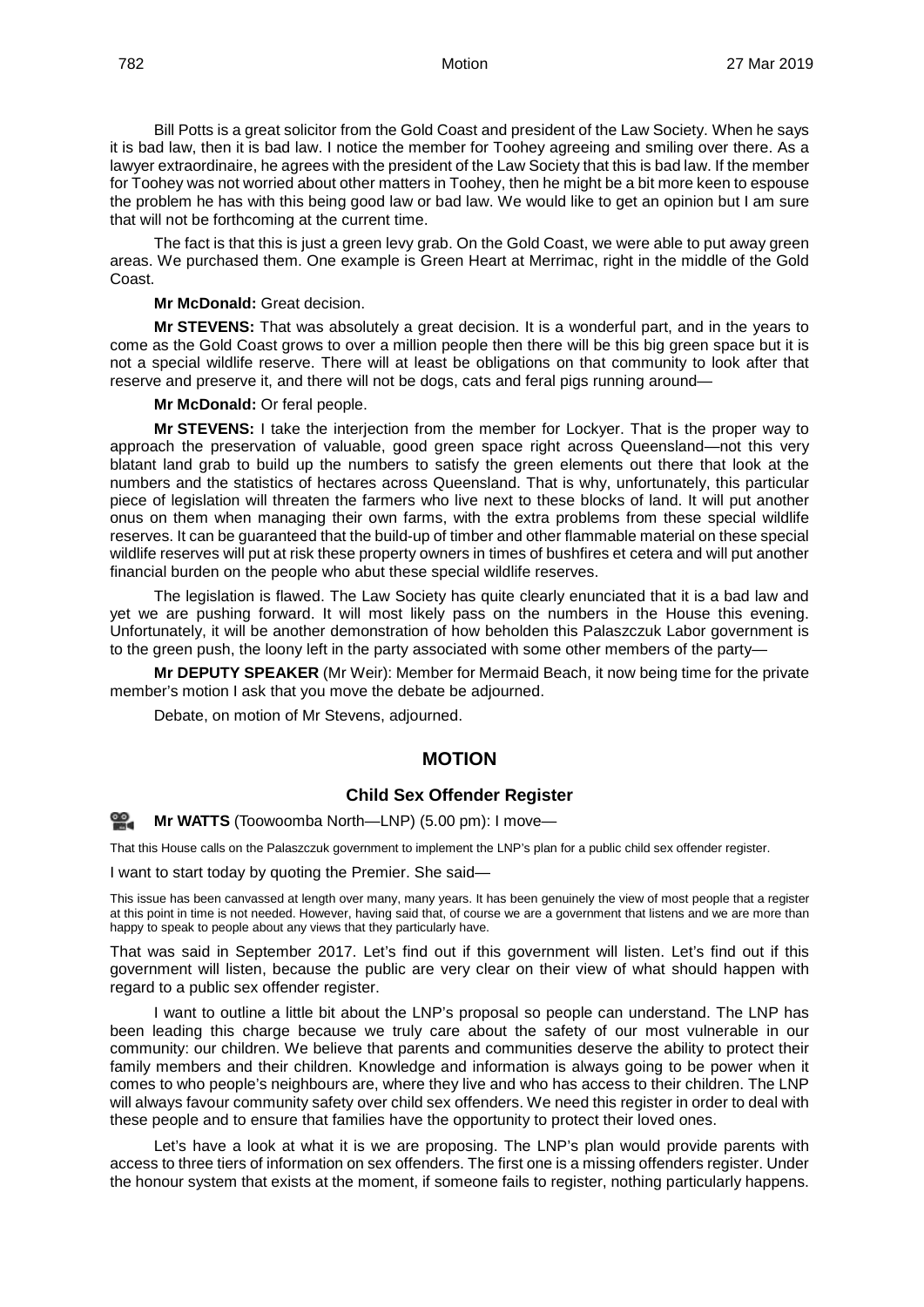Having a missing offenders register would mean that their photos would be displayed and the community would be able to look at the missing offenders register to be alert and be observant in their community if they see this person.

The local offender search is the second tranche, where someone can input their suburb after being correctly registered and then uncover photographs of child sex offenders who live in their suburb or adjacent suburbs. I believe the community should have the right to view the photographs of child sex offenders living in their community so they can identify them. If they are in someone's street or if they are a neighbour, those people should at least know the offender's history so they can protect their family.

The third tranche is a community protection disclosure scheme. Parents or guardians will be able to apply to the police to enquire if a person who has regular, unsupervised contact with their child is a reportable sex offender. Anyone who uses false information to request a disclosure or misuses the information provided by police could face seven years imprisonment.

This is a very important part of the legislation. We are not looking to start vigilantism in our community. We have very strong legislation that empowers the community and empowers families to understand who their neighbours are. However, there are also very strong protections to make sure that the police apply the rule of law clearly in Queensland. People can use this to protect their families, they can use this to take precautions, but they cannot use it to take the law into their own hands. That will always be unacceptable to the LNP. We need to make sure that people have the information.

We know that this legislation is working well in Western Australia. We know that it is working in England and Wales. My question to the Premier and to those in the government is: if the release of Robert John Fardon is not a wake-up call and a red flag that we need to change the way we manage this kind of offender in our community, then what is? We were told that he would be GPS tracked, but we know he is not. We were told that we would be able to know where he is, but we do not. Stephen Cohen, a survivor of Robert John Fardon, condemned Labor for their actions by saying—

Labor have shown their contempt for the ordinary people in the street. Their solution was to gag Sharon-

## *(Time expired)*

≌. **[Hon. MT](http://www.parliament.qld.gov.au/docs/find.aspx?id=0Mba20190327_170549) RYAN** (Morayfield—ALP) (Minister for Police and Minister for Corrective Services) (5.05 pm): The Palaszczuk government's first priority when it comes to child sex offences is the victim. The plight of the victim guides all our thinking, all our policy formulation and all our legislating. The victim's situation provides the context, the perspective, the analytical framework when it comes to formulating laws around child sex offenders. Queensland has a child sex offender register. The expert advice, the evidence, states that a child sex offender register monitored by police or other authorities is by far the superior model. This is what currently operates in Queensland.

In 2014 Protect All Children Today stated—

It is our firm view that that the release of information via a website will not adequately protect vulnerable children.

Vigilantism may result in offenders ... going underground to protect their privacy and physical safety, posing a greater risk to the community and vulnerable children.

As this statement highlights so clearly, we must always think from the victim's perspective. We must always guard against unintended consequences. In short, the moral is that when it comes to matters around child sex offences, thought bubble policy lets down those who matter most. Ill-conceived policy based on the shaky foundations of political populism does not work.

In 2014 parliament's Legal Affairs and Community Safety Committee came to precisely that view and the LNP voted accordingly. The committee said further research was needed to produce an evidence based policy. In fact, the committee and the then LNP police minister said that the preferred approach to this matter was to first wait for a review of the Western Australian register model before progressing any public register proposal in Queensland. What is interesting is that the member for Toowoomba North, the mover of this motion, was a member of that committee in 2014. He supported its recommendation not to introduce a public offender register and to wait until a review of the WA register was completed.

What has changed since 2014? I am informed that there has not yet been a review of the WA register. However, the Australian Institute of Criminology has conducted a review of registers generally and made comments about the WA model. That review says that public registers do not reduce recidivism and have little effect on levels of fear in the community. The report also says that registers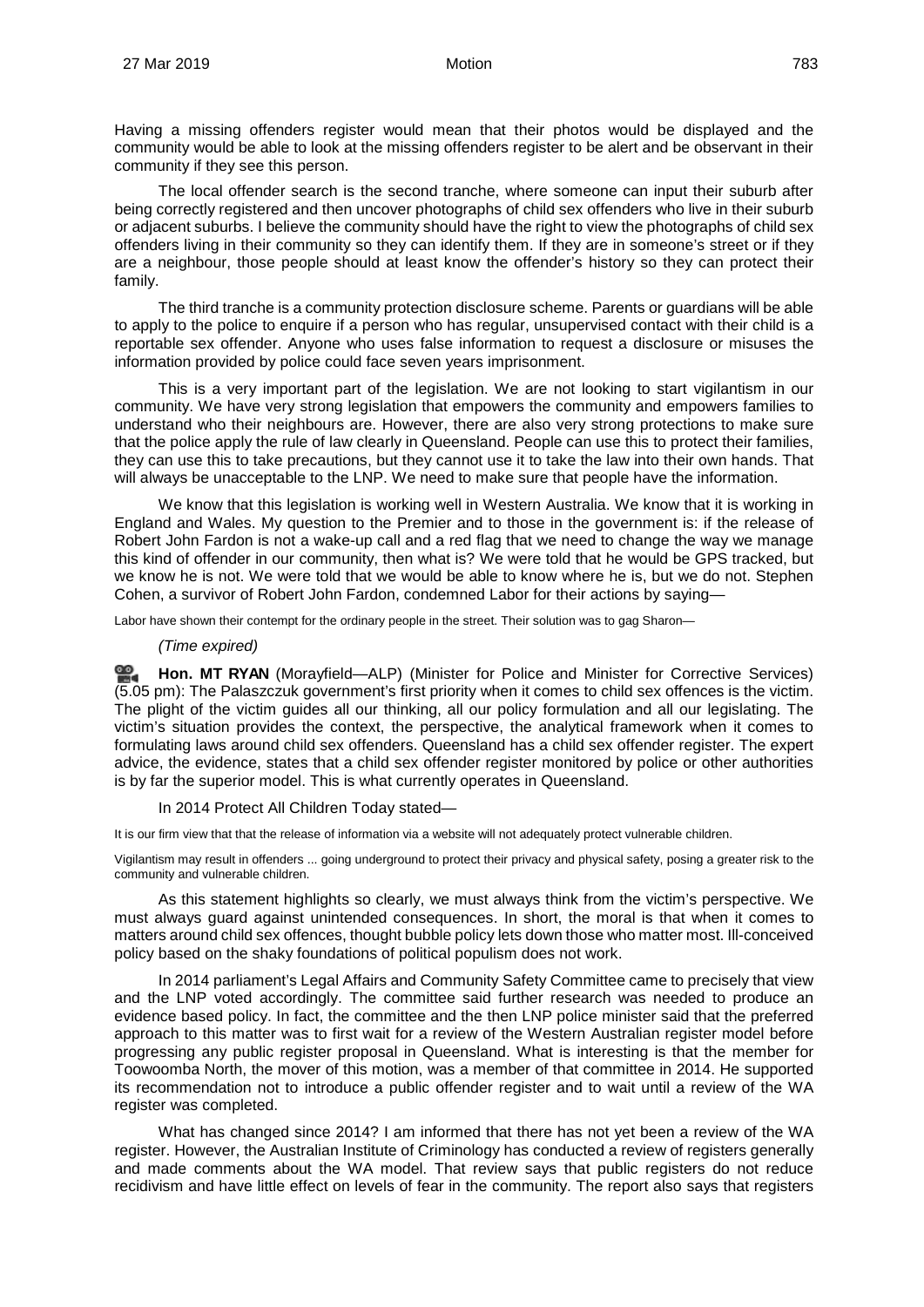like the Queensland model are effective in reducing reoffending. There is evidence a public register not only does not achieve the objectives it aims for but, worse, produces unintended consequences including driving offenders underground and having the massive potential to identify and retraumatise victims.

I am advised that the majority of child sex offending is perpetrated by someone known to the child. In these cases, a public register would contribute to a perverse outcome. To identify the offender publicly would identify the victim publicly. Such an approach does not put victims first, and that is where we always must return to: the victims. Victims will always guide this government in our lawmaking. That is why we took the strongest child protection laws in the nation and made them stronger.

## **Opposition members** interjected.

**Mr SPEAKER:** Members to my left, I sat here and listened to the contribution of the member for Toowoomba North. There were strong points made and some were provocative, but there was not the same level of interjection. I ask you to extend the same courtesy to the member currently on his feet.

**Mr RYAN:** In September last year we changed the law to ensure that certain child sex offenders will continue to be monitored by police even after their supervision orders had expired. We backed our tough laws with a \$25 million funding boost for police surveillance and enforcement. Our laws will also make it easier for police to obtain offender prohibition orders. Under these orders an offender can be forced to wear a GPS tracker and ordered to reside at a particular address.

We understand community expectations, but most of all we always think about the victims, and I cannot emphasise that enough. Our focus as a government will always be on the victims—saving them, protecting them and delivering justice for them. Certainly we will hold to account those people who want to commit the most heinous crimes against some of the most vulnerable people in our community. It is our government's commitment to those victims that we will always put them first.

**Mr [BENNETT](http://www.parliament.qld.gov.au/docs/find.aspx?id=0Mba20190327_171105)** (Burnett—LNP) (5.11 pm): I believe that parents should be able to find out the identity of child sex offenders living in their neighbourhoods, and that is why the House should support this motion tonight. A publicly available sex offender register will allow parents to check the background of anyone who has unsupervised access to their children. The plan, modelled on systems in Western Australia and the UK, would include safeguards to prevent vigilante action against sex offenders. Protecting children is more important than protecting the anonymity of paedophiles.

Queensland police run the Child Protection Offender Register, which requires sex offenders to keep police informed of their whereabouts. I say that we should show respect and a commitment to the woman who was raped at gunpoint by the notorious predator Robert Fardon when she was 12. Sharon Tomlinson knows the community has right to information about sex offenders in their community. Let's show support and commitment to the Queensland parents who need to know if an offender is living in their midst. Nothing is more important than protecting our kids from these sexual predators.

Let's support not-for-profit agencies like Bravehearts that support those affected by child sexual assault and who have been advocating for change for a long time. Let's show respect and commitment to the memory of 13-year-old Daniel Morcombe, who vanished while waiting to catch a bus to go Christmas shopping on 7 December 2003. It would be years before Daniel's grief-stricken family and the rest of the world learned that a cold-blooded killer named Brett Peter Cowan was responsible for their son's death. This predator previously spent time in jail for raping and bashing two boys within an inch of their lives, one in Darwin and one interstate. He should never have been on the street without people knowing where he was.

Let's support the Morcombes, who have said that it is quite simple to implement. At the end of the day it will make a massive difference to children right around our state. Parents will be able to educate their children on what these predators get up to, the numbers of these predators and where they live geographically in our midst. Mr Morcombe also said that it would be a great way to implement additional deterrence against those who attack our most vulnerable. If you are a person with a warped interest in young children, we need to know where you are. Mr Morcombe also said, 'They're not going to get a slap on the wrist through the courts, their name has the potential to be listed on this website forever and surely as a human being ...' and as a nation we need to know where they are there.

I call on the House tonight: let's become the first jurisdiction in Australia to make photos, regional locations and other details of convicted serious sex offenders available to the public online. That is why the LNP will enforce strong measures to protect against vigilantism. That is why, under the LNP's proposal, any person who accesses but misuses the information will face a penalty of up to 10 years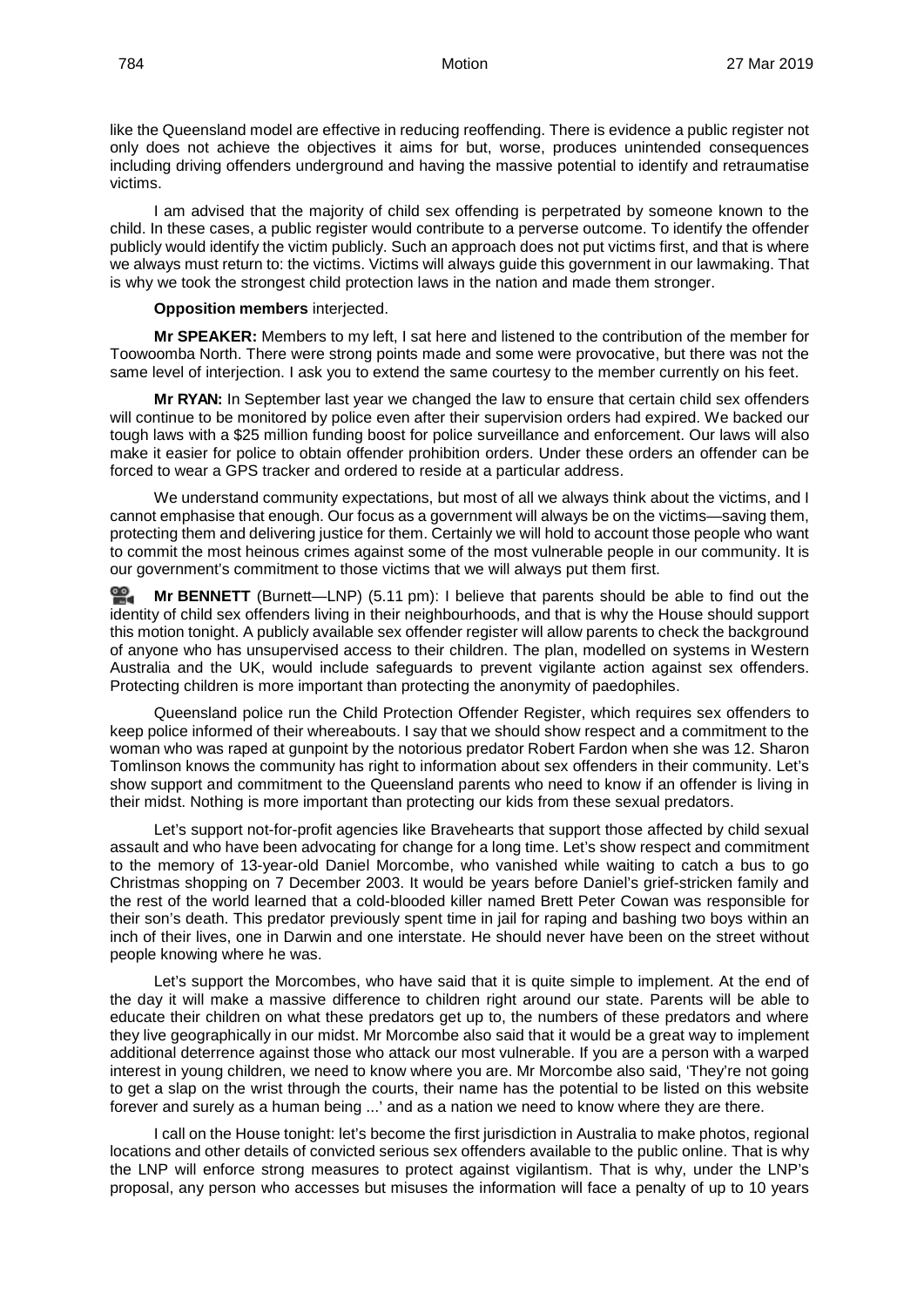imprisonment. For example, any person who harasses or distributes a listed offender's name or photograph will be held to account. A person who makes a false application in an attempt to obtain information will also be held to account for up to seven years. These strong measures, which have been in place in Western Australia for over five years, are proof that they do deter vigilante attacks.

Will Labor ever trust the community to use the information sensibly and without misuse so they are able to make informed decisions with regard to their children's safety? It appears that tonight that is not going to be the trust the community can expect from Labor. What will it take for Labor to put survivors before offenders? Sharon Tomlinson, a survivor of Robert John Fardon, claims that not informing the community of an offender's whereabouts is more likely to cause vigilantism.

I remind the House that there have been over 40 different reports into child safety reforms in this state in the last 10 years which have all alluded to more protections and more reforms around child safety. On an ideologically based view why would you not at least give this a chance to be developed into a policy position that all sides of this House could be proud of. We talk so much about bipartisanship in this place and about those most vulnerable, but again we are playing to another political agenda here tonight. Just because it is us, you will not support it.

I say to you that my role will be to tell every one of those stakeholders exactly how disrespectful you have been to them. I will tell all of those stakeholders who engage with me in my portfolio responsibilities just how important vulnerable children are. If this place cannot take a stand on strong reforms against those perpetrators in our community, we must worry about what the future of child safety looks like and, more importantly, future convictions and dealing with those perpetrators. There is a strong argument for everyone in this House tonight to reflect and think about what the Western Australian model could look like for our great state. Let's not put politics above the most vulnerable in our community. The children of this state need our help.

**Mr SPEAKER:** Member for Burnett, in terms of your future contributions, I would ask that you consider standing order 247 in terms of addressing your comments through the chair.

**Ms [LINARD](http://www.parliament.qld.gov.au/docs/find.aspx?id=0Mba20190327_171555)** (Nudgee—ALP) (5.15 pm): I rise to speak against the opposition's motion. First and foremost, during these debates it is important to recognise the victims of sexual offending. Our public policy should be directed towards protecting the ongoing interests of victims in our community and to do all we can to prevent others from becoming victims in the future. This government will always do everything within our power to ensure the highest possible level of protection for children in this state, as successive Labor governments have done. I am no stranger to this topic. I have seen the devastation that such offences cause in families and communities—as it did in mine—and I have taken many opportunities in this House to speak on this issue, however difficult, and I will continue to do so.

On a personal note, I do not appreciate what I think are akin to threats. We just heard that statements will be made about people on this side of the House and our commitment to child protection. I say that as a member of this House and as the member of a family who has been directly affected by child sex offending.

Respectfully, this motion and this policy do not afford our community extra protection. To do that you need evidence based solutions that can achieve our goals of building safer communities. Research shows that there is no discernible reduction in recidivism as a result of public register regimes. As recently as 2018 the Australian Institute of Criminology published findings which concluded that there is little evidence that such registers have reduced reoffending amongst registered sex offenders. In fact, some studies have shown increased sex offence recidivism.

Further, interviews with key stakeholders, including police and practitioners—the very individuals who administer such schemes—have raised concerns that public registration is counter-rehabilitative and again could increase the risk of reoffending. The AIC report also pointed out that when it comes to the WA scheme—the scheme that the LNP has used as the basis for their ideas—the impact of that scheme has not even been measured. One of the most serious risks raised in the public debate of public sex offender registers is the false sense of security it can create. The register gives the impression that the safety of our children depends on a list of unknown people in the community, but the sad reality that needs to be acknowledged is that, when it comes to sexual offending, it is all too often committed by somebody known to the child or their parents. All too often it is committed by people who have established a relationship of trust. All too often the offending is intrafamilial.

When it comes to reoffending, evidence from the California reporting scheme shows that 87 per cent of people who reoffended while subject to a public register offended against a child who was known to them. It is a confronting but important conversation that needs to be had with the community. It is all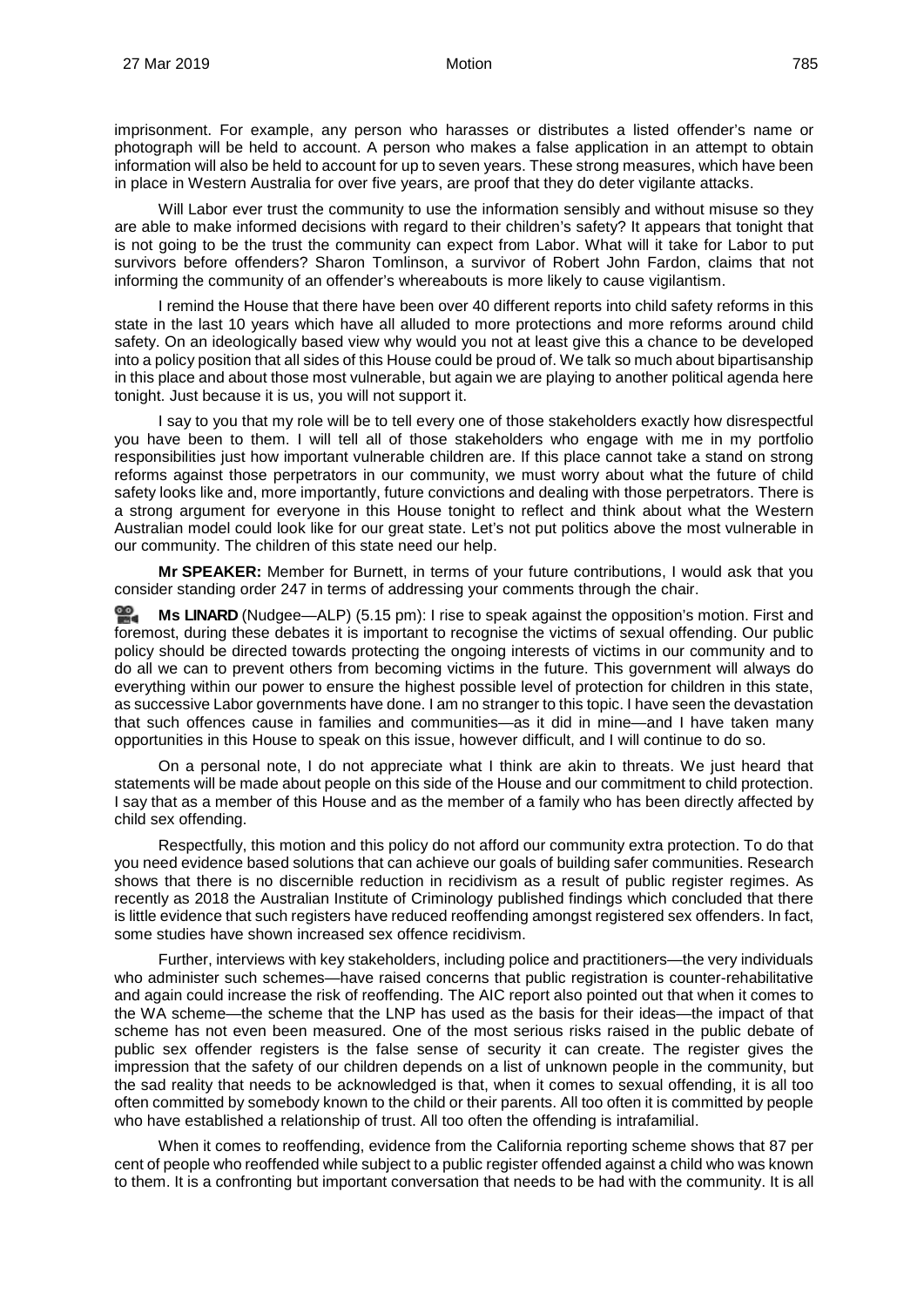too easy for the LNP to suggest that a public register of people in the community will make children safer, but the horrible truth is that all too often children actually need protection from those people closest to them.

Australia already has a child protection offender reporting scheme. The Queensland component of that scheme, managed by State Crime Command within the Queensland Police Service, requires child sex offenders and other defined categories of serious offenders against children to keep police informed of their whereabouts and other personal details to protect the community. I have great faith in the professionalism and expertise of the Queensland Police Service.

In the three years I spent prior to parliament working as the senior policy advisor for police, not once did the police ask for such a register. Not once did the very people who are sworn to protect our most vulnerable say that such a register would make children safer in this state. In fact, the opposite is true. They have raised concerns with such proposals, as have the Law Council of Australia and child safety advocates, in regard to similar calls at the federal level. Child safety advocates are speaking against such a proposal. That should be cause for concern and pause.

I started by acknowledging that we need to keep victims in the forefront of our minds in this policy area, and that is the note I will finish on. This issue is beyond politics and it should never be used as such. We must always remain vigilant in looking for ways to further strengthen the protections we have in place to keep our community safe, particularly our most vulnerable—these aims are never far from my mind and, I know, ours as a government—but this policy does not further those aims. It is little more, unfortunately, than populist policy which the community themselves do not believe will reduce child sex offences in our community, with four out of five people surveyed recently saying such. It is for these reasons and the behaviour of those opposite that I oppose the motion.

**Mr [PURDIE](http://www.parliament.qld.gov.au/docs/find.aspx?id=0Mba20190327_172048)** (Ninderry—LNP) (5.20 pm): David and his two brothers were only young when their father left. When David was eight his mother, desperate for a father figure for her boys, met Manuel Siguas. As he was skilled in the art of manipulation, this vulnerable young family was an easy target for Manuel. David loved Manuel, who showered him with gifts and affection. Devastatingly, within six months Manuel was raping and molesting David.

For 10 long years it was David's way of life. Simply longing for love and the attention of a father figure, David did not know it was wrong. When he was sent down to the park to befriend other young boys and bring them home, David did not know it was wrong. When Manuel invited other adult males over for drinks and they used him as a sex toy, David did not know it was wrong. David did not know it was wrong until he walked into the Sunshine Coast district Child Protection and Investigation Unit to seek some advice when he was 18 years old. A few days later he returned to the house of horrors, the house where his life had been destroyed, to confront the monster who destroyed it—but this time, bravely, he was wearing a wire. My team and I had the house surrounded. We were listening intently waiting, praying for the admissions we needed to storm the house and make an arrest. Unfortunately, this story is not unique. There are many more that are just as horrific.

In the short time I have this afternoon I want to talk about three things: why the current child protection offender reporting system, known as CPOR, is broken; how the LNP's sensible policy could have saved David and many other vulnerable young kids like him; and how other jurisdictions have used this solution to successfully address this problem.

There are currently around 2,800 registered child sex offenders in Queensland—2,800 offenders like Robert John Fardon who have been convicted of molesting young children; 2,800 offenders, some worse than Fardon, at large in our community, possibly living right next door to you and you would not know. Making matters worse, these offenders are being monitored by only 33 police officers—33 overstretched, underfunded and under-resourced officers. On the Sunshine Coast there is only one CPOR officer trying to monitor around 130 child sex offenders. In some police districts the ratio is one officer to 180 offenders. These officers do not even have police cars. They rely on the honesty and integrity of upstanding, law-abiding paedophiles living in our community to report online any change in their circumstances—like, for example, that they have befriended a family with three vulnerable young boys.

The system is broken. That is why I strongly support the motion moved today by the member for Toowoomba North. The introduction of a public child sex offender register will give every parent an effective tool to protect their child from paedophiles. The register will put innocent and vulnerable children before the interests of paedophiles living in our communities. It includes robust safeguards to protect against vigilantes, with any person misusing the information liable to up to 10 years in prison.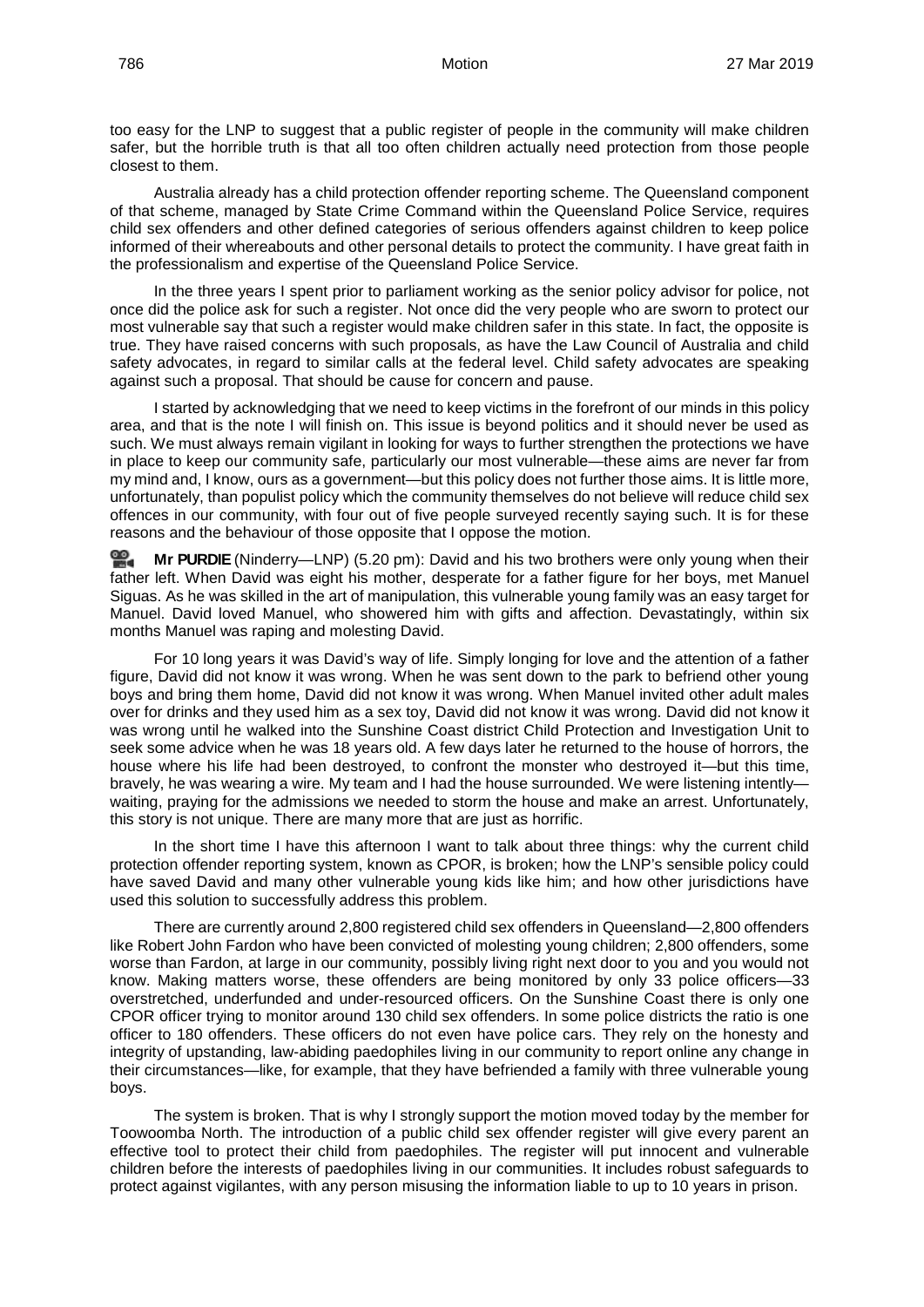Similar laws in Western Australia and the UK have been effective and are used responsibly by the community. The system has been operating in Western Australia for five years and has proven to be successful. Why does Labor not trust the community to use the information sensibly and not misuse it? What will it take for Labor to put our kids before paedophiles?

Manuel Siguas had a long history of offending against children, including offences overseas and interstate. A public register may have saved David and his family from more than 10 years of horrific abuse. It is one thing to fail on roads, to fail on trains, to fail on hospitals, to fail on debt and to fail on energy, but you cannot get much lower than failing our kids. If this government supports the right of every Queensland child to live without the threat of abuse, it must support this motion.

In closing, I am pleased to advise the House that Manuel Siguas is now serving 16 years in jail for the rape and indecent treatment of seven young boys spanning two decades. David, not his real name, has recently celebrated the birth of his first child. He is trying hard to repair his life and I wish him well, but it should never have come to this.

쓺. **[Hon. DE FARMER](http://www.parliament.qld.gov.au/docs/find.aspx?id=0Mba20190327_172552)** (Bulimba—ALP) (Minister for Child Safety, Youth and Women and Minister for the Prevention of Domestic and Family Violence) (5.25 pm): I rise to oppose this motion. Child sexual abuse is abhorrent, unacceptable behaviour and it is a terrible crime. It is one of the most traumatic experiences a person can ever suffer, with devastating lifelong impacts for those who experience it. One need only read the stories of those who gave evidence at the Royal Commission into Institutional Responses to Child Sexual Abuse to understand just some of the impact on every aspect of a person's life. We have heard some more of those stories tonight.

For the families of those children in our community, I cannot even begin to imagine the pain. It is why in this House we must be committed to seeing victims and their families supported. It is why we must do what we can to keep our children out of harm's way. It is why we must not give false hope to people who have already suffered so much. It is why we must do the things that work. It is why, after the cuts imposed by the LNP on our child safety system, which was the system to keep our kids from harm—they cut staff; they cut money—we have tried to right those wrongs. We have injected into the child protection system over \$560 million and 480 new staff.

## **Opposition members** interjected.

**Mr SPEAKER:** Order! Members to my left, the minister is not taking your interjections.

**Ms FARMER:** Despite the increasing complexity of the problems we are seeing and the increasing demand on our system, as a result of our investment we have had record success in our ability to respond to the most urgent cases. Our case loads are now down below 17. Our early intervention with families is achieving real results in keeping kids safe.

The five-year Royal Commission into Institutional Responses to Child Sexual Abuse focused on preventing abuse; improving the way perpetrators are investigated, prosecuted and sentenced; and improving access to justice and ongoing support for people who have experienced abuse. It delivered a comprehensive way forward to drive community-wide cultural change, to keep children safe and to prevent child sexual abuse. It is why we are implementing those recommendations. It is why we are delivering on evidence based reforms to better prevent and respond to child sexual abuse.

The LNP does not have a history of protecting the most vulnerable in our society from the scourge of sexual violence. It sat on the Smallbone report into youth sexual violence. While in government it cut funding to child sexual assault services. We are funding those services. We are currently rolling out a \$12 million investment in the area of youth sexual violence. This week I have commenced public consultation right across Queensland on a sexual violence prevention framework for Queensland. This will help us work towards ending sexual violence.

**Mr Boothman** interjected.

**Mr SPEAKER:** Member for Theodore, your comments will come through the chair.

**Ms FARMER:** We are being supported by a panel of experts to develop this framework. Our focus is not only on making people feel safer; it is on actually making them safer.

The proposal from the LNP is for a public sex offender register. Those opposite say that the purpose of this register is to protect the community and prevent child sexual abuse from occurring. If there was evidence that this worked I would support it, but its proposals are not based on evidence of what works. They are not based on solving the problem and we owe it to those victims and their families to solve the problem and not give them false hope. The facts around sex offence registers can be clouded by emotions, but we know that evidence from other jurisdictions shows that they do not reduce reoffending and they do not prevent offending.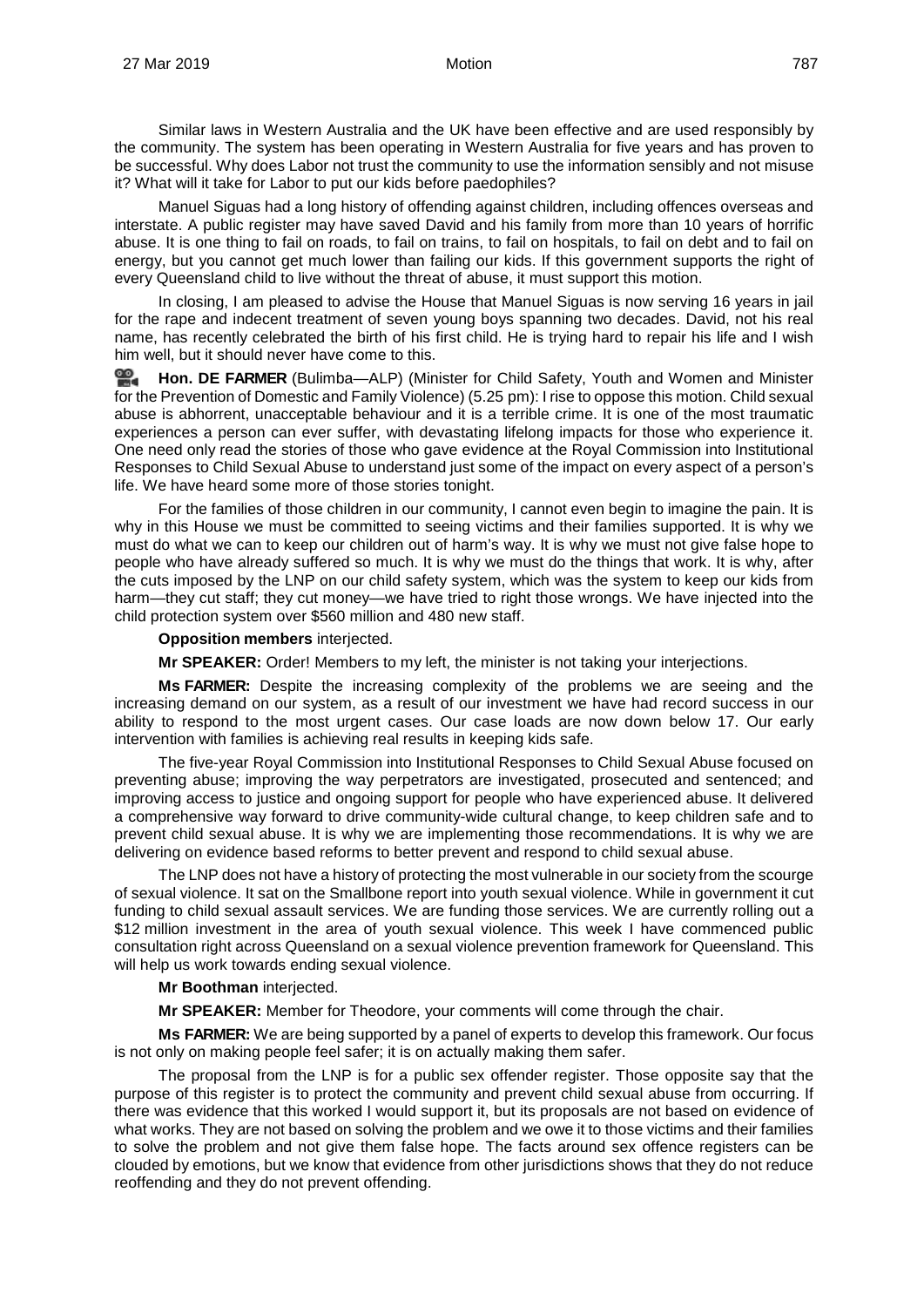A 2008 American study of the federal sex offender regime in the United States, known as Megan's Law, and sex offender registers in the US found that there was no demonstrable effect in reducing sexual offending. I understand that the opposition's proposal is based on systems in WA and the UK, and there is a similar lack of evidence to support the efficacy of those registers. In fact, key stakeholders in WA, including police and practitioners, identified concerns that public registration is counter-rehabilitative and could actually increase the risk of reoffending.

We have talked about the 2018 report that found little evidence to support claims that they make children safer. At best the negative consequences of registers were found to cancel out any benefits in deterring offending and at worst that they might lead to higher rates of reoffending. Since 2015 we have made it an absolute priority to address these issues to keep our kids from harm. We are opposed to this motion because it will not work and we owe it to victims and their families to do the things that work and to not give them false hope.

**Mr [MOLHOEK](http://www.parliament.qld.gov.au/docs/find.aspx?id=0Mba20190327_173101)** (Southport—LNP) (5.30 pm): With every part of my heart I wish that we could simply leave this matter to the police. I wish that it was as simple as saying that the police are monitoring this issue in our communities so that we can all sleep well at night. Recently I heard that police from the Southport station were not only undermanned by about a dozen officers but the officers that it had were being used to help ferry prisoners from the Southport watch house to the Brisbane Watch House and back again because of the increased demand for juvenile detention at the Brisbane Watch House. Unfortunately, our police are not there. They are not always available when we need them to monitor this issue in our community. I would simply say that people need to know where these offenders are. As a parent and as a grandparent now, I believe that our kids and our families have a right to know what is going on in their neighbourhoods. If there is a family dealing drugs up the street, it is usually pretty obvious. If there is a household in the street that is doing a few break and enters or driving illegal cars or undertaking other illegal practices, it is usually pretty obvious. Unfortunately, you cannot trust sex offenders and it is not always obvious.

In 1969 a client of my dad sexually abused me as a 10-year-old child—and it only happened once, and I thank God that it only happened once—but it was not until 1998 that it occurred to me that maybe I should do something about that. I went to the Surfers Paradise Police Station then as an adult and reported it because I thought, 'If they've got other evidence on this particular person, it might just be my testimony that helps bring this perpetrator to justice.' I was pleased to find out that the perpetrator had since deceased, and I will not go so far as to say what I was thinking about saying with respect to paedophiles. We cannot trust these people and I believe that we do have a right as a community and as a society to know where they are.

The minister, in response to a question that I placed on notice in February, advised that there are some 3,486 reportable offenders in Queensland. I want to know where they are. Very recently I had cause to pull my son aside because he was planning to go visit somewhere in Queensland. I had to pull him aside and suggest that maybe they should stay somewhere else because I had concerns for the safety of my first granddaughter.

This is an insidious and heartbreaking act. The perpetrators often cannot help themselves. The perpetrators are often recidivist. In the interests of protecting our kids, I believe that families absolutely deserve to know where paedophiles are—where sex offenders are living—and there needs to be tougher legislation. That is why I am more than proud to stand up this evening to speak in support of the LNP's policy and proposal on this. Our plan would also require the establishment of a missing offenders' register which would display photos and personal details of people who fail to report, and how important is that? We would also implement a local offender search which would provide parents with the ability to uncover photographs of child sex offenders who live in their suburb. We would also implement a community protection disclosure scheme so that parents or guardians would be able to apply to the police to inquire if a person who has regular unsupervised contact with their child is a reportable offender.

Both sides of the House have undertaken many measures to deal with this issue, but I would simply suggest that we cannot go far enough. There is no reform that will ever be enough and every child in our state deserves to enjoy the freedom and the privilege of growing up in a state where they are free from harm, where their innocence is protected and they are given every opportunity to thrive without the damaging effects of sexual abuse occurring in their lives.

**Mrs [McMAHON](http://www.parliament.qld.gov.au/docs/find.aspx?id=0Mba20190327_173600)** (Macalister—ALP) (5.35 pm): I rise to speak against the motion. This government will always put victims first. We will stand with victims, we will stand with the community and we will stand up against anyone who preys on our children. This government has made our tough laws on child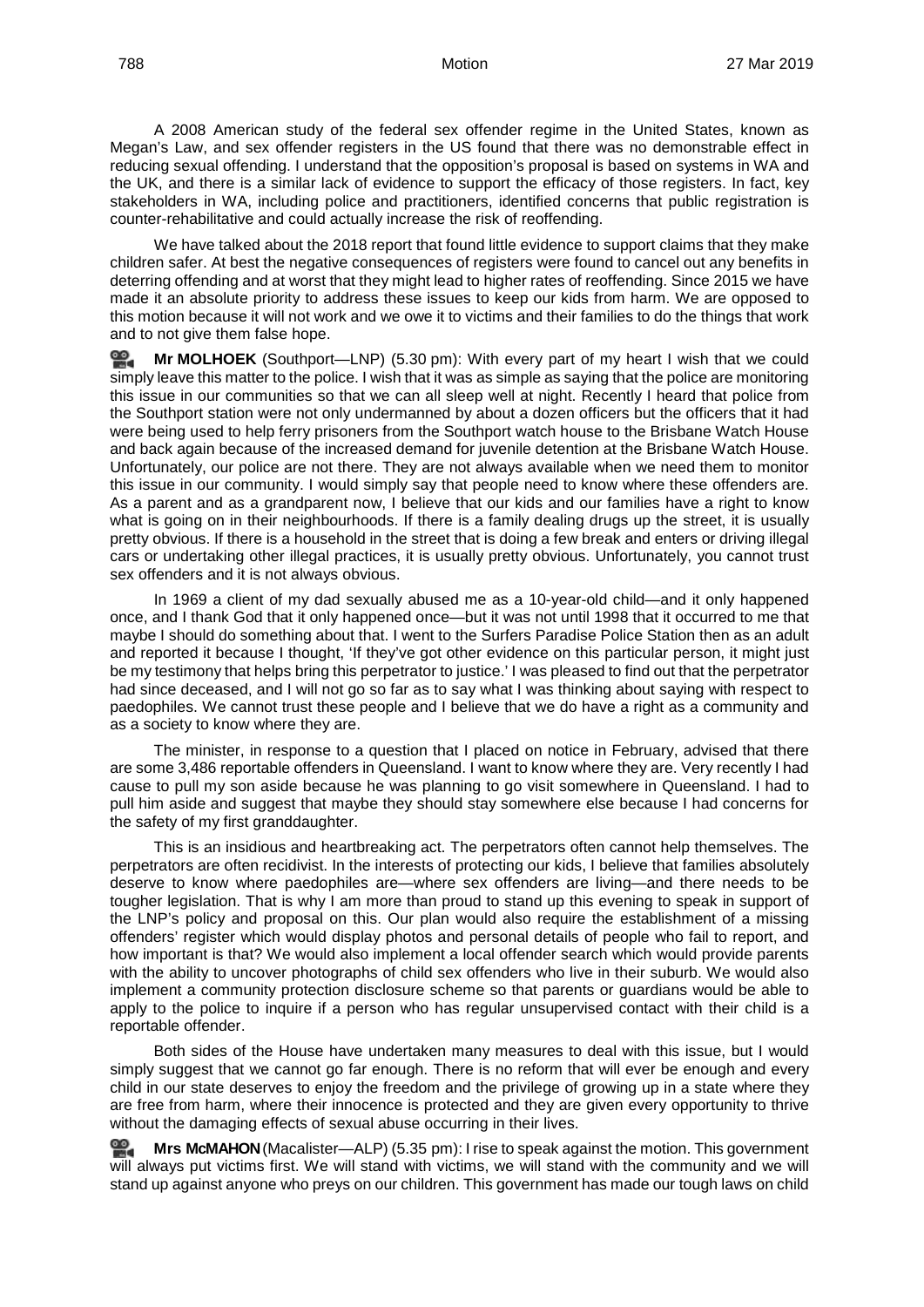sex offenders even tougher. We have the toughest monitoring regime in the nation. We have the most stringent reporting conditions in the country. We have the strongest laws for the police and the courts and we will always put victims first.

It is important to note in this debate that Queensland already has a child offender register and that all details of registered sex offenders in Queensland are kept on a national child offender register. Police are kept well informed about sex offenders. Their whereabouts and their personal details are known by police in this state. A crucial component of this register is the requirement for any reportable offender to comply with strict conditions. If they move address, they must tell police. If they change their appearance, they must tell police. If their personal details change, they must tell police.

Good policy is based on evidence. I am an evidence kind of girl—we are on this side of the House—so let us look at the evidence. A recent review by the Australian Institute of Criminology concluded that public sex offender registers do not reduce recidivism. A 2011 US paper compared research on offending rates of sex offenders who appear on public registers and those who do not. It detected little difference in the rates of reoffending between the two groups. Further, these registers can have other unintended consequences that include creating community panic and vigilante attacks.

The evidence shows that police are best placed to monitor reported offenders and with our tough laws—the toughest in the nation, I might add—Queensland police are leading the nation in tracking down child sex offenders. This government's new organised crime legislation allows for police to further crack down on online child sex offending and exploitation. The reputation of our very own Task Force Argos continues to grow here and internationally. Task Force Argos continues to target and prosecute people who would offend against our children. Police who work in this internationally recognised task force have helped rescue 358 children nationally and worldwide through their sheer determination and backbreaking analysis of seized data from over 69 million media files. Queenslanders can rest assured that our state has the toughest post-conviction monitoring system in the country.

It is populist policy on the run for the opposition to announce plans for a public register while a proposal is currently under investigation by the federal government. In 2014, the Child Safety Legislation Action Network commented that a public register would create a false sense of security in communities and see offenders going to ground. That is the worst possible scenario. The Western Australian Police Union president said—

Once their name is on a database and available to the public, they will go underground. They will move to different locations, won't make contact with police and the only time we would come into contact with them is when they re-offend.

I ask members to think about that. As a former police officer and as a mum, I know full well what that means. I know that, since 2005, the Queensland Police Service has managed Queensland's Child Protection Offender Register. I know that a key component of that register is the requirement for any reportable offender to comply with strict conditions. I know that police rigorously and stringently monitor reportable offenders in the community. I know they are doing their job and I will back them in doing their job. I know that we have given them the toughest, strongest legislation in the country to put victims first and keep communities safe. Therefore, I oppose the motion.

≌. **Mr [HUNT](http://www.parliament.qld.gov.au/docs/find.aspx?id=0Mba20190327_174102)** (Nicklin—LNP) (5.40 pm): Of the 30 years I spent as a police officer in this state, the most difficult of those years, the most disturbing of those years, but the most rewarding of those years were those spent working in the child abuse unit fighting for the bravest of the brave children preyed upon by the most evil of the evil in our community, child sex offenders. Over the past year I have watched members of this Labor government in this House vote down any good idea that is not theirs. Today, the government has the opportunity to finally show some sense and resolve to protect our children by supporting this motion for a public child sex offender register. I know that there are members on that side of the chamber who support this motion. Hopefully, the member for Maryborough will get a chance to have a say on this motion, because I understand that he has supported it in the past. However, I fear that the LNP is the only party that will protect our children.

When it comes to protecting our community, Labor has already shown its hand by voting against our GPS tracking laws for sex offenders. Labor's weak alternative has resulted in no GPS tracking of any sex offenders. In September 2017 the Premier, in response to a question on notice, said—

It has been genuinely the view of most people that a register at this point in time is not needed.

Was it one of Labor's famous online surveys that came up with that conclusion? On my very last shift as a police officer in this state I was honoured to do a child safety video with Bruce and Denise Morcombe. They are great Queensland community champions of child protection in my electorate inspired by the memory of their son Daniel. I invite the Premier, who believes that the view of most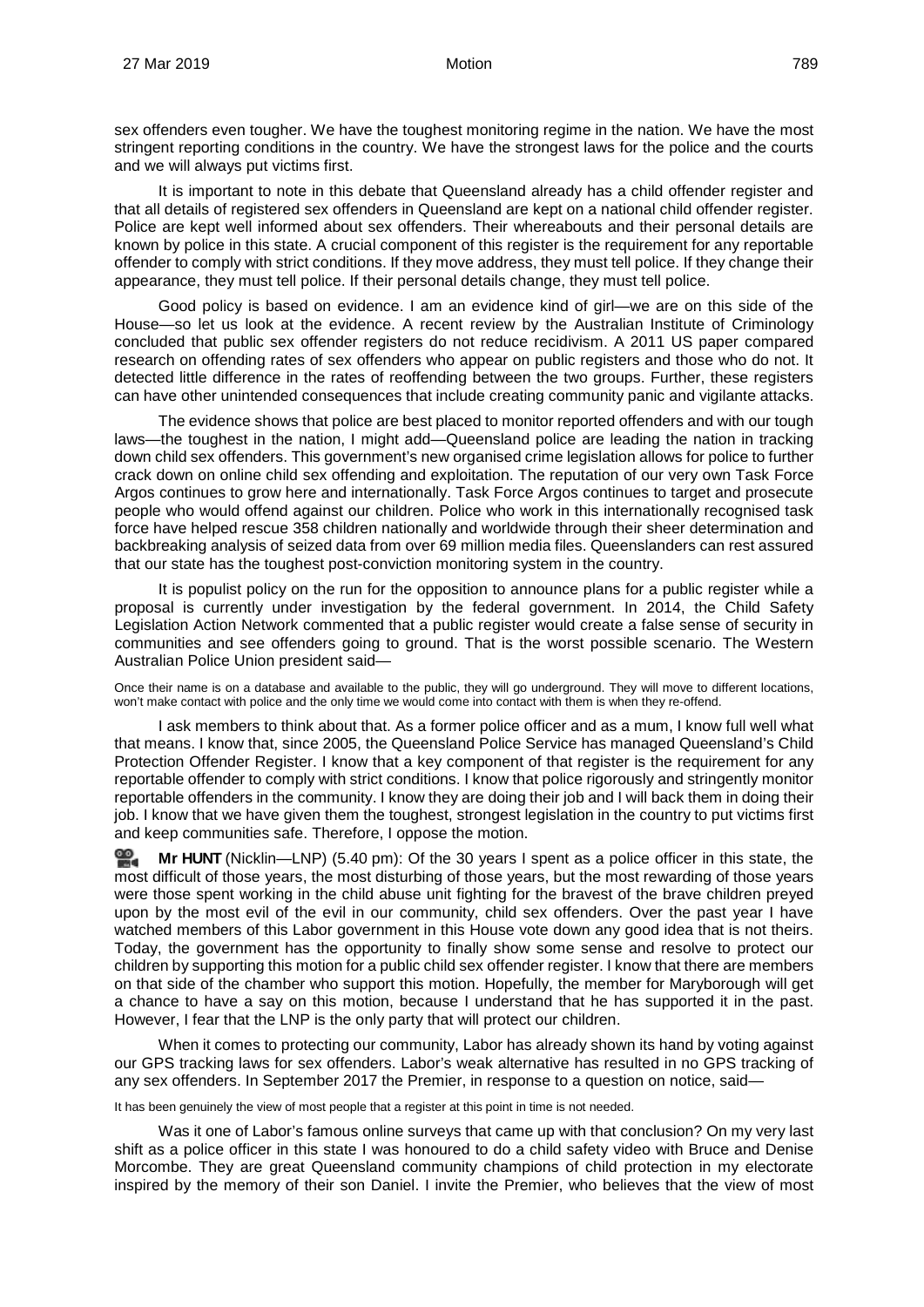people at this point in time that a register is not needed, to ask Bruce and Denise Morcombe what they think. I can assure the Premier that they know more about protecting our children than those in the disconnected bubble the Premier is obviously getting her advice in. I also invite the Premier to ask Sharon Tomlinson, a survivor of one of the worst sex offenders in this state's history, what her view is. Sharon Tomlinson said—

It is important that the community is informed of these predators' whereabouts at all times.

I agree with Sharon. The public has a right to know if a dangerous sexual predator lives in their community. Knowledge is power. Too many times I witnessed sexual predators infiltrate unsuspecting families and abuse their children. These predators are cunning, calculated and more often than not clever at gaining the trust of the groups and families they target.

I understand that we have some protections in our blue card system, but you do not need a blue card to move into a neighbourhood with children. You do not need a blue card to move next door to a family with children. You do not need a blue card to move in with a family with children.

A child sex offender register would provide information to parents and families of the dangers that lurk in their community. The privacy concerns regarding child sex offenders are surely overridden by the balance of protecting our children and families. Surely, nothing could be more important.

Today, Labor has an opportunity to stand with the LNP to protect our families. When a predator makes a choice to abuse a child, and when a predator makes a choice to sexually assault a child, and when a predator makes a choice to rape a child, that child's life will never be the same and so should it be for the predator.

**Mr [WHITING](http://www.parliament.qld.gov.au/docs/find.aspx?id=0Mba20190327_174545)** (Bancroft—ALP) (5.45 pm): I rise to speak against the motion. I speak in this debate as someone who wants more than anything for kids in this state to be safe. I am the father of three young children. Many of us on this side of the House are parents of young children.

When making laws in relation to child sex offenders there are two primary considerations. One is that those laws are in the interests of the victims. The second critical factor is that any new legislation be evidence based. We believe those who know best about these matters—who have daily contact with the victims and offenders and who understand how those laws affect them, who think and know more about the interests of the victims—are the police.

In Queensland, we have the strongest child protection laws in the nation. Then in September last year, we made the nation's strongest laws even tougher. We changed the law to ensure that certain child sexual offenders will continue to be monitored even after their supervision orders have expired. Our changes mean that the Police Commissioner will always know where they live, where they travel and where they work. From now on, they will be monitored for the rest of their lives and police advise that these laws are working well.

It is important to note that, as we have heard, Queensland has a child sex offender register already—one that is monitored by the experts, and that is the Queensland police. When it comes to the proposal for a public child sex offender register, the Queensland Police Service has clear views. The police—the experts—advise that community notification schemes have no clear or sure effect in improving public safety and reducing sexual reoffending, can inhibit offender rehabilitation and reintegration, and may increase fear in the community. Research also suggests that public registers drive reportable offenders underground, inhibiting the ability of authorities to adequately manage the offenders. There is a risk of victims being traumatised again and psychological harm to victims having their offender's details published that may lead to the victims being identified, especially in small communities. Community notification schemes may lead to complacency within the community due to an overreliance on this information. It could give a false sense of security without decreasing the number of child sex crimes. Parents and guardians may become less vigilant regarding the risk posed by other persons who are not included on the community notification scheme.

That is the advice from the Queensland Police Service. This motion moved by the LNP shows that its policy is clearly inferior to the government's policy. It is pure political opportunism. It is as simple as that. The LNP does not have a plan; it has a press release. This motion comes at a time when the federal LNP government is seeking views on a national register. No decision has been made and views are being sought. I hope that evidence is being sought, because the analysis from the Australian Institute of Criminology in May last year showed that public sex offender registries do not reduce recidivism. Speaking plainly, they do not stop repeat offenders.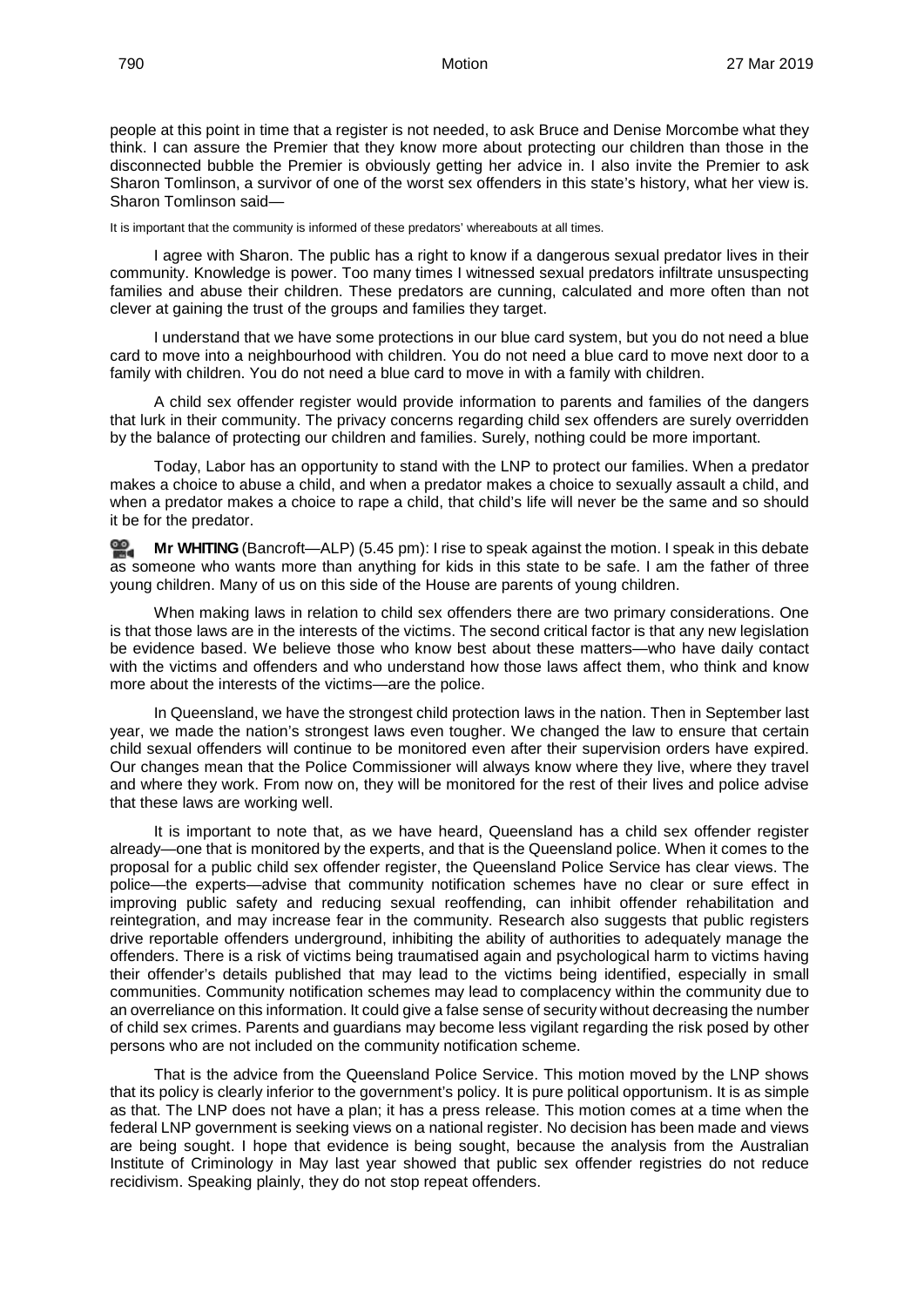The Australian Institute of Criminology is part of the Home Affairs portfolio and is accountable to the Minister for Home Affairs. This minister has sanctioned the reduction of 30 staff from the Australian Criminal Intelligence Commission headquarters here in Brisbane. A third of the workforce is being sent from Brisbane to Canberra. They are highly skilled specialists who work in national security and child protection.

Queensland has the toughest laws in the country when it comes to protecting our children. These laws are backed by the collective might of 11,000-plus police officers. We will always protect the most vulnerable. We will always ensure that our laws are strong and workable. We will put the victims first.

I will point out quickly a problem with the issue of a public portfolio of photos: about 10 years ago my community thought they had Denis Ferguson in the community. The trouble is it was not. It was someone they mistook for him. I am concerned about where this vigilantism will go.

엺. **Mrs [FRECKLINGTON](http://www.parliament.qld.gov.au/docs/find.aspx?id=0Mba20190327_175053)** (Nanango—LNP) (Leader of the Opposition) (5.50 pm): The first responsibility of any government is to protect the community. There is no-one more important in our community than our children. As a previous speaker on the LNP side has said tonight, here we have an opportunity to listen to our communities which are screaming out for a public register of child sex offenders. Tonight in this chamber we have heard some heartbreaking stories. I want to thank those members for putting on record their stories on behalf of the children of this state.

I also want to highlight the combined years of experience that we have on this side of the chamber in the child protection investigation unit. The member for Bundaberg spent two years of his life in that unit protecting our children. The member for Nicklin, who spoke in this chamber tonight, spent three years protecting Queensland children in that unit. The member for Ninderry, who spoke in the chamber tonight, spent 10 years listening, hearing and understanding what the community want and need in relation to the protection of children. We have listened to our communities.

The deputy leader, Tim Mander; the shadow police minister, the member for Toowoomba North; and I have held crime forums across the state and listened to communities. With the release of Robert John Fardon, the No. 1 issue in crime forums was not the fact that under Labor the budget has gone down and the police are screaming out for resources, it is not the fact that the bikies are back on the Gold Coast, it is not the fact that many get their cars stolen from out the front of their workplaces, it is not the fact that their houses are getting broken into; it is the fact that they do not know that their children are safe because where the heavens is Robert John Fardon living? That is the No. 1 issue.

Sharon Tomlinson and Stephen Cohen—two survivors of that vile human being who violated those two good people as children—and the police officers on this side of the chamber are the people I believe in. They are the people who the LNP have based this policy on. They are the people who are crying out for change. They are crying out for more building blocks to keep our communities safe. We on this side of the chamber have never said that this is the solution. We have never said that this is the one thing that will fix everything. What we have said is that this is but one building block in keeping our communities safe. Communities around Queensland are asking us why we are trusting a serial sex offender—who has done time, been released and reoffended—to tell us where he lives. We are trusting a serial sex offender who is out on our streets to self-report? No-one in our community knows where this man is. We are meant to trust a serial sex offender.

We have listened to those on this side of the chamber who have worked in the field, we have listened to survivors like Sharon Tomlimson and Stephen Cohen, and we have listened to our communities. They have asked us to put forward as a policy a child sex offender register, and that is exactly what we have done. I plead with the Labor Party to back the LNP's policy and implement a child sex offender register.

≌. **[Hon. YM](http://www.parliament.qld.gov.au/docs/find.aspx?id=0Mba20190327_175555) D'ATH** (Redcliffe—ALP) (Attorney-General and Minister for Justice) (5.55 pm): I rise to speak in opposition to this motion. In doing so I say that this government is determined to make Queensland the safest place to live and raise a family. The protection of our children and our community is of vital importance. Those are not my words—but I absolutely endorse them and it is the view of this government—those are the words of the former minister for police, fire and emergency services, the former member for Bundaberg, the honourable Jack Dempsey, when he stood in this chamber in 2014 to argue why he did not support a public register in the form of the Western Australian model in a debate on a private member's bill. He stood and he praised the child protection offender reporting scheme as a strong scheme.

**Mrs Frecklington:** He is no longer in the parliament.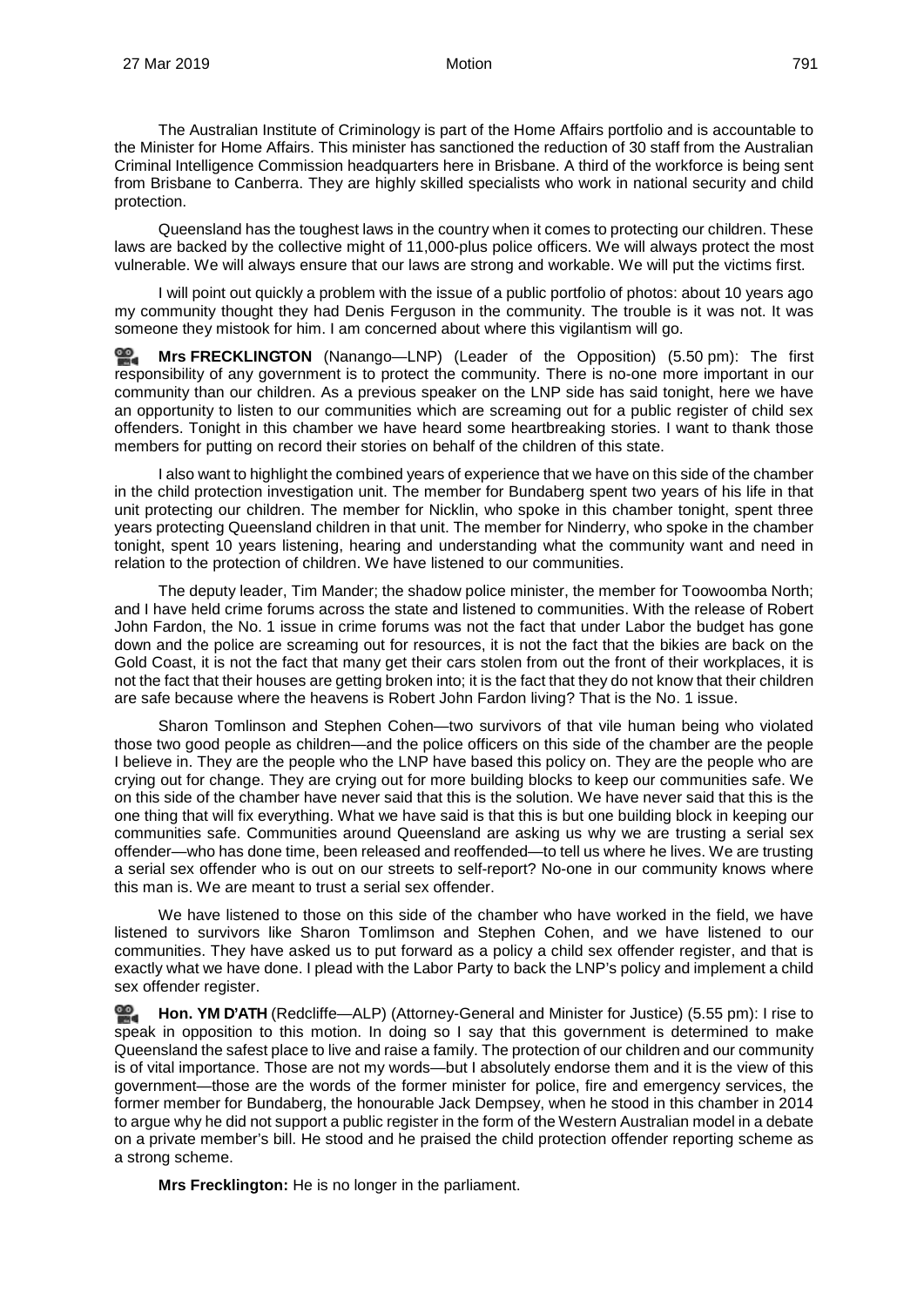**Mrs D'ATH:** I will take the interjection from the member for Nanango that he is not here anymore, but the member for Toowoomba North is. He was a member of the parliamentary committee that considered that bill and made one recommendation—that the bill not be passed—and in doing so reflected the various concerns of many stakeholders in relation to that bill.

What the LNP said at that time is that they would be watching the Western Australian model but they want to see it comprehensively reviewed first. There has not been a review of that, but there has been a paper released by the Australian government Australian Institute of Criminology titled *Trends and issues in crime and criminal justice*, a review of empirical studies of the US, the UK and the Australian jurisdictions in relation to a public and non-public offender registry. I strongly encourage those on the other side to read that. I am happy to table a copy because I think it is important when we are out talking to the public and victims to explain why it is that we have to be careful about public registers.

*Tabled paper*: Australian Institute of Criminology: Document, dated May 2018, titled 'Trends & Issues in crime and criminal justice: What impact do public sex registries have on community safety?' [\[419\]](http://www.parliament.qld.gov.au/docs/find.aspx?id=5619T419).

We have heard from those on the other side, and this motion, that we should be implementing the LNP's plan. With all due respect, it is a media release. Where is the detailed plan? The media release states that it is modelled on systems in Western Australia and the UK. Bravehearts, in releasing its own discussion paper on November 2017 on community notification of sex offenders, said—

The registry that operates in Western Australia differs from sex offender registries implemented in the US and UK. The criteria for offenders listed on the register in Western Australia are further restricted, only showing dangerous, high-risk and recidivist offenders who reside in close proximity to the person conducting the search.

They are not the same systems. We are asked to vote in this House to implement a plan, but we do not know which plan is being talked about. Members opposite have referred to the US plan, the UK plan and the Western Australian plan. What is the actual plan? Is it a broad plan that picks up everyone that CP(OR)A picks up? Is it only dangerous, high-risk, recidivist offenders? If it is the Western Australian system, the Institute of Criminology report states—

The WA semi-public sex offender registry's impact on recidivism has yet to be measured. However, interviews with key stakeholders, including police and practitioners, have raised concerns that public registration is counter-rehabilitative and could increase the risk of reoffending.

Let us assume we are basing this on the West Australian model, and we have just heard that those opposite do not like CP(OR)A. Somehow it is an honour system. It is a voluntary system. There is a lawful obligation to report, but failing to report is an offence that carries up to five years imprisonment. That is like saying, 'Drink-driving is voluntary. It is honorary. You do not have to follow the law if you do not want to.' Those opposite say that everyone has a right to know where Robert John Fardon is. It is important to note that, if we want to rely on the West Australian system, right now in Western Australia there are 25 serious, high-risk sex offenders missing, and one of them has been missing since 2002. Those opposite should not lead victims to believe that this will give them security. Read the evidence. This is complex. You have to base it on evidence.

### *(Time expired)*

Division: Question put—That the motion be agreed to.

### **AYES, 42:**

**LNP, 37—**Bates, Batt, Bennett, Bleijie, Boothman, Boyce, Crisafulli, Frecklington, Hart, Hunt, Janetzki, Krause, Langbroek, Last, Leahy, Lister, Mander, McArdle, McDonald, Mickelberg, Millar, Minnikin, Molhoek, Nicholls, O'Connor, Perrett, Powell, Purdie, Robinson, Rowan, Simpson, Sorensen, Stevens, Stuckey, Watts, Weir, Wilson.

**KAP, 3—**Dametto, Katter, Knuth.

**PHON, 1—**Andrew.

**Ind, 1—**Bolton.

#### **NOES, 47:**

**ALP, 46—**Bailey, Brown, Butcher, Crawford, D'Ath, de Brenni, Dick, Enoch, Farmer, Fentiman, Furner, Gilbert, Grace, Harper, Healy, Hinchliffe, Howard, Jones, Kelly, King, Lauga, Linard, Lui, Lynham, Madden, McMahon, McMillan, Mellish, Miles, Miller, Mullen, B. O'Rourke, C. O'Rourke, Palaszczuk, Pease, Pegg, Power, Pugh, Richards, Russo, Ryan, Saunders, Scanlon, Stewart, Trad, Whiting.

**Grn, 1—**Berkman.

Pair: Boyd, Crandon.

Resolved in the negative.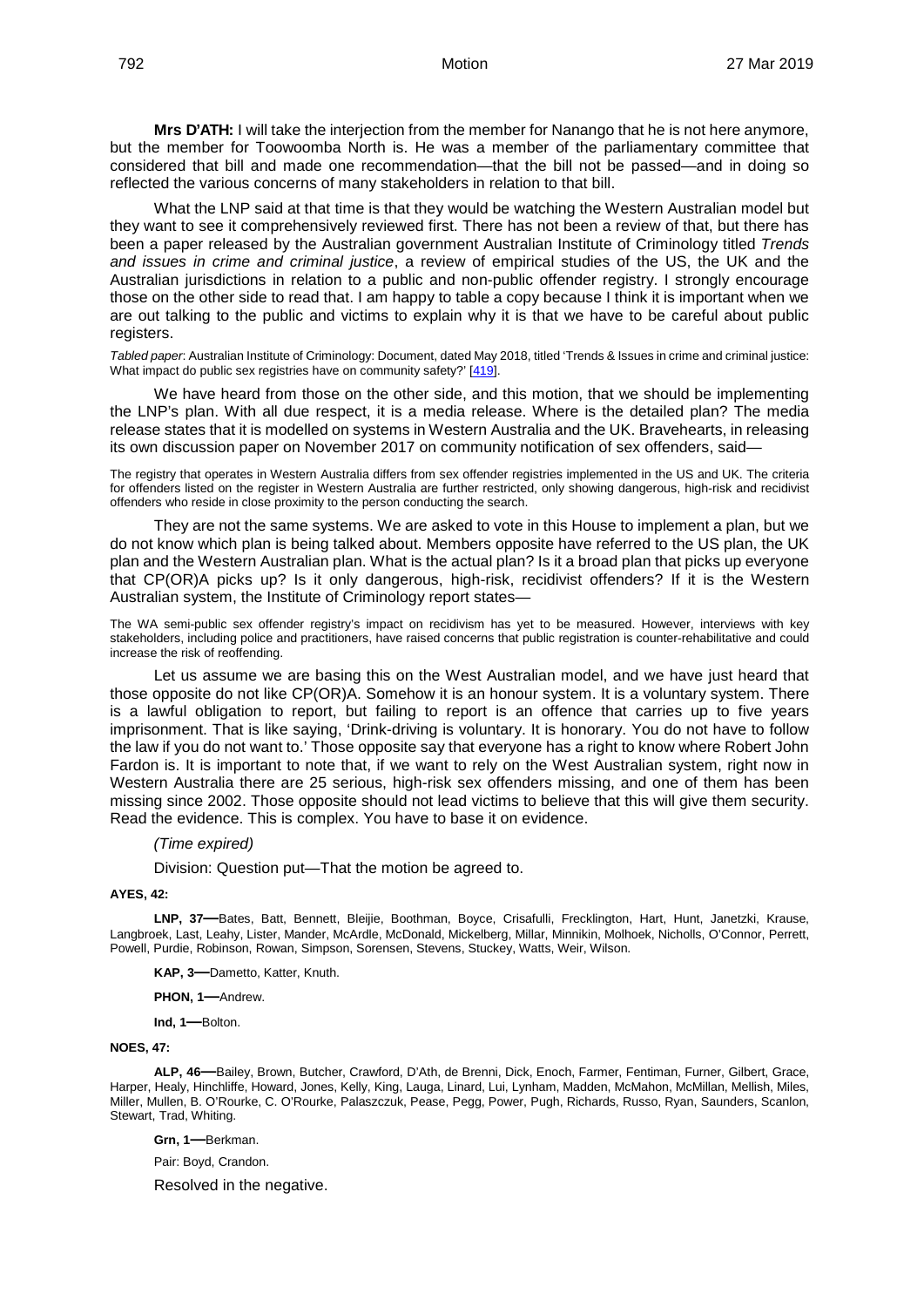# **SPEAKER'S RULING**

## **Tabling of Documents**

**Mr [SPEAKER:](http://www.parliament.qld.gov.au/docs/find.aspx?id=0Mba20190327_180624)** Honourable members, in the debate on the Nature Conservation (Special Wildlife Reserves) and Other Legislation Amendment Bill, the member for Southport made reference to the ability of ministers to make declarations over land such as Carey Park in his electorate being at risk to a casino development.

The member then sought to table documents showing the boundaries of Carey Park. The Minister for Environment and the Great Barrier Reef took objection to the member tabling the document as it was not relevant to the bill. The Deputy Speaker in the chair allowed the provisional delivery of the documents to the table pending my review.

As has been pointed out by previous Speakers, unlike other houses of parliament, members of this House have an almost unfettered right to table documents, at least in the first instance. In most other houses of parliament the tabling of documents is limited to particular classes of documents or documents tabled by ministers or otherwise only if the leave of the House is given or the chair is first sought and given. However, Speaker Simpson on 30 April 2013 and Deputy Speaker Watts on 22 May 2013 made rulings to the effect that documents tabled should be relevant to the matter under consideration and had asked the Clerk to return the documents to the member where not relevant.

It is very unusual for members to object to documents being tabled by other members; however, the point of order having been taken, it should be considered and be dealt with appropriately.

I consider the member for Southport's contribution at the relevant time as not being strictly relevant to the bill and neither are the documents. The documents are not to be tabled, and I ask the Clerk to return the documents to the member.

# **NATURE CONSERVATION (SPECIAL WILDLIFE RESERVES) AND OTHER LEGISLATION AMENDMENT BILL**

## **Second Reading**

Resumed from p. 782, on motion of Ms Enoch—

That the bill be now read a second time.

**Mr [HUNT](http://www.parliament.qld.gov.au/docs/find.aspx?id=0Mba20190327_180838)** (Nicklin—LNP) (6.08 pm): I rise to make a contribution to the Nature Conservation <u>ൈ</u> (Special Wildlife Reserves) and Other Legislation Amendment Bill 2018. Like my colleagues on this side, I oppose the bill as we see the march of the Left through the Labor Party and we see them beholden to their Greens mates and their Greens preferences in the inner cities.

The objectives of the bill, as contended by the Labor government, are to amend the Nature Conservation Act to establish a new class of privately owned or managed protected area, a 'special wildlife reserve'; to simplify procedural requirements for record keeping of conservation agreements and protected area declarations; and to clarify who is bound by a conservation agreement entered into by a landholder. They are also to amend the Land Act and the Land Title Act to streamline the process by which conservation agreements for new and existing protected areas survive tenure dealing processes such as tenure conservation and lease renewal. They are also to clarify that, where a protected area declaration is made over a lease, the purpose of the underlying lease is consistent with nature conservation.

They also contend that the objectives of the bill are to amend the Environmental Offsets Act 2014 to: recognise the new class of protected area, special wildlife reserve, under the Nature Conservation Act and to clarify administrative arrangements for approving offset approvals under part 6 of the Environmental Offsets Act 2014 in relation to offsets that have or may be granted under the Planning Act. These are supposedly the objectives of the bill, but we know the real objectives of the bill. The real objectives of the bill are to please the Greens, to please those in the inner city and to have a go at our farmers once again.

There were a lot of issues in relation to the bill that were brought forward during the committee process. There have been numerous major concerns raised by stakeholders through the committee's consideration of the bill, largely relating to the murky creation of the special wildlife reserves or the SWRs.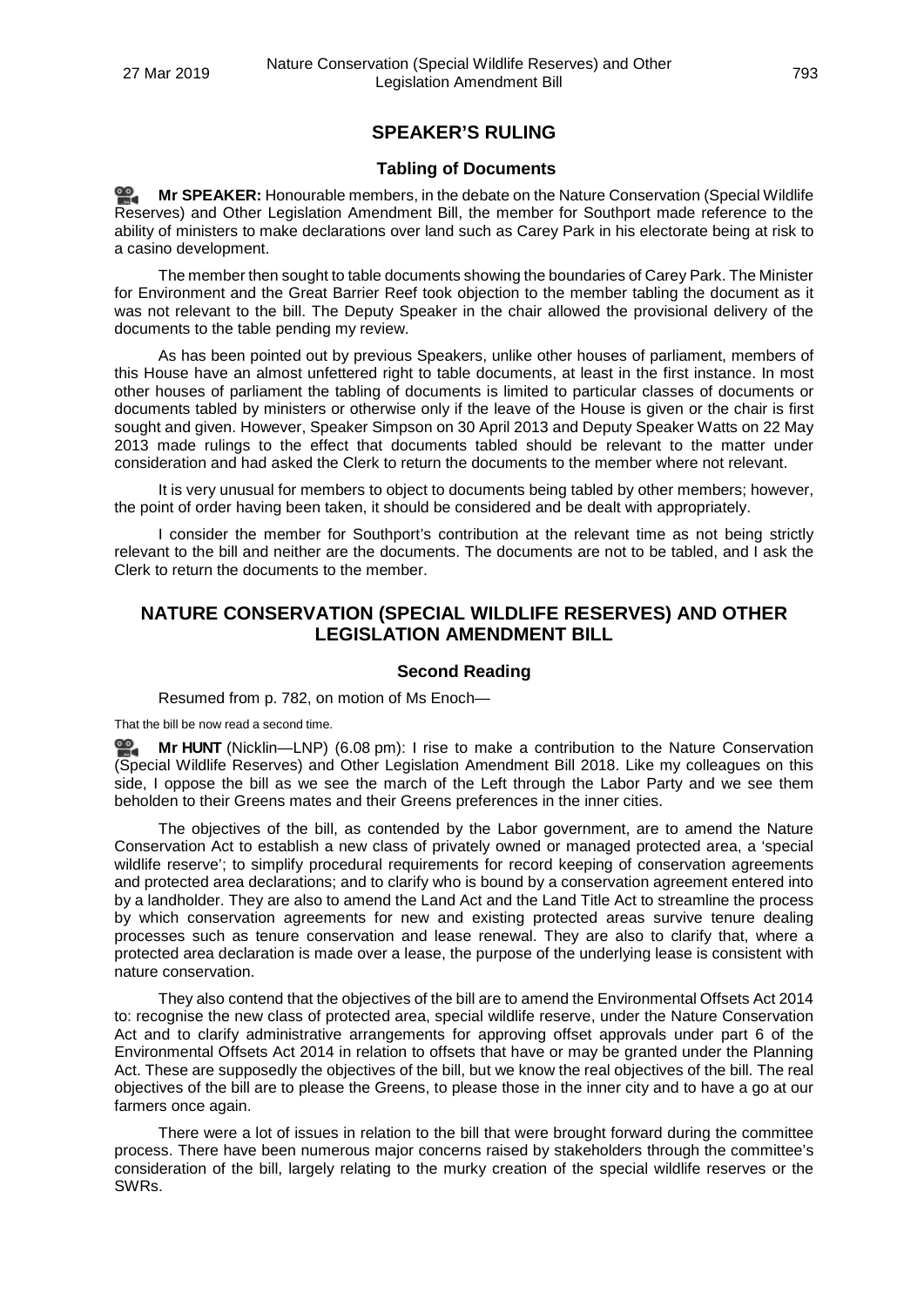As other members have alluded to, Bill Potts from the Queensland Law Society stated outright that it is not a good law. The QLS raised the following concerns in their submission. They stated—

The amended drafting actually expands the matters to be considered when preparing a proposal to declare, effectively allowing the determination to be made based upon either or both of:

- the *'economical, environmental or community interests'* (as determined by the minister) under the definition of 'State interest';
- the second branch of the proposed section which may be applied so as to encompass land areas that do not fit easily into the definition of 'State interest'.

Other submissions made by stakeholders raised issues and concerns with the bill around the removal of land from agricultural production or economic development. The Queensland Resources Council raised major concerns around SWRs being declared over land where there is active exploration underway and recommended a clarification by the government.

Like the native vegetation legislation that was passed to purely prop up the Treasurer's seat against the militant Greens, this bill is a ruthless and unjustified attack on Queensland graziers. The Queensland Farmers' Federation raised concerns with the committee regarding restrictions arising from SWRs, saying—

Management of SWRs will have flow on effects to the management of adjacent productive agricultural land. It is therefore essential that restrictive management practices imposed on SWRs do not negatively impact productive agricultural land and the overall management of the farming system.

The management of pests and weeds on crown land have created ongoing issues for landholders that abut these government-managed lands. The management practices used can be restrictive and frequently do not manage pests and weeds effectively.

The LNP holds serious concerns about the impact SWRs may have on adjacent agricultural producers, impacts similar to those experienced by landholders adjacent to parts of Queensland's national park estate where the inadequate management of pests, both animal and weeds, continues to negatively impact on agricultural producers trying to make a living on their land. The lack of clarity provided by the department about how owners of SWRs will be policed in the implementation of management plans on SWRs only adds to these concerns that, once declared, there is a good chance that SWRs will not be adequately managed and adjoining landholders will, of course, suffer as a result.

There continue to be a huge number of other concerns that have not been addressed by the government. For example, the National Parks Association of Queensland, NPAQ, and the Wildlife Preservation Society of Queensland have raised grave concerns with respect to the opportunity for rorting this legislation. In a damning accusation, the NPAQ slammed this bill in their submission to the committee. They stated—

The Bill currently includes no provision for management programs SWR to be reviewed or accessed by the public. Public scrutiny is necessary to ensure the areas meet their obligations under the legislation and provides a mechanism to minimise rorts. Where government funding is provided, provision should be made for public access to the management programs. Sections 120EA-EF of the Bill should be amended to require management programs for SWRs that receive government incentives to be made available to the public.

Once again we see a piece of legislation that is an attack on our farmers. Once again we see a piece of legislation from the Labor government beholden to their Left faction and the Greens. We see the march of the Left in the Labor Party that brings these laws into this place. I urge all members in this House to vote against the bill as we will be.

**Mr [BATT](http://www.parliament.qld.gov.au/docs/find.aspx?id=0Mba20190327_181706)** (Bundaberg—LNP) (6.16 pm): I rise to make a contribution on the Nature Conservation (Special Wildlife Reserves) and Other Legislation Amendment Bill 2018. The bill was referred to the Innovation, Tourism Development and Environment Committee for consideration. I start by thanking the committee members and the secretariat for the time taken to put the report together. It should be noted that the Nature Conservation (Special Wildlife Reserves) and Other Legislation Amendment Bill 2017, which is substantially the same as the 2018 bill, was originally referred to the Agriculture and Environment Committee prior to the dissolution of parliament for the 2017 election.

The Innovation, Tourism Development and Environment Committee made three recommendations, including that the minister look at reasonable amendments that would improve public accountability with respect to management programs for special wildlife reserves, which we have heard mentioned several times today.

There have been numerous concerns raised by stakeholders through the committee's consideration of the bill, largely relating to the creation of special wildlife reserves, or SWRs. While the minister claims that the bill has been amended to clarify the criteria by which the minister must consider in declaring an SWR, the stark reality is that the amendments have made matters worse.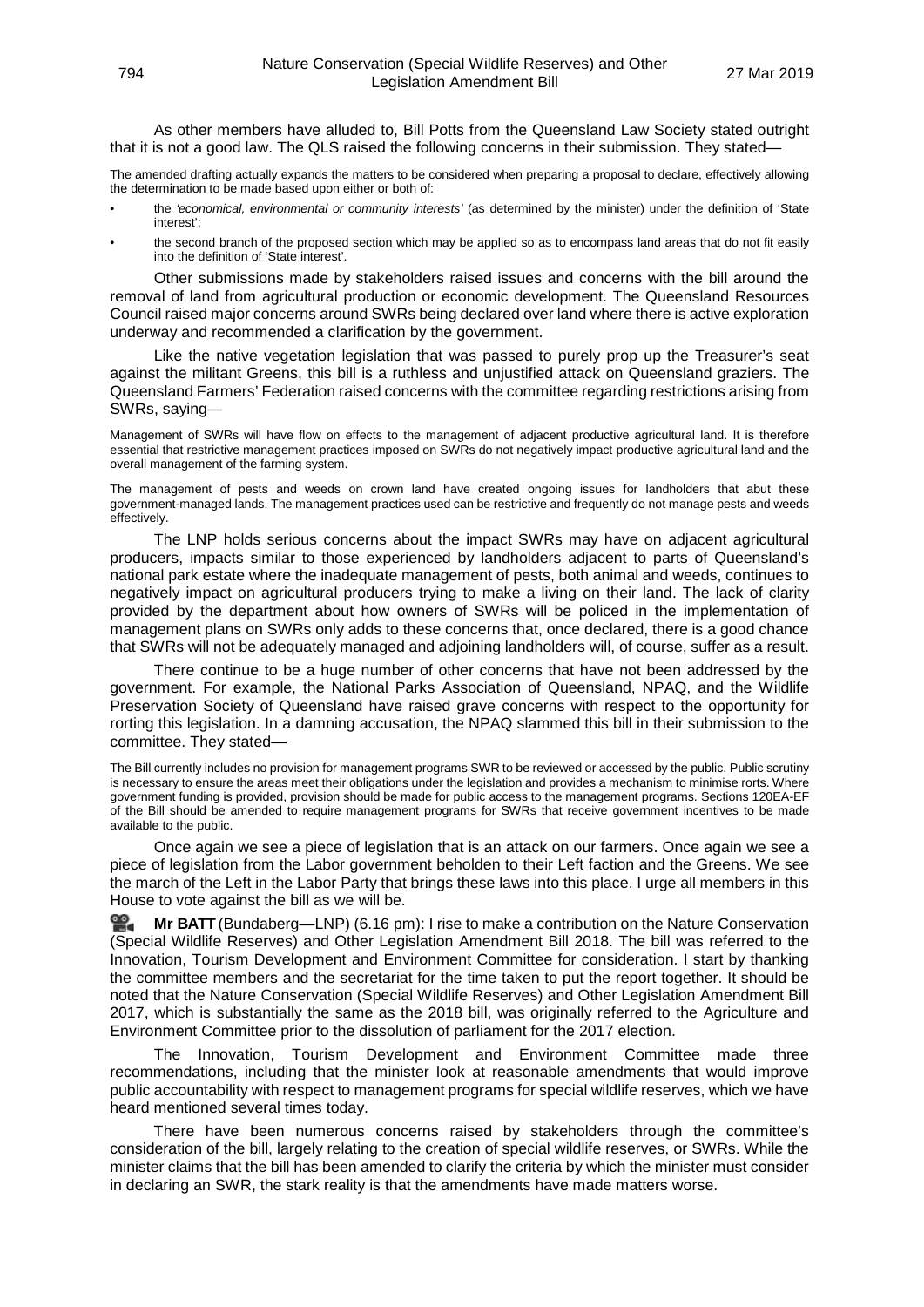This position has been scrutinised by stakeholders including the Property Council and the Queensland Law Society. Recognising the fundamental flaws riddled throughout this legislation, in a significant statement against the bill the Queensland Law Society has stated outright that it is 'not good law'. The loose parameters regarding a 'state interest' seek to give the minister unfettered control to make declarations. At the very least, meeting the criteria should require 'economical, environmental or community interests' and 'state interests' to be satisfied. The department's responses to stakeholder submissions on this issue did little to clarify the criteria.

The Queensland Resources Council raised major concerns about special wildlife reserves being declared over land where there is an active exploration underway and recommended a clarification by the government. The LNP considers provisions to prevent commercial grazing within a 100-metre buffer between the SWR and the next property to be an unacceptable violation of the property rights of landholders.

This bill is yet another grab on the property rights of landholders. Combined with the fact that neighbouring graziers might not even be considered for consultation as a 'materially affected' party, this will be a body blow to farming families across Queensland who are already struggling with drought and flood.

The bill does not even provide a clear framework by which ecotourism proposals may be considered on land where an SWRW has been declared. We hold concerns that the bill will result in the permanent loss of valuable farming land and echo the concerns of AgForce Queensland in both this inquiry and the one undertaken in 2017.

This is not only about vital horticulture, beef and other agricultural uses that are readily identifiable with Queensland. The committee heard that even beekeeping would be considered incompatible with the SWR management principles.

The LNP hold serious concerns about the impact that an SWR may have on adjacent agricultural producers, impacts similar to those experienced by landholders adjacent to parts of Queensland's national park estate where inadequate management of pests, both animals and weeds, continues to impact negatively on agricultural producers trying to make a living on their land.

Under this bill, conservation agreements for the proposed special wildlife reserves will be perpetual—that is, future owners will be tied to the agreement. The LNP has serious concerns about the property rights of future landholders and the ability to review or renegotiate an SWR. There are very limited circumstances in which an SWR can be revoked, requiring a resolution of the parliament.

**Mr DEPUTY SPEAKER** (Mr Stewart): Order! In accordance with the business program agreed to by the House, time for debate has expired.

Division: Question put—That the bill be now read a second time.

#### **AYES, 48:**

**ALP, 46—**Bailey, Brown, Butcher, Crawford, D'Ath, de Brenni, Dick, Enoch, Farmer, Fentiman, Furner, Gilbert, Grace, Harper, Healy, Hinchliffe, Howard, Jones, Kelly, King, Lauga, Linard, Lui, Lynham, Madden, McMahon, McMillan, Mellish, Miles, Miller, Mullen, B. O'Rourke, C. O'Rourke, Palaszczuk, Pease, Pegg, Power, Pugh, Richards, Russo, Ryan, Saunders, Scanlon, Stewart, Trad, Whiting.

**Grn, 1—**Berkman.

**Ind, 1—**Bolton.

#### **NOES, 41:**

**LNP, 37—**Bates, Batt, Bennett, Bleijie, Boothman, Boyce, Crisafulli, Frecklington, Hart, Hunt, Janetzki, Krause, Langbroek, Last, Leahy, Lister, Mander, McArdle, McDonald, Mickelberg, Millar, Minnikin, Molhoek, Nicholls, O'Connor, Perrett, Powell, Purdie, Robinson, Rowan, Simpson, Sorensen, Stevens, Stuckey, Watts, Weir, Wilson.

**KAP, 3—**Dametto, Katter, Knuth.

**PHON, 1—**Andrew.

Pair: Boyd, Crandon.

Resolved in the affirmative.

Bill read a second time.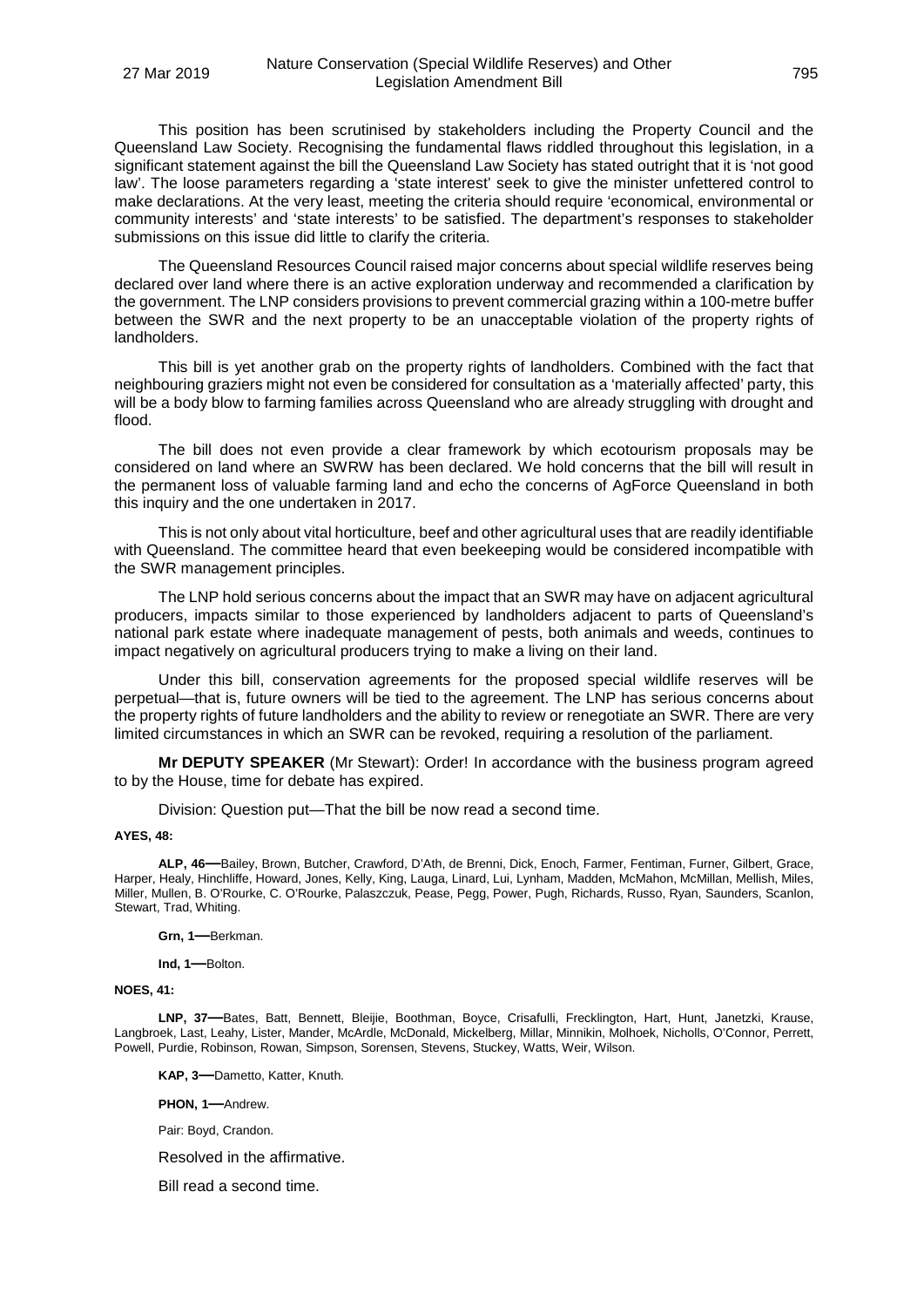# **Consideration in Detail**

**Mr SPEAKER:** The minister's amendments Nos 7 and 8 are outside the long title of the bill and therefore require leave of the House. Is leave granted?

Leave granted.

Question put—That the minister's amendments Nos 1 to 8, as circulated, be agreed to and clauses 1 to 63, as amended, stand part of the bill.

Amendments as circulated—

**1 Clause 12 (Insertion of new pt 4, div 3B)**

Page 13, line 5—

*omit, insert—*

- (3) Also, the Minister may enter into a conservation agreement for a proposed special wildlife reserve in the Cape York Peninsula Region only if—
	- (a) native title for the area has been extinguished; or
	- (b) for an area for which native title has not been extinguished—
		- (i) there is an indigenous land use agreement for the area; and
		- (ii) the dedication of a special wildlife reserve over the area is allowed under the indigenous land use agreement; and
		- (iii) the conservation agreement is consistent with the indigenous land use agreement.
- (4) In this section—

#### **2 Clause 12 (Insertion of new pt 4, div 3B)**

Page 13, line 18—

*omit, insert—*

- (c) contain details of the management program for the special wildlife reserve; and
- (d) contain terms prohibiting the following—

#### **3 After clause 28**

Page 28, after line 7—

*insert—*

**28A Amendment of s 132A (Committees for protected areas in Cape York Peninsula Region)**

Section 132A(5)—

*omit.*

### **4 Clause 36 (Amendment of schedule (Dictionary))**

Page 32, after line 7—

*insert—*

*Cape York Peninsula Region* means the Cape York Peninsula Region under the *Cape York Peninsula Heritage Act 2007*.

#### **5 Clause 47 (Amendment of s 19 (Environmentally relevant activity may be prescribed))**

Page 37, lines 27 to 29 and page 38, lines 1 to 12—

*omit, insert—*

 $(1)$  Section 19 $(1)(a)$  and  $(b)$ —

*omit, insert—*

(a) that—

- (i) a contaminant will or may be released into the environment when the activity is carried out; and
- (ii) the release of the contaminant will or may cause environmental harm; o<sup>1</sup>
- (b) the activity will or may otherwise adversely affect an environmental value of the marine environment.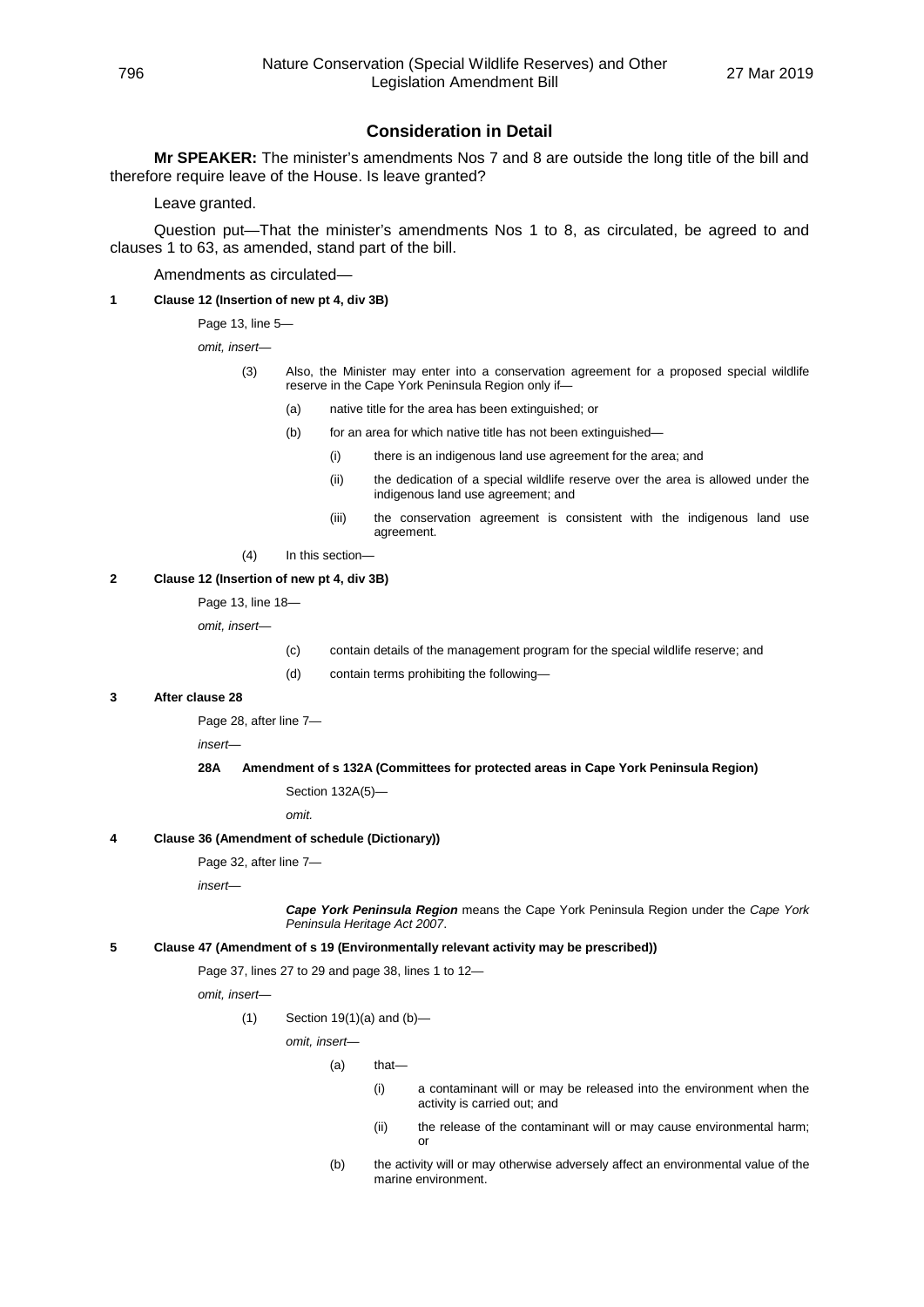(2) Section 19—

*insert—*

(1A) Without limiting subsection (1), a regulation under that subsection may prescribe an activity carried out in a relevant Great Barrier Reef Marine Park area as an environmentally relevant activity.

#### **6 Clause 47 (Amendment of s 19 (Environmentally relevant activity may be prescribed))**

Page 38, after line 18—

*insert—*

*relevant Great Barrier Reef Marine Park area* means an area—

- (a) partly within the State and partly outside the State, but within the Great Barrier Reef Marine Park; or
- (b) of which—
	- (i) part is within the State but not within the Great Barrier Reef Marine Park; and
	- (ii) part is outside the State but within the Great Barrier Reef Marine Park.

### **7 After clause 60**

Page 42, after line 4—

*insert—*

#### **60A Amendment of ch 15, hdg (Transitional provisions)**

Chapter 15, heading, after 'Transitional'—

*insert—*

, declaratory and validating

#### **60B Insertion of new ch 15, pt 16**

Chapter 15—

*insert—*

#### **Part 16 Declaratory and validating provisions relating to regulations**

#### **865 Declaration about** *Mineral Resources Regulation 2003*

- (1) The repealed *Mineral Resources Regulation 2003*, as in force from time to time before its repeal, is taken to have had effect for the declaration period as if it were amended as provided in this section.
- (2) Schedule 4, part 2, section 2, after 'royalty rate for bauxite'—

*insert—*

sold, disposed of or used in a return period by the holder of the mining lease for the bauxite

(3) Schedule 4, part 2, section 2(a), from 'if it is sold' to 'for the bauxite'—

*omit, insert—*

if the bauxite is mined for consumption outside the State

- (4) Schedule 4, part 2, section 2(b), from 'if it is sold' to 'for the bauxite'
	- *omit, insert—*

if the bauxite is mined for consumption within the State

- (5) Schedule 4, part 2, section 2(b)(i), from 'for a holder' to 'outside the State'
	- *omit, insert—*

for a holder who has also sold, disposed of or used bauxite in the return period that is mined for consumption outside the State

(6) In this section—

*declaration period* means the period from the commencement of the *Mines and Energy Legislation Amendment Regulation (No. 2) 2008* until the commencement of the *Mineral Resources Regulation 2013*.

### **866 Declaration about** *Mineral Resources Regulation 2013*

- (1) The *Mineral Resources Regulation 2013* is taken to have had effect for the declaration period as if it were amended as provided in this section.
- (2) Schedule 3, section 4, after 'royalty rate for bauxite'—

*insert—*

sold, disposed of or used in a return period by the holder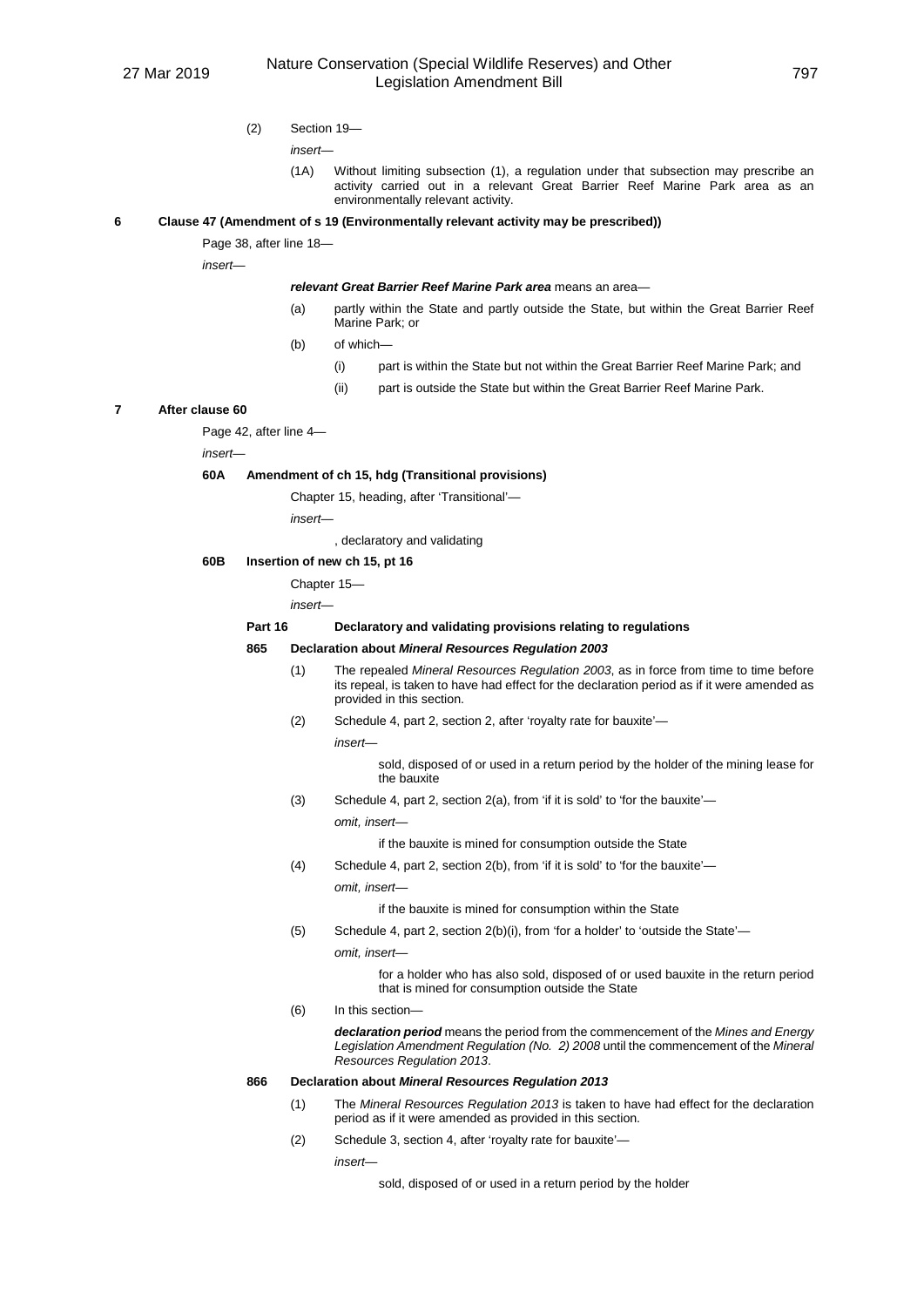### <sup>798</sup> Nature Conservation (Special Wildlife Reserves) and Other ation (Special Wildlife Reserves) and Other 27 Mar 2019<br>Legislation Amendment Bill

(3) Schedule 3, section 4(a), from 'if it is sold' to 'for the bauxite' *omit, insert—*

if the bauxite is mined for consumption outside the State

(4) Schedule 3, section 4(b), from 'if it is sold' to 'for the bauxite'—

*omit, insert—*

if the bauxite is mined for consumption within the State

- (5) Schedule 3, section 4(b)(i), from 'for a holder' to 'outside the State'
	- *omit, insert—*

for a holder who has also sold, disposed of or used bauxite in the return period that is mined for consumption outside the State

(6) In this section—

*declaration period* means the period from the commencement of the *Mineral Resources Regulation 2013* until the commencement of the *Nature Conservation (Special Wildlife Reserves) and Other Legislation Amendment Act 2019*, part 10A.

#### **867 Application of ss 865 and 866 for all purposes and validation of relevant acts**

- (1) Sections 865 and 866 apply for all purposes, including for the purpose of any of the following that has been done, or is done, under this Act—
	- (a) making an assessment;
	- (b) lodging a royalty return;
	- (c) paying a royalty-related amount;
	- (d) making a requirement to make a payment, keep a record, give a royalty estimate or do anything else relating to a royalty.
- (2) A person's liability to pay a royalty-related amount and all other rights and liabilities are declared to be, and to have been since the commencement of the *Mines and Energy Legislation Amendment Regulation (No. 2) 2008*, for all purposes the same as if the regulations mentioned in sections 865 and 866 had been amended as provided in those sections.

#### **868 Application to all legal proceedings**

This part applies for the purpose of any legal proceeding, including a proceeding started before the commencement of this part.

#### **8 After clause 61**

Page 42, after line 8—

*insert—*

#### **Part 10A Amendment of Mineral Resources Regulation 2013**

**61A Regulation amended**

This part amends the *Mineral Resources Regulation 2013*.

#### **61B Amendment of sch 3 (Royalty payable for minerals)**

(1) Schedule 3, section 4, after 'royalty rate for bauxite' *insert—*

sold, disposed of or used in a return period by the holder

(2) Schedule 3, section 4(a), from 'if' to 'for the bauxite' *omit, insert—*

if the bauxite is mined for consumption outside the State

(3) Schedule 3, section 4(b), from 'if' to 'for the bauxite' *omit, insert—*

if the bauxite is mined for consumption within the State

(4) Schedule 3, section 4(b)(i), from 'for a holder' to 'outside the State' *omit, insert—*

> for a holder who has also sold, disposed of or used bauxite in the return period that is mined for consumption outside the State

Motion agreed to.

Amendments agreed to.

Clauses 1 to 63, as amended, agreed to.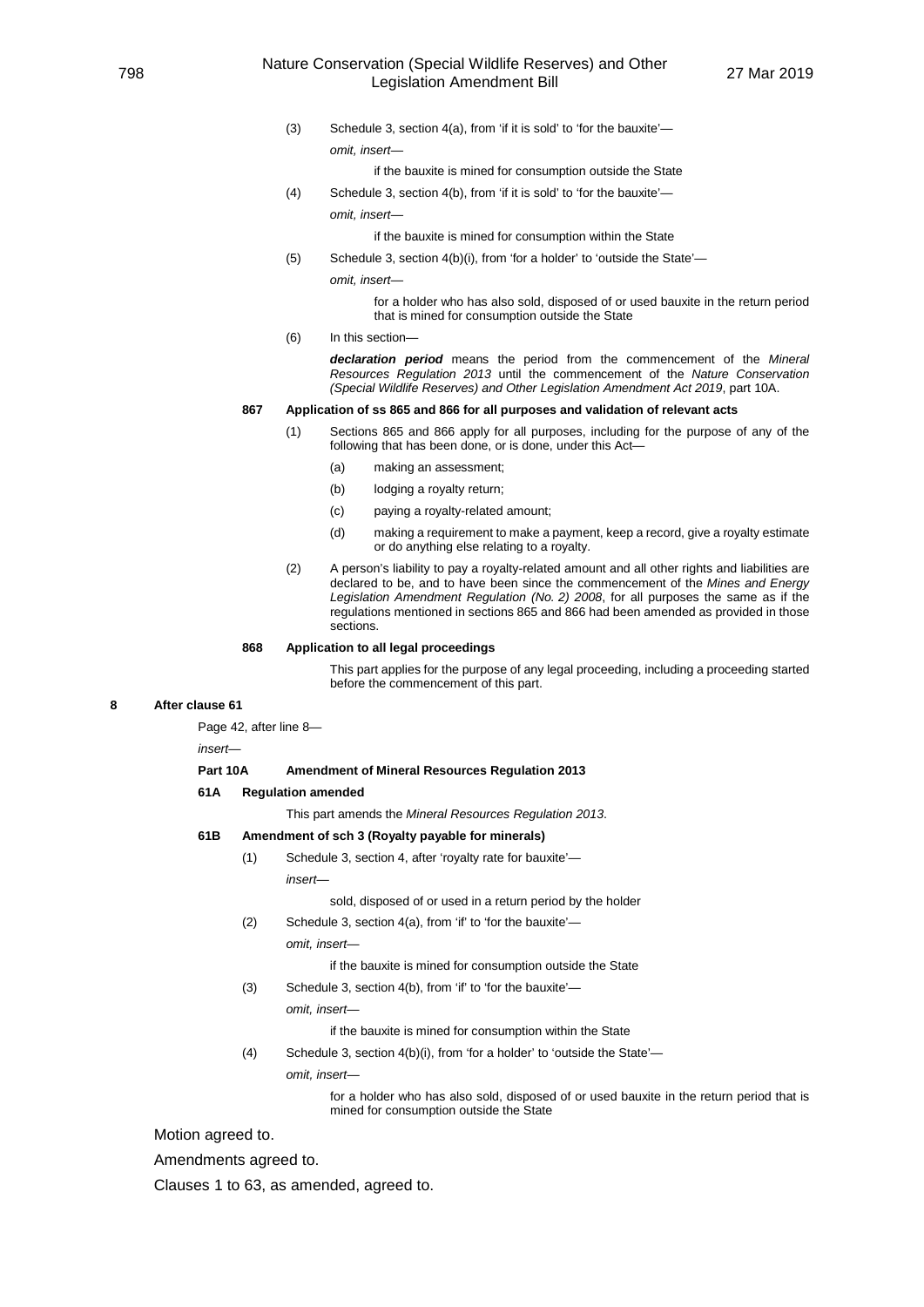# **Third Reading**

Division: Question put—That the bill, as amended, be now read a third time.

#### **AYES, 48:**

**ALP, 46—**Bailey, Brown, Butcher, Crawford, D'Ath, de Brenni, Dick, Enoch, Farmer, Fentiman, Furner, Gilbert, Grace, Harper, Healy, Hinchliffe, Howard, Jones, Kelly, King, Lauga, Linard, Lui, Lynham, Madden, McMahon, McMillan, Mellish, Miles, Miller, Mullen, B. O'Rourke, C. O'Rourke, Palaszczuk, Pease, Pegg, Power, Pugh, Richards, Russo, Ryan, Saunders, Scanlon, Stewart, Trad, Whiting.

**Grn, 1—**Berkman.

**Ind, 1—**Bolton.

### **NOES, 41:**

**LNP, 37—**Bates, Batt, Bennett, Bleijie, Boothman, Boyce, Crisafulli, Frecklington, Hart, Hunt, Janetzki, Krause, Langbroek, Last, Leahy, Lister, Mander, McArdle, McDonald, Mickelberg, Millar, Minnikin, Molhoek, Nicholls, O'Connor, Perrett, Powell, Purdie, Robinson, Rowan, Simpson, Sorensen, Stevens, Stuckey, Watts, Weir, Wilson.

**KAP, 3—**Dametto, Katter, Knuth.

**PHON, 1—**Andrew.

Pair: Boyd, Crandon.

Resolved in the affirmative.

Bill read a third time.

## **Long Title**

Question put—That the minister's amendment No. 9, as circulated, be agreed to.

Amendment as circulated—

**9 Long title**

Long title, after '*Mineral Resources Act 1989*,' *insert—*

the *Mineral Resources Regulation 2013*,

Motion agreed to.

Amendment agreed to.

Question put—That the long title of the bill, as amended, be agreed to.

Motion agreed to.

# **JUSTICE LEGISLATION (LINKS TO TERRORIST ACTIVITY) AMENDMENT BILL**

Resumed from 13 November 2018 (see p. 3391).

## **Second Reading**

ഇ **[Hon. YM](http://www.parliament.qld.gov.au/docs/find.aspx?id=0Mba20190327_183338) D'ATH** (Redcliffe—ALP) (Attorney-General and Minister for Justice) (6.33 pm): I move—

That the bill be now read a second time.

On 13 November 2018 the Palaszczuk government introduced the Justice Legislation (Links to Terrorist Activity) Amendment Bill 2018. The bill creates new presumptions against bail and parole for persons with links to terrorism. The parliament referred the bill to the Legal Affairs and Community Safety Committee for consideration and requested that the committee report on the bill. The committee tabled its report on 7 March 2019 and made just one recommendation—that the Justice Legislation (Links to Terrorist Activity) Amendment Bill 2018 be passed.

I thank the committee for its consideration of the bill and for its careful consideration of the public submissions received. I would like to thank all those who made submissions to the committee, many of whom also provided earlier feedback during consultation on the legislative reforms contained in the bill. I again acknowledge that stakeholders have raised concerns that the higher thresholds introduced by bail and parole under the bill represent departures from legal principles and could be viewed as an erosion of the general protections that the criminal justice system affords to defendants and prisoners.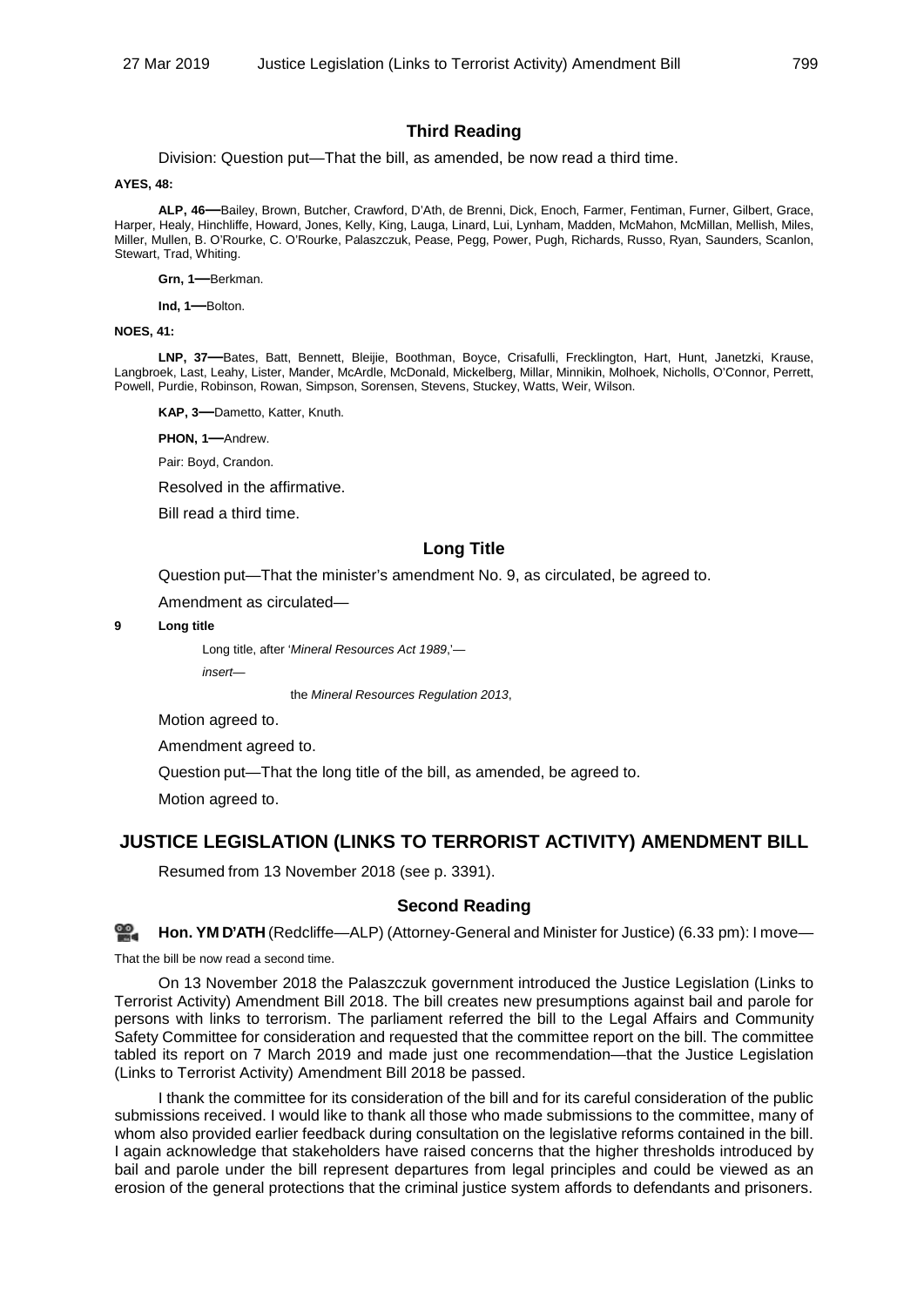The threat posed by terrorism to the safety of our community remains ever present. Nowhere is immune. All Australian governments have a duty to work together and take appropriate action to respond to this threat in the interests of community safety. Sometimes this means taking extraordinary measures that may impact adversely on the rights and liberties that underpin our free and democratic society. Ultimately what is important is ensuring that an appropriate balance is struck between the right of all citizens to go about their daily activities free from acts of violent terror and the rights of individuals who come before our criminal justice system to be dealt with fairly.

This balancing exercise is complex, but I can assure the House that the amendments contained in this bill strike the right balance. This bill reflects important lessons learned from previous terrorist incidents in Australia. It proceeds on the basis that the ultimate goal in our fight against terrorism is to prevent terrorist acts from occurring. In recent years Australian authorities have successfully disrupted a number of planned attacks. We cannot be complacent, though. The risk to community safety posed by people with demonstrated and substantive links to terrorism must be capable of being acted upon. The nature of the terrorist threat we are faced with today shows us that motivated individuals can act quickly to carry out attacks with limited preparation but with devastating consequences to the community.

The bill's amendments act to ensure that the opportunity to address the terrorist risk posed by certain persons at crucial junctures in their interactions with the criminal justice system is not lost. The bill does this by requiring courts and the Queensland Parole Board to directly consider the risk posed by persons with terrorism links regardless of the nature of the offending to which their considerations primarily relate.

The bill also aligns with agreed national principles developed to ensure the application of the presumptions against bail and parole across Australia in agreed circumstances. Nationally consistent approaches are fundamentally important to the effectiveness of our efforts to combat terrorism, not least in the legislative arena. As I referred to in my speech introducing this bill, the bill's amendments implement the agreement of the Council of Australian Governments to ensure that there will be a presumption against bail or parole for persons who have demonstrated support for or who have links to terrorist activity.

I now turn to the Legal Affairs and Community Safety Committee report on the bill. Once again, I thank the committee for its comprehensive consideration of the bill and welcome its overarching findings that the bill's provisions are warranted on the basis of overriding considerations of public safety. I would like to draw the attention of the House to one small point in the committee's report that requires clarification.

The Legal Affairs and Community Safety Committee noted that amendments to section 13 of the Bail Act provide that only a court may grant bail to a person who has previously been convicted of a terrorism offence or who is, or has been, the subject of a Commonwealth control order. The amendments clarify that for the purpose of such grants of bail a court does not include a justice or justices. The committee goes on to state that this would preclude a magistrate or Magistrates Court from granting bail to a person in these circumstances. I acknowledge the comment of the committee. However, I want to be very clear in my advice to the House that this is not the intent of the amendment.

The exclusion of a justice or justices from the meaning of court within the new section 13(2) should be read alongside the definition of 'justice' in the Acts Interpretation Act 1954 which means a justice of the peace. The amendment is not intended to restrict bail applications to the higher courts. While I applaud the hard work and dedication of Queensland's justices of the peace, the intent of this amendment is to confirm that only a court constituted by a judicial officer, that being any court including a Magistrates Court, may grant bail in these circumstances.

I will now further outline the bill's significant amendments. Before I begin I would note that both Minister Ryan and Minister Farmer are also intending to speak to this bill given its amendments to the Corrective Services Act 2006 and the Youth Justice Act 1992. I will provide a broad outline of the bill's amendments to these acts. However, I take this opportunity to note that my ministerial colleagues the Hon. Mark Ryan, Minister for Police and Minister for Corrective Services, and the Hon. Di Farmer, Minister for Child Safety, Youth and Women and Minister for the Prevention of Domestic and Family Violence, will provide the House with additional information with respect to amendments in this bill which relate to their portfolio legislation and responsibilities. I thank my ministerial colleagues and their departments for their cooperation throughout the development of this legislation.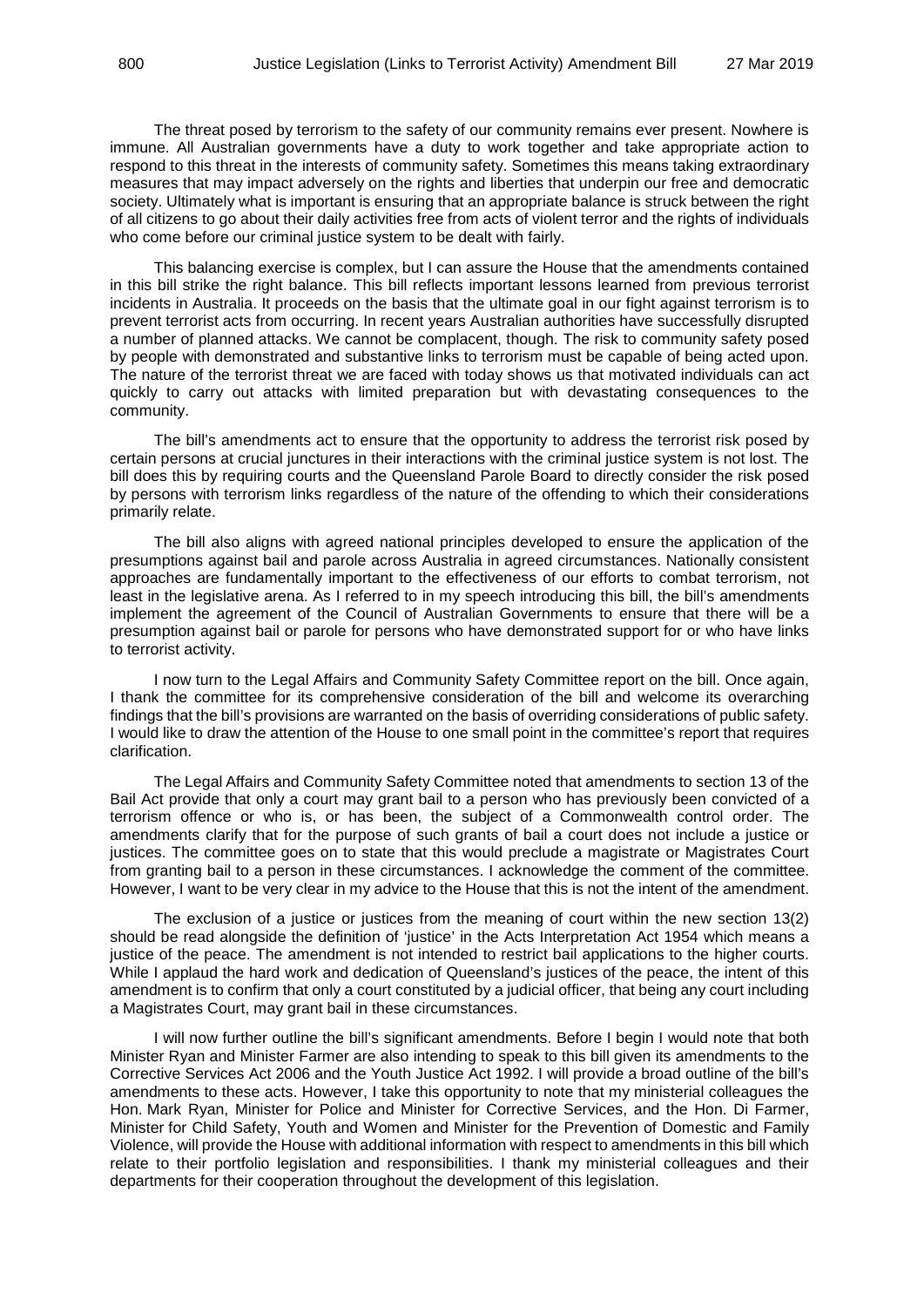The bill amends the Bail Act and the Youth Justice Act to reverse the presumption in favour of bail for an adult or child who has previously been convicted of a terrorism offence or who is or who has previously been subject of a Commonwealth control order. These presumptions apply regardless of the offence the person is alleged to have committed.

For bail to be granted for offenders falling into these categories, the court must be satisfied that exceptional circumstances exist to justify granting bail. Such offenders have been found to pose a serious risk to community safety in accordance with high legal thresholds. It is therefore appropriate that such persons not be granted bail unless they can establish to the satisfaction of the court that exceptional circumstances exist to justify their release on bail. As I mentioned earlier, only a court and this includes a Magistrates, District or Supreme Court—will be able to grant bail in these circumstances.

The bill specifically provides that the court may have regard to any relevant matter when considering whether exceptional circumstances exist. The bill makes it clear that, in addition to being satisfied that exceptional circumstances exist, the existing general considerations relating to a decision to grant bail continue to apply. This means a court cannot grant bail to a person who is otherwise an unacceptable bail risk because, for example, they would fail to appear in court, would commit an offence or endanger the safety or welfare of a person or should be in custody for their own protection even if exceptional circumstances exist.

Importantly, as I indicated in my speech introducing the bill and wish to reinforce here today, the bill retains all existing procedural safeguards and appeal and review mechanisms available in relation to both bail and parole applications.

The bill will reverse the presumption for bail for children under the Youth Justice Act for the first time. The bill introduces additional factors that a bail decision-maker must consider when determining bail for any defendant, not just those subject to the new presumption against bail. These amendments add to the existing non-limiting list of specified considerations in both the Bail Act and the Youth Justice Act to signal the importance of having regard to the risk of links to terrorist activity for the purpose of assessing whether a defendant currently poses an unacceptable risk if released on bail.

The amendments require a bail decision-maker to consider any promotion by the defendant of terrorism or any association the defendant has or has had with a terrorist organisation or a person who has promoted terrorism when considering whether a defendant is an unacceptable risk for release to bail. A person has promoted terrorism if they have carried out an activity to support the carrying out of a terrorist act, made a statement in support of the carrying out of a terrorist act, or carried out an activity, or made a statement, to advocate the carrying out of a terrorist act or support the carrying out of a terrorist act.

The bill makes it clear that when considering promotion of terrorism any reference to a terrorist act includes a terrorist act that has not happened and is not limited to a specific terrorist act. As I mentioned on introducing the bill, the concept of promoting terrorism is adopted consistently in amendments to all four acts amended. It is imperative that the court should be required to consider these additional factors when determining the issue of unacceptable risk. The bill does not change the overriding requirement that all matters considered by the court in assessing unacceptable risk must be relevant. This will ensure that any inadvertent links to terrorism are not captured by the new provisions.

Amendments to the Youth Justice Act clarify that only associations of the child that are for the purpose of supporting a person or terrorist organisation in carrying out a terrorist act or promoting terrorism are relevant matters for consideration. This explicitly recognises the vulnerability and lack of autonomy of children in their associations.

The bill amends the Corrective Services Act to create a presumption against parole for prisoners who fall into one of two categories. The first category includes prisoners who have been convicted of a terrorism offence, who are subject of a control order or who the Parole Board Queensland are satisfied have promoted terrorism. The second category includes prisoners who have been charged but not convicted of a terrorism offence, who have previously been the subject of a control order or who the Parole Board is satisfied have associated with a terrorist organisation or a person who has promoted terrorism. This second category only applies where the Commissioner of Police has provided a report to the Parole Board identifying that there is a reasonable likelihood that a prisoner may carry out a terrorist act. In all of these circumstances, the bill provides that parole may only be granted if the Parole Board Queensland is satisfied that exceptional circumstances exist.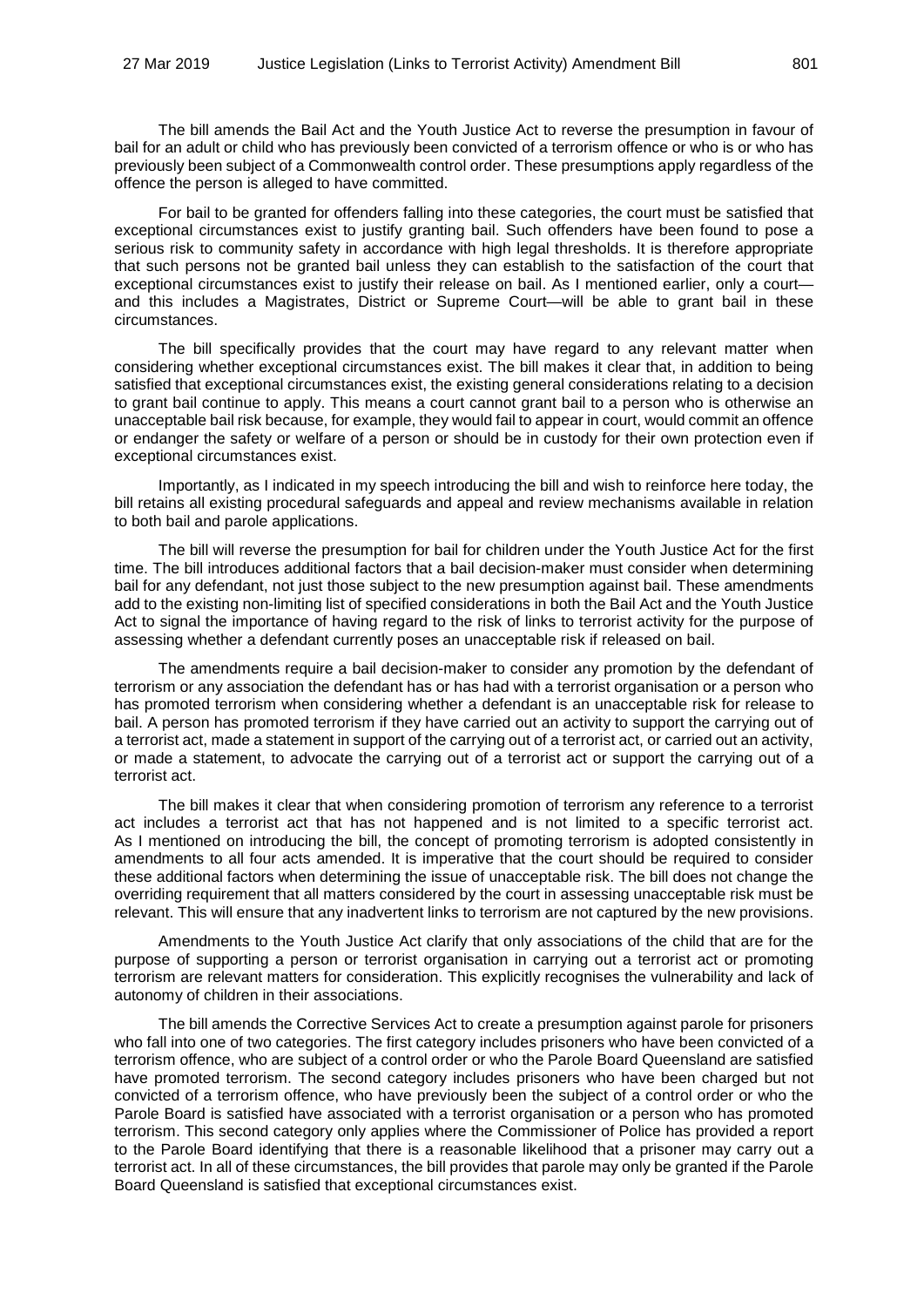The bill allows the Parole Board to request that the Commissioner of Police provide a report in relation to specified links to terrorism as well as the likelihood of a prisoner carrying out a terrorist act. The Commissioner of Police can refuse to provide information to the Parole Board in certain circumstances. These exceptions to the requirement that the Commissioner of Police provide information ensure that sensitive information can be appropriately protected while also ensuring that the Parole Board can access relevant information about a prisoner's links to terrorism.

Additional powers are provided to the Parole Board to support the amendments in the bill. These include powers to suspend or cancel a prisoner's parole order if the Parole Board becomes aware that the prisoner poses a risk of carrying out a terrorist act.

The bill also contains amendments to the Penalties and Sentences Act 1992 to apply the presumption against parole to Queensland's system of court ordered parole. Under the Penalties and Sentences Act, a sentencing court is required to set a court ordered release date for persons sentenced for offences where the maximum penalty is three years or less and the offence is not a serious violent or sexual offence. The bill's amendments introduce a discretion for the sentencing court to decline to order a parole release date and instead enable the court to order a parole eligibility date for offenders who have been convicted of a terrorism offence or who are the subject of a Commonwealth control order. The discretion also applies where the court is satisfied that the offender has carried out activities, or made statements, in various circumstances relating to terrorist acts.

The bill's provisions balance the practical advantages of court ordered parole against the need to ensure the protection of the community from persons with links to terrorism. Importantly, the bill also provides additional powers to the Parole Board to suspend or cancel parole if the board becomes aware that a prisoner on parole poses a terrorist risk.

The bill also accommodates the fact that there is no system of parole for children in Queensland. Queensland's Youth Justice Act provides for a system of supervised release of children into the community after they have completed a detention order. Children sentenced to detention must serve 70 per cent of the period of detention in a youth detention centre. They then spend the remaining time in the community under a supervised release order. A sentencing court has discretion to reduce the period to be served in actual custody from 70 per cent to a minimum of 50 per cent of the total period of detention ordered, if special circumstances exist.

In balancing the benefits to be derived from the child serving part of a detention order under supervised released in the community against the need to protect the community from an identified terrorist risk posed by the child, the bill removes the ability of the court to reduce the prescribed period of 70 per cent for certain offenders with terrorism links. Child offenders who have previously been found guilty of a terrorism offence, who are the subject of a control order or who the sentencing court is satisfied have promoted terrorism and who are sentenced to a detention order will be required to serve 70 per cent of the period of detention in custody.

Importantly, the bill's amendments retain the ultimate discretion of the sentencing court in relation to the range of sentencing options available to it, including the appropriate length of any detention order it is minded to impose. Following the release of a child from detention, a supervised release order must be made in relation to the child. The bill ensures that any residual terrorism risk posed by the child offender upon release is managed via appropriate conditions designed to reduce the risk of the child carrying out a terrorist act or promoting terrorism.

Finally, I want to close by reaffirming this government's commitment to doing whatever it can to keep Queenslanders safe from the enduring threat posed by those who wish to do us harm and attack our very way of life. These new bail and parole laws form a discrete yet very important part of the comprehensive work this government and its core agencies are continually undertaking in order to confront the threat of terrorism in Queensland and across Australia. I commend the bill to the House.

≌. **Mr [JANETZKI](http://www.parliament.qld.gov.au/docs/find.aspx?id=0Mba20190327_184833)** (Toowoomba South—LNP) (6.48 pm): I rise to be lead for the opposition on the Justice Legislation (Links to Terrorist Activity) Amendment Bill 2018 and confirm that the opposition will be supporting the bill. Mr Deputy Speaker Stewart, with your brief indulgence, I do not think I can make a contribution on this bill without acknowledging recent events in Christchurch. From me personally, I send my sincere condolences to the loved ones of everyone who lost their life in Christchurch. It was deeply disturbing that an Australian would perpetrate such violence. It was even more disturbing that it was done at a time of peaceful prayer. It is deeply saddening that the Muslim community in Christchurch has been so deeply impacted and my sincere condolences go to them.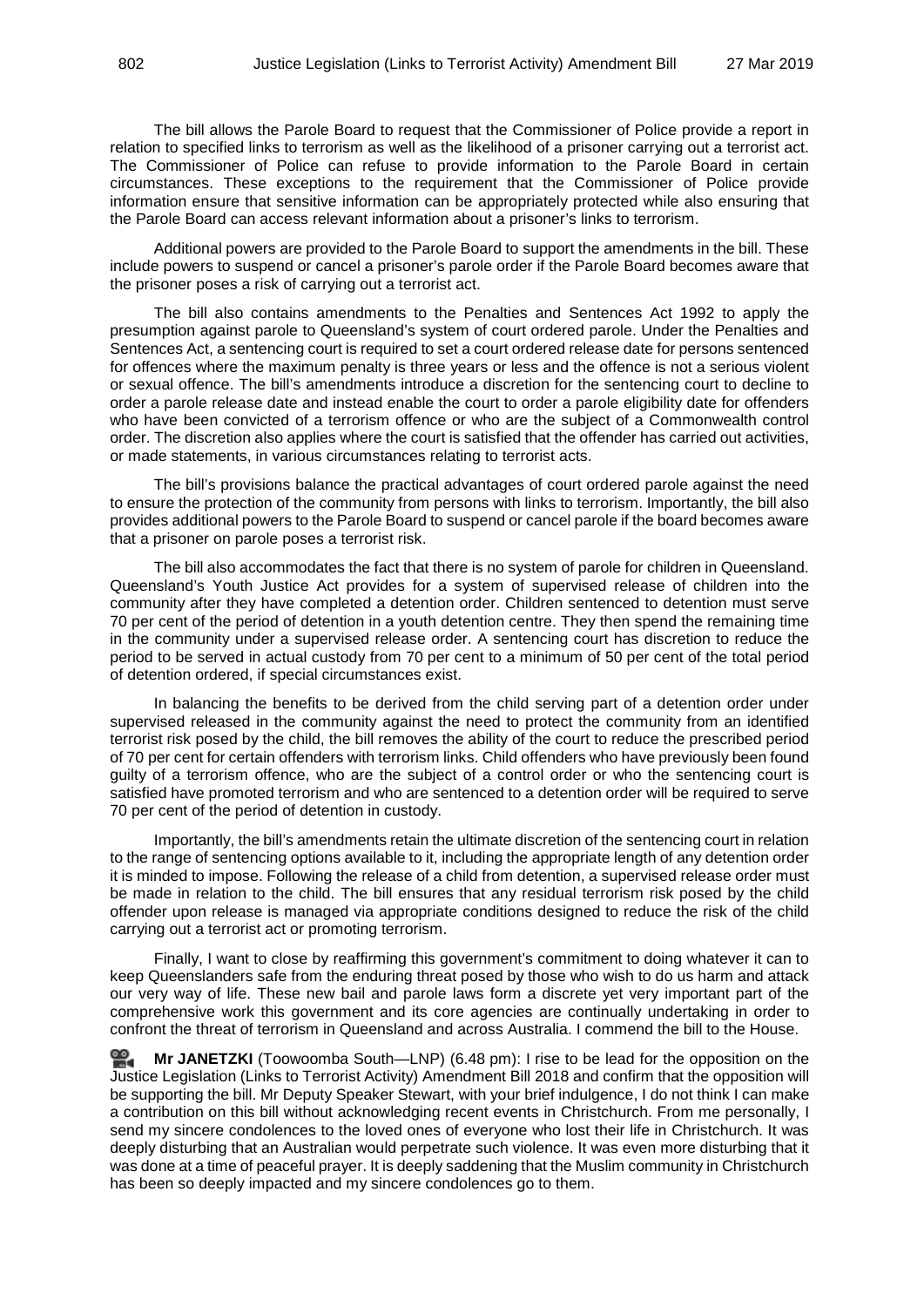I also acknowledge that I represent a significant Muslim population in Toowoomba. I was unable to be present at the Garden City Mosque when our community gathered together to respect those from the Muslim community in Christchurch who had lost their lives. However, it was heartening to see our community out in force—Christians, Muslims, Buddhists, Zoroastrians. Whatever religion we had in our city, they were there in force; our community was out in force. Our local government passed a resolution acknowledging the loss in Christchurch.

As I said, I did not think I could make a contribution to this bill without saying how deeply saddened I personally was and how I am very honoured to stand with our Muslim community in Toowoomba and their leaders—our imam, Abdul Kader, and our Islamic Society of Toowoomba leader, Shahiahan Khan—in condemning the violence. I am very fortunate to represent their interests in this House as well.

I turn to the bill itself. It is true that the threat of terrorist attacks in Australia and obviously around the Western World and in other places of the world remains elevated and Australians are viewed as targets by people who do want to do us harm. This is why we must ensure tough measures are in place against people who have been convicted of terrorism offences. On 9 July 2017 the Council of Australian Governments—COAG—agreed that there will be a presumption that neither bail nor parole will be granted to those persons who have demonstrated support for, or have links to, terrorist activity, which was the COAG commitment. As the Attorney-General has outlined with great detail, this bill delivers on this COAG agreement.

If honourable members recall, at that time there had been a number of terrorist attacks in Australia. Man Haron Monis, the Lindt Cafe, Sydney siege perpetrator had received bail and Yacqub Khayre was out on parole when he shot a man and took a woman hostage in Melbourne. Those were the circumstances which led to the COAG discussion which has ultimately led to the bill before the House this evening.

A nationally consistent approach is fundamental in combatting terrorism, and Queensland must be proactive to match the evolving threat of terrorism with strong safeguards to protect our community. To deliver on this it is imperative that this state joins forces with other states and territories to deliver one united approach to terrorism. As the scale and tempo of the threats evolve, so too must our response. As I said already, this bill implements the COAG agreement that there will be a presumption that neither bail nor parole will be granted to those persons who have demonstrated support for, or have links to, terrorist activity.

There are amendments to section 16 of the Bail Act to add new subsections (g) and (h) to include new matters that the police or court must have regard to when deciding whether to refuse bail. In assessing whether there is an unacceptable risk to refuse bail, the court or police officer must have regard to any promotion by the defendant of terrorism or any association the defendant has or has had with a terrorist organisation or a person who has promoted terrorism. A new section 16A will also be inserted into the Bail Act, which will require a court to refuse to grant bail to any person previously convicted of a terrorism offence unless the court is satisfied exceptional circumstances exist to justify granting bail. This will reverse the statutory presumption in favour of bail.

I note that the presumption against bail applies to people who have a previous terrorism conviction. I also note that a person with a previous terrorism conviction who at a later date is charged with a minor criminal offence, for example a break and enter, will also have their presumption of bail reversed. This new section relating to the presumption against bail relates only to persons convicted of terrorism offences but not those charged with terrorism offences. I note the Bar Association made submissions in this regard and raised concerns about the new section 16A, noting that—

It is important to note that none of the proposed amendments concerning bail are intended to apply to any person (child or adult) who has been charged with a terrorism offence. They talk only to those previously convicted of such offences.

The Association could well understand the necessity for a more stringent test for those actually charged with a terrorism offence. However, the circumstances which give rise to the need for this test to apply to any person previously convicted of such an offence are unknown and certainly not explained in the material provided.

The bill also creates a presumption against parole for prisoners who have been convicted of a terrorism offence or who are the subject of a control order as well as those who have promoted terrorism. This ensures those offenders with demonstrable links to terrorist activity are captured by the reforms. The presumption for parole is also reversed in circumstances where the Commissioner of Police provides a report to the Parole Board identifying that there is a reasonable likelihood that a prisoner may carry out a terrorist act.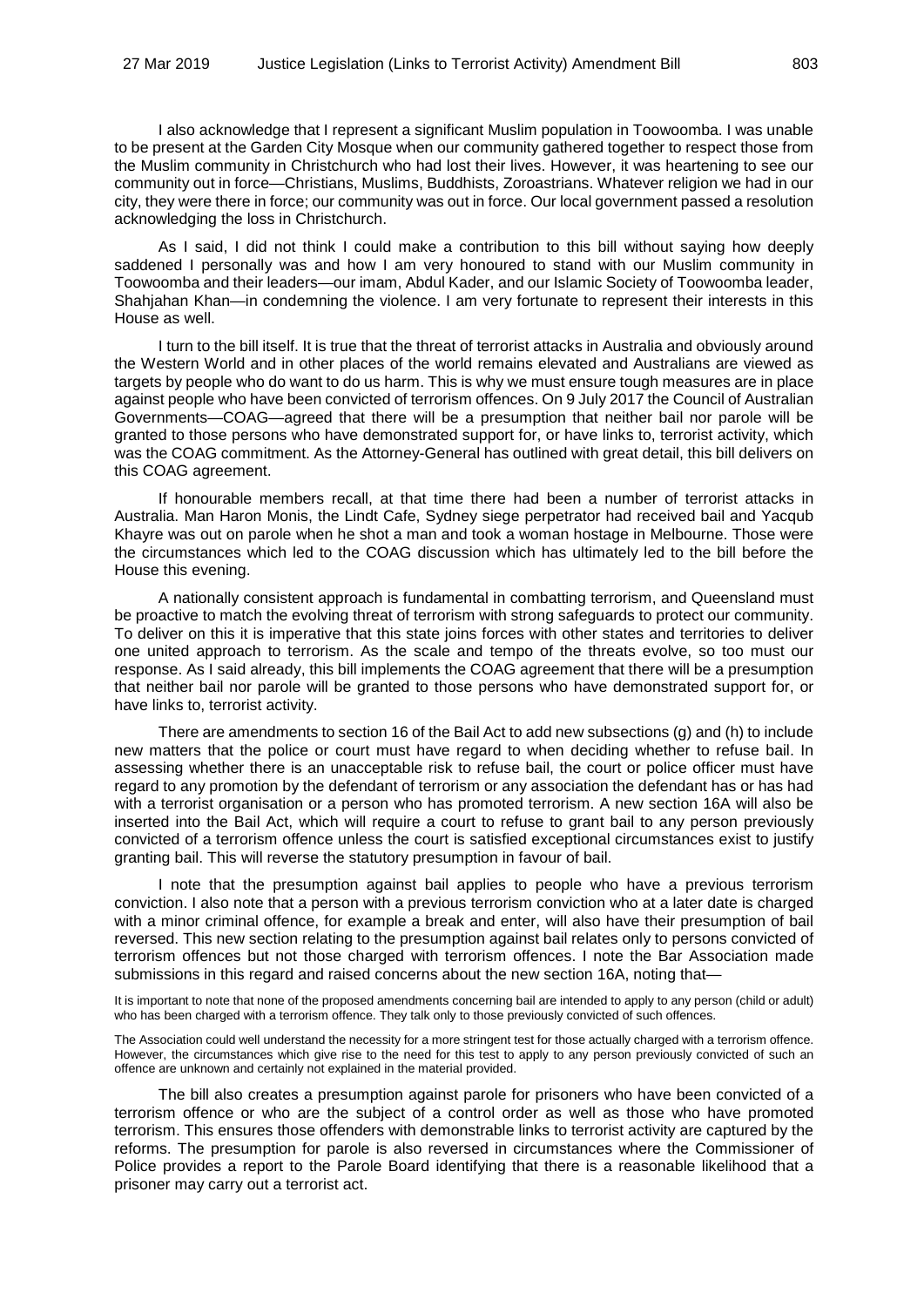The bill amends section 227 of the Youth Justice Act to remove the discretion of a sentencing court to order a release date any earlier than after serving 70 per cent of a period of detention. This will apply to a child who has been found guilty of a terrorism offence who is the subject of a control order or who has promoted terrorism. I acknowledge that the Attorney-General has said that her ministerial colleagues the member for Bulimba and the member for Morayfield will provide more details in respect of the amendments to the acts in their particular portfolios in this regard.

I want to turn next to the issues raised by the Queensland Law Society and the Bar Association of Queensland. The Attorney-General has mentioned them, but I felt it worthy of some further examination. They relate to the balancing of civil liberties with community security. They are worthy questions to be asked of us as politicians by the judiciary and by lawyers, and it is important that we address them. Right across the nation various other jurisdictions have grappled with these issues, whether it be Victoria or New South Wales, and have ultimately sided with community security, community safety, putting the communal interest ahead of the rights of those who would seek to do us harm through terrorist activity or through threats of terrorism. I take this question back to 2005.

The first major attack that brought this threat of terrorism to us was obviously September 11, 2001 with the felling of the Twin Towers. The second major terrorist attack that brought this to our attention was in London—the London bombings on 7/7. In response to that it was the Howard government that introduced a range of offences or took a range of steps that raised these questions of balancing civil liberties with the communal interest of security and brought them to the public attention. Some of those early matters related to control orders, the preventative detention without charge or trial of potential terrorist suspects and warrantless searches. Many of these issues were broad in nature. They did go against centuries of Western legal thought—there is no denying it—but they were done to address the particular threat of the moment in the same way the law was changed in the United Kingdom to address the threat of the IRA in the 1970s and 1980s. The question of civil liberties and our balancing of that harmony between civil liberties of the individuals of our state with the communal interest has always ebbed and flowed, and that will continue to be the case.

I always think that if there is a curtailment of civil liberties in our nation it must be necessary and it must be proportionate. I believe—obviously in our support of this bill tonight—that that standard, that threshold, has been met. I speak with some personal experience on this as I was present in London and lived through the terrorist attacks of 7 July 2005. I worked beside somebody who lost a loved one in that attack. If honourable members recall, 52 people died in that attack and over 700 people were injured as the commuters of London went to work. Those attacks were at three tube stations, one near Russell Square and two along the Circle line at Aldgate and Edgware Road, and there was a bus at Tavistock Square. This was indiscriminate terror launched against the commuters of London, unsuspecting, innocent civilians as they went to work. In my workplace a number of people who had been on the Piccadilly line came in covered in soot, unaware of what had happened.

If you recall, this was a time before iPhones and mass communication. Some of us had Blackberries, but nobody had iPhones and cameras. It was very unclear as to what was happening, but what was clear was terror. There was terror on the streets of London that day. I will never, ever forget the sound of sirens in the two weeks following 7 July. London was full of sirens, and some of the suicide bombers who had failed to detonate their bombs were on the loose.

Debate, on motion of Mr Janetzki, adjourned.

# **ADJOURNMENT**

### **Caloundra Electorate; Governing from the Regions, Sunshine Coast**

**Mr [McARDLE](http://www.parliament.qld.gov.au/docs/find.aspx?id=0Mba20190327_190045)** (Caloundra—LNP) (7.00 pm): Recently the Sunshine Coast was subjected to a visit by the Palaszczuk Labor government. The best we can say of the visit is that at least they now know where it is—or at least their drivers do. We were promised that Labor would govern from the coast. What they failed to do was provide for the coast. Their daily pronouncements often made an appearance on page 8 or 9 of the local paper. After they left I believe that Mayor Mark Jamieson made the comment that the coast had gained nothing from them. I am surprised the mayor thought that we would. Let's be truthful: I do not believe the Palaszczuk government has any real understanding of the needs or aspirations of Sunshine Coast residents.

Whilst they were there I received a phone call from the local ABC Radio, saying they were doing a live morning broadcast from Kings Beach and would I attend. I readily agreed. On getting there, the announcer said on air that they had made two telephone calls to the Premier asking if she would talk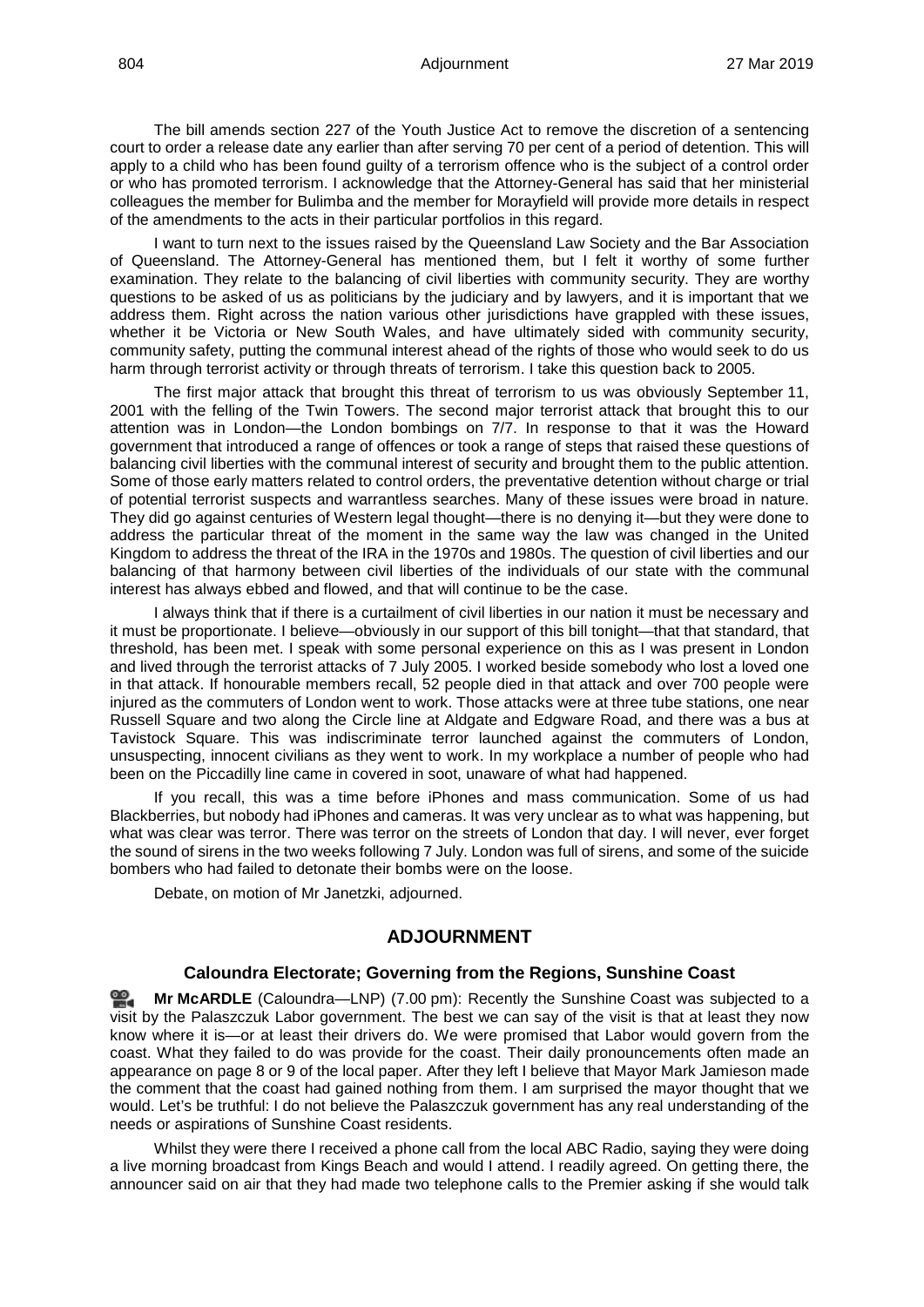to them, but she did not. They even suggested she do a telephone interview; she did not. When we talk about governing from the Sunshine Coast, it appears that Labor is not interested in hearing from the people of the coast or, indeed, Caloundra. In fact, the telecast was adjacent to Kings Beach—one of the best beaches on the coast—just outside two restaurants that abut the beach. There could not have been a better spot for the Premier to hear from the people of Caloundra. There would have been 30 or 40 people there at any given time, with people moving in and out of the two restaurants. She could have sent somebody else down—maybe even the Deputy Premier or maybe even Mark Bailey, the transport minister, who could have spoken about the road network in Caloundra—but she did not.

One announcement that was made by the transport minister concerned an amended bus service through Bellvista. The only problem is that they cut existing bus stops, which means that people have to walk longer distances to catch a bus. Many of these people are retired and simply do not have the ability to do so. That did not worry the transport minister: he simply cut the services. To my knowledge there was no prior consultation; he simply made the announcement. Ironically, the local Labor Party arranged a meeting with the minister, but it would appear that the minister did not tell his own party what his intention was. In fact, I have not heard one public comment from the ALP in Caloundra condemning the minister.

As I said, the Labor Party government may now know where the coast is, but they have no understanding of the needs of the coast's residents nor, indeed, any part of Noosa or the Sunshine Coast as a whole.

## **Bermingham, Ms C**

≌. **[Hon. JA](http://www.parliament.qld.gov.au/docs/find.aspx?id=0Mba20190327_190345) TRAD** (South Brisbane—ALP) (Deputy Premier, Treasurer and Minister for Aboriginal and Torres Strait Islander Partnerships) (7.03 pm): Tonight I rise in the adjournment debate to pay tribute to a great Labor stalwart, a friend of mine and a friend to many in this chamber. I do want to acknowledge that shortly after me the member for Greenslopes will make a contribution with regard to Catherine Bermingham.

I acknowledge in the gallery tonight members of Catherine's family. Catherine passed away last December, tragically just a few days before Christmas and very suddenly without any warning. I knew Catherine for the entirety of my membership of the Australian Labor Party. As a local councillor in the Holland Park ward and then the East Brisbane ward, Catherine was a fantastic local representative and a true champion for the local community. She was always out and about ensuring that the needs of her community—whether they were residents, environmental groups or businesses—were represented forcefully and compassionately within council chambers.

When I was very heavily pregnant with my first son, Leo, I remember volunteering on one of her campaigns. Can I say that it was less of a campaign office and more of a creche. There were lots of women, lots of babies and lots of activity happening in order to get ready for the council elections. I am very, very proud of the contribution that I made to Catherine's role as a local councillor and as a representative of the Labor Party. I am also incredibly pleased that had she had an opportunity to spend some time working for me when I became the member for South Brisbane. I always appreciated and respected her advice and hard work. Catherine was the type of person who was a friend, but she would also work hard for you. I know that later she went on to fill a similar role for the member for Greenslopes as well, and she loved working for Joe.

To her family, can I acknowledge that have you lost such a big part of your family and such a big part of your heart. Catherine loved you so tremendously and constantly talked about you and your achievements and things that were happening in your lives, particularly the grandchildren. I want to acknowledge your loss and pay my condolences to Damien, Lee, Vanessa and Ursula, her children whom she loved so much, and to Ron, her partner in life. She absolutely loved you. I wish you all the best and may she rest in peace.

# **Gregory Electorate, Renal Dialysis Services**

<u>ൈ</u> **Mr [MILLAR](http://www.parliament.qld.gov.au/docs/find.aspx?id=0Mba20190327_190652)** (Gregory—LNP) (7.06 pm): Today I table a nonconforming petition of 655 electors from the Gregory electorate.

*Tabled paper*: Nonconforming petition regarding delivery of local renal dialysis services to Emerald and Longreach [\[420\].](http://www.parliament.qld.gov.au/docs/find.aspx?id=5619T420)

This petition seeks to draw the attention of the House to the urgent need of renal dialysis services in Emerald and Longreach hospitals. This is a matter of great urgency because of the hardship that the lack of services places on my constituents. Renal dialysis is not optional: it is an ongoing and life-saving treatment.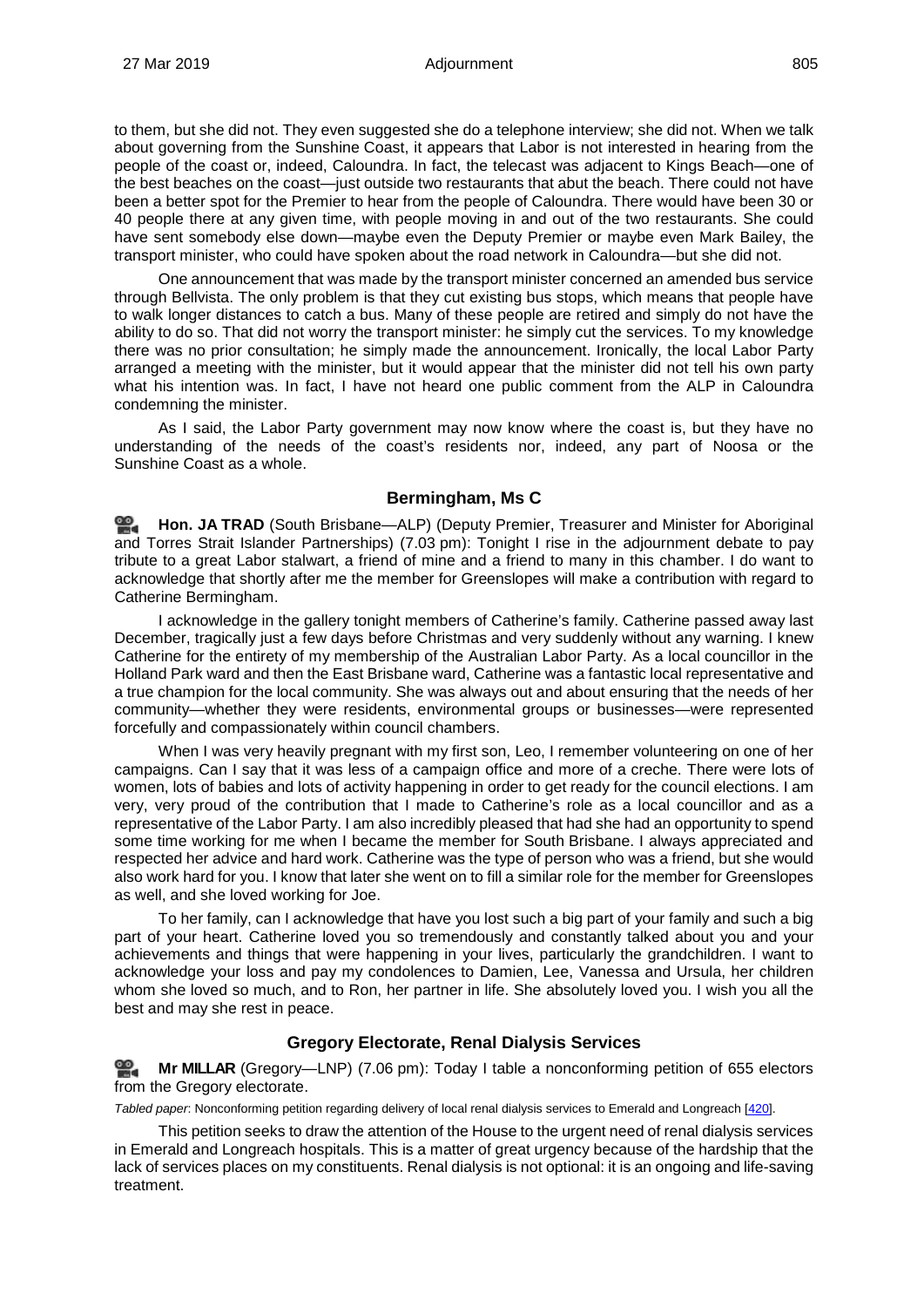Take the case of Lyndell Polkorny. Lyndell and her husband, Neil, from Longreach, have been in Rockhampton for over three months now in order for Lyndell to receive a five-hour dialysis treatment three times a week. With no dialysis chair in Longreach, Lyndell and her husband, Neil, have been forced to lock up their home in Longreach and relocate to Rockhampton for an unspecified and unpredictable period of time. This means that they have both had to quit their jobs. They are living in a small cabin in a caravan park which is paid for by the Central Queensland Health and Hospital Service. They are very grateful for this, but they are worried that this funding may expire before Lyndell's treatment is completed.

Recently Lyndell had to travel from Rockhampton to Brisbane for additional treatment which is connected to her condition. Even though the trip was only a couple of days, and even though the trip was medically prescribed, and even though Lyndell had to return immediately to resume dialysis, Neil and Lyndell had to pack and store their belongings in their car so the cabin could be vacated for their brief absence. There is no sense of security and wellbeing, but there are no flights between Longreach and Rockhampton and return trip by road is around 1,400 kilometres.

Take the case of Mr Ian Williams of Emerald. Emerald is four hours closer to Rockhampton, so Ian takes the bus to Rockhampton for his treatments. It is a six-hour round trip, and Ian can only travel according to the bus schedule. His specialist prescribed five hours of dialysis three times a week alternatively on Monday, Wednesday and Friday one week and Tuesday, Thursday and Saturday the next. Due to the bus and hospital schedules he does not receive the prescribed amount on the prescribed schedule.

In answer to a question on notice in August last year, the health minister advised that he had commissioned a statewide review of renal services in Queensland to assist in planning for improved statewide services. As we approach the budget period I plead with the Minister for Health, Steven Miles, not to forget the constituents of Gregory and the need for renal dialysis chairs in Emerald and Longreach hospitals when he puts his funding plans together. He has opened a service in Bowen, which is closer to Mackay than Emerald or Longreach are to Rockhampton. I ask the minister to please put his commitment behind this petition and deliver the constituents of Gregory renal dialysis, which is lifesaving treatment. It is needed in the area. We need to have that sort of care in regional and rural Queensland.

### **Bermingham, Ms C**

≌. **Mr [KELLY](http://www.parliament.qld.gov.au/docs/find.aspx?id=0Mba20190327_190956)** (Greenslopes—ALP) (7.09 pm): I join the Deputy Premier in saying a few words in memory of Catherine Bermingham. I acknowledge Catherine's husband, Ron, who is in the gallery, along with other family members and friends. I pass on my condolences and those of my family, her co-workers, many of our branch members and local community members.

Like a lot of good political friendships, ours began with a verbal joust across a room. Catherine was the councillor for East Brisbane and attended every branch meeting when I was first involved in the Labor Party. She kept branch members informed and was not afraid of a robust debate. Catherine had a wicked sense of humour, and any debate with her was always enjoyable and enlightening—and we had many of them!

As I left my house this morning I saw the road safety measures that were put in place near our local school by Catherine many years ago. When I told her about my concerns about road safety at the local school she came out straightaway, had a look at the problem and came back with a solution. She worked hard to get funding for the measures to improve safety. We are still benefiting from her work all these years later.

As I stepped out of my door this morning I was reminded of one of my other early interactions with Catherine. Coming home from the hospital following the slightly difficult birth of our eldest daughter and an extended stay in the special care nursery, we found a present on our doorstep from Catherine. It was the very first present our daughter received. That says a lot about the sort of person Catherine was.

Catherine was a hard worker. She always arrived at my office first. In fact, for a few weeks I tried to beat her in. I would set my alarm, get up early and get organised. I would get to the office early, thinking, 'This is the day. I'm going to get there.' I can advise the House that she always beat me in to the office and she worked hard all day long. She was well loved by the people in our community. When she started in my office she had been out of the council for 10 years, but there was a constant stream of people coming to see Catherine.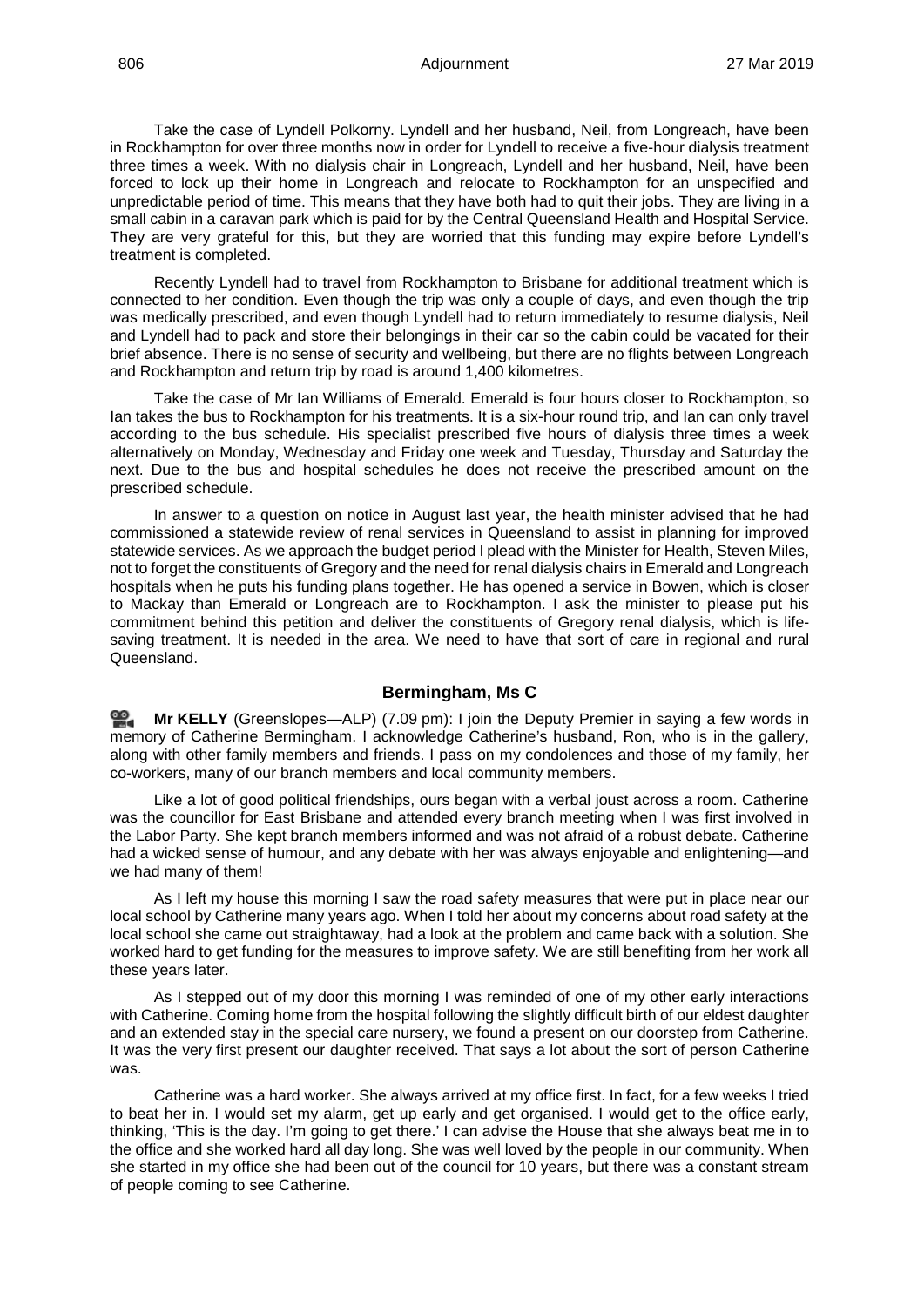Catherine was born in humble circumstances. She was a St Ursula's Toowoomba girl. She was committed to building a fairer society and held her Labor values dear. She knew that for Jim Soorley or any other leader to stand and implement Labor policy an army of very average people had to stand next to signs on corners, fill letterboxes, raise money, lead community debates and knock on doors and she never shied away from these tasks, even after leaving office as a councillor. She continued to support the Labor Party wherever she was living. She was a true believer and was deeply respected in the Labor Party and across political lines. The attendance at her funeral of Kevin Rudd, Jim Soorley and a host of other Labor Party members, including people from this House and former council colleagues from all parties, reinforced for me the high regard in which she was held.

My wife and I visited Catherine and Ron last year in Toowoomba. She showed me her lovely garden and her art studio full of amazing work. I spoke to Catherine by chance the day before her unexpected passing. We discussed art, gardening and of course politics. She was helping with campaigns right until the end.

Catherine knew what was important in life and she committed herself to these things totally. Family was her No. 1 priority. I am so pleased to have some of her children and grandchildren still living in my electorate. She loved art and she loved gardening, but she loved politics—not for the power but for the capacity it has to improve our society. Vale, Catherine Bermingham.

# **Nolan Jr, Mr B; Pfeffer, Mr L; Raine, Prof. S**

≌. **Mr [WEIR](http://www.parliament.qld.gov.au/docs/find.aspx?id=0Mba20190327_191305)** (Condamine—LNP) (7.12 pm): In the past six months the agricultural sector in Queensland has lost three prominent men, all taken too early: Professor Steven Raine, Basil Nolan Jr and Lyndon Pfeffer. All three played significant roles in each of their agricultural pursuits. Queensland agriculture has lost a wealth of knowledge with their passing.

Basil Nolan Jr was a multigenerational thoroughbred breeder. He owned and managed the Raheen Stud at Gladfield, near Warwick. The whole racing industry across Australia knew the name Basil Nolan Jr and his love of thoroughbreds. Basil was described as one of the industry's true gentlemen who was a great horseman, a warm and generous man devoted to his family and a wonderful advocate for the thoroughbred industry. It was with great sadness that I heard of the terrible accident that had taken Basil's life at such an early age. He will be truly missed by all who knew him, as well as for his contribution to the thoroughbred industry in Queensland.

Lyndon Pfeffer passed away several weeks after being involved in a two-vehicle accident as he was turning into his property at Pampas. Lyndon was the former AgForce grains president, a position he held from 2005 until 2010. His input and knowledge of the grains sector had many positive outcomes and did much to advance the industry. Lyndon was dedicated to his community and the grains industry, culminating in him winning the Queensland Grain Grower of the Year in 2012, where he was presented with the Jason Rae Memorial award. Lyndon was a prominent farmer on the Darling Downs, known and respected by many in the district. His untimely death was a sad loss to the grains industry in Queensland.

Professor Steven Raine was a man I admired from the first time I met him. His enthusiasm and passion for the agricultural sector were infectious. To lose such a brilliant mind to brain cancer was particularly sad. Steve joined USQ in 1995 as associate head of the agricultural and environmental engineering faculty and held a number of other positions before becoming executive director of the Institute for Agriculture and the Environment in 2013. During his time at USQ Steve developed and presented education and training programs to engage industry partners and encourage effective educational partnering within the community. All levels of government regularly sought his advice on many agricultural matters, and he was regarded by industry and government as one of Australia's key agricultural research leaders and industry champions. In Steve's own words, he was 'dedicated to a positive sustainable future for global agriculture, achieved through building a broad community of trust based on collaboration and effective communication of science'. I offer my sympathies to the families and friends of these three remarkable men.

# **Operation Energise**

≌. **Mr [KING](http://www.parliament.qld.gov.au/docs/find.aspx?id=0Mba20190327_191610)** (Kurwongbah—ALP) (7.15 pm): I am always amused at the constant barrage of negativity from those opposite about the union movement while they appear to ignore any transgressions from banks and employer and industry groups that advocate on behalf of business, farmers and others. It seems that only the representatives of workers come under LNP fire. When a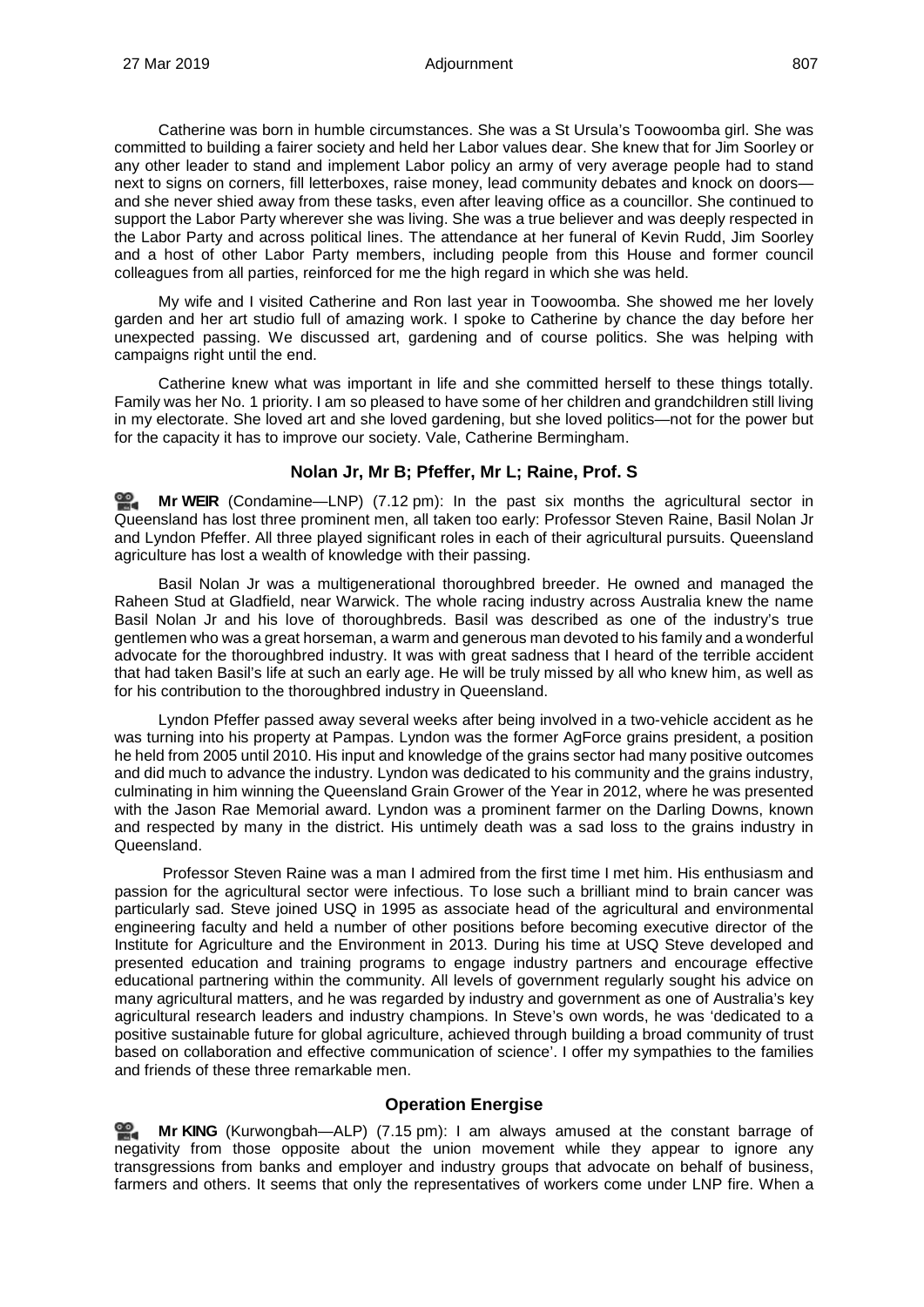union—in this case the mighty Electrical Trades Union—steps up to help a community, I wait to see if those opposite will rise and thank the great unionists and businesses who have come together to help out, in this case in our state's north.

Operation Energise is an ETU initiative that mobilises every time our state suffers from a natural disaster or a community is impacted by loss of electricity to a large number of residents. Their work is done for free to provide electrical work and testing to home owners and community groups who have copped nature's worst. The service is largely for those who are uninsured, as there are local electrical contractors who are very busy doing insurance work and need that work themselves to rebuild and should not have their livelihoods taken, even for such a good cause.

A few weeks ago I was honoured to be invited along to the Operation Energise Townsville premobilisation briefing here in the parliamentary precinct. I was very impressed at the professionalism of the team and the project overall. I have participated in an Operation Energise, helping out in Bundaberg after its devastating flood event, so I have firsthand experience of how lives can be changed due to this work. On the day briefings were given by not only Keith Mackenzie, the ETU organiser running the operation, but also the Electrical Safety Office. Mates in Construction were also on hand to offer their support and knowledge. Mates in Construction had a representative in the area during the course of the operation to provide support not only to the Operation Energise crew but also to residents who were feeling the overwhelming weight of these circumstances and needed emotional support.

It was nice to see Minister Lynham attend to show support. The Deputy Premier and ministers Cameron Dick and Mick de Brenni also dropped by to show their appreciation. Other members who dropped in were the member for Redlands, Kim Richards, and the member for Thuringowa, Aaron Harper, who, along with his Townsville colleagues, has dealt with the devastation firsthand on a daily basis. I know that the hardworking local members would have been out there every day helping to clean up as much as possible.

During the course of this exercise over 90 jobs were completed in the region. I place on record my appreciation of the industries that continually support this important operation. I also mention Electro Group Apprentices, Powerlink, the Electrical Trades Union, Energy Super, Mates in Energy and the Electrical Safety Office.

The 10 members of this deployment are now part of history, and I look forward to catching up with them again at a thankyou barbecue soon. What they have experienced together is something they will talk about for the rest of their lives. They should hold their heads high, knowing they did their bit to support the community of Townsville.

## **Hit-and-Run Laws**

≌. **Mr [KNUTH](http://www.parliament.qld.gov.au/docs/find.aspx?id=0Mba20190327_191911)** (Hill—KAP) (7.18 pm): There is overwhelming sentiment and outrage statewide about our weak hit-and-run laws. This outrage is demonstrated in two petitions calling for tougher penalties for hit-and-run offenders. One is from a family in my electorate who recently submitted their petition online calling for tougher penalties for hit-and-run offenders. This petition has attracted over 22,000 signatures. I ask members to imagine if their son or daughter was hit by a car and left to die at the side of the road while the offender simply drives away, not bothering to stop to see if their life could be saved. Then you find out that the maximum penalty for hit-and-run offences is 12 months—hardly an adequate penalty for taking a life or causing a serious injury. This is the situation faced by many Queensland families, including three cases that I know of in Far North Queensland.

Our state's hit-and-run penalties are the softest in Australia and we are allowing perpetrators to walk free. We are far behind other states such as New South Wales, the Northern Territory, Victoria and South Australia where hit-and-run penalties allow up to 10 years in prison if an incident causes death or seven years for serious injury. Tougher hit-and-run penalties will make drivers stop and think before leaving the scene of an accident. They will also act as a deterrent for those considering drink driving, driving while under the influence of a drug or driving while unlicensed or suspended. Hit and runs are viewed by Queenslanders as a cowardly act. Offenders show absolutely no regard for human life.

I want to acknowledge and thank the member for Barron River, who is also sponsoring a Queensland parliamentary petition to change outdated Queensland laws that allow hit-and-run perpetrators to walk free. Like me, the member's petition is calling for increased maximum penalties for drivers who fail to remain at the scene of a road accident and fail to assist an injured person. The petition also calls for those who fail to remain at the scene to be automatically deemed as driving while under the influence. Further to this, an offender's driver's licence would immediately be suspended and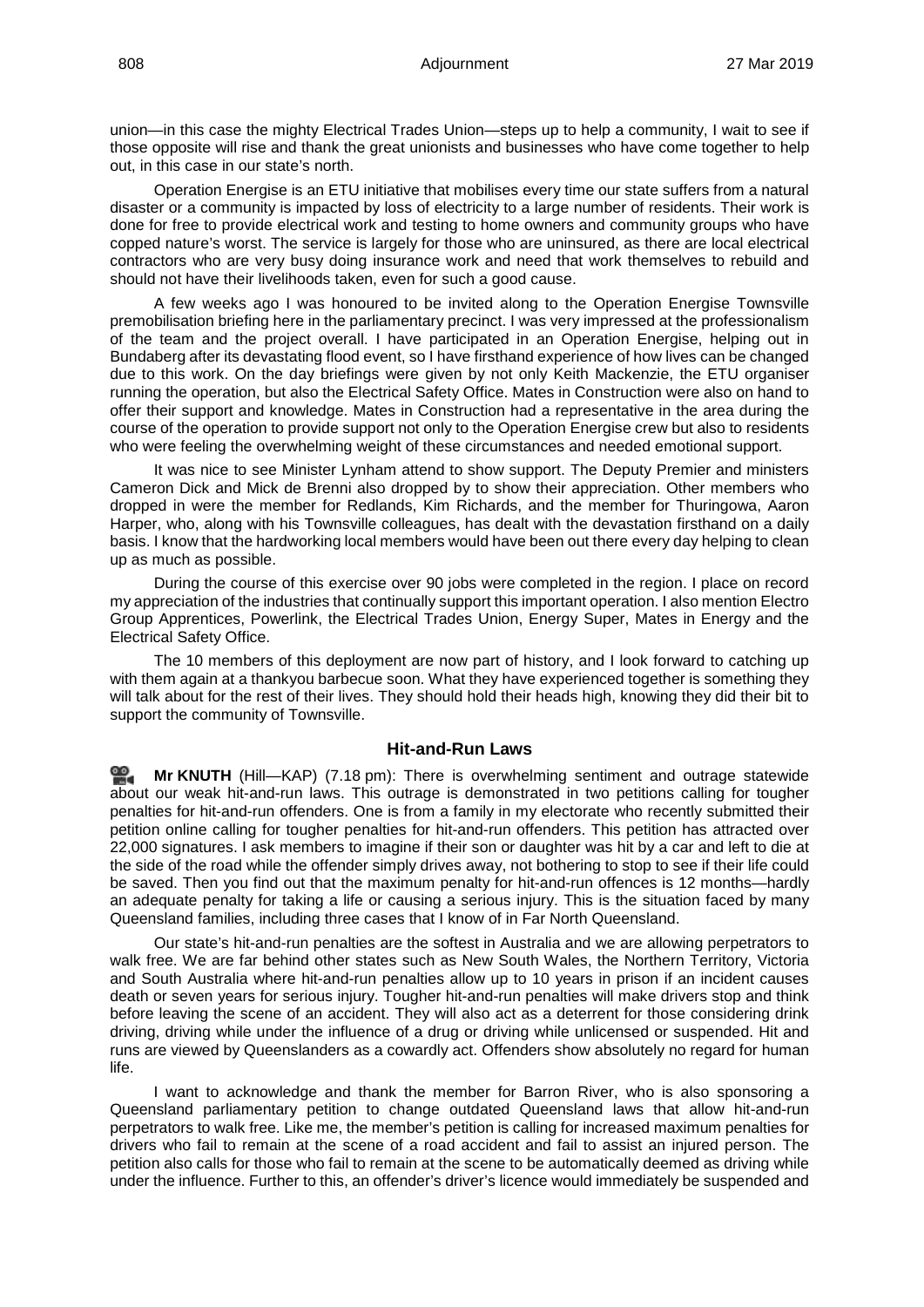lost for incidents that result in grievous bodily harm or death. This is not an issue that should be fought along political lines or beliefs; it should be a bipartisan call for action to change the penalties for what is an obvious flaw in our sentencing laws for hit-and-run offenders. As I said, the overwhelming sentiment is that we need stronger penalties for hit-and-run offenders to save lives. We owe it to the families devastated by these tragedies.

# **Townsville Electorate, Floods Recovery Assistance**

≌. **Mr [STEWART](http://www.parliament.qld.gov.au/docs/find.aspx?id=0Mba20190327_192200)** (Townsville—ALP) (7.21 pm): I want to thank all members in advance for their support for the Premier's flood relief event tomorrow night and encourage them all to make sure that they dig deep in their pockets and bring out as much cash as they possibly can because they will be supporting the people in the north who have lost everything. Probably one of the best things they could do is come and visit—come up to Townsville and see the Cowboys play and go across to Magnetic Island and spend some time on the beautiful secluded beaches over there. People should come, bring their families and spend some time in our great part of the world.

Last week I attended a small business recovery centre workshop along with the member for Thuringowa to determine how better-do centres like this support small businesses affected by catastrophic events like our flooding. The feedback was that we are doing well, but obviously there is certainly room for some improvements. The Queensland Rural and Industry Development Authority, or QRIDA, has as of midday today approved 161 grants to the value of \$2.5 million across the Townsville region. That is certainly helping some of those businesses get back on their feet. The Palaszczuk government is committed to helping the business community affected by floods get back on its feet as quickly as possible. I must congratulate the Premier for her support post flooding events. She has been in Townsville that many times that I think I am almost ready to put her on the electoral roll.

However, there are still over 1,400 houses that are still deemed to be uninhabitable, forcing families to live in accommodation across our city. In a recent meeting with insurance providers, builders, subcontractors and tradies, we were informed that the recovery time for some of these homes could be as long as 12 to 18 months. Insurance companies also told us that this is the quickest recovery time they have ever experienced, with builders and tradies working exceptionally long days to get people back in their homes. I can attest to that: I hear it all on Sunday morning kicking off at seven o'clock down my street!

We also heard from insurance companies that there will be an avalanche of work for tradies in the coming weeks, especially in the cabinet making industry with approximately \$500,000 of work each week going into the industry. My concern is for the local builders and tradies to ensure that they get every opportunity to rebuild our community. We know that when local workers get contracts for work they keep money in our local community and that keeps our locals employed. We also want our locals being paid at local prices, not predetermined prices set by insurance companies based on southern undercut rates. Panel builders who come into our city and undercut our builders and tradies will create greater problems. After panel builders are gone, any rectification or defect work from repairs has to be done by local tradies who missed out on the original work. We do not want to see these seagulls fly into our city, mess all over the place and fly out, leaving us to clean up the mess. It is also a warning to our local builders and tradies: this is not an opportunity to price gouge your community.

# **Theodore Electorate, M1 Motorway Upgrade**

≌. **Mr [BOOTHMAN](http://www.parliament.qld.gov.au/docs/find.aspx?id=0Mba20190327_192503)** (Theodore—LNP) (7.24 pm): The M1 motorway exit 57 is a topic that I have spoken about in this chamber many times. It is a critically important interchange in the Theodore electorate. Since it was first constructed in 2001, it has become one of the busiest interchanges on the northern Gold Coast. During the last state election both major parties committed to funding an upgrade of this interchange, which was certainly welcomed by local residents, but in May 2018 residents were horrified when they saw solar panels being installed on the land that residents were hoping would become a slip lane to bypass the congestion and have direct access to the M1 motorway. Residents demanded a petition to force the government to install that slip lane and remove the solar panels which 1,416 residents signed. Unfortunately, this was ignored.

Last week the Minister for Transport and Main Roads must have been so embarrassed about the plans for upgrading exit 57 that he announced them from Brisbane. This upgrade includes the removal of right-turn lanes which would hurt local businesses and force traffic on to an already congested local road network with multiple entrances and exits for shopping precincts. This is a \$25 million upgrade. What value for money are taxpayers receiving in my region? I will tell members now: no right-turn lanes, extra line markings, ramp-metering traffic lights on the southbound merge and a couple extra lanes.